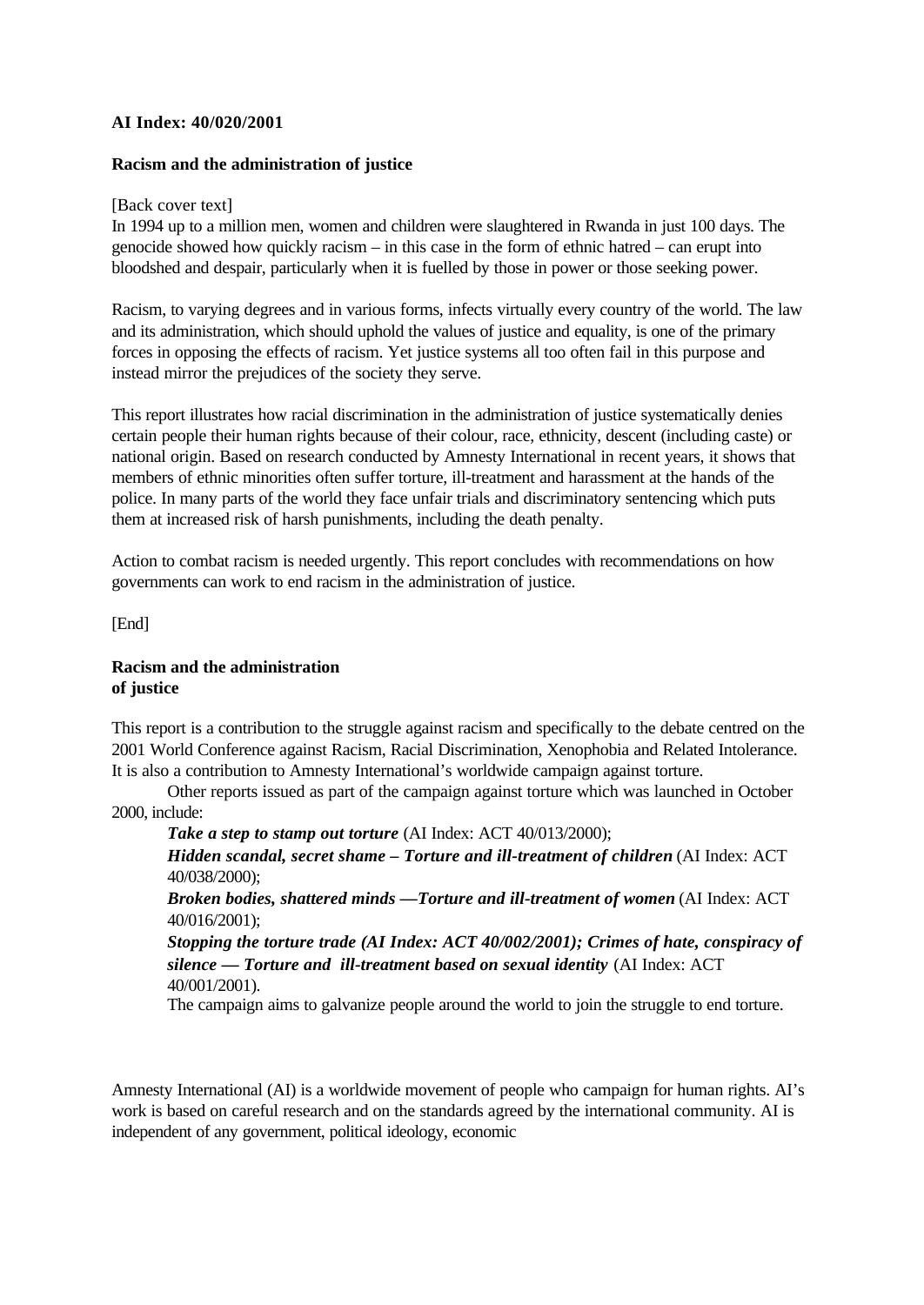interest or religion. It does not support or oppose any government or political system, nor does it support or oppose the views of the victims whose rights it seeks to protect. It is concerned solely with the impartial protection of human rights.

AI mobilizes volunteer activists in more than 140 countries and territories in every part of the world. There are more than 1,000,000 AI members and subscribers from many different backgrounds, with widely different political and religious beliefs, united by a determination to work for a world where everyone enjoys human rights.

AI works to promote respect for all the human rights set out in the Universal Declaration of Human Rights and other international standards. It holds all human rights to be universal, indivisible and interdependent.

In seeking to contribute to the observance worldwide of all human rights, AI's program of research and action is focused on some of the gravest violations of the right to freedom of conscience and expression, freedom from discrimination, and the right to physical and mental integrity. AI's campaigning against such

violations includes working to:

- free all prisoners of conscience people detained for their political, religious or other conscientiously held beliefs or because of their ethnic origin, sex, colour, language, national or social origin, economic status, birth or other status, who have not used or advocated violence;
- ensure fair and prompt trials for all political prisoners;
- abolish the death penalty, torture and other ill-treatment;
- l end "disappearances", political killings, and other unlawful killings in armed conflict. AI holds governments accountable not only for violations inflicted by their own agents, but

also for failing to protect people against abuses by other individuals. AI also calls on armed political groups to respect human rights and stop abuses such as detention of prisoners of conscience, hostage-taking, torture and unlawful killings.

AI seeks to support the protection of human rights by other activities, including its work with the United Nations (UN) and regional intergovernmental organizations, and its work for refugees, on international economic, military, security and police relations.

## **Racism and the administration of justice**

### **Amnesty International Publications**

First published in 2001 by Amnesty International Publications 1 Easton Street London WC1X 0DW United Kingdom

www.amnesty.org

© Copyright Amnesty International Publications 2001 ISBN: 0 86210 305 3 AI Index: ACT 40/020/2001 Original language: English

Printed by: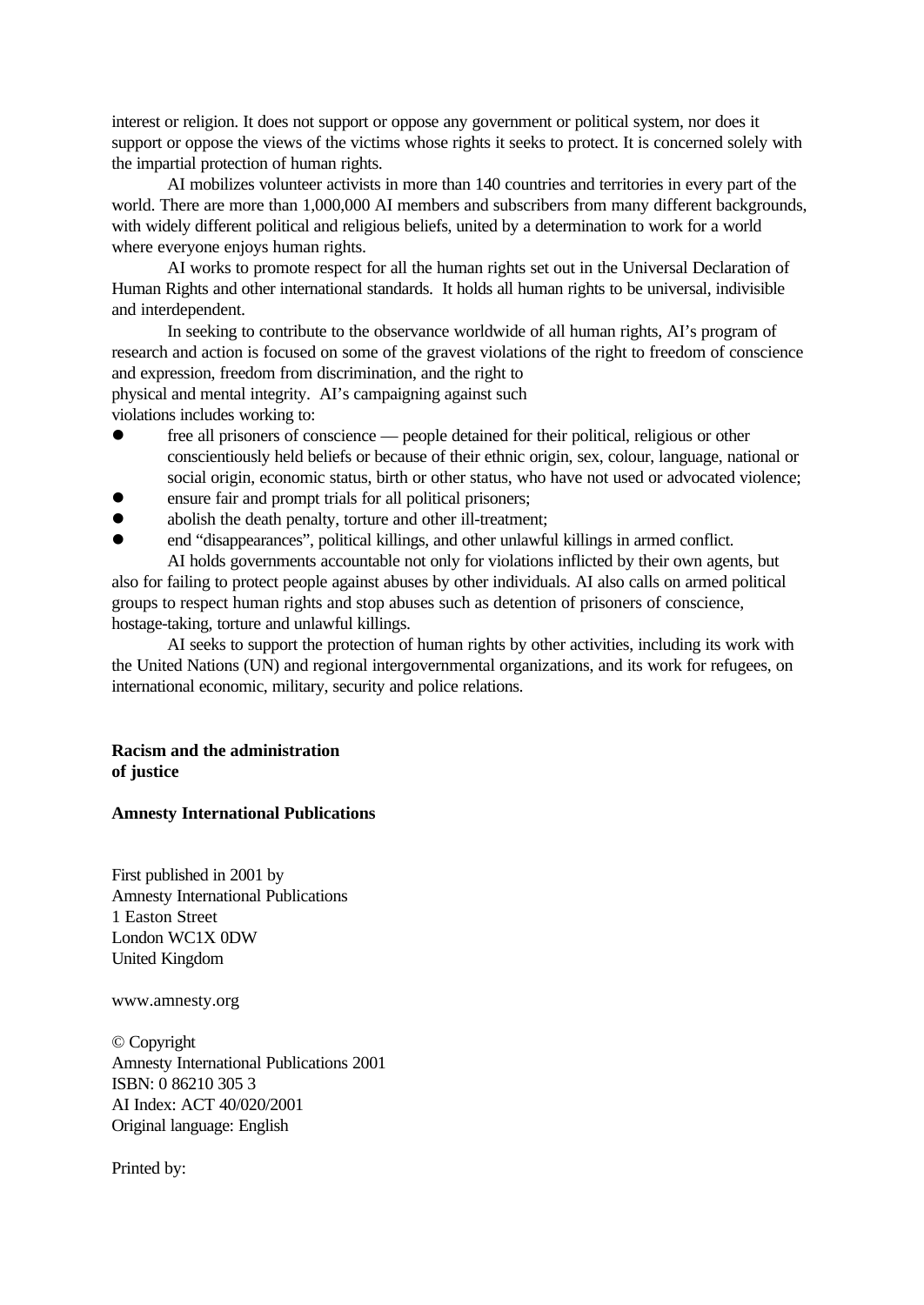The Alden Press Osney Mead Oxford United Kingdom

All rights reserved. No part of this publication may be reproduced, stored in a retrieval system, or transmitted, in any form or by any means, electronic, mechanical, photocopying, recording and/or otherwise without the prior permission of the publishers.

**CONTENTS** 

**INTRODUCTION** 

CHAPTER 1: DISCRIMINATION AND THE LAW

CHAPTER 2: TORTURE, ILL-TREATMENT AND EXCESSIVE USE OF FORCE

CHAPTER 3: IMPUNITY AND LACK OF STATE PROTECTION

CHAPTER 4: ETHNICITY, NATIONALITY AND CONFLICT

CHAPTER 5: COLOUR, CASTE AND CULTURE

CHAPTER 6: INDIGENOUS PEOPLES

CHAPTER 7: FOREIGNERS, INCLUDING MIGRANTS, ASYLUM-SEEKERS AND **REFUGEES** CHAPTER 8: WOMEN AND RACE

RECOMMENDATIONS

ENDNOTES

#### **Introduction**

In just 100 days up to a million men, women and children were slaughtered in one country, largely because of racism. The place was Rwanda. The year was 1994. The vast majority of the victims were members of the Tutsi ethnic group.

The genocide in Rwanda shows how quickly racism – in this case in the form of ethnic hatred – can erupt into bloodshed and despair, particularly when it is fuelled by those in power or those seeking power. It also shows the devastating consequences when the state and the international community fail to act to stop racism. Rwanda should serve as a stark reminder to us all that racism, in whatever form it takes, must be combated whenever it appears, as it inevitably leads to violations of human rights.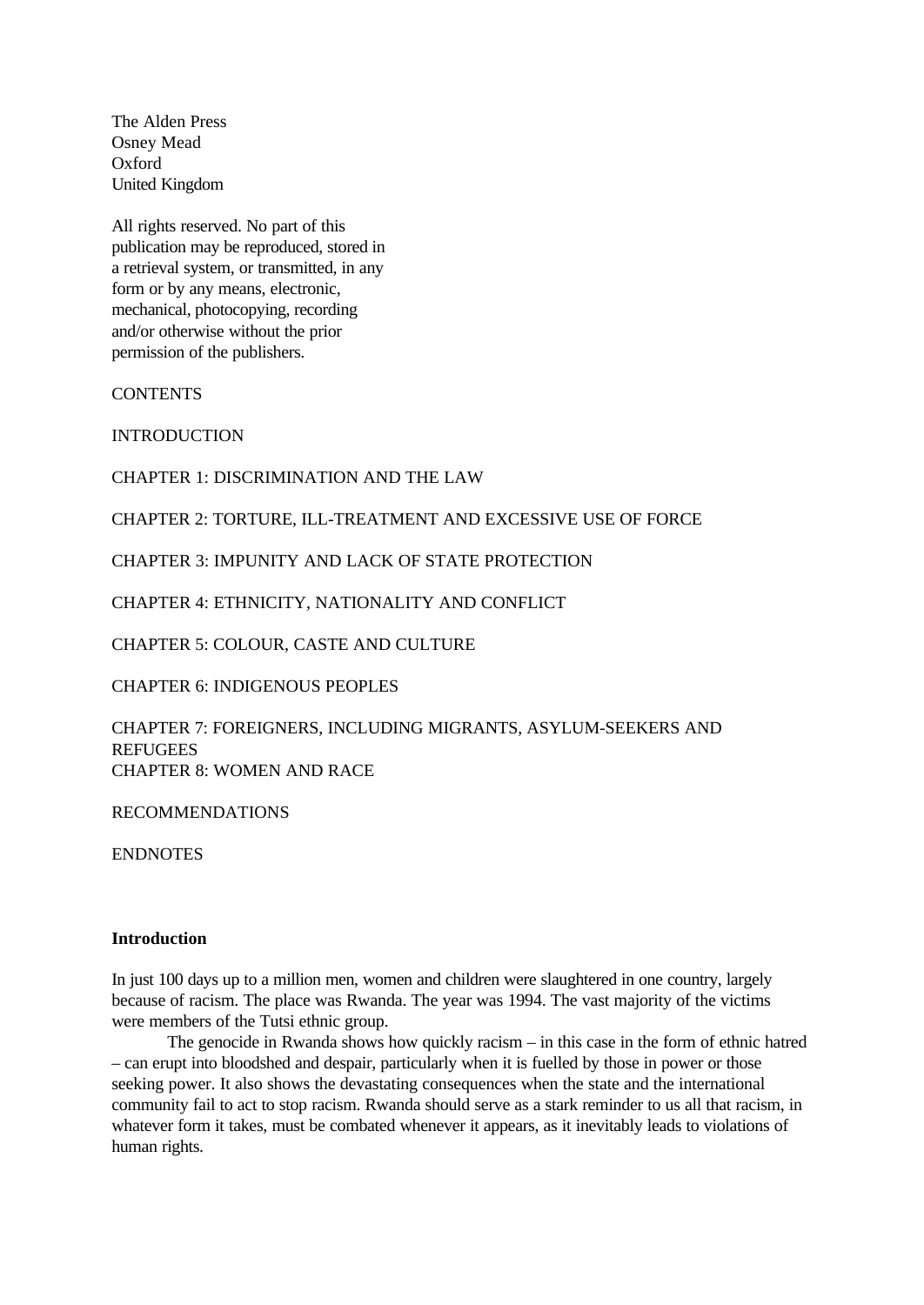Racism is an attack on the very notion of universal human rights. It systematically denies certain people their full human rights just because of their colour, race, ethnicity, descent (including caste) or national origin. It is an assault on a fundamental principle underlying the Universal Declaration of Human Rights (UDHR) – that human rights are everyone's birthright and apply to all without distinction. It undermines all human rights, be they civil, political, economic, social or cultural.

The right not to suffer racial discrimination is a fundamental principle of international human rights law. The principle appears in virtually every major human rights instrument as well as in the UN Charter. Indeed, one of the stated purposes of the UN is to "achieve international cooperation... in promoting and encouraging respect for human rights and fundamental freedoms without distinction as to race, sex, language or religion".1

And yet racial discrimination persists in virtually every society, despite all the efforts of the UN and organizations around the world dedicated to combating racism, and the fine-sounding commitments in so many constitutions and laws.

The concept of race has no biological basis. It is a socio-political construction usually based on supposed physical characteristics of groups. Racial categories are arbitrary and often used for political ends. The meaning of race and the ideological expressions of racism have changed over time and across continents. Racism has often been used by dominant racial groups to justify their domination, and in some cases racist attitudes are an expression of alienation and despair among the powerless, including victims of racism.

For example, racial discrimination against Roma occurs widely in Europe because Roma are perceived as an "inferior" ethnic group, a perception based in some countries on the lifestyle or relative poverty of Roma communities. Racist attitudes have emerged between people of similar racial backgrounds because of political issues, such as between Hutu and Tutsi in Rwanda and Burundi. In the Balkans, nationalists wanting to set members of the same ethnic group against each other have invented new national identities tenuously based on notions of ethnicity.

The various manifestations of racism are invariably linked to broad economic and social issues. In the modern globalized market economy, the poor and the marginalized are frequently members of racial groups whose position has been determined by generations of exploitation, oppression and discrimination by other racial groups. Racist ideologies have helped to create and then reinforce the inequalities – racial groups who had been enslaved, impoverished and disenfranchised, or even virtually exterminated, were branded as biologically inferior. This was used to justify the power and privileges of the dominant groups, and perpetuated inequalities by blocking access to education, land and other resources, jobs, positions of influence and prosperity.

The worst violations of human rights based on racism, such as genocide and "ethnic cleansing", catch the headlines. Less well publicized are the abuses that take place every day in the context of the administration of justice partly or solely because of racism. Amnesty International (AI) seeks to draw attention to these abuses in this report. The report, which is based on research conducted by AI in recent years, illustrates some of the patterns of racism in the administration of justice worldwide.

### **Amnesty International's work against racism**

AI opposes racism through its work to promote observance of the UDHR around the world. It calls for ratification and implementation by states of international and regional human rights instruments that prohibit all forms of discrimination. It also works worldwide on cases of grave violations of the right to be free from racial discrimination.

Specifically, AI opposes racism by working for the release of prisoners of conscience2 imprisoned by reason of race, descent, or national or ethnic origin; and through its work on cases where racism is a factor in abuses including torture, ill-treatment, the death penalty, "disappearances", unfair trials of political prisoners, unlawful killings, excessive use of force, forcible exile, mass expulsions and house destruction. The organization also opposes discriminatory legislation that facilitates these violations. In addition, AI intervenes when racial discrimination prevents redress for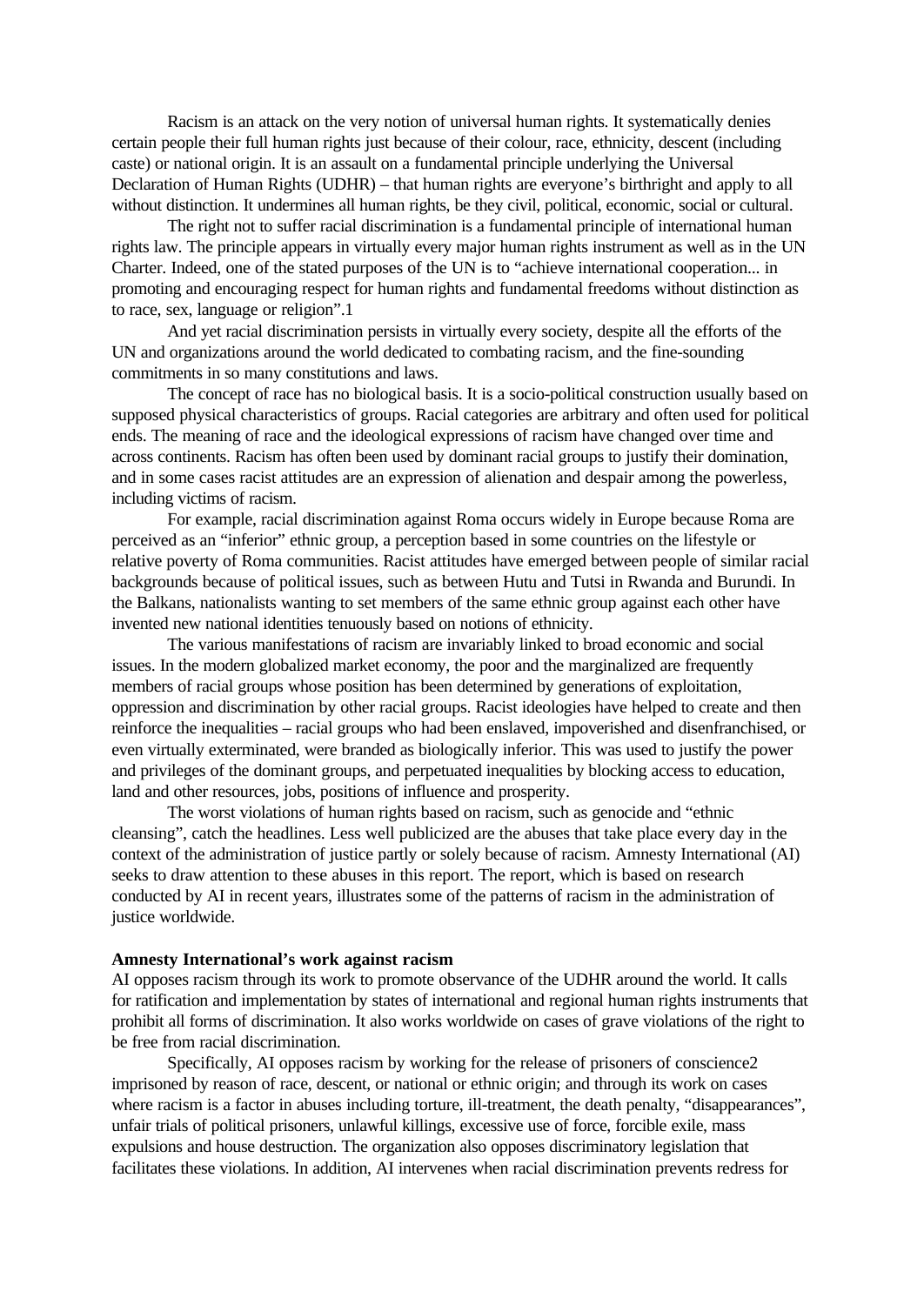victims and perpetuates impunity for perpetrators of human rights violations, or hinders the right of those fleeing persecution to seek asylum.

AI's work against racial discrimination on the basis of race, descent (including caste), colour, ethnicity or national origin is based on the definition set out in Article 1 of the International Convention on the Elimination of All Forms of Racial Discrimination:

*"In this Convention, the term 'racial discrimination' shall mean any distinction, exclusion, restriction or preference based on race, colour, descent, or national or ethnic origin which has the purpose or effect of nullifying or impairing the recognition, enjoyment or exercise, on an equal footing, of human rights and fundamental freedoms in the political, economic, social, cultural or any other field of public life."*

This report is not intended to be a global or comprehensive survey of racism. It highlights particular countries and cases of relevance to the question of the administration of justice on the basis of AI's experience.3 There are numerous other countries, cases and issues that could have been, but have not been, included. For example, many people are victims of discrimination based on a combination of factors, such as race, religion, gender, sexual orientation, disability, age and economic status; many suffer racial discrimination and prejudice outside the system of justice; and there are countless abuses of human rights arising from racism and discrimination in the wider field of economic, social and cultural rights.

### **International human rights law**

Governments are obliged under international human rights standards to tackle racism in all its forms. This includes repealing discriminatory legislation that facilitates abuses and denies equal access to justice, and providing effective protection against racist abuses in the community as a whole. It also means ensuring that the laws and institutions of the state address the root causes of racism, rather than replicating or fomenting it for political ends.

The prohibition of racial discrimination constitutes a general principle of international law.4 The International Court of Justice stated more than 30 years ago that the protection from racial discrimination is one of those obligations that, by their very nature, "are the concern of all States. In view of the importance of the rights involved, all States can be held to have a legal interest in their protection... such obligations derive... from the principles and rules concerning the basic rights of the human person, including protection from slavery and racial discrimination."5

The International Convention on the Elimination of All Forms of Racial Discrimination was adopted unanimously in 1965 by the UN General Assembly. It outlines substantive rights and a series of steps for the elimination of racial discrimination in all its forms. The Convention also aims to promote de facto racial equality, to enable the various ethnic, racial or national groups to enjoy all human rights on an equal basis, in the civil, political, economic, social and cultural fields. In addition, states that ratify the Convention are obliged to protect people from discrimination by private individuals as well as state-sponsored discrimination.

The Convention set an important precedent by creating a body to monitor and review actions taken by states to fulfil their obligations under the Convention – the Committee on the Elimination of Racial Discrimination (CERD). Some of the findings of CERD are included in this report.

Prohibition of discrimination is also at the heart of each of the main UN human rights instruments dealing with the administration of justice. Among such key instruments are: the International Covenant on Civil and Political Rights (ICCPR); the UN Basic Principles for the Treatment of Prisoners (Basic Principles); the UN Body of Principles for the Protection of All Persons under Any Form of Detention or Imprisonment (Body of Principles); the Convention on the Rights of the Child; and the Convention against Torture and Other Cruel, Inhuman or Degrading Treatment or Punishment (Convention against Torture).

The experiences of millions of people worldwide testify to a simple fact: where there is racism there can be no justice. That is why it is essential that international human rights law prohibiting racial discrimination is respected everywhere and at all times.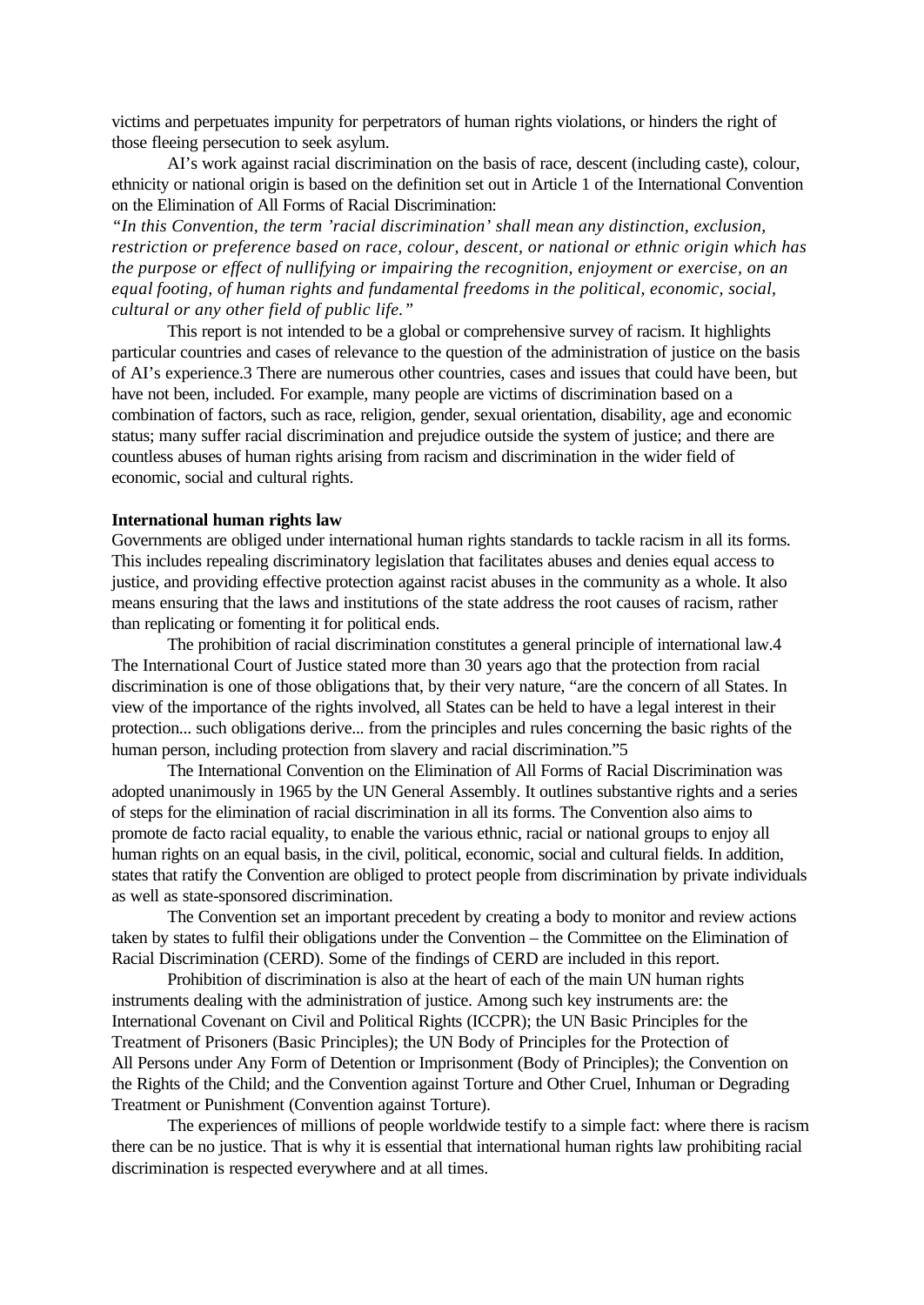### **Action to end racism**

Most governments would be hard pressed to eradicate all traces of racism in society. However, they are obliged to work to ensure that the state does not in any way promote or tolerate racism, and instead actively combats it.

There are many steps that can be taken. To begin with, all states should ratify without reservations and implement in full international human rights treaties prohibiting racial discrimination and requiring fairness in the administration of justice. In line with international standards, the countries' constitution and laws should clearly prohibit all forms of discrimination, and such laws should be rigorously enforced. The government should publicly and consistently send a clear message that racism will not be tolerated – in society in general and in all agencies of the state. All crimes with a racist element should be thoroughly investigated and the perpetrators brought to justice.

In many states, racist abuses by officials are rarely prosecuted – and in the few cases that do come to court there is often a failure to convict. A major step forward, therefore, would be to ensure that prosecution and conviction rates are increased by determined, thorough, independent and impartial investigations and monitoring of such cases.

However, it is not enough simply to prosecute individuals as and when cases of racist abuses by officials come to light. Such action on its own does not address issues such as institutional racism in the police, discriminatory patterns of recruitment into the agencies that administer justice, and disparities in sentencing practices between different racial groups. Mechanisms must be put in place to uncover patterns of racism in the administration of justice – and to institute remedies that tackle the causes of the discrimination. Among such remedies are human rights and race-awareness training for those working in the justice and asylum determination systems; recruitment drives among ethnic minorities; and reviews of laws and practices that have a disparate impact on particular communities.

Racism, is not confined to the institutions of the state. It can also be found at any level of civil society. The responsibility for combating racism therefore extends to everyone. There are countless initiatives that we can take to fight against bigotry, prejudice, discrimination and injustice, whether we act as individuals, through our social, political, community, cultural, religious or sporting groups, or with organizations that focus on human rights.

Around the world, persecuted communities have organized themselves to defend their rights. Campaigns to raise awareness about racism and to oppose it, to expose miscarriages of justice and to assert the rights of minorities and asylum-seekers have brought success. They have resulted in the release of prisoners wrongfully convicted. They have forced governments to repeal discriminatory laws and to introduce legislation prohibiting "race-hate" crimes. They have led to anti-racism training being introduced for officials in public authorities and in the administration of justice. The solidarity and support offered by human rights organizations give encouragement to groups who are at risk and defending their rights. Together, we can marginalize racists and eradicate the poison of racism from society.

AI welcomes the opportunity which the 2001 UN World Conference against Racism, Racial Discrimination, Xenophobia and Related Intolerance provides to cast the spotlight on racial discrimination in all its forms. The organization hopes that this report and its recommendations will generate strong action by all governments to end racial discrimination in their own countries and worldwide.

## **1: Discrimination and the law**

*"Even under the most sophisticated death penalty statutes, race continues to play a major role in* 

*determining who shall live and who shall die."* **Justice Blackman, US Supreme Court, 1994**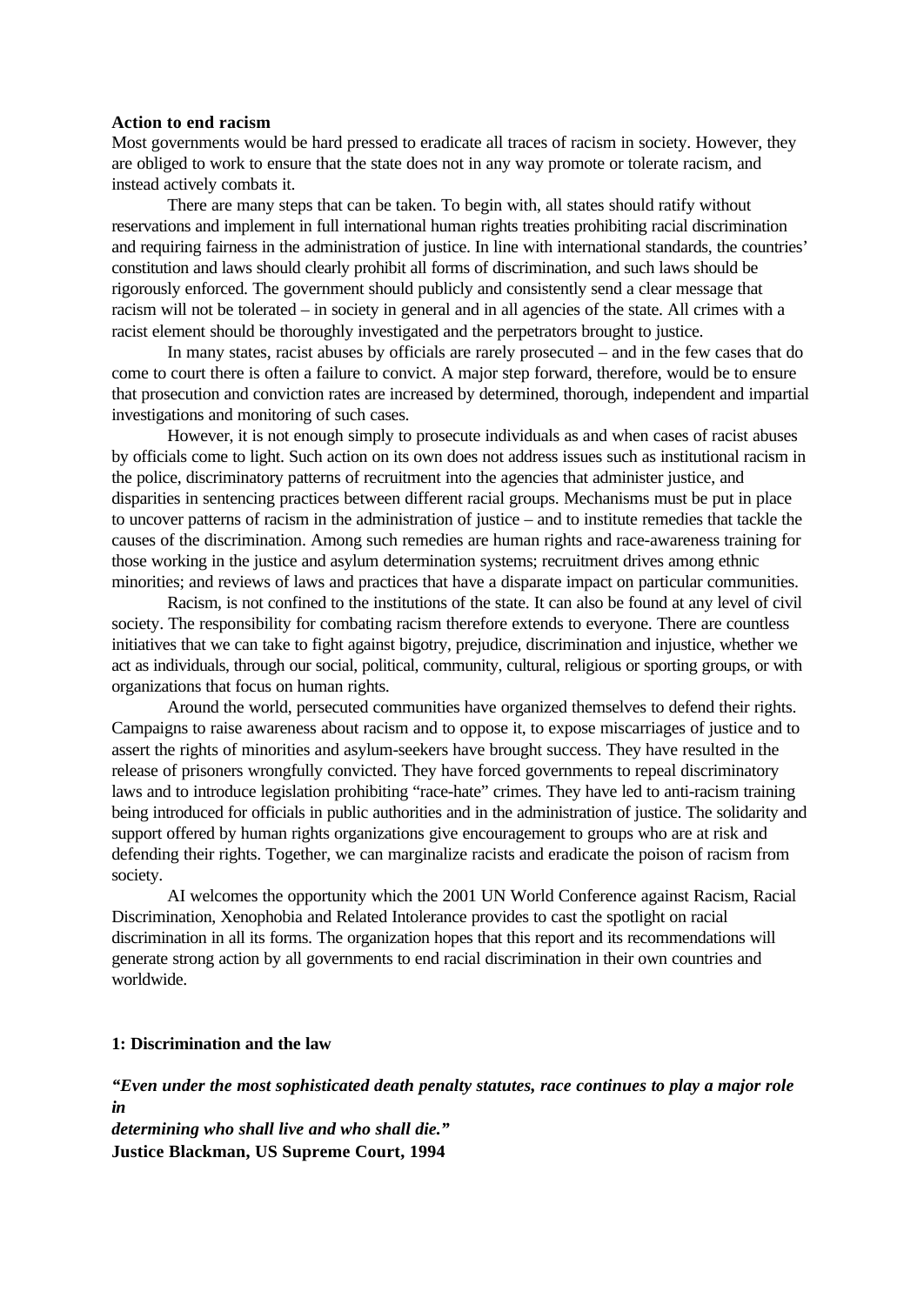Racism, to varying degrees and in various forms, infects virtually every country of the world. The law and its administration, which should seek to uphold the values of justice and equality, is one of the primary forces in combating the effects of that racism. Yet justice systems all too often fail in this purpose and instead mirror the prejudices of the society they serve. That is why it is vital that every justice system has procedures and safeguards to prevent discrimination, including laws that prohibit and punish discrimination, and mechanisms to check and rectify patterns of discrimination.

Racialized administration of justice often reflects deep-rooted historical patterns of oppression against groups marked out by their colour, caste, ethnicity and nationality. These patterns exist within particular societies, or may transcend national boundaries so that some groups, such as people of African descent or Roma, face discrimination in the different countries in which they have settled. Racism in the administration of justice can also take the form of specific laws and discriminatory treatment directed at "foreigners" in general or those who are seeking asylum.

The most extreme form of sustained racial discrimination enforced by law in the past century was seen in apartheid South Africa. For over 40 years and under a system condemned universally as a crime against humanity, the country's black majority suffered denial of their human rights solely on the basis of the colour of their skin. The discrimination they faced was backed by the force of law, which had been created and maintained by white minority governments. Black South Africans, including people classified as "coloured" or Indian, were economically and socially marginalized, politically disenfranchised, and vulnerable to widespread and gross violations of their human rights by agents of the state who could arbitrarily detain, torture and kill with impunity.

The apartheid system in South Africa has been ended and most countries have laws or constitutions that prohibit racial discrimination. However, not all national legal systems pass the basic test of Article 7 of the UDHR, which states: "All are equal before the law and are entitled without any discrimination to equal protection of the law."

In Israel, for example, several laws are explicitly discriminatory. These can be traced back to Israel's foundation in 1948 which, driven primarily by the racist genocide suffered by Jews in Europe during the Second World War, was based on the notion of a Jewish state for Jewish people. Some of Israel's laws reflect this principle and as a result discriminate against non-Jews, particularly Palestinians who had lived on the land for generations.6

Various areas of Israeli law discriminate against Palestinians.7 The Law of Return, for instance, provides automatic Israeli citizenship for Jewish immigrants, whereas Palestinian refugees who were born and raised in what is now Israel are denied even the right to return home. Several statutes grant privileges to those who have completed military service, but as Palestinians (except for those belonging to the Druze community) are exempt from conscription they cannot enjoy the privileges. Other statutes explicitly grant preferential treatment to Jewish citizens in areas such as education, public housing, health and employment.

Once discrimination is enshrined in law, even if it is only in a few aspects of the law, the whole state and system of justice is affected. Racist attitudes and practices are seen as legitimate and inevitably seep into other areas of the administration of justice, as is clear in Israel and even more so in the Occupied Territories (see Chapter 4).8

Prejudice against Palestinian citizens of Israel is widespread in the Israeli criminal justice system. For example, when Palestinians rioted throughout Israel in protest at the killing of Palestinians in al-Aqsa mosque precinct in Jerusalem in late September 2000, hundreds of Palestinians were arrested. At the same time scores of Jews were arrested after anti-Palestinian demonstrations. A policy of seeking remand in custody until the end of the trial was, according to the Attorney General, applied to Jews as well as to Palestinians. However, this policy – which effectively meant four to six months' detention before trial – affected a far higher proportion of Palestinians than Jews. As at 30 October 2000, according to the Ministry of Justice and the police, about 1,000 Israeli citizens had been arrested since 28 September. About 66 per cent (660) were Palestinians and

34 per cent (340) were Jews, but 89 per cent of those detained until the end of trial were Palestinians.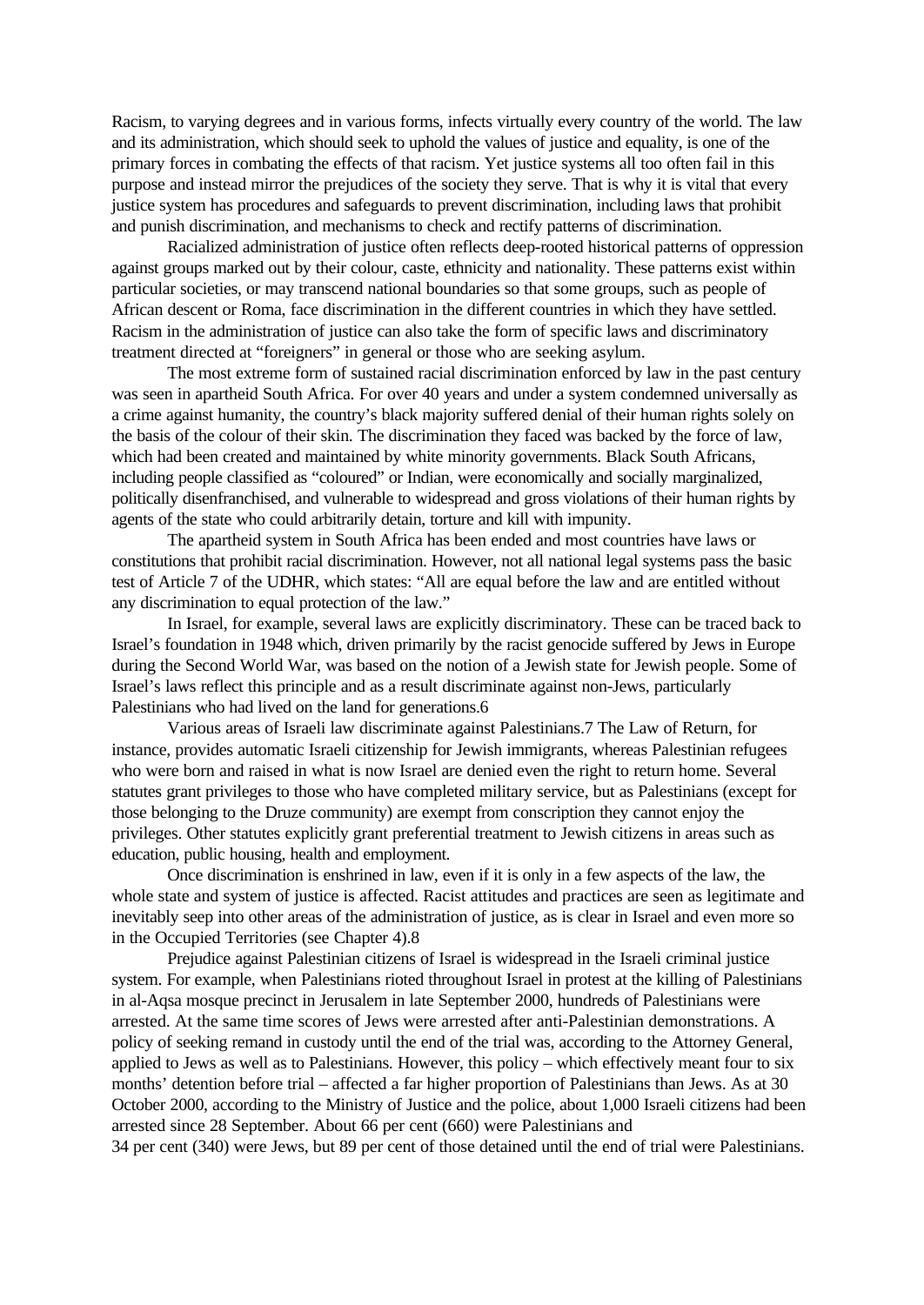Palestinians suspected of non-political offences also face discrimination in Israel's criminal justice system (although to a much lesser extent than in the military system in use in the Occupied Territories). A detailed study conducted by two Israeli academics published in 1998 found that although the law explicitly prohibits discrimination, Palestinians, whether Israeli citizens or not, are more likely than Jews to be charged after arrest, sentenced to terms of imprisonment, and given harsh sentences – when all other factors are accounted for. They concluded, "The findings of the aggregated data leave no room for doubt that the decisions made at each stage of the criminal procedure discriminate against Arabs."9

The discrimination is even greater against Palestinians from the Occupied Territories (see Chapter 4). However, Palestinian citizens of Israel find themselves frequently treated – in detention patterns and sentencing – like Palestinians from the Occupied Territories, with longer sentences and refused parole or home visits if they have committed political offences. Moreover, when Palestinians demonstrated in September and October 2000, throwing stones and burning tyres, they were shot at by police and border police – the treatment commonly meted out to Palestinians in the Occupied Territories. Despite the deaths of 13 people and hundreds of injuries, the police action was praised by Prime Minister Ehud Barak and it took weeks of protests to get a Judicial Commission of Inquiry into the killings. A border policewoman who testifed before the Commission of Inquiry in March 2001, told a journalist from the Hebrew newspaper Yediot Ahronoth: "We handle Jewish riots differently. When such a demonstration takes place, it is obvious from the start that we do not bring our guns along. These are our instructions."

The introduction of racially discriminatory laws is not just a feature of the past. In Fiji, for example, existing racial segregation is being extended. A military-backed government, installed after a violent coup attempt in May 2000, has been pursuing racially discriminatory policies in favour of indigenous Fijians, despite two court rulings upholding the country's 1997 Constitution which prohibits discrimination.

The attempted coup led to widespread human rights abuses, targeted particularly at Fijians of ethnic Indian origin (known as Indo-Fijians). Coup leaders incited racist attacks against Indo-Fijians and for weeks, indigenous mobs terrorized towns and villages, robbed Indo-Fijian farms and homes, raped Indo-Fijian women and took scores of people hostage.

On 29 May 2000 the armed forces took power, declared martial law and published emergency decrees, drafted by the indigenous Chief Justice, to replace the Constitution and abolish the Supreme Court.

In July 2000 the military arranged the appointment of Laisenia Qarase as interim Prime Minister who formed a predominantly indigenous Fijian administration. He appointed a committee to review the 1997 Constitution with the aim of replacing it with one that guarantees political supremacy and economic advancement for indigenous Fijians. The same month Laisenia Qarase presented plans for new laws and policies to guarantee political supremacy and economic benefits for indigenous Fijians. Known as the "Blueprint", the plans seek to reverse the gradual removal of racial segregation and discrimination imposed in Fiji after two military coups in 1987. For example, major business licences and new state-funded benefits in education, economic, social and cultural development would be reserved for indigenous Fijians.

Such racial discrimination enshrined in national law is rare. Much more common is for non-discriminatory laws to be implemented in a racially discriminatory manner.

In Burundi, for example, more than 6,400 people are awaiting trial, most accused of politically motivated violence since 1993. Virtually all are Hutu civilians, even though members of all ethnic groups have been involved in the killings and the Tutsi-dominated security forces have been responsible for the unlawful killing of thousands or tens of thousands of people each year.10 Over 200,000 people have reportedly been killed in Burundi since the country descended into civil war following the assassination of the country's first democratically elected President, Melchior Ndadye, a Hutu, in 1993.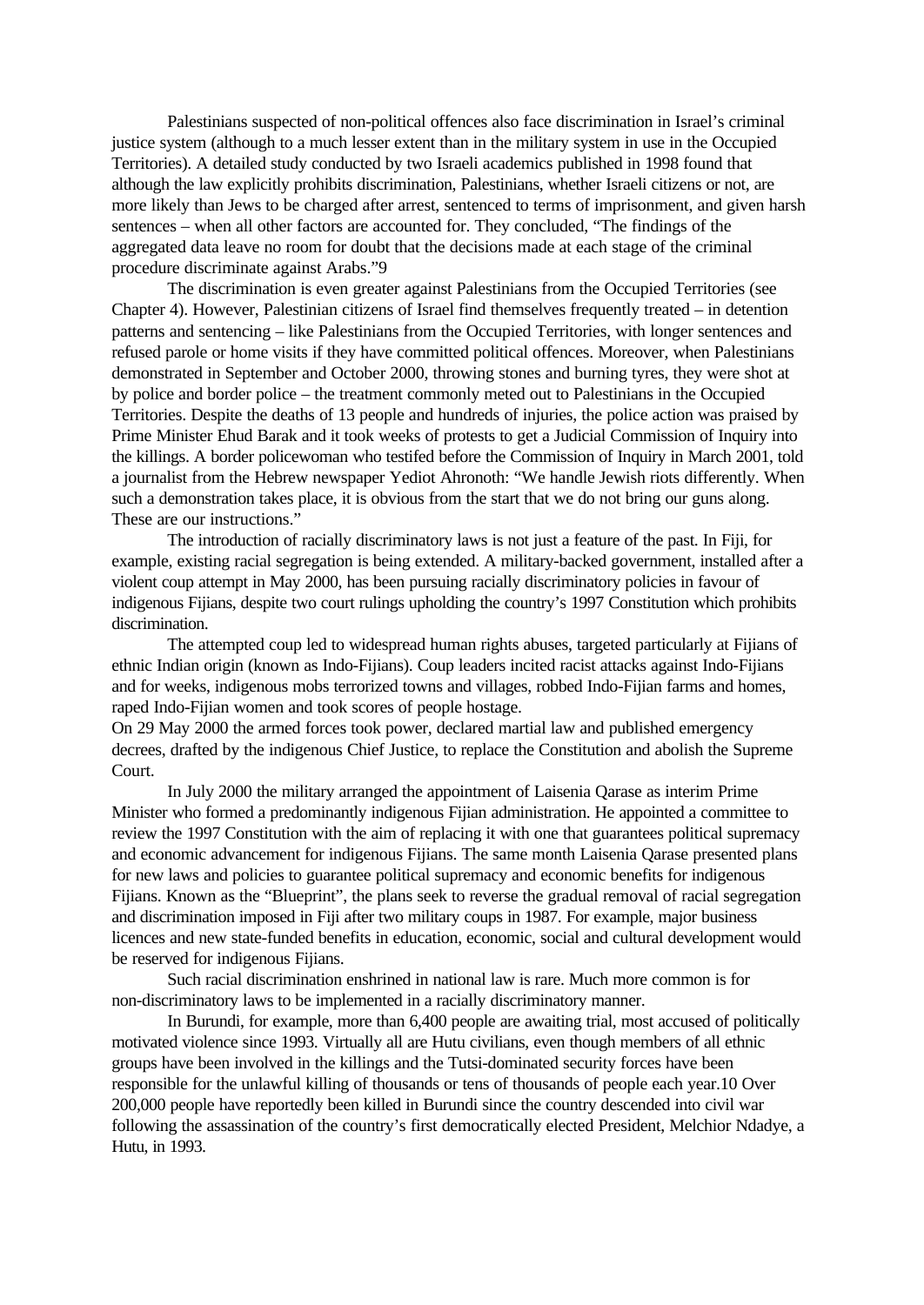Hundreds of civilians, most of them Hutu, have already been tried and sentenced to long terms of imprisonment or death for participation in the massacres of tens of thousands of mainly Tutsi civilians which followed the assassination of President Ndadye. Many trials were grossly unfair. Burundi has two Hutu lawyers and when trials began in 1996, lawyers from other ethnic groups were often unwilling to take on cases involving Hutu defendants. Owing in part to a UN program of judicial assistance, most defendants now receive legal help from lawyers from both Hutu and Tutsi ethnic groups. However, the tens of thousands of killings of Hutu in reprisal attacks by Tutsi-dominated armed forces and Tutsi civilians remain unpunished.

Throughout the civil war, Hutu and Tutsi formed armed gangs, armed opposition groups and militia, all of which committed gross human rights abuses. Members of Hutu-dominated armed opposition groups have been prosecuted for such acts. By contrast, members of Tutsi militia, particularly active in the 1994-96 period, which were responsible for the unlawful killing of Hutu politicians and other civilians, have not been brought to justice, and many were subsequently integrated into the armed forces. The few Tutsi soldiers convicted of the extrajudicial execution of Hutu have been sentenced to relatively light sentences, in some instances only a few months' imprisonment. Such figures make one thing absolutely clear – justice is being applied selectively, with ethnic bias.11

The judiciary in Burundi is overwhelmingly dominated by judicial officials from the Tutsi ethnic group, particularly at the higher levels. The services responsible for arrests and investigating cases are also heavily dominated by Tutsi. At the inter-Burundian peace negotiations in Arusha, Tanzania, which resulted in the signing in August 2000 of an Agreement for Peace and Reconciliation in Burundi (still to be implemented), much of the discussion on reform of the judiciary focused on addressing ethnic balance through accelerated training.12

In Burundi, discrimination in the criminal justice system is blatant. In most countries, however, it is very difficult to show in individual cases that racist attitudes, policies or procedures lie behind a decision to prosecute, convict, mete out a harsh sentence or deny the right of appeal. On occasion, the racism is revealed – for example by the words of a judge or other justice official. More often, racism can only be identified by looking at patterns of arrest, conviction and sentencing in relation to the racial background of the defendant or the victim of the crime, the racial background of those involved in administering justice, and so on.

To do this, information relevant to discrimination is needed – information that is simply not collected in most countries. The lack of such data in itself is a strong indication of deficiency in the justice system, as information is an essential tool in the fight against racism in the administration of justice. The identification of discriminatory patterns is the first step towards finding ways of combating the discrimination.

In some countries, the collation of material on discrimination is hindered not just by official reluctance to collect and publish it, but also by political repression which prevents human rights organizations operating freely. In such places, it is often clear to those caught up in the criminal justice system that racism plays an enormous role in determining guilt or innocence, type of sentence and conditions of detention. But without statistics of discriminatory practices, the discrimination may be hard to expose and demonstrate.

In the USA, it would be hard to find even a hint of discrimination in law. Yet extensive studies and analysis of relevant data have shown that racial discrimination is a significant feature of the administration of justice across the country.

Research into the death penalty at both state and federal level over the past two decades has consistently shown a pattern of sentencing anomalies which cannot be explained without reference to racial factors.13 For example, the race of the murder victim appears to be a major factor in determining who is sentenced to death. Blacks and whites are the victims of murder in almost equal numbers, yet more than 80 per cent of prisoners executed between 1977 and 2001 were convicted of the murder of a white person.

In Kentucky, every death sentence up to March 1996 was for the murder of a white victim, even though over 1,000 homicide victims had been black.14 A study of 2,000 murder cases in Georgia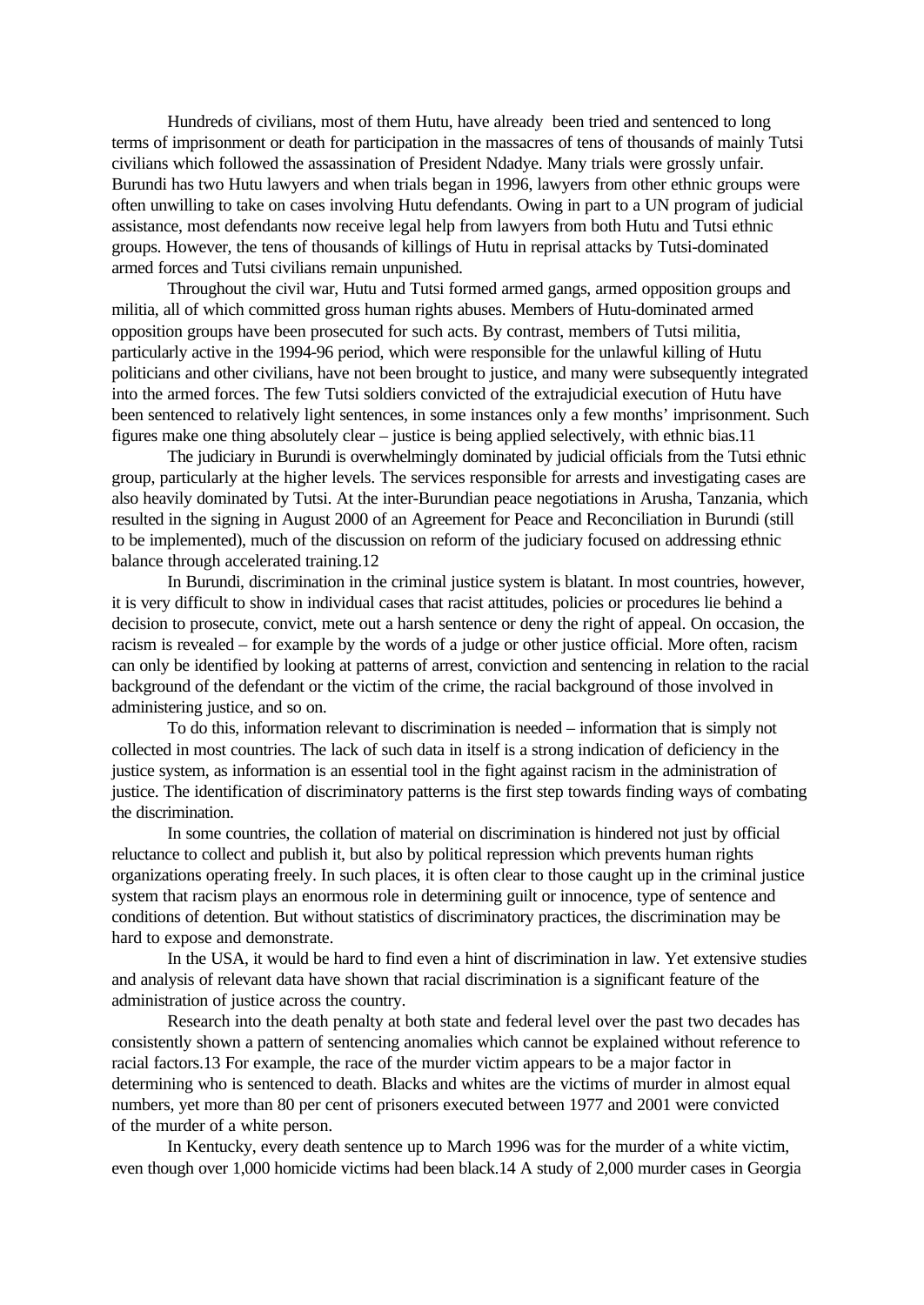found that the odds of a death sentence were four times higher for cases with white victims than for cases with black victims.15 The chances of a death sentence in cases in which blacks murdered whites were as much as 11 times higher than when whites murdered blacks.

The race of the defendant is also a factor. A study found that in Philadelphia a black defendant is four times more likely to receive a death sentence than a white defendant.16 Since Pennsylvania reintroduced the death penalty in 1978, more than eight times as many blacks as whites have been sentenced to death. These and many nationwide studies have persistently found that aggravating factors such as the severity of the crime cannot explain the disparities.

A 1998 report by the Death Penalty Information Center concluded: "Examinations of the relationship between race and the death penalty... have now been conducted in every major death penalty state. In 96 per cent of these reviews, there was a pattern of either race-of-victim or race-of-defendant discrimination, or both."17

Some of the contributory factors for this racial discrimination have been explored by AI in recent reports, including *Killing with prejudice*: Race and the death penalty in the USA.18 In brief, these include the impact of prosecutorial discretion combined with racial bias; the exclusion of minorities from jury duty; prejudice in the jury room; the appointment of racially biased legal representatives who mount inadequate defences; the acceptance of racial stereotypes by people involved in the judicial process; and the failure of the authorities to act decisively to combat racism in the administration of justice.

Black and ethnic minorities also suffer disproportionate rates of incarceration, forming as they do 60 per cent of the 1.7 million people currently in jail in the USA. Overall, black men are admitted to prison at more than eight times the rate of white men, and one third of all young black men are in jail or prison or on parole or probation. In some cities the proportion is even higher – up to 80 per cent in some communities.

For women, the disparity is also striking: the rate of imprisonment of black women is more than eight times that of white women; for Hispanic women the rate is four times higher.19 Children of racial and ethnic minority backgrounds are also greatly overrepresented at all stages of the general and juvenile justice systems. They make up 15 per cent of the population aged between 10 and 17, but account for around 31 per cent of youths arrested, 44 per cent of youths held in custody in juvenile facilities, nearly half of all juveniles tried in adult criminal courts, and 58 per cent of all juveniles confined in adult prisons.20

Such racial disparities in rates of imprisonment were acknowledged as a problem by the government in its report to the UN Committee on the Elimination of Racial Discrimination (CERD) in September 2000. The report noted that, "Various studies indicate that members of minorities (especially Blacks and Hispanics) may be disproportionately subject to adverse treatment throughout the criminal justice process."21

The disparities have been exacerbated by the government's "war on drugs" initiative – an example of how "neutral" laws can have a racially disproportionate impact. One report showed that blacks comprise around 63 per cent and whites around 37 per cent of all drug offenders admitted to state prison, even though federal surveys and other data show clearly that this racial disparity bears little relation to racial differences in drug offending (there are reportedly five times more white drug users than black).22 The report found that black men are incarcerated for drugs offences at a rate 13.4 times higher than white men. This is primarily because of public penal policies and law enforcement priorities in which poor minority urban neighbourhoods – and street dealers – have been the principal targets of the "war on drugs", rather than more affluent and largely white suburban areas.

The racial disparities in US sentencing appear even more marked in the case of young offenders. A study sponsored by the US Justice Department and six leading US foundations found that for those charged with a drug offence, black youths were 48 times more likely than white youths to be sentenced to juvenile prison.23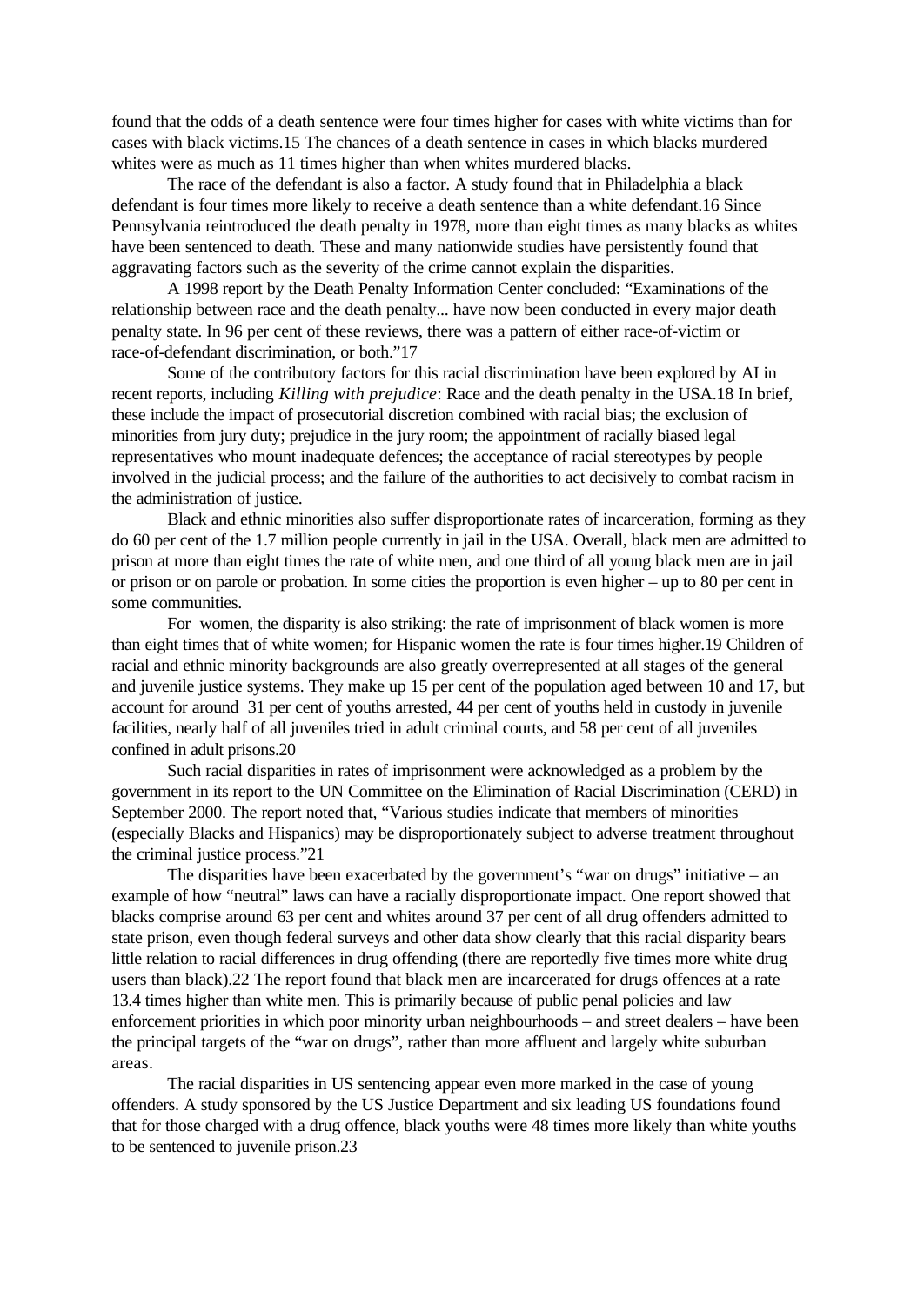Under US state and federal law, racial disparities in law enforcement are constitutional as long as they are not undertaken with discriminatory intent or purpose. This is a narrower definition than that given by the Convention on the Elimination of All Forms of Racial Discrimination, which defines racial discrimination as conduct that has the "purpose or effect" of restricting rights on the basis of race.

The US authorities have taken some action to address racism in the administration of justice, but there is still no requirement on states to monitor and take measures to reduce disproportionate minority confinement. As a result, blacks and other minorities still remain at far higher risk of imprisonment than whites because of racial discrimination. They also remain at higher risk of execution.

Another aspect of racially discriminatory practices commonly seen in the application of the law is the denial of translators or interpreters during interrogation and court hearings to people who do not speak or read the official language. In such cases, even if the law is non-discriminatory, defendants are inevitably denied the right to a fair trial.

In Sri Lanka, for instance, the prominence given to the Sinhalese language in the day-to-day running of the judicial system has meant that many Tamil political prisoners have been discriminated against on the basis of language. They have their statements to the police recorded in Sinhalese, a language most of them do not speak or understand. These statements are admissible as evidence under the Prevention of Terrorism Act (PTA), and are often extracted under torture. Trials and hearings in the north and east are in Tamil and English, but many serious cases, including many of those under the PTA, are tried in the capital, Colombo. Most court proceedings in Colombo and other parts of the south are conducted in English or Sinhalese which, owing to a shortage of court-appointed interpreters, has restricted the ability of Tamil-speaking defendants to get a fair hearing. Few judges speak Tamil and there are no law reports and few legal textbooks in Tamil.

Such discriminatory practices occur against a background of internal conflict in Sri Lanka centred on the Sinhala-Tamil divide, a conflict that has involved violence and widespread human rights abuses by all sides. The government has complied only slowly with legislation requiring the publication of all laws in English, Sinhala and Tamil.

The law should be one of the main instruments in any society for combating racial discrimination. If the law is itself discriminatory, or is allowed to be applied in a discriminatory fashion, then individuals and groups will be denied justice, the victims of racism as well as others will lose confidence in the law as a fair arbiter of justice, and it becomes much more likely that racist attitudes and practices among state officials and members of the public will continue, if not increase.

### **2: Torture, ill-treatment and excessive use of force**

## *"She was crying when she came back. She told us she had been raped by three or four soldiers. She cried for a long time."*

These words, describing the trauma suffered in 1999 by a woman from Suva Reka in Kosovo, highlight the widespread use of rape and other torture against ethnic Albanians during one of the many conflicts that have marked the break-up of the former Yugoslavia. Those vilified by the various nationalist politicians as "the enemy", or as less than human, were seen as legitimate targets for human rights violations simply because of their national, ethnic or religious identity. Serbs in Croatia, Muslims in Bosnia and ethnic Albanians in Kosovo have been among those targeted for torture, ill-treatment, unlawful killings and other abuses.

For example, in June 1992 a 17-year-old Bosnian Muslim girl was taken by Serbs in Yugoslav People's Army uniforms from her village of Kaloševici, near Teslic in Bosnia-Herzegovina, to huts in nearby woods. She told how she was held there for three months, along with 23 other women. She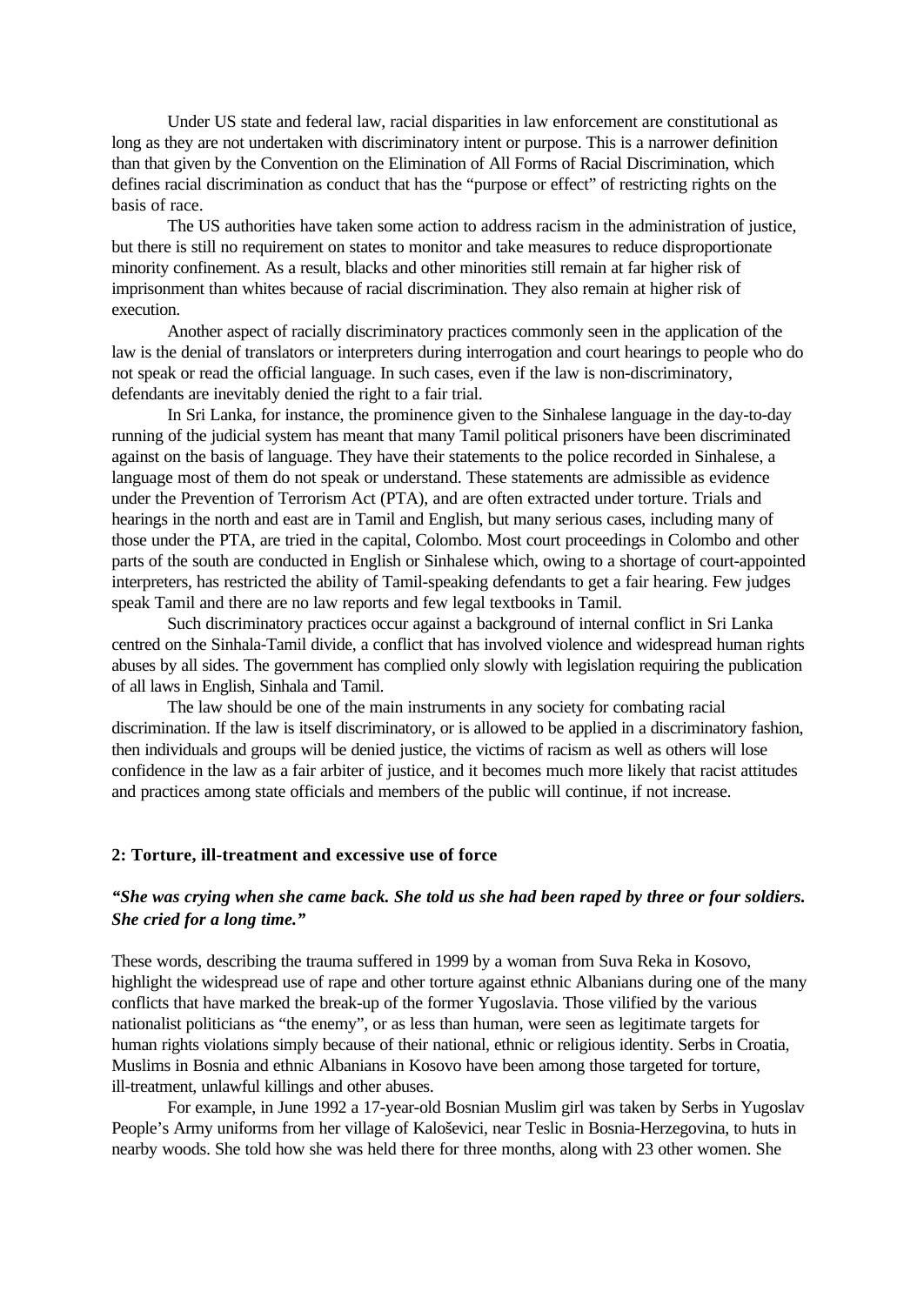was among 12 women who were raped repeatedly in the huts in front of the other women. One of the perpetrators told her, "You will bear a Serbian child."

In Equatorial Guinea, one of hundreds of members of the Bubi ethnic group arrested in early 1998 solely because of their ethnic origin described what happened to a fellow inmate, Barbosa Elobé, who subsequently died in detention:

## *"One of his feet became infected because of the torture. Gangrene set in and he went crazy. He was eating his own shit. He didn't realize what he was doing."*24

In early 1998, following attacks by some Bubis on several military barracks on Bioko Island, the authorities arrested about 500 men and women. Almost all were arrested solely because of their Bubi ethnic origin. Many were tortured by the security forces and at least six died as a result.

The Bubis, the indigenous population of Bioko Island, were caught in a systematic program of reprisals and arrests that lasted several weeks. Security forces swept into Bubi villages, in some cases executing people summarily. Bubis were indiscriminately harassed at checkpoints, beaten, robbed and abused by security forces. Bubi women were raped in their homes. Members of the security forces also looked on as pro-government mobs beat and raped Bubi women. Relatives of those wanted by the authorities were detained as hostages.

More than 110 of those arrested were tried in May 1998 in connection with the attacks on the military barracks. After summary military trials lasting five day, 15 people were sentenced to death (later commuted to life imprisonment) and 70 were sentenced to prison terms ranging from six to 26 years. All the convictions were based on confessions allegedly made under torture. An AI delegation observing the trial saw clear signs that the accused had been tortured: some of the defendants had fractured bones and at least 10 had part of their ears cut off.25

In Burundi, the use of torture is rife, particularly at the hands of the military and gendarmerie who often detain suspects outside any legal framework. Torture has been an important tool of the Tutsi-dominated armed forces in their efforts to suppress insurgency by Hutu-dominated armed opposition groups. Members of the civilian Hutu population – generally considered suspect solely because of their ethnic group – have been arbitrarily arrested, detained and tortured. While most political detainees are at serious risk of torture, Hutu accused of collaboration with armed opposition groups are particularly vulnerable, especially when held secretly or incommunicado in military positions or camps. Some have died as a result of their injuries. They have been beaten with electric cables and sticks; struck with heavy implements on the joints, the soles of the feet and the genitals; and tied in excruciatingly painful positions for long periods. Their torturers have not been prosecuted or even disciplined.

Examples such as these highlight how racism paves the way for human rights violations such as torture and ill-treatment. Racist ideas depict the victims not as human, but as objects that can be treated inhumanely. In countries riven by racial conflict or tension, torture and ill-treatment are often rife, and in many countries the targets of racism suffer disproportionately from torture and ill-treatment.

The disregard for human life and dignity in a racist context is also apparent in relation to excessive use of force by agents of the state. International standards stipulate that force should be proportionate to the threat faced – and that firearms should be used only in self-defence or the defence of others against imminent threat of death or serious injury and "only when less extreme means are insufficient to achieve these objectives".26 Yet in many places, those entrusted by the state with firearms seem only too ready to pull the trigger, especially if the suspect belongs to a group that faces racial discrimination. In such cases, there is also frequently a reluctance by the authorities to investigate the shootings thoroughly and to hold police officers to account if they have misused firearms.

In some countries, such as Israel and the Occupied Territories, and Indonesia, security forces regularly violate international human rights standards when confronted by demonstrations organized by certain national or ethnic groups. In other countries, individuals from racial minorities suspected of crimes are disproportionately at risk of being victims of excessive use of force by state officials.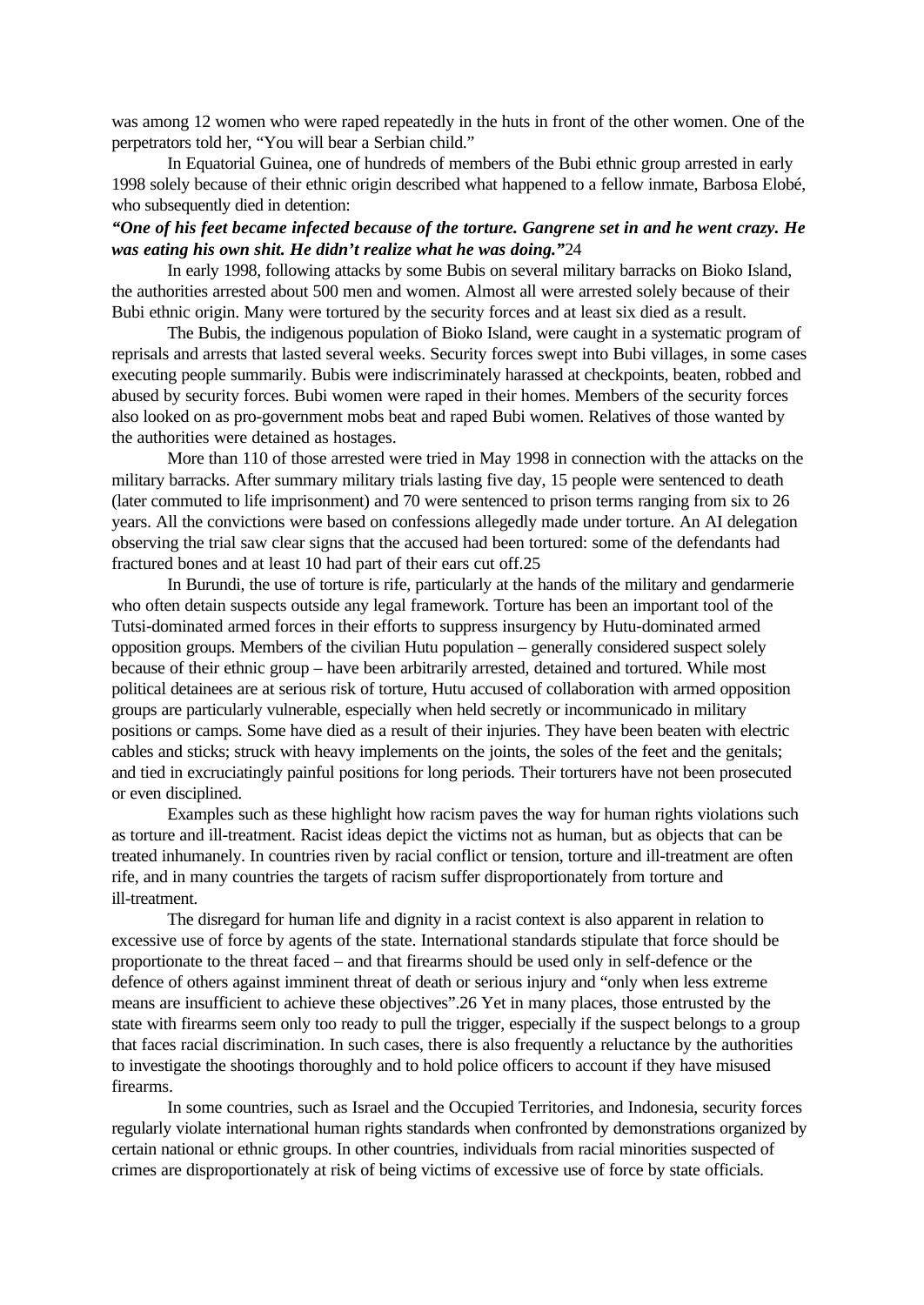In France, for example, people of non-European appearance, particularly if they are young men, appear to be at far greater risk of being shot by police than young men who are white. A disproportionately high number of victims of reckless shootings by police are people whose ethnic origin lies in the Middle East and Africa. Such incidents often occur during police investigations of car thefts in towns and poor suburbs where many young people of North African origin live.

In April 2000, three days of rioting in southern Lille followed the killing of Riad Hamlaoui, an Algerian resident in France. Riad Hamlaoui was shot dead by police while he was travelling as a passenger in a car that had been reported stolen. The bullet was fired at close range. Both Riad Hamlaoui and the driver of the car were unarmed. The police officer was placed under investigation and suspended from duties pending the outcome of inquiries.

In Germany too, most victims of excessive or unwarranted force during arrests and of ill-treatment by police have been foreign nationals or members of ethnic minorities, as recorded by AI.27 Between January 1992 and March 1995, AI monitored cases of such abuses, including two cases where the ill-treatment amounted to torture. In all but a handful of the 70 cases recorded, the victims were foreign nationals, including asylum-seekers and refugees, or members of ethnic minorities. In many instances, there was little doubt that racism was a motivation, as the victims reported racist abuse by the officers involved.

A major concern for AI was the apparent failure of the German authorities to bring to justice alleged perpetrators of such abuses – a pattern seen in many other countries. Although criminal investigations had been opened into all cases of alleged police ill-treatment reported to AI, they were often not carried out promptly, impartially and thoroughly. Many of the officers allegedly responsible therefore escaped prosecution and few faced disciplinary sanctions, while few of the foreign or ethnic minority complainants were compensated for the injuries suffered. In a number of instances where officers were found guilty of ill-treating detainees, the sentences imposed on the guilty police officers were nominal.

In 1997 CERD expressed its concern in relation to Germany about "instances of police brutality against foreigners, particularly Africans and Turks, which have been reported in the press. Better training and stricter disciplinary action against the perpetrators appear to be necessary."28

In May 1998 the UN Committee against Torture, reviewing Germany's report, stated that it was concerned about both the large number of reports of police ill-treatment and "about the apparently low rate of prosecution and conviction in the alleged incidents of ill-treatment by the police, especially of people of foreign descent".29 It recommended "that both internal disciplinary measures against offending police officers and the external prosecutorial and judicial measures be significantly strengthened to ensure that in future all police officers accused of ill-treatment of domestic and foreign nationals alike are brought to justice".30

Since 1997, AI has received fewer allegations of racist ill-treatment and excessive use of force by German police, although most allegations are still made by foreign nationals. In March 2001 CERD expressed its concern about "repeated reports of racist incidents in police stations as well as ill-treatment inflicted by law enforcement officials on foreigners".31 Many victims say that they have been subjected to kicks, punches and kneeings, and sometimes abused with racist language.

In September 1999, for example, 22-year-old Serge Menga-Nsibi, a man of African origin, was arrested in Essen after he objected to the police searching his vehicle. He said that at the police station two police officers banged his head on a wall, and during interrogation an officer repeatedly kicked and punched him. He said he was then forced to undress and subjected to racist insults. When he was taken to a cell, he was again kicked and hit, causing him to temporarily lose consciousness. A medical report indicated that Serge Menga-Nsibi suffered first-degree concussion, bruising to his head and a cut to his face. The police officers denied the allegations and brought criminal counter-charges against the detainee. A criminal investigation into the allegations against the police officers was terminated by the Essen state prosecutor on the grounds that the allegations were based on false suspicion and slander.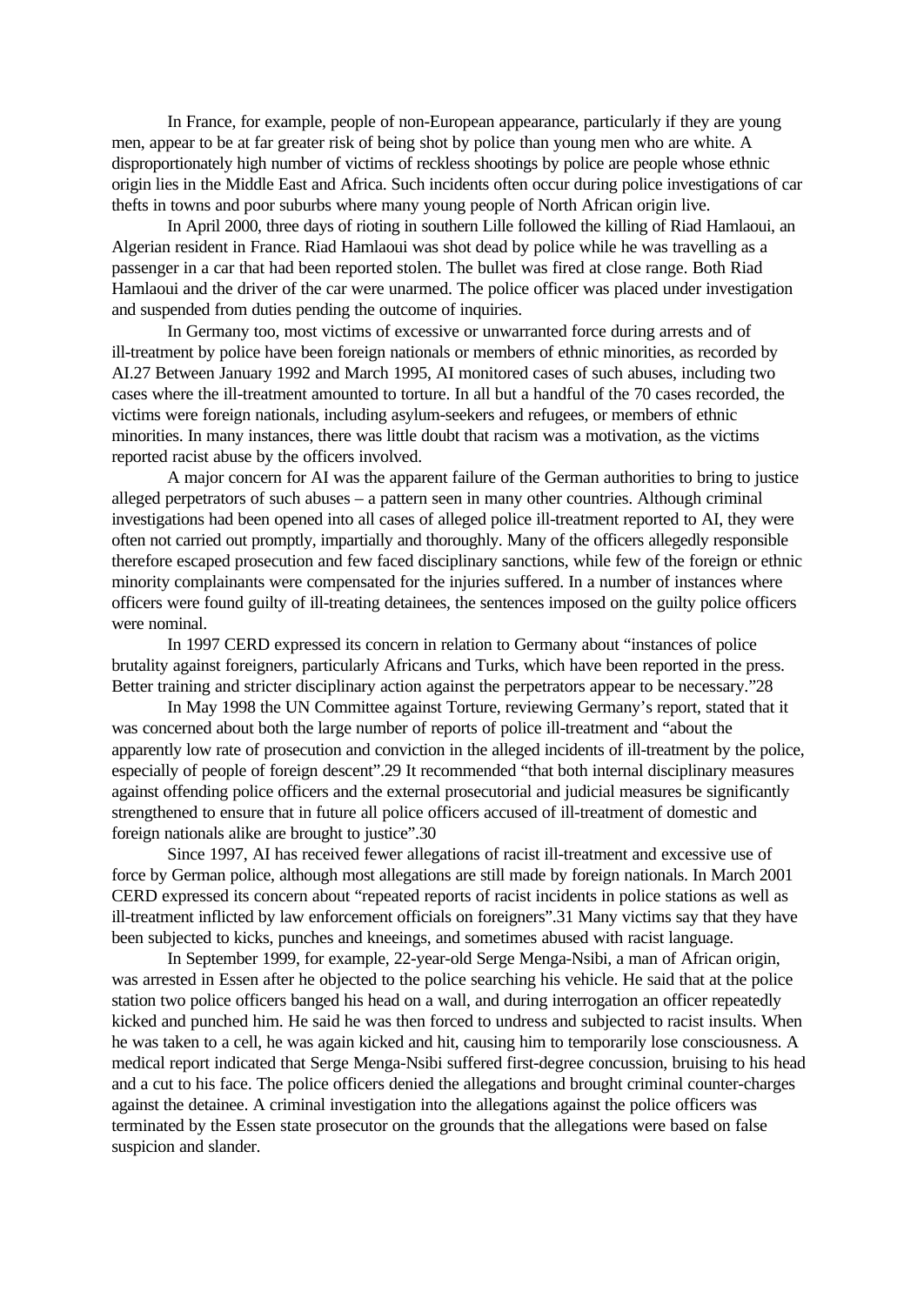The number of reported cases of racist abuse by police in Germany is probably fewer than the true figures, as some victims do not lodge a complaint. One reason for this is that the victims believe that there is little chance of securing a successful conviction of a police officer accused of ill-treatment. Furthermore, the victims may not make complaints against certain police "excesses" which are committed in a manner which do not constitute actual physical ill-treatment, such as racist verbal abuse and threats of violence.32 Moreover, complaints must be lodged with the very institution – the police – that has allegedly inflicted the abuse as there is no independent body to review complaints.

Racist abuses by police have been recorded in many other countries of Western Europe. For example, "Visar",33 a 14-year-old refugee from Kosovo, had been living in Switzerland for nine and a half years in October 1999 when he reportedly suffered a serious racist attack by police.34 He said he was at a bus stop in the Geneva suburb of Le Lignon on 1 October watching an argument unfold between some youths and a local resident. When police arrived the youths fled, but Visar said that he remained at the bus stop and that the police then ordered a police dog to attack him, even though he was making no attempt to flee. The dog bit his right thigh. He was thrown to the ground by police and handcuffed. He said that the police then racially insulted and physically abused him, and made derogatory and racist remarks about his family. He was then interrogated without his parents being given the opportunity to be present.

He said the police tried to force him to admit to being a part of the street disturbance and that during the questioning police hit him on the back of the neck with a bottle of water, stamped on his feet, and squeezed him so tightly around the neck that he had difficulty breathing and feared he was going to die. After the interrogation, the police called a doctor to examine the dog bite. Visar does not appear to have been charged in connection with the street disturbance, but when his father collected him, he said that both were made to sign forms that they did not understand.

On 13 October 1999 Visar's father lodged an administrative complaint against three police officers with the Geneva Chief of Police. The complaint was accompanied by a medical certificate issued by the family doctor which recorded "several wounds" to Visar's thigh, neck and chest. Administrative and judicial investigations were subsequently opened which are still under way. A judicial investigation is apparently also under way into a complaint lodged by the police, accusing Visar of calumny.35

All over the world the connection between racism and brutality by state officials is clear. It is therefore of utmost importance that all law enforcement officials are given a clear message that racism will not be tolerated, and that all allegations of brutality and other human rights violations made by victims of racism will be thoroughly and independently investigated and the perpetrators brought to justice.

### **3: Impunity and lack of state protection**

Francisco de Assis Araújo, an indigenous leader known as "Chicão", was killed on 20 May 1998 by a gunman in Pesqueira, Pernambuco state, Brazil, while visiting relatives.36 He was well known for defending the traditional lands of the Xucuru people in Pernambuco against the encroachments of large ranches, and had been receiving death threats since 1989. He was the third person in six years believed to have been killed in connection with disputes over Xucuru territory.

Federal police were sent to look into his killing. The investigation was subsequently halted despite evidence that suggested the killing was directly linked to disputes over indigenous land. Three eyewitnesses described the gunman, but the police failed even to come up with an artist's impression.

Over the years there have been frequent occurrences of assaults, massacres and targeted killings in Brazil of indigenous people and those who defend their rights. Yet those who carry out these abuses in order to get their hands on the natural resources that they covet on indigenous lands – often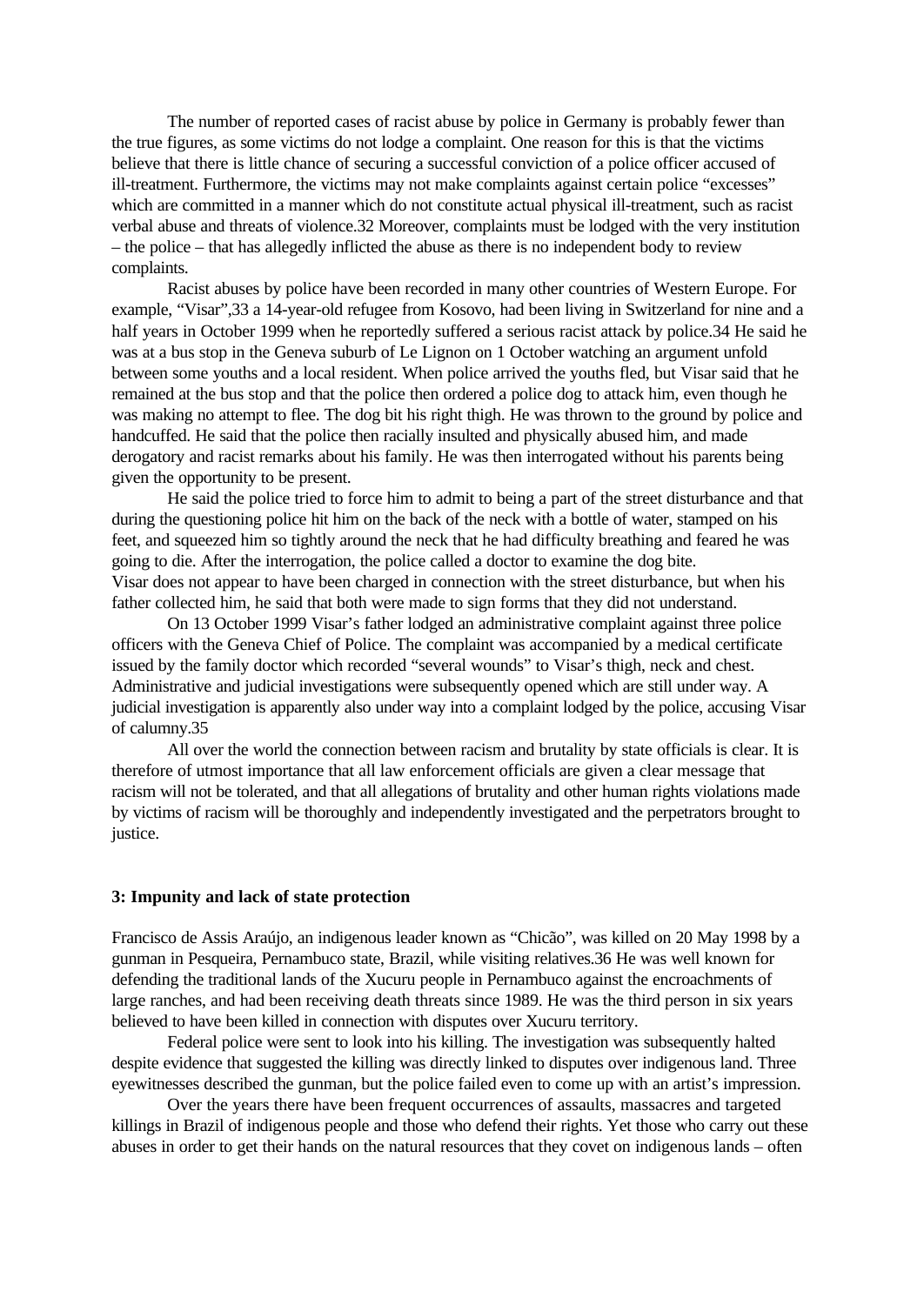illegal gold miners, loggers and hired gunmen – can be virtually certain of getting away with their crimes.

In Brazil, as in many other countries, racism in the administration of justice leads to impunity for the perpetrators of human rights violations. The state deliberately turns a blind eye to abuses committed by its agents and others against certain groups, leaving those communities vulnerable to further abuses. Racism also excludes certain groups of people from full access to the normal mechanisms of redress and legal remedy, again leaving perpetrators of human rights abuses confident that they will not be held to account for their actions.

In some countries, official neglect and lack of interest in abuses committed in a racist context lead to a failure to put in place adequate mechanisms to identify and correct patterns of discrimination. Institutional racism can also mean that certain groups are denied equal protection of the law against violence inflicted on them in society at large – not just by public officials – such as racist attacks by political groups or crimes such as murder. In other words, state inaction, as well as state action, may result in racial discrimination in the administration of justice.

In parts of Latin America, the degree of inaction by the state in response to abuses directed at indigenous peoples has made the state in effect complicit in the abuses. This has been particularly clear where the state authorities and big businesses are in conflict with indigenous populations over land and other natural resources.

In Guatemala the long battle continues against the impunity which has so far prevailed in all but a handful of cases of the tens of thousands of human rights violations committed by the Guatemalan security services between 1966 and 1996.37 The violations occurred on a gross scale, particularly during the army's implementation of counter-insurgency policies aimed primarily at indigenous peoples in the Guatemalan highlands. A February 1999 report prepared by the UN-sponsored Historical Clarification Commission (CEH) concluded, among other things, that the army had committed genocide in four specific areas of the country against indigenous peoples.

Despite the signing of peace accords, which formally ended the civil conflict in December 1996, and the CEH report, there has been little or no justice for those who suffered human rights abuses during the civil conflict. In the few trials that have taken place in connection with the abuses, witnesses and their families, together with survivors, have been threatened and intimidated by those allegedly responsible, and only a few civil patrollers and low-ranking military have so far been convicted.

Recently there have been renewed attempts through the Guatemalan courts, via prosecutions abroad and through the Inter-American system, to hold the perpetrators of the abuses to account. Fresh attempts are being made to trace those who "disappeared", and some of the child survivors of past attacks – who were taken as virtual child slaves by those responsible for the killings or were adopted abroad – have come together to seek justice and reparations for the loss of life and property suffered by their communities.

The Tululché case is one of the very few human rights cases that has concluded with a guilty verdict for a perpetrator of human rights abuses in Guatemala. It highlights some of the difficulties for indigenous people trying to see justice done. The case involved the prosecution of former military commander (local civilian representative of the military) and civil patrol leader Cándido Noriega for more than 150 human rights violations he allegedly committed in the early 1980s against indigenous inhabitants of Tululché village in El Quiché department. The violations include 35 counts of murder, 44 kidnappings, 14 rapes and 53 lesser attacks on individuals.

Terrorized by Cándido Noriega for years, victims and witnesses to the violations he allegedly perpetrated only came forward in 1992 to initiate proceedings against him. These proceedings eventually ended in 1997 with Cándido Noriega being acquitted after a trial marred by what MINUGUA, the UN Verification Mission in Guatemala, termed as "serious irregularities". The irregularities included lack of translation facilities for non-Spanish-speaking witnesses and disparaging remarks against indigenous people.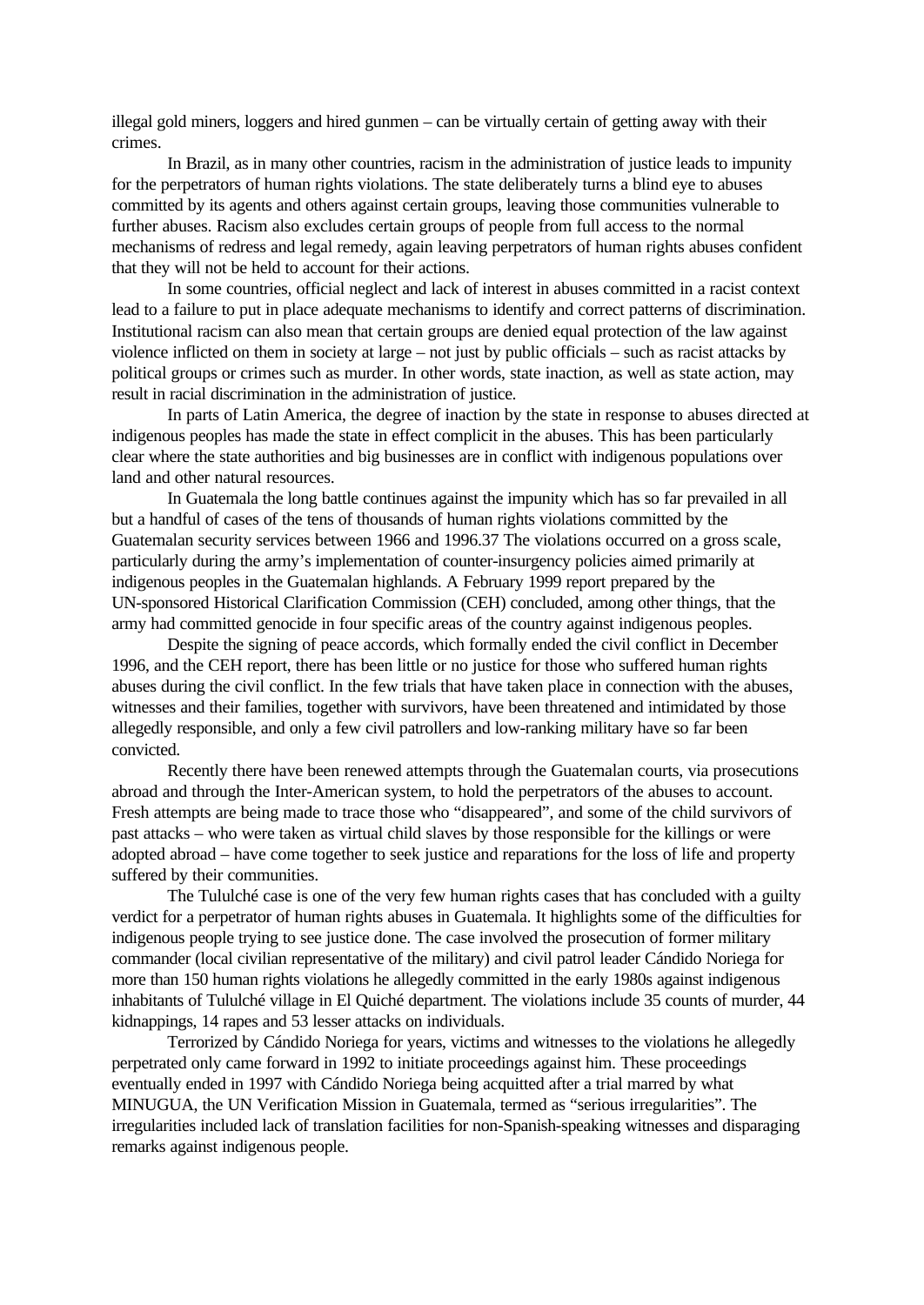In a second trial, Cándido Noriega was again acquitted. AI's observer at the trial judged that there had been a racial element to the rejection of much of the witness testimony.

In November 1999, some 17 years after the abuses were committed, a third trial ended with the tribunal finding Cándido Noriega guilty of six first-degree murders and two homicides. Cándido Noriega was sentenced to 220 years' imprisonment, of which he could serve a maximum of 30 years under Guatemalan law. He was acquitted, however, of kidnapping, aggravated robbery, arson, causing bodily harm, breaking and entry, and larceny. In February 2000 an appeal against the conviction was rejected and in August 2000 the Supreme Court confirmed the sentence of Cándido Noriega.

Impunity and lack of state protection against racially motivated human rights abuses have also been features of several conflicts in Africa. In the Democratic Republic of the Congo (DRC), for example, widespread killings and other human rights abuses occurred during a civil war that threatened to tear the country apart during the first five years of its independence from Belgium in 1960. No judicial or other mechanisms were invoked to bring those responsible to justice after Mobutu Sese Seko seized power and ended the civil war in 1965. Some 40 years on, human rights abuses on the basis of identity continue in and around the country, and so does impunity.

After President Mobutu announced political reforms, including the right to form political parties, some political leaders in Zaire (as the country was then called) whipped up ethnic differences to gain support from their ethnic groups. In 1992 politicians in Shaba region (now Katanga province) incited violence against people, most of them members of the Luba ethnic group, who originated from neighbouring Kasai region. Shabian government officials and politicians accused Kasaian Luba migrants of dominating the economic life in Shaba to the disadvantage of Shabians. They also accused Kasaians of supporting Kasaian opposition leader Etienne Tshisekedi wa Mulumba. Hundreds of Kasaian Luba were killed and virtually the whole community was expelled from the region, their property and homes seized or destroyed by groups of Shabians. Only on limited occasions did the security forces intervene to protect them, and even then they acted independently of the central or regional government, which in most cases failed to intervene. Largely because the Zairian government saw itself as a beneficiary of the atrocities against Kasaians, those responsible for the persecution were never brought to justice nor censured in any way.

In 1993 further ethnic violence broke out in North-Kivu province incited by Zairian political leaders and prominent members of various ethnic groups. Initially, the civil strife was between Hutu and Tutsi on one side, collectively known as Banyarwanda, and several other ethnic groups such as the Hunde and Nyanga on the other side. As in Shaba, local officials and politicians seeking political and economic domination incited violence against the ethnic groups of their opponents. Much of the violence was centred around control of land and whether Hutu and Tutsi should be recognized as Zairian nationals and therefore entitled to participate in future political institutions under a multi-party political system. After many delays the government deployed soldiers to quell the violence, but the soldiers themselves were sucked into the inter-ethnic violence. Often, individual commanders or units took the side of the group that paid them most and committed atrocities against their opponents, including numerous unarmed civilians. As many as 6,000 people are thought to have been killed during the first few months of the violence. As in Shaba, the authorities failed to bring to justice those responsible for inciting or carrying out the atrocities.

The fragile Hutu-Tutsi coalition subsequently collapsed, mainly because of mutual distrust as a result of ethnic-based armed conflict in neighbouring Rwanda, from where many members of the two ethnic groups had originated. Some Zairian Tutsi leaders in Zaire provided material resources, fighters and political support to the Tutsi-dominated armed opposition group known as the Rwandese Patriotic Front (RPF), while some Hutu leaders supported the Hutu-dominated Rwandese government. No mechanisms were put in place by the Zairian government or the international community to prevent an escalation of the conflict. An explosive situation was created when more than a million Rwandese Hutu, many of them armed former combatants involved in the genocide of Tutsi in Rwanda, fled to eastern Zaire (including North-Kivu) when the RPF seized power.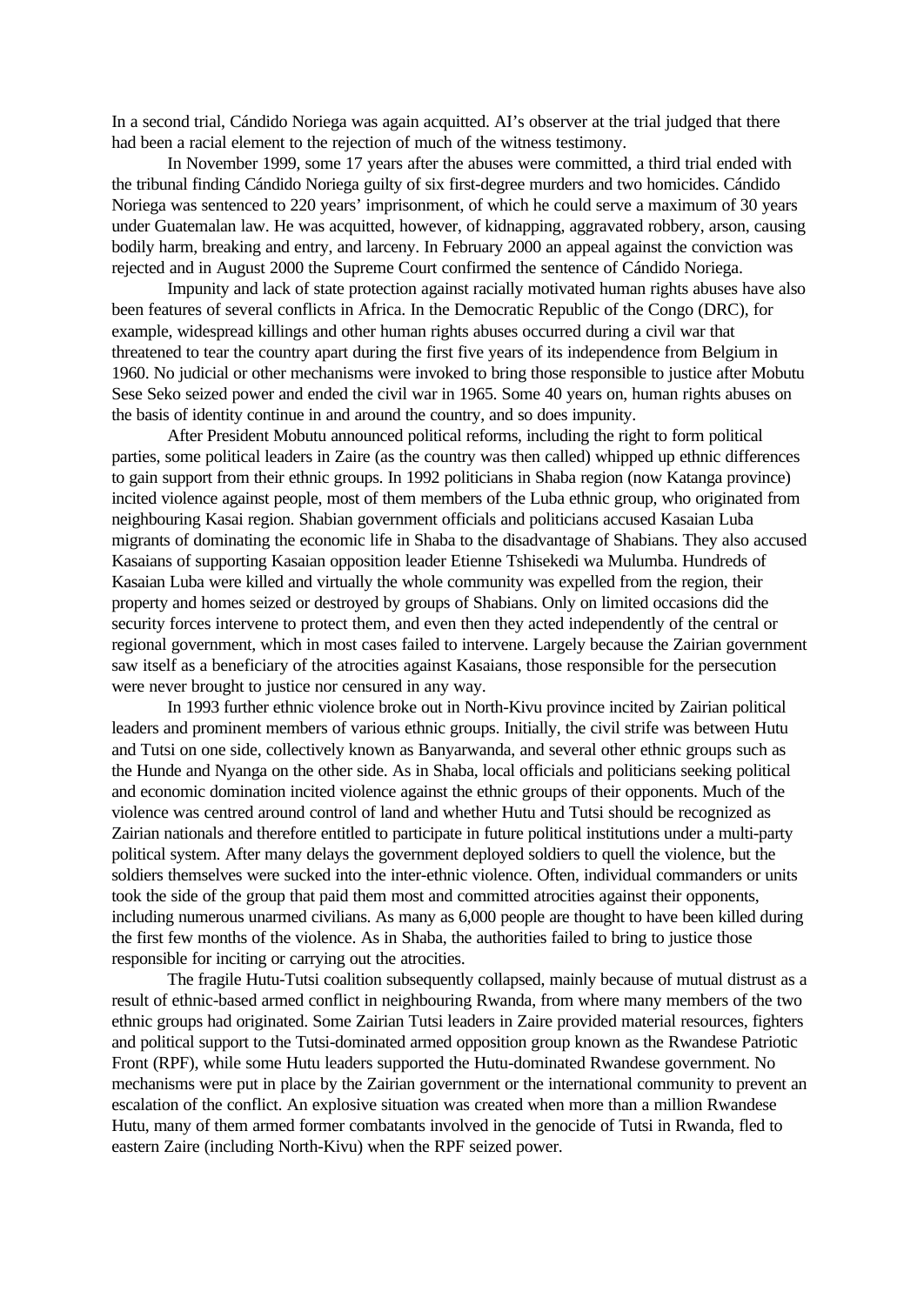The new Rwandese Tutsi-dominated government and army (known as the Rwandese Patriotic Army – RPA) became increasingly concerned about Zairian-based Hutu armed incursions into Rwanda and persecution of Tutsi in eastern Zaire.

The ensuing political conflict and violence in North-Kivu spread to South-Kivu, where local political leaders accused all Tutsi of being Rwandese nationals who had no right to land and other property in Zaire and sought to deprive them of political rights. The Zairian government allowed the persecution to escalate, culminating in the expulsion of hundreds of Tutsi to Rwanda.

The situation was exacerbated when Tutsi fighters, including some who had joined the RPA and were trained in Rwanda, started a guerrilla war in South-Kivu. This was quickly followed by direct involvement in the fighting by the RPA. Between October 1996 and mid-1997 tens of thousands of Hutu in refugee camps and on the run in Zairian forests were massacred by the RPA and other Tutsi-dominated Congolese forces which overthrew President Mobutu and brought Laurent-Désiré Kabila to power in May 1997.

AI and other human rights organizations called for an international inquiry into the atrocities and for those responsible to be brought to justice. A UN inquiry into the 1996-97 massacres was obstructed by the DRC government of Laurent-Désiré Kabila. Its preliminary report stated that the forces, particularly the RPA, that had overthrown President Mobutu had been responsible for massacres and other grave human rights abuses against unarmed civilians, particularly Rwandese Hutu refugees, and that there was evidence that a crime of genocide may have been committed. Nearly four years after the ethnically targeted atrocities, the inquiry has not been completed and no one responsible has been brought to justice.

When war broke out in August 1998 between the forces allied to the DRC and Rwandese governments, the DRC authorities stated that Rwanda was responsible for the massacres of Hutu. The DRC government has since publicly stated that it would cooperate with an international inquiry into the 1996-97 massacres. In 1998 the DRC government set up a national commission of inquiry to investigate the atrocities, but the commission is not known to have carried out any investigation.

After Tutsi-dominated Rwandese forces and Congolese armed opposition groups began an armed campaign to overthrow President Laurent-Désiré Kabila's DRC government, some senior government officials overtly incited the Congolese population and the security forces against Tutsi, accusing them of supporting the Rwandese invasion. In late 1998, in areas under government control, many Tutsi and people perceived to be Tutsi were killed, tortured, raped or unlawfully detained, or "disappeared". Hutu accused of supporting the Rwandese invasion were also attacked. Hundreds of Tutsi detainees were later helped by humanitarian organizations to leave the DRC.

In areas under the control of the Rwandese forces and Tutsi-dominated armed opposition groups, particularly the Goma-based Congolese Rally for Democracy, members of ethnic groups perceived to be anti-Tutsi or opposed to the occupation of the DRC by Rwandese and other foreign forces were targeted; thousands were killed, particularly in North-Kivu and South-Kivu provinces. Their ethnicity appears to have been the main criterion used to accuse them of supporting the DRC government or armed groups, such as the mayi-mayi, comprising members of Fuliro, Bembe and other ethnic groups, opposed to Tutsi domination. Many Hutu of Congolese and Rwandese origin, particularly in North-Kivu, were also targeted for their perceived support of former Rwandese Hutu militia known as *interahamwe*.

*Mayi-mayi,* interahamwe and other armed groups opposed to the Rwandese occupation of eastern DRC have also carried out killings and other human rights abuses against Tutsi and others suspected of supporting Rwanda, particularly in South-Kivu province. Apart from a warrant by the Belgian authorities for the arrest of former DRC Foreign Affairs Minister Yerodia Ndombasi for inciting violence against Tutsi, no action has yet been taken to bring to justice those responsible for ethnic-based persecution and atrocities in the DRC since the country's independence in 1960.

Lack of state action in a racist context is apparent in other forms elsewhere in the world. In many countries, complaints of racially motivated ill-treatment by police are inadequately investigated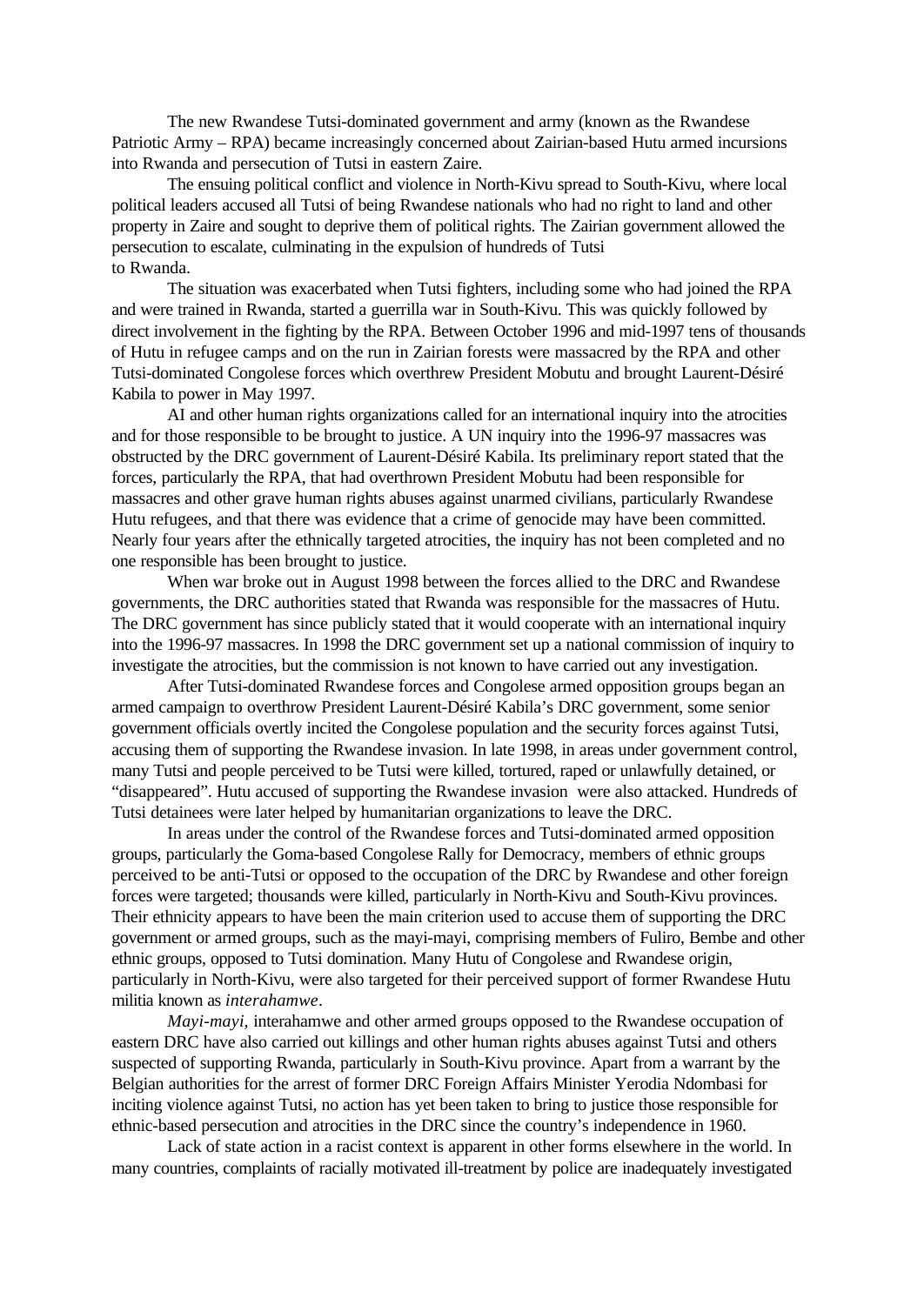and on the rare occasions when the perpetrators are prosecuted and convicted, they are given derisory punishments (see Chapter 2). Victims who lodge complaints with the authorities may also find they are not protected against threats, intimidation, harassment or arbitrary counter-complaints by those against whom the complaint has been made.

State indifference and lack of action in response to racist abuses by people other than officials is also a common pattern around the world. The International Convention on the Elimination of All Forms of Racial Discrimination emphasizes the duty of states to ensure the right of everyone "to security of person and protection by the State against violence or bodily harm, whether inflicted by government officials or by any individual, group or institution".

In Europe, for example, racist crimes by gangs, far right groups or individual members of the public are often not treated seriously or not recognized as racially motivated. Such denial of protection for black and ethnic minorities indicates institutional racism in the administration of justice. It leaves minority communities distrustful of the police and judiciary, and vulnerable to further racist assaults.

In the United Kingdom (UK), the police have been found negligent in their response to racist attacks. In 1993 a black teenager, Stephen Lawrence, was killed in a racist attack. No one was convicted of the murder. An official inquiry into the police investigation of the killing found that the investigation had been fundamentally flawed "by a combination of professional incompetence, institutional racism and a failure of leadership by senior officers".38 Progress following the Lawrence report to root out such institutional racism has been slow.

Michael Menson died after being set on fire in a racist attack in London in January 1997. The police treated the case as suicide for almost two years, even though Michael Menson had made statements about the circumstances of the attack before he died. Following a reinvestigation by the Racial and Violent Crimes Task Force, three men were charged in March 1999 with his murder; two were subsequently convicted of manslaughter and the third was convicted of murder.

The circumstances of the deaths of Harold and Jason McGowan in Telford, in July 1999 and January 2000 respectively, also renewed allegations that the police were not investigating violent deaths of black people with the same rigour as in cases involving white victims.39 The police assumed suicide in both cases, ignoring information about racist threats by white supremacists allegedly received by Harold McGowan and his family, one of which had been reported to the police by Harold McGowan before his death.

In 2000 The UN Committee on the Elimination of Racial Discrimination (CERD) expressed its concern in relation to the UK that "racist attacks and harassment are continuing and ethnic minorities are feeling increasingly vulnerable". It also expressed its concern about "the finding of 'institutional racism' within the police force and other public institutions, which has resulted in serious shortcomings with regard to investigations into racist incidents".40 It noted, however, that an important number of recommendations by the government to improve the handling of racist crimes were being implemented.

CERD expressed similar concerns about Italy in 1999, especially in relation to "the continuation of incidents of racial intolerance, including attacks against foreigners of African origin and against Roma people, which are sometimes not recognized by the authorities as having a racial motivation and are not prosecuted".41

Victims of racist attacks in Libya have also been denied adequate protection by the state. For example, racist attacks in September and October 2000 on sub-Saharan Africans, including Nigerian, Chadian and Sudanese nationals, reportedly led to dozens of killings and scores of injuries. The authorities claimed that only five people, including a Libyan, had died.42

The outbreak of violence began in Tripoli and neighbouring al-Zawiyah where Libyan civilians attacked sub-Saharan Africans. The authorities failed to protect the migrants and violence quickly spread to other parts of the country. Many migrants were left homeless and without money after their homes were burned and looted. As a result, they were forced to live in special camps, where sanitation was reportedly very poor and where, on occasion, members of the security forces failed to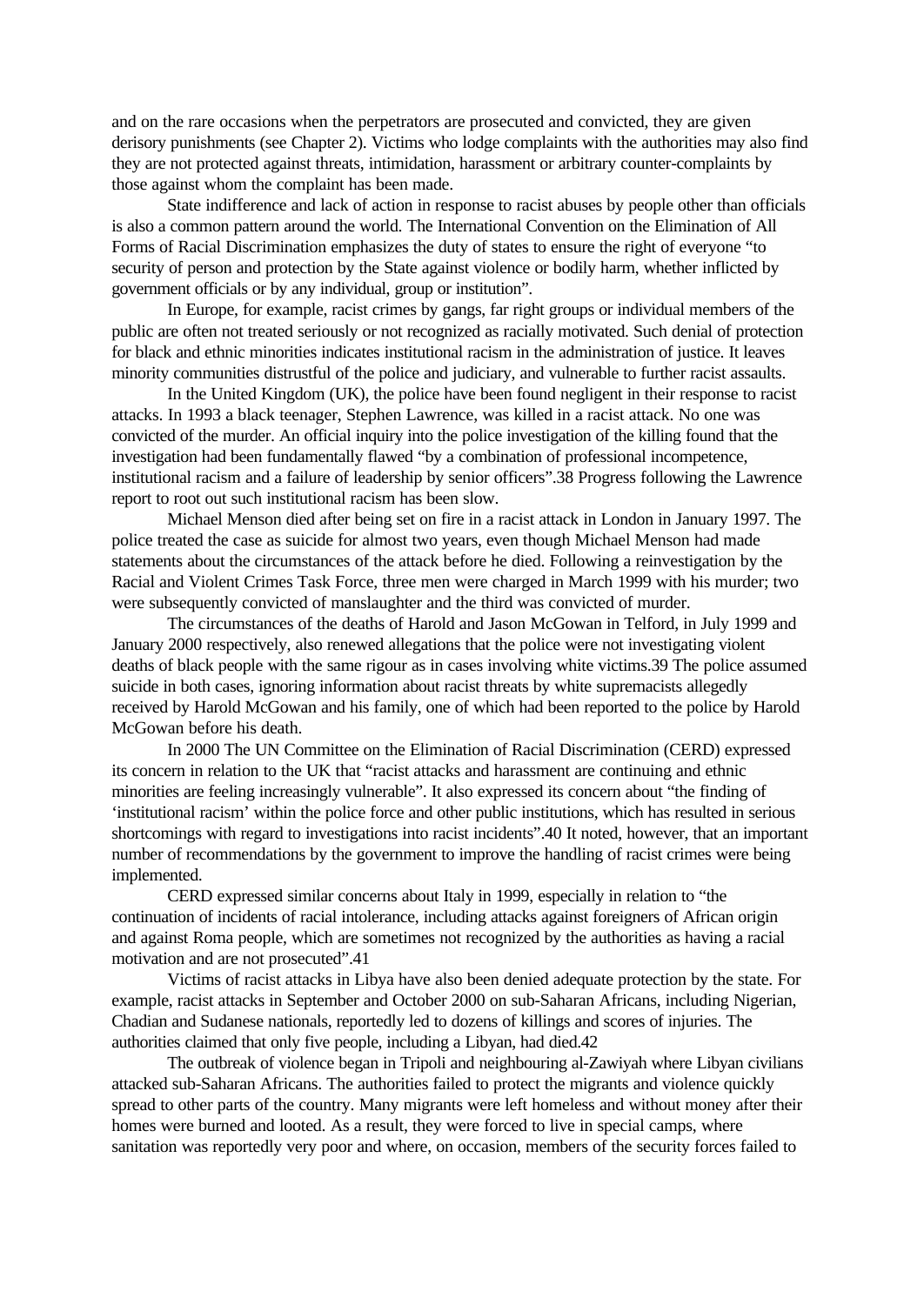protect them from further attacks. On at least one occasion, there were allegations of police involvement in the attacks.

Large numbers of Chadians, Ghanaians, Nigerians and other sub-Saharan Africans were repatriated after seeking refuge at their embassies. It appeared that there was no serious attempt by the authorities to interview them or carry out prompt and thorough investigations into the attacks before they were returned to their countries of origin.

All over the world the failure of the state to take adequate action in response to crimes with a racial element has dire consequences for the victims of racism. It creates a climate in which both police and members of the public feel they can get away with racist crimes, and in which racial minorities feel unprotected by the state and are left vulnerable to attack.

### **4: Ethnicity, nationality and conflict**

## *"Kigali is an absolute horror. The killers have passed by. They have gone by one by one through each house. The dead number thousands, if not tens of thousands."*  **Eyewitness to the 1994 genocide in Rwanda**

Some of the most virulent forms of racism in justice systems appear in societies torn apart by ethnic or nationalist conflicts, with the conflict forming the background and sometimes the official justification for discriminatory treatment by the police and security forces against people from the "enemy" camp. In order to acquire or stay in power, political leaders frequently incite racial hatred to motivate their forces, dehumanize the enemy and legitimize human rights abuses. As a result, racism pollutes all aspects of society, including the justice system.

#### **Africa**

On 6 April 1994 Rwandese President Juvénal Habyarimana was killed, together with Burundian Hutu President Cyprien Ntaryamira and other senior officials, when his presidential jet was shot down. The assailants remain unidentified, but the attack triggered Rwanda's genocide, which had been long in preparation. In the following 13 weeks, as many as a million people, most of them members of Rwanda's minority Tutsi ethnic group, died at the hands of Rwanda's Hutu-dominated government forces, Hutu militias or ordinary civilians organized and urged on by extremists. Tens of thousands of Hutu also perished because they opposed the killing of Tutsi and the forces that carried out the atrocities. Countless victims were tortured, including by being raped, or maimed.

Rwanda's Hutu and Tutsi ethnic groups share a common history, culture and language. Previously insignificant ethnic differences between Hutu and Tutsi were whipped up by rulers during the colonial period. Belgian colonizers used Tutsi agents to institutionalize oppression of Hutu who became second-class citizens. Reacting to this oppression, Hutu organized an overthrow of the Tutsi monarchy and domination in 1959 and, in so doing, carried out atrocities against Tutsi. Thousands of Tutsi were forced to flee the country during the early 1960s, and others fled during upheavals between Hutu political and regional factions, which led to a coup in 1973 led by Major-General Juvénal Habyarimana.

By the early 1990s, a disintegrating economy and rising popular dissatisfaction encouraged the Rwandaese Patriotic Front (RPF), composed primarily of Uganda-based Rwandese Tutsi exiles, to invade Rwanda. Within days of the RPF invasion on 1 October 1990, massacres of Tutsi began, organized and implemented by local administrators with the tacit approval – if not at the behest – of the national government. Between October 1990 and April 1994, local leaders launched 17 large-scale attacks on the Tutsi in 12 communities – precursors to the genocide that was to occur with devastating speed in April, May and June 1994. Two thousand Tutsi and dozens of Hutu were killed. The government made no attempt to identify or apprehend those responsible. This impunity encouraged further atrocities.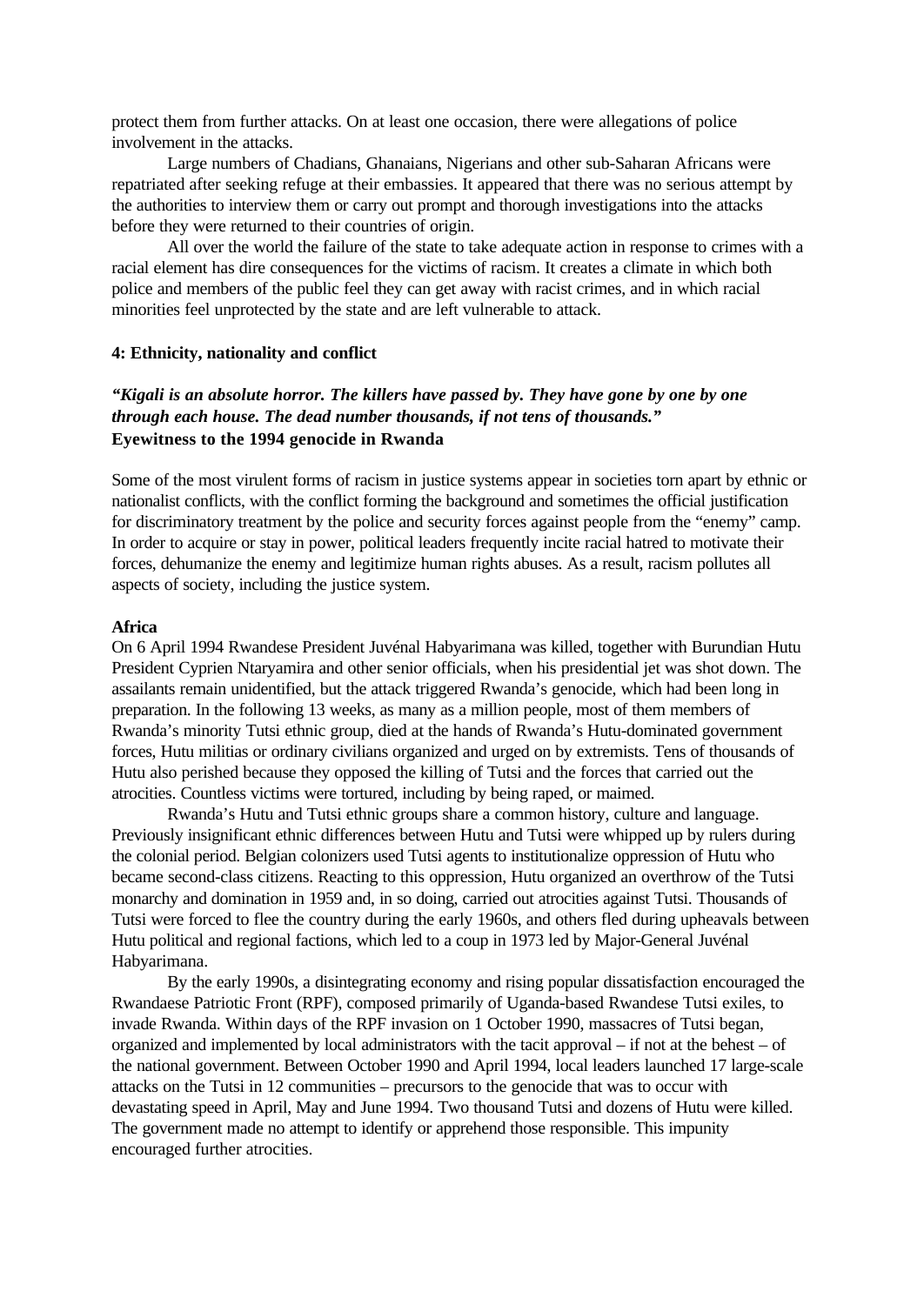The RPF was also responsible for killings and other abuses against unarmed Hutu civilians in northern Rwanda. In areas occupied by the RPF, several hundred thousand Hutu were either driven from or fled their homes and land. Many Hutu died from hunger and disease in overcrowded camps for the displaced.

Throughout this period, the governing elite worked hard to redefine the Rwandese population into "Rwandese" – those who backed the President – and *"ibyitso"* (accomplices of the enemy), the Tutsi minority and Hutu opposed to the government. The Presidential Guard trained and the government armed the *interahamwe* ("they who attack together") and *impuzamugambi* ("they who have the same goal") militias. The ruling elite laid further groundwork for genocide through public meetings and the distribution of inflammatory and racist material to the press and radio. The government maintained an identity card system, inherited from colonial times, which specified the ethnic origin of each citizen. During the genocide this enabled the killers to quickly identify Tutsi.

The international community failed woefully in their response to the tragedy. In November 1993 the UN began a deployment of peace-keepers – the UN Assistance Mission in Rwanda (UNAMIR) – consisting of 2,500 troops. On 21 April 1994, after the genocide had begun and there had been attacks on some of the UN peace-keepers, the UN Security Council decided to reduce the deployment to 270 troops. In addition, several states were reluctant to use the term genocide, apparently motivated by a lack of will to act to stop the killings. Even after the UN Security Council decided to act in mid-May, UNAMIR was not given the personnel and other resources needed to achieve its mission. The RPF itself opposed a further deployment of UNAMIR. Only a few hundred UNAMIR troops had been deployed before the RPF achieved military victory and formed a new government in July.

While the primary blame for the genocide in Rwanda rests with Hutu leaders, the guilt and innocence did not run along ethnic lines. The RPF systematically and indiscriminately killed, according to estimates, thousands of mainly Hutu civilians, and some Tutsi accused of colluding with the Hutu-dominated government during the genocide. Yet these abuses were largely ignored by the international community. In addition, not all Hutu supported the genocide and not all Hutu have blood on their hands. Observers estimate that 10 per cent of the Hutu population participated in the killings.

Rwanda now faces enormous challenges in dealing with the aftermath of the genocide. The problems confronting the Rwandese judiciary are immense. The judicial system was weak before the events of 1994, possessing limited resources and subject to political interference. During the genocide, this already vulnerable structure was destroyed. Today, there are an estimated 125,000 people in custody. The vast majority of them are accused of taking part in the 1994 massacres. The basic human rights of large numbers of these detainees are being denied. Many were arbitrarily arrested or unlawfully detained. Many have been held for years without trial and without much investigation or collection of evidence against them. Conditions in many of Rwanda's prisons and detention centres are life-threatening and amount to cruel, inhuman and degrading treatment.

Special legislation dealing with the genocide-related cases was enacted in September 1996. People convicted under this genocide law have the right of appeal but only on the narrow grounds of errors of law or flagrant errors of fact, and only within 15 days of the verdict. The first genocide trials in Rwanda were held in December 1996. In April 1998, despite international appeals against the death penalty, the government publicly executed 22 people for having led or participated in the genocide. The trials of at least some of those executed were grossly unfair. No executions have been carried out since then, but death sentences continue to be passed at a high rate.

The rate of genocide trials has progressively improved. However, the number of people tried so far (around 3,100 by the end of 2000) – even when coupled with the few thousand releases – has made only a small dent in the overall population of pre-trial detainees, and some trials continue to fail minimum international standards for fair trial.

In November 1994 the UN established the International Criminal Tribunal for Rwanda (ICTR) to prosecute people responsible for genocide and other serious violations of international humanitarian law committed in Rwanda between 1 January and 31 December 1994. The ICTR has so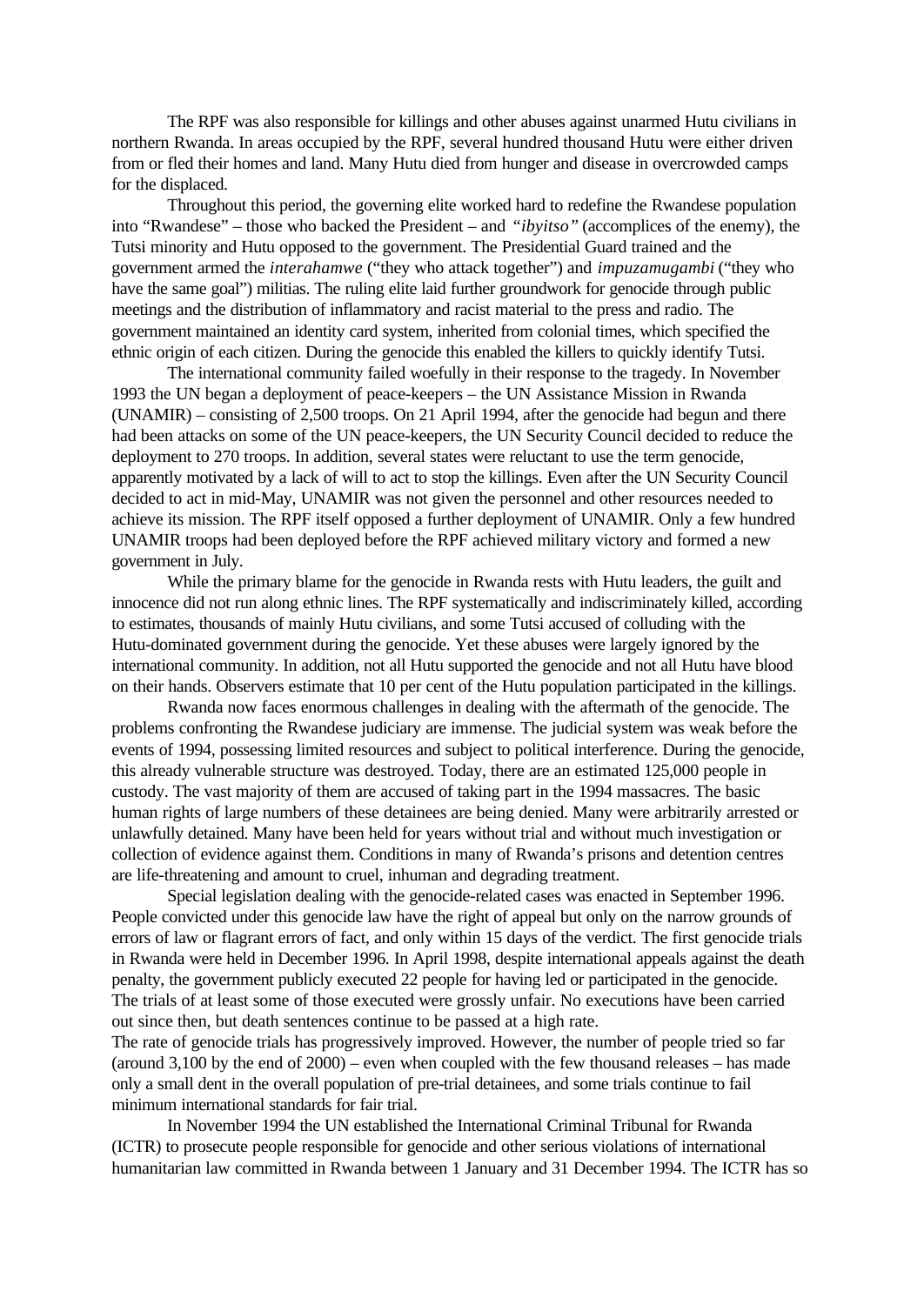far detained 45 people, tried nine cases and made eight judgments. AI strongly supports the work of the ICTR as a vital part of efforts to end impunity and the cycle of violence in the region, although it is concerned about inefficiencies, delays and procedural abuses in relation to the tribunal's work.

Since the genocide, the RPF and its armed wing, the Rwandese Patriotic Army (RPA), which became the national army in July 1994, have committed numerous grave human rights violations, including thousands of unlawful killings mostly of Hutu unarmed civilians. Virtually no RPF soldiers or officials have been brought to justice for either these violations or those committed before and during the genocide.43

In AI's view there can be no lasting peace or reconciliation in Rwanda or the surrounding region without justice. Those responsible for the genocide and other human rights abuses must be brought to account. Establishing the responsibility of individual Hutu is the only way to diminish the ascription of collective guilt to all Hutu. For similar reasons, it is essential that the Rwandese government and the international community bring to justice RPA soldiers suspected of committing gross human rights violations.

In many other parts of Africa, where states combine an enormous variety of ethnic groups, conflicts and human rights violations frequently have an ethnic context. In some countries, the forces of the state are drawn predominantly from one ethnic group – the legacy of European colonialism, when whites largely occupied such positions but also adopted a policy of divide and rule by promoting one particular African ethnic group into subordinate positions of power. Such distortions of power based on ethnicity often outlasted the demise of colonialism and the nationalist struggles culminating in independent statehood. In other cases, post-independence armed struggles for power or resources have been played out along ethnic lines, resulting in particular groups dominating or resisting domination, with the latter being targeted for gross violations of their rights.

History may explain particular situations of ethnic domination, but all too often governments that should be striving to implement equal rights for all their citizens and prevent discrimination are manipulating ethnic divisions for short-term political ends and thereby contributing to ethnic conflict. They are also failing to combat racial discrimination in the administration of justice. In addition, in Africa as in other continents, the rights of minorities delineated by ethnicity are too often ignored, creating "second-class citizens".

In Kenya, since multi-party elections were introduced in 1992, state officials have been increasingly involved in stirring up inter-ethnic conflict and have been directly involved in human rights violations against people from certain ethnic communities.44 They have also consistently failed to provide sufficient security to areas affected by inter-ethnic violence or to address adequately human rights abuses – to an extent that implies complicity in the abuses.

At the time of the second multi-party elections in December 1997, for example, parts of the Rift Valley were affected by politically motivated ethnic violence. The attacks followed a similar pattern seen before and after the 1992 elections, when supporters of the ruling Kenya Africa National Union (KANU) attacked and dispossessed of their land members of ethnic groups considered to support the opposition. The involvement of high-ranking government officials in the 1991-94 ethnic clashes was widely known.

In Sudan, racial or ethnic groups have for many years been targeted by government as well as opposition forces for gross human rights abuses in the context of a protracted civil war that has so far cost two million lives.45 Although the current war, which began in 1983, cannot be reduced to race (Arabs/Africans) or religion (Islam/Christianity), or north versus south, racist attitudes exert an enormous influence on the behaviour of officials in the war zones. Almost everywhere, issues of ethnicity underlie the worst human rights violations. In particular, a sense of racial discrimination by the central authorities fuels the grievances of many southerners and people claiming African origin from other parts of Sudan.

Many ethnic groups have been singled out for gross human rights violations by government forces fighting the Sudan People's Liberation Army (SPLA), formed in 1983 in the south to oppose northern Sudanese domination. In particular, the Nuba of central Sudan, most of whom (like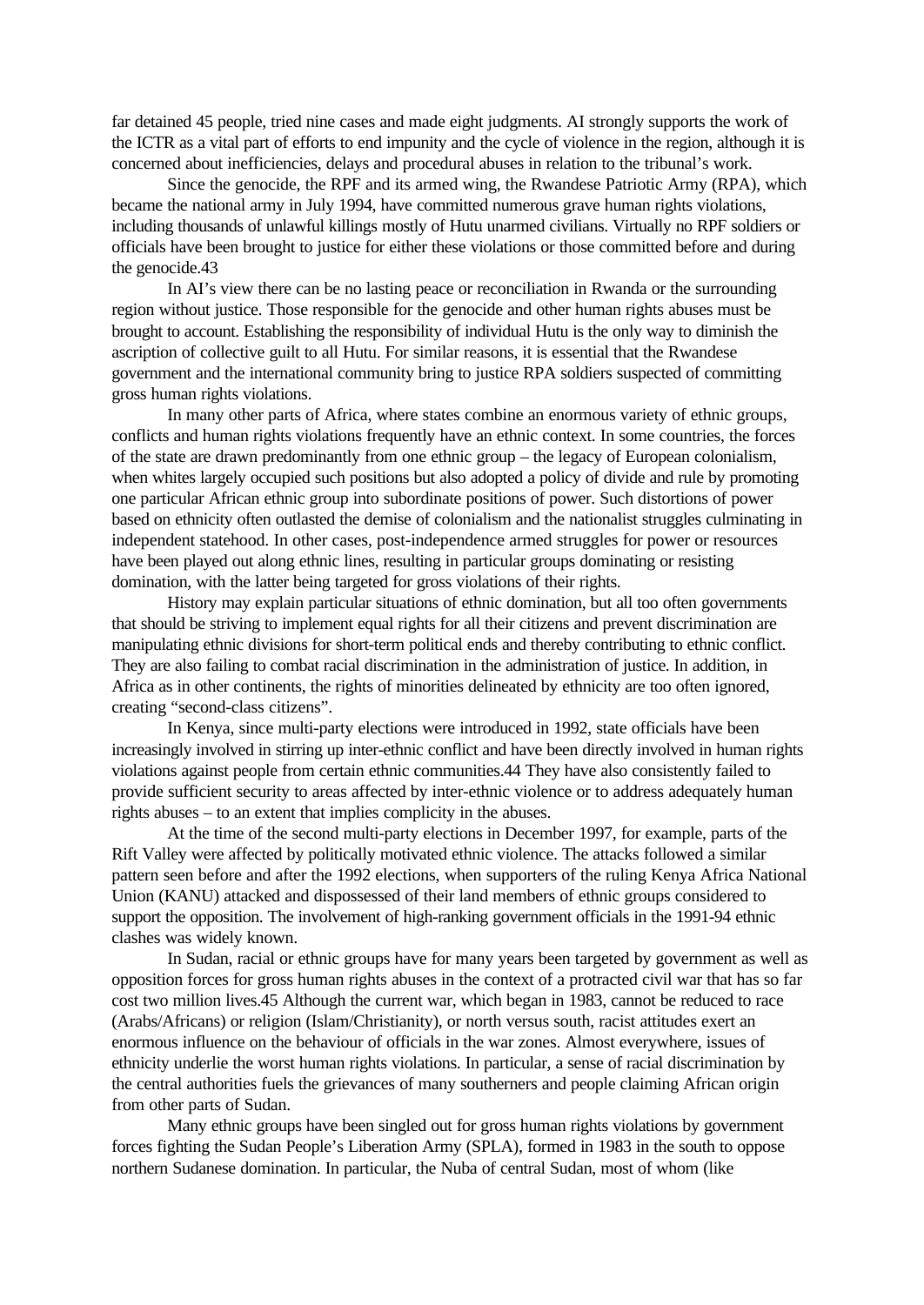southerners) see themselves as an oppressed African minority in an Arab-dominated society, have been persistently attacked and killed with impunity (on suspicion of sympathizing with the SPLA) by government-backed militia and the Popular Defence Force (PDF), a paramilitary force controlled directly by the military. Regular government troops have also massacred villagers and arrested and killed educated Nuba. The assaults have led to thousands of Nuba deaths and the displacement of tens of thousands of Nuba into so-called "peace-villages" in areas under government control. There, women have been raped, and women and children have been abducted (see Chapter 5). Hundreds of Nuba leaders have been arrested, scores of whom have "disappeared".

In southern Sudan, the Dinka and Nuer have suffered horrendous levels of abuse. Government and PDF troops have been responsible for many extrajudicial executions, and for widespread rape and abduction of women. Tens of thousands of Dinka and Nuer have fled as a result.

In Bahr el Ghazal and the oil-rich areas, government forces have forcibly displaced hundreds of thousands of people, often identified solely by their ethnic origin, to clear land for railways and oil exploration. Nuer civilians are the main victims of human rights violations linked to oil exploration, including extrajudicial executions, rape, forced displacement, abduction, looting of cattle and burning of homes. Such policies have led to widespread famines, particularly among the internally displaced people.

In Ethiopia, the Oromo, who constitute over a third of the population, are the largest of over 70 different ethnic groups (or "nationalities"), followed by the Amhara. Other major ethnic communities include the Tigrayans, Eritreans, Somalis, Afars, Gurago and Sidama. A new federal Constitution in 1995 reorganized the country along ethnic lines into nine regional states, and the ruling Ethiopian People's Revolutionary Democratic Front (EPRDF), which is dominated by the Tigray People's Liberation Front (TPLF), is implementing a policy of "ethnic federalism".

Under Article 39 of the Constitution, every nationality and people in Ethiopia has an unconditional right to self-determination, including the right to secession if they so wish. However, all regional states are ruled by pro-EPRDF groups that are backed by EPRDF security, military and political officials who often use abusive methods to preserve power. Members of opposition parties who challenge Tigrayan rule or advocate greater autonomy for a particular region in Ethiopia continue to face harassment, arbitrary arrest, and torture or ill-treatment in detention.

Members of the Oromo ethnic group have been particularly singled out for persecution. They have in many instances been accused of supporting or of having links with the Oromo Liberation Front (OLF), an armed group which was formerly attached to the EPRDF but left in 1992 protesting at abuses against its supporters. Several thousand Oromo have been held incommunicado for years without charge or trial, while others face unfair trials. Some are prisoners of conscience. Many detainees were tortured and there are fears that some who "disappeared" several years ago were extrajudicially executed.

During the 1998-2000 war with Eritrea, the Ethiopian authorities arbitrarily detained thousands of Eritreans, many of whom had lived in Ethiopia all or most of their lives. Around 54,000 Eritreans were forcefully expelled under cruel and degrading conditions in systematic and countrywide operations between June 1998 and February 1999, after they were stripped of their Ethiopian citizenship.

Eritrea also arbitrarily arrested several thousand Ethiopian civilians during the war solely on account of their national origin, and detained them in "internment" camps where conditions initially amounted to cruel, inhuman and degrading treatment. Most have now returned to Ethiopia under the auspices of the International Committee of the Red Cross, which supervised the release or repatriation of civilians on both sides detained on account of their national origin or as a consequence of the war. The detentions and expulsions violate the Geneva Conventions, which Ethiopia and Eritrea have both signed.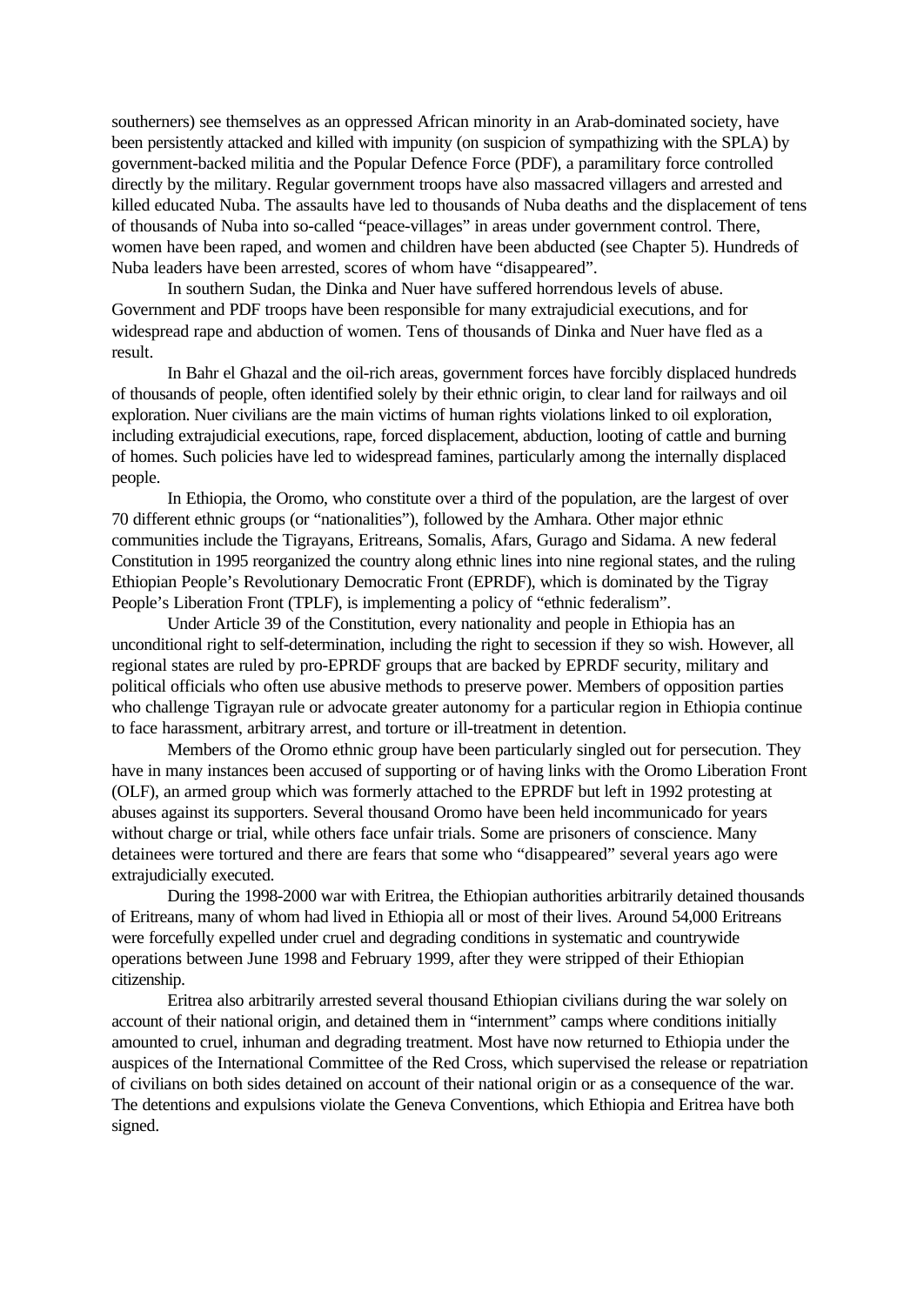#### **Europe**

# *"The only good Chechen is the dead Chechen."* **Reportedly said by Moscow police officers during interrogations of Chechens in 1999**

In the Russian Federation, officials have fostered a climate of hatred and suspicion towards all Chechens and other people from the Caucasus in the context of the ongoing war being waged in Chechnya.46 Those living in Moscow and elsewhere in the Russian Federation face arbitrary detention, ill-treatment and torture by police. In Moscow and other big cities they also face unconstitutional measures such as the practice of making residency permits (the propiska) mandatory, which has been abolished in Russian law but is still used locally, including during anti-terrorist operations. This has led to the expulsion of thousands of Chechens from Moscow. Many were arbitrarily detained after the police stopped them in the street for an identity check and found that they were without the permit. A number of Chechens were ill-treated and tortured following arrest. It was reported in late 1999 that Moscow police were instructed not to issue residency permits to people from the Caucasus and especially to Chechens.

The Russian authorities have repeatedly blamed Chechens for "terrorist" bombings without waiting for the results of official investigations. Such statements have heightened anti-Chechen sentiment in Russia and given the green light to police to violate the rights of Chechens, particularly in the context of anti-terrorist operations. In August 2000 a newspaper report – confirmed by a Moscow police spokesman – revealed that at the end of every shift police officers have to complete a form showing how many Chechens, Georgians and Azeris they have detained.

There have been numerous reports of police fabricating criminal charges against Chechens and planting drugs or weapons on them. In more than 50 cases of Chechens tried in Moscow in 2000, most were found guilty and sentenced to terms of imprisonment, despite compelling evidence that the charges had been fabricated.

There has also been a systematic failure by the authorities to investigate complaints of torture and ill-treatment of Chechens by police. In July 1995 the UN Human Rights Committee expressed concern "at reports of harassment shown towards persons belonging to minority groups from the Caucasian region taking the form of searches, beatings, arrests and deportation".47

In the Balkans, years of conflicts fought along national or ethnic lines have left millions of people in minority communities vulnerable to abuses by local authorities and with little protection against violence by neighbours. For example, Serbs, Roma and other minorities who live in Kosovo continue to suffer almost daily attacks, despite international efforts to protect them.48 Just one of many horrific incidents happened on 18 December 1999, when grenades were thrown into the small Serb and Roma enclave in the middle of Orahovac (Rahovec). One Serb died and several people were injured. In most such attacks, no proper investigation is carried out and the perpetrators remain free to kill again.

Minorities in Kosovo, particularly Serbs, are in practice denied their civil, political and cultural rights, including the right to life, freedom of expression, freedom of movement and the right to use their own language, as well as social and economic rights. They also have to live with a barely functioning criminal justice system that, when it does operate, blatantly discriminates against them.

In Serbia, meanwhile, ethnic Albanians from Kosovo and other minorities suffered grossly discriminatory treatment in the criminal justice system. In particular, members of minority communities brought before the courts were likely to suffer unfair trials. For example, in December 1999, 15 ethnic Albanians from Kosovo were tried in Serbian courts and sentenced to between two and 15 years' imprisonment. Some statements reportedly obtained through torture were used as evidence, and defendants were denied their right to private communication with their defence lawyers.

In Turkey, the government's conflict with Kurdish nationalists forms the backdrop to widespread discrimination against Kurds in the administration of justice. In December 1994 Leyla Zana and three other deputies of the Turkish parliament were convicted of membership of an illegal armed organization and sentenced to 15 years' imprisonment by one of Turkey's State Security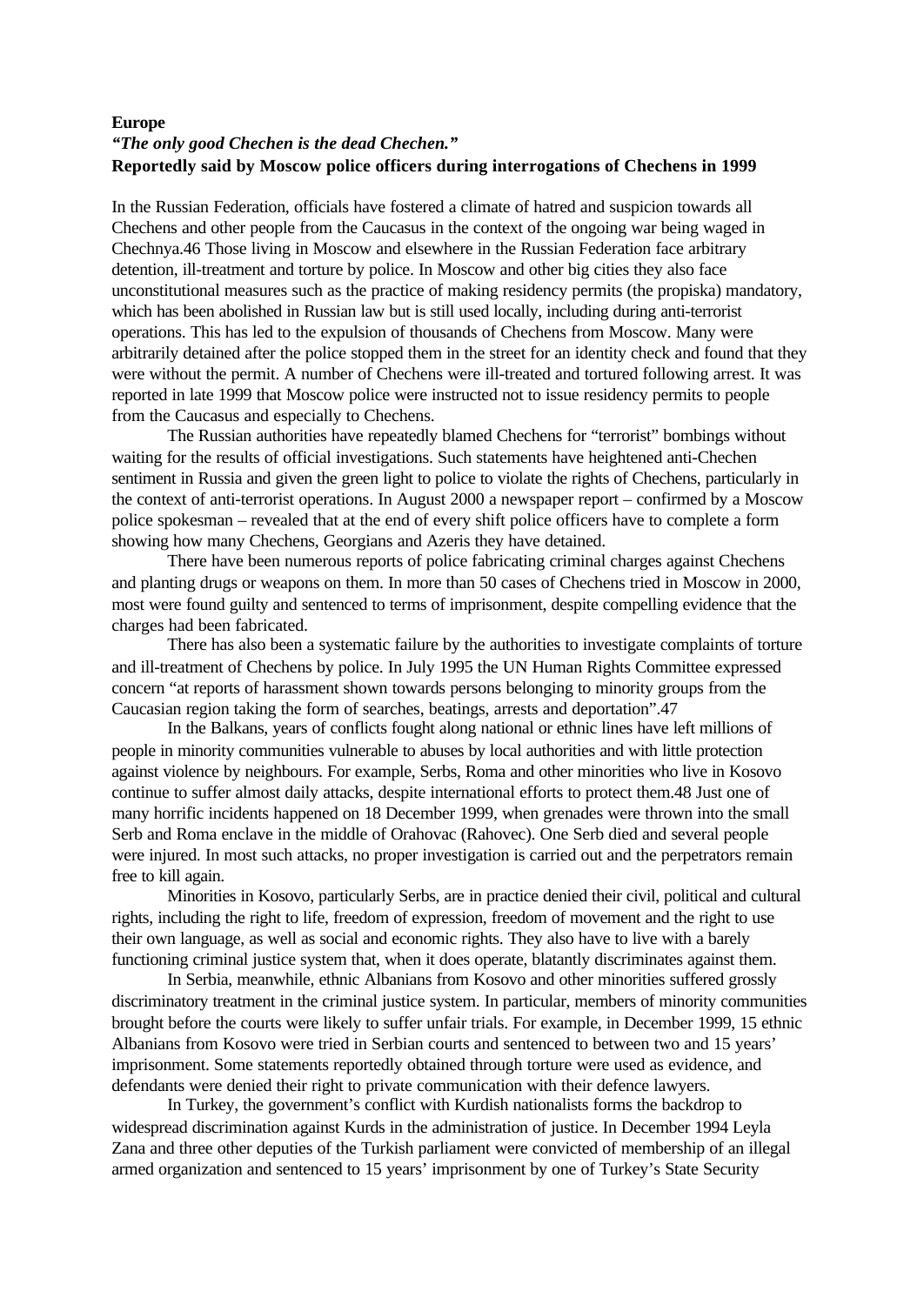Courts.49 Part of the grounds for conviction were cited as: "... that the defendant Leyla Zana on 18 October 1991 did wear clothes and accessories in yellow, green and red while addressing the people of Cizre..." The "crime" of the colours was that they represented the defendants' Kurdish identity.

The prosecution followed Leyla Zana's inauguration as a member of parliament representing the Social Democratic Populist Party. After taking the oath of loyalty in Turkish as required, Leyla Zana added in Kurdish: "I have completed this formality under duress. I shall struggle so that the Kurdish and Turkish peoples may live together in a democratic framework." Pandemonium followed in the chamber, with cries of "separatist", "traitor", "arrest her" and even "hang her!"

In AI's view, there was no evidence that Leyla Zana or the other defendants were members of an illegal armed organization, nor were they accused of acts of violence. All four are prisoners of conscience, imprisoned in effect for proclaiming their Kurdish identity and political aspirations.

The estimated 13 million Kurds in Turkey face widespread, although not open, discrimination on the basis of their ethnic identity both in law and in the administration of justice. After the foundation of the Republic of Turkey in 1923 the new state was defined as a unitarian nation state in which no ethnic minorities were considered to exist.50 Since then, Kurds and other ethnic groups have been at risk of human rights violations if they insist on being recognized as a separate ethnic group or nation. Articles 26 and 28 of the 1982 Constitution still ban statements and publications "in a language prohibited by law", which indirectly refers to Kurdish. A related law was lifted in 1991. Turkish citizens of Kurdish origin who do not speak

Turkish – most of them women, children and elderly people – have been denied translation from or into their mother tongue when confronted with the Turkish judicial system, which constitutes a violation of international fair trial standards.51 Mothers have been humiliated or harassed when speaking Kurdish with their imprisoned children.

Several articles in Turkish law which carry long prison sentences are mainly or solely used for any statements on the existence of Kurds or other ethnic groups in Turkey or when rights are demanded for these groups. For example, Article 8 of the Anti-Terror Law carries prison terms of between one and three years for so-called "separatist" propaganda without advocating violence. Under this article, assistant professor of economics Dr Fikret Bakaya was sentenced in June 2000 to 16 months' imprisonment for an article he published in the pro-Kurdish newspaper Özgür Baks on the trial of Abdullah Öcalan, leader of the armed opposition group, the Kurdistan Workers' Party (PKK). Fikret Baþkaya had already been a prisoner of conscience in 1994-95 when he served a sentence under the same article for a book in which he had dealt with the Kurdish issue in one chapter.52

Article 8 has been applied less often in recent years since it has come under criticism from the European Union and others. However, human rights defenders, politicians, writers, journalists and many others who have referred to Kurds have increasingly faced trials and convictions under Article 312(2) of the Turkish Penal Code, which carries a prison term of between one and three years for incitement to hatred based on religious or ethnic difference. Among the victims is Akøn Birdal, who was President of the Turkish Human Rights Association until convictions forced him to resign. He served two one-year sentences in 1999 and 2000. His only "crime" was to call for a peaceful solution to the armed conflict which had continued between the Turkish security forces and the PKK since 1984, in speeches related to World Peace Day 1995 and 1996.53

The Turkish state has used the military and the police to suppress armed Kurdish opposition, and widespread human rights abuses have been committed by both sides to the conflict. The Turkish military and police have been responsible for extrajudicial executions, "disappearances", mass arbitrary arrests and the wholesale use of torture. The majority of the victims have been Kurdish civilians not involved in acts of violence. Most of these gross human rights violations still await independent and comprehensive investigations. Thousands of Kurds have also been imprisoned for political offences (most of them charged with supporting or being a member of an illegal organization), many after trials which failed to comply with international fair trial standards.

Anyone criticizing the situation of Kurds in Turkey or demanding cultural, legal, political or other rights for Kurds, or arrested on suspicion of links with Kurdish political organizations – whether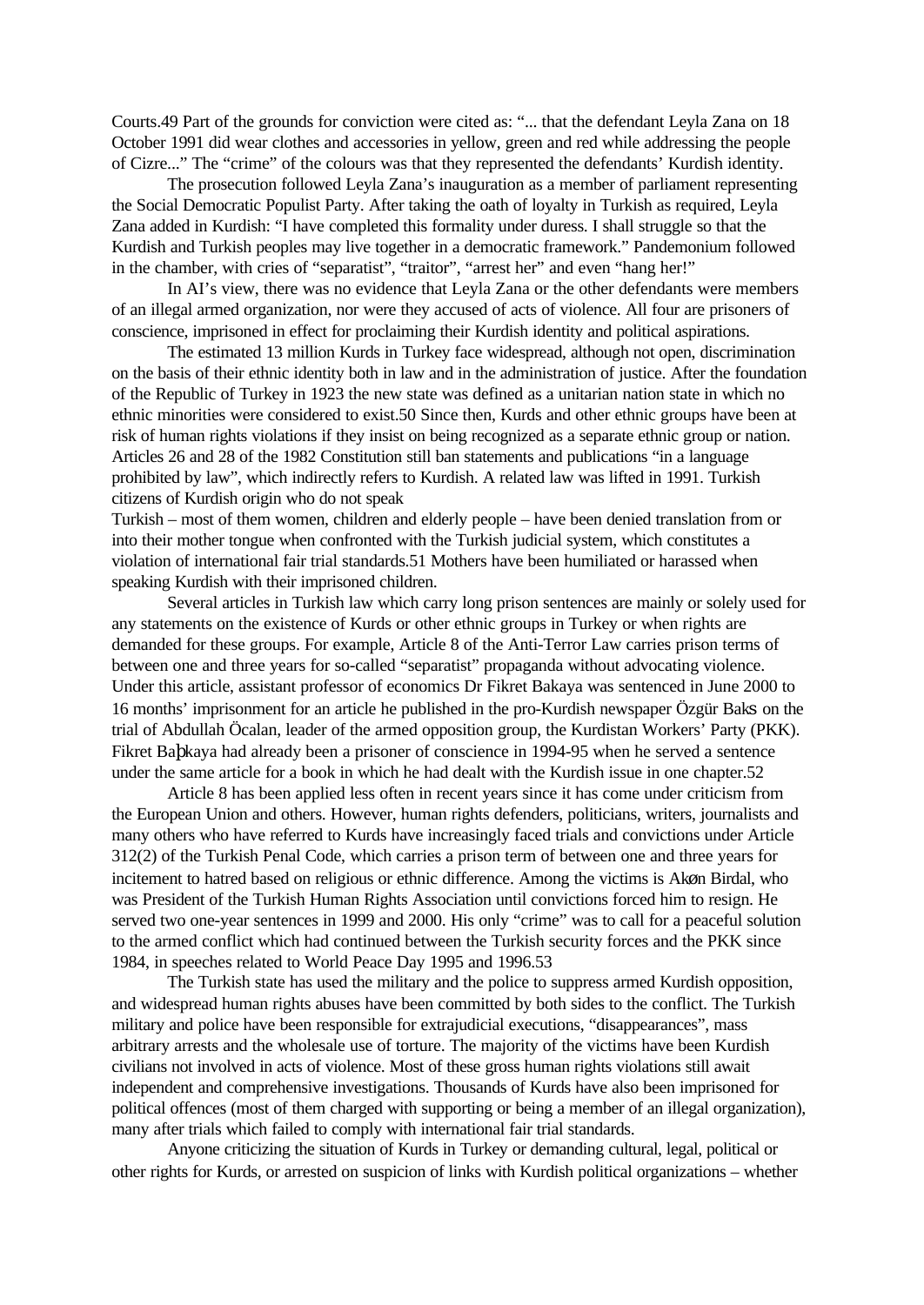legal or illegal – may be tried by State Security Courts. People detained for offences under the jurisdiction of State Security Courts may be legally held incommunicado for up to four days, but in practice this period is often extended. Procedures laid down in the Criminal Procedure Code, such as the requirement to register detainees and notify their families, are frequently ignored, facilitating "disappearances" and torture. Many other fair trial rights are routinely violated. These include access to lawyers; the right to be presumed innocent; the right to prepare a defence and defend oneself; the right to be informed promptly of the charges; and the right to a full trial before an independent and impartial tribunal.54

Children of all ages who are suspected of offences coming within the jurisdiction of the State Security Courts are excluded from all protective mechanisms set out in the law on juvenile justice and also from some provisions of the Criminal Procedure Code, including provisions on access to lawyers, appointment of lawyers, interrogation solely by a prosecutor, and trial before a juvenile court. Children suspected of such offences may also be held incommunicado for up to four days, and held in police or gendarmerie detention for up to seven days. In the four provinces under state of emergency rule – all of them mainly inhabited by Kurds – children may be detained by the police or gendarmerie for up to 10 days before appearing before a judge. According to the Diyarbakør Bar Association, more than 220 Kurdish children – 27 of them under the age of 15 – were tried by a State Security Court in Diyarbakør in 1999.

Kurdish people are particularly targeted for arbitrary arrest and torture during periods of heightened tension or conflict between the Turkish state and Kurdish opposition. For example, in 1999, when widespread protests followed the arrest of PKK leader Abdullah Öcalan, mass arbitrary arrests and torture of Kurds were reported. Between 8 and 12 June, for instance, around 50 Kurds from Tilkiler and other villages in the Kahraman Mara province were arrested and taken to the Pazarcøk Gendarmerie Command.55 There, they were reportedly beaten and otherwise tortured. Some said that they were forced to eat human excrement. Some were suspended by their arms which were tied behind their backs. One detainee told his lawyer: "They inserted the truncheon into my anus... Throughout the eight days, they forced me to sit naked on the concrete floor, without allowing me to lie down."

Until radical reforms are made to Turkey's legal system, Kurds who identify themselves as Kurds and those who defend their rights will continue to suffer discrimination and other gross violations of their human rights.

#### Middle East

When televisions around the world showed pictures of 12-year-old Muhammad al-Dura being shot dead in the Gaza Strip on 30 September 2000 while cowering in his father's arms, it brought to international attention one of the many long-standing patterns of human rights violation suffered almost exclusively by Palestinians at the hands of the Israeli forces. Over the years, the Israeli security forces have consistently responded to demonstrations by Palestinians with excessive use of lethal force when neither their lives nor the lives of others were in imminent danger. They have also pursued an openly stated policy of "liquidating" by assassinations Palestinians suspected of having organized attacks against Israelis.56 Previous periods during which Palestinians have been unlawfully killed in large numbers include the 1987-93 uprising (intifada), September-October 1996 and May 2000. The victims have included children and bystanders to protests.

Between September 2000 and March 2001, nearly 400 Palestinians, including more than 100 children, were killed by Israeli security forces during widespread demonstrations, and more than 10,000 Palestinians were injured.57 The Israeli police, border police and the Israel Defence Force (IDF) used excessive lethal force, firing rubber-coated metal bullets and live ammunition, including high-velocity bullets, at demonstrators. Some Palestinians were deliberately targeted and extrajudicially executed.

An AI delegation that visited Israel and the Occupied Territories in October 2000 concluded that the security forces were tending to use military methods to police demonstrations, rather than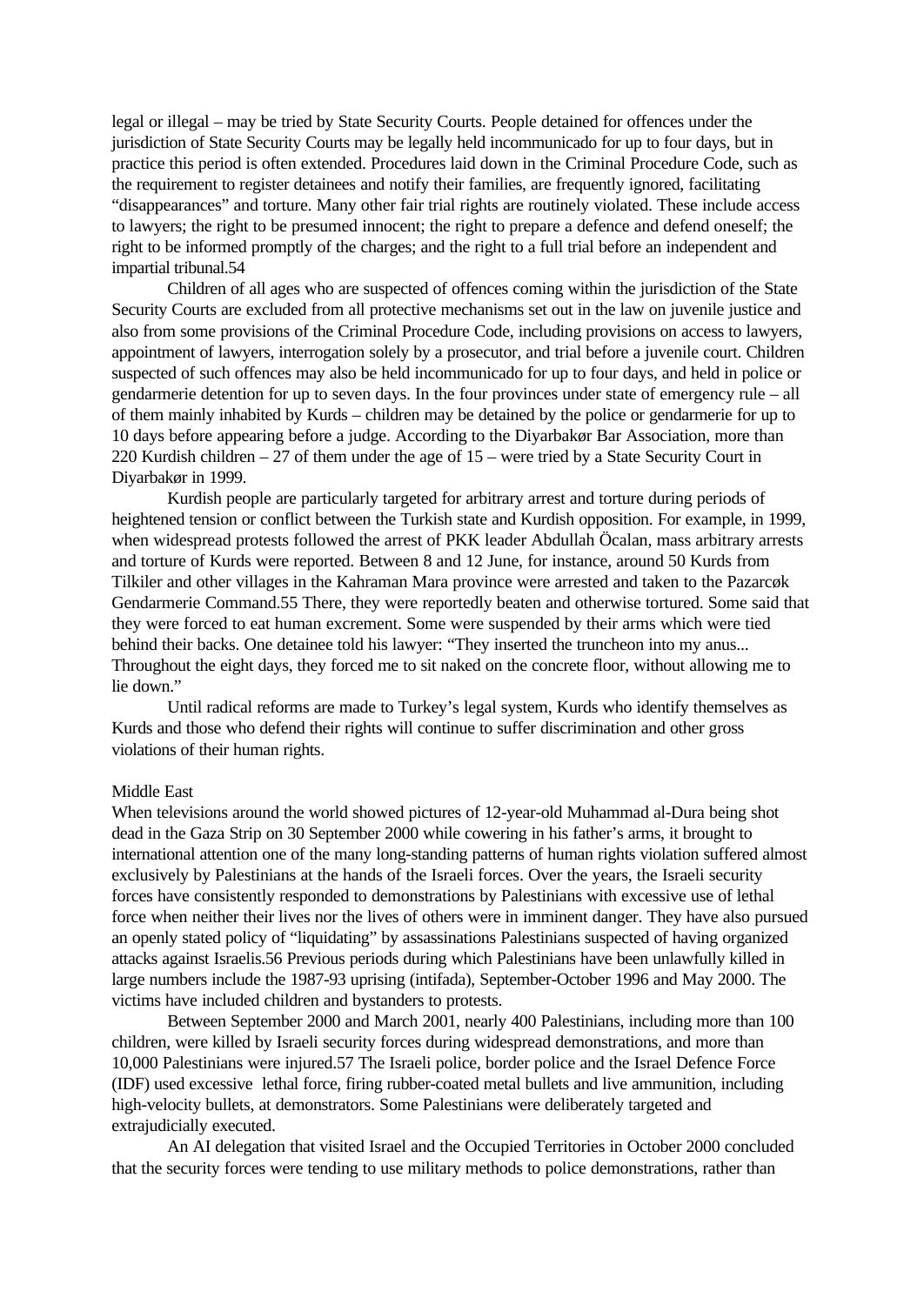policing methods designed to protect lives. Sometimes the security forces initially used tear gas to disperse protests, but often resorted to shooting lethal weapons within minutes. The ammunition was potentially lethal and was used randomly over a wide area.

Within Israel it took weeks of protest before the government set up a Commission of Inquiry into the killing of 13 Palestinian citizens of Israel. In relation to the killings of hundreds of Palestinians from the Occupied Territories virtually no investigation was carried out. AI complained that such failure to investigate killings cheapened Palestinian life and encouraged reckless or nervous soldiers to fire on and kill Palestinians

## with impunity.

Since 1967, when Israel occupied the West Bank, East Jerusalem and Gaza, Palestinians from these Occupied Territories have suffered many forms of discrimination.58 In the administration of justice they have been governed by more than 3,000 military orders. Unlike Israeli settlers living on confiscated Palestinian land in the Occupied Territories, who live under Israeli law, Palestinians can be held for up to 90 days without access to lawyers.59 Palestinians, but not Israeli settlers (see page 54), are tried in military courts, where they often receive unfair trials. Convictions are almost invariably based exclusively on the accused's confession, which has usually been extracted under duress. AI's research indicates that there is a presumption of guilt rather than innocence in relation to Palestinians appearing before these courts.

Torture has been used systematically on Palestinian prisoners over the years, and its use was effectively legal until September 2000. From 1987, interrogations by the General Security Service (GSS) were regulated by secret guidelines drawn up by the Landau Commission, which allowed "a moderate measure of physical pressure" to be used against "hostile terrorist activity". In effect this meant that techniques that amounted to torture were used against Palestinians (never against Jews). The Landau guidelines were never made public, but certain methods of torture were described by thousands of Palestinians and their use was confirmed by the GSS in court hearings. Among the torture methods used were shabeh, sleep deprivation, often for days, while being shackled in painful positions, hooded and exposed to loud music; gambaz, where the detainee is forced to squat sometimes for hours; tiltul (hazz), violent shaking which can cause loss of consciousness and continued to be authorized even after it had caused the death of a detainee in 1995; and psychological pressure, including threats to life and family.

In 1998 the UN Committee on the Elimination of Racial Discrimination (CERD) expressed its profound concern that "detainees of Arab ethnic origin are disproportionately subjected to inhuman and degrading interrogation under the Landau Commission rules and that the Supreme Court has failed to declare this illegal."60

In September 1999 the torture techniques described above were finally ruled unlawful by the Israeli Supreme Court. However, brutality, including beatings and degrading treatment of Palestinians at checkpoints or upon arrest by border police or the army continue to be reported. Moreover, since October 2000 there have been a number of occasions when former methods of torture have been reported, including shabeh as well as beatings and exposure to extremes of heat and cold. It is thought that the Attorney General now authorizes each use of torture, using a loophole in the 1999 Supreme Court judgment – the authorization given to the security services to use "the defence of necessity" as a reason for using torture.

Another discriminatory practice used against Palestinians in the Occupied Territories, including Jerusalem, is house destruction. Houses belonging to the families of those who have placed bombs or otherwise attacked Israelis (or are believed to have done so) have been frequently demolished in the past. Since 1967 thousands of Palestinian homes have also been demolished ostensibly because the homes had been built "illegally" – without a permit. Officials and spokespersons of the Israeli government have maintained that the demolition of Palestinian houses is based on planning considerations and is carried out according to the law. However, the policy has been based on discrimination. Palestinians are targeted for no other reason than that they are Palestinians. Israeli officials have manipulated old laws and discriminated in the application of that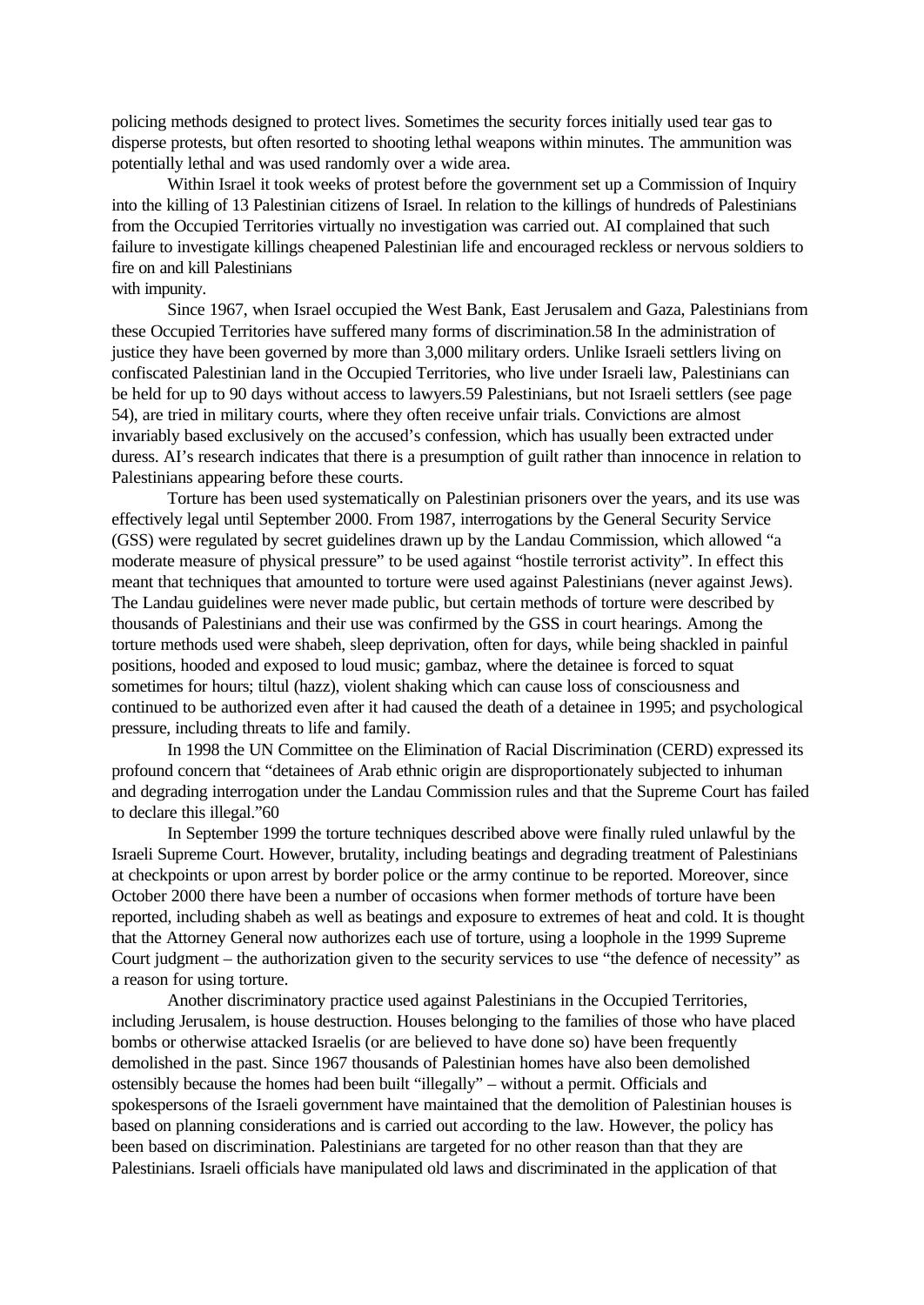law, strictly enforcing planning prohibitions where Palestinian houses are built and freely allowing amendments to the plans to promote development where Israelis are setting up colonies (commonly known as settlements).

While military orders are applied to Palestinians, Israelis who have set up settlements in Israel's Occupied Territories are subject to Israeli law and tried in Israeli courts, pay Israeli taxes and receive Israeli benefits and services. Settlers are exempted from the harassments of military occupation such as road closures and curfews. Outside East Jerusalem, Palestinians are prohibited from entry to settlements unless they have a permit. Settlers are armed and those aged between 18 and 60 serve in a paramilitary "guard service".

After the setting up of the Palestinian Authority following the signing of the Oslo peace agreement in 1993 by Palestinian and Israeli leaders, and especially after the latest outbreak of violence since September 2000, the Occupied Territories became a land of barriers, mostly erected by Israeli security forces, between town and village, and village and village. At these checkpoints, Palestinians are frequently refused passage and may be arrested and beaten, and sometimes shot. In very few cases are thorough and independent investigations initiated into complaints of such violations, leaving the border guards to act with almost total impunity.

In fact, complaints of brutality by state agents brought by Palestinians rarely lead to prosecutions. The Israeli human rights organization HaMoked found that of 441 cases of Palestinian complaints against members of the IDF between 1988 and 1997, only 22 resulted in soldiers being tried before a military court.61 In cases whose results are known, no soldier was given a custodial sentence for brutality.

Elsewhere in the Middle East, people of Kurdish origin have historically suffered widespread discrimination and human rights violations in the states in which they live. In Iraq, waves of repression by the authorities have torn Kurdish communities apart and devastated millions of lives over the years.62 Most notoriously, in August 1988 a chemical weapons attack by Iraqi forces on the town of Halabja instantly killed an estimated 5,000 unarmed Kurdish civilians. Thousands of other Kurds were killed in further attacks in the north in this period, resulting in the exodus of over 50,000 Kurds to Turkey.

In the 1980s, hundreds of thousands of Kurds "disappeared" after arrest by Iraqi security forces, most never to be seen again. Kurds in Iraq have also suffered widespread arbitrary arrests, torture, ill-treatment and executions after summary trials.

Since mid-1997 thousands of Kurds and a number of other non-Arabs, including Turkmen and Assyrians, who have lived all their lives in the oil-rich Kirkuk region, about 260 kilometres north of the Iraqi capital Baghdad, have been expelled to Kurdish provinces in the north (now controlled by Kurdish organizations) because of their ethnic origin. The authorities have given targeted Kurdish families the choice of going to southern Iraq or to the northern Kurdish provinces. If they choose to go north, their property and food ration cards

are confiscated.

In preparation for such expulsions, the head of the household of each targeted family has been detained until all arrangements for the expulsion have been completed. Each has also had to sign a statement in the local police station declaring that they were freely choosing to move to the north. Their empty properties in the Kirkuk region have been given by the authorities to pro-government Arabs brought in from other regions in Iraq.

The expulsion of Kurdish families and other non-Arabs continued throughout 1998 and 1999. As at May 1999 at least 91,000 people had reportedly been deported to the northern provinces by the Iraqi authorities.

#### **Asia**

Across Asia, millions of people have suffered blatant discrimination in the administration of justice and other human rights violations because of their ethnic origin against a background of armed conflict or intercommunal tension.63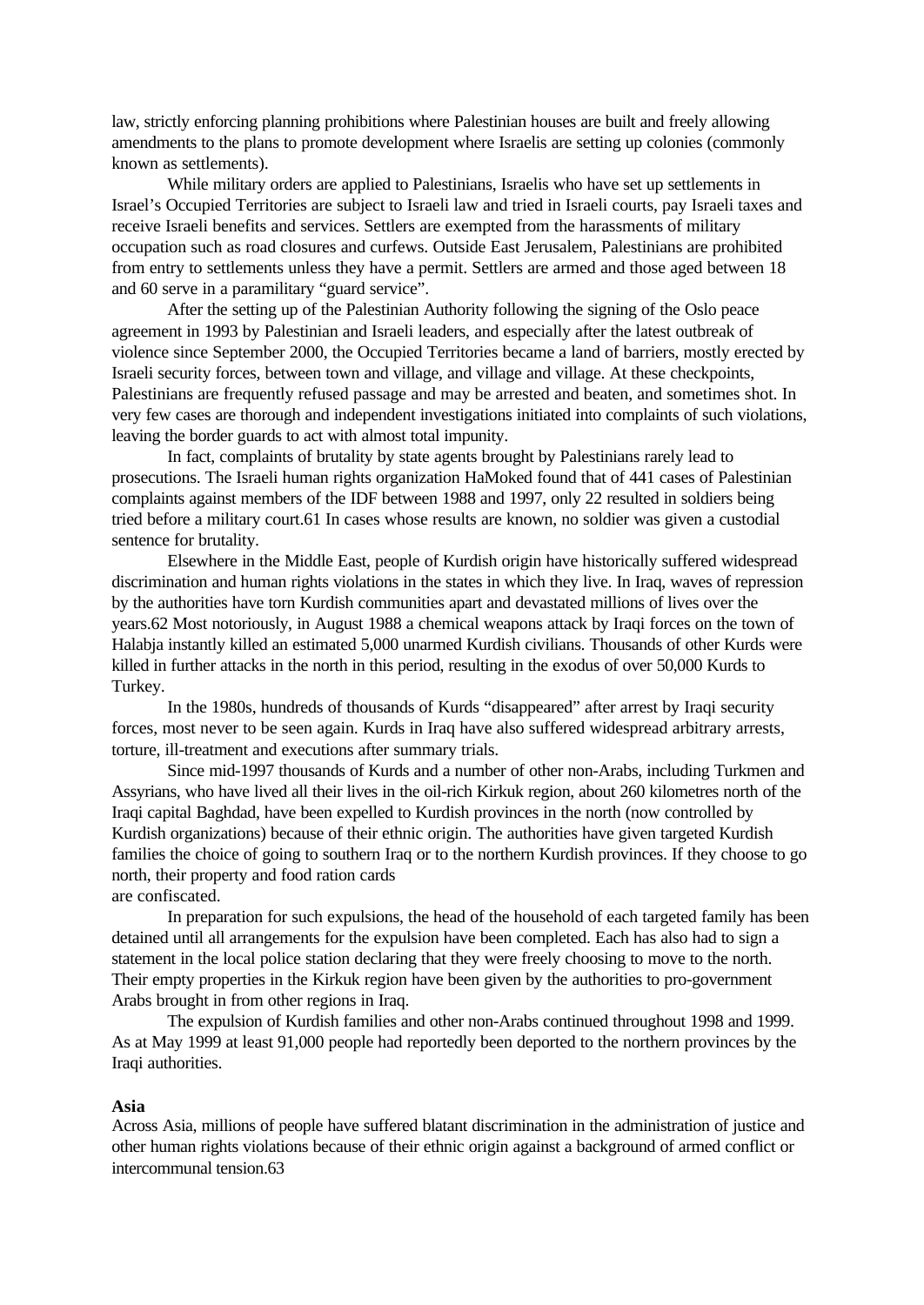In Myanmar (Burma), for instance, ethnic minorities have been persistently targeted by the authorities for gross human rights violations as the government tries to unify by force the multi-ethnic country and speed up economic development. Ethnic minority civilians are the main victims of the central Burman army's counter-insurgency tactics against armed opposition groups. The Rohingyas – Burmese Muslims who live in the northern Rakhine (Arakan) State – as well as other minority ethnic groups such as Karen, Mon, Shan, Akha and Karenni have all been targeted for political killings, torture and ill-treatment. Vast numbers of these minorities have been seized by the army to work as porters. They have been arbitrarily detained, tortured and ill-treated as punishment if they cannot perform as required. They have been repeatedly beaten, deprived of food, water, rest and medical treatment – and sometimes killed if they attempt to escape. Countless others have been forced to work as unpaid labourers on new construction projects, or have been forcibly "resettled" into relocation camps.

For example, a Karen refugee in Thailand described to AI how troops arrived in her village demanding 20 porters. The troops opened fire on students leaving the village Bible school, killing two young people, Saw Pha Blaw, a 16-year-old boy, and Naw Htoo Paw, an 18-year-old woman. She said that a month later the troops returned and executed her brother for allegedly passing information to an armed opposition group. As a result of such attacks, she fled to Thailand, joining around 110,000 other Karen refugees already there.

In China, ethnic Uighurs living in the Xinjiang Uighur Autonomous Region (XUAR) have been targeted for gross human rights violations in the context of a continuing government campaign to quell increasing ethnic unrest and resistance to official policies or Chinese rule. The unrest among the Uighurs has been fuelled by growing unemployment, widespread discrimination in education, health and jobs, the government's policies on agriculture and birth control, and increasing curbs on fundamental freedoms, including cultural and religious freedoms. The denial of legitimate channels for expressing grievances has led to outbursts of violence, including attacks on local officials and bombings carried out by Uighur underground opposition groups. However, many people not involved in violence have also suffered human rights violations.

The government's response to ethnic unrest and opposition has been harsh repression. It has increasingly resorted to arbitrary detention, summary trials and executions to silence real and suspected opponents. It has also imposed new restrictions on cultural and religious rights, which it sees as potential threats to its control over the region.

The XUAR is the only region of China where political prisoners are known to have been executed in large numbers in recent years. Since 1997, at least 240 Uighurs have been executed after summary trials for alleged involvement in armed opposition activities or terrorist acts. There have also been reports of killings of Uighurs by the security forces in circumstances which appear to constitute extrajudicial executions. Torture is endemic in the XUAR as elsewhere in China, but male Uighur political detainees have reportedly been subjected to some forms of sexual torture not reported elsewhere in China.

Police brutality and racist abuse against Uighurs have also been reported in other parts of China. In March 2001, for example, around 100 Uighur street vendors in Shenzhen, southern China, reportedly protested publicly against police beatings of two Uighur vendors, which resulted in the two being seriously injured. This reportedly followed other incidents of police brutality and harassment of Uighurs in Shenzhen over the previous months.

Through neglect, discrimination and repression, the Uighurs, like Tibetans and other ethnic minorities in China, have been denied the full benefits of the economic and social developments of the past decade, and have seen their cultural rights eroded. In the XUAR, as in the Tibet Autonomous Region, this trend has been exacerbated by a massive influx of ethnic Chinese migrant workers. In both regions, attempts by Uighurs and Tibetans to air their views or grievances and exercise peacefully their most fundamental human rights have invariably been met with repression. Recently, the government launched a "Western Development Campaign", with the stated purpose of accelerating the economic development of the poorest regions in the west of China, including the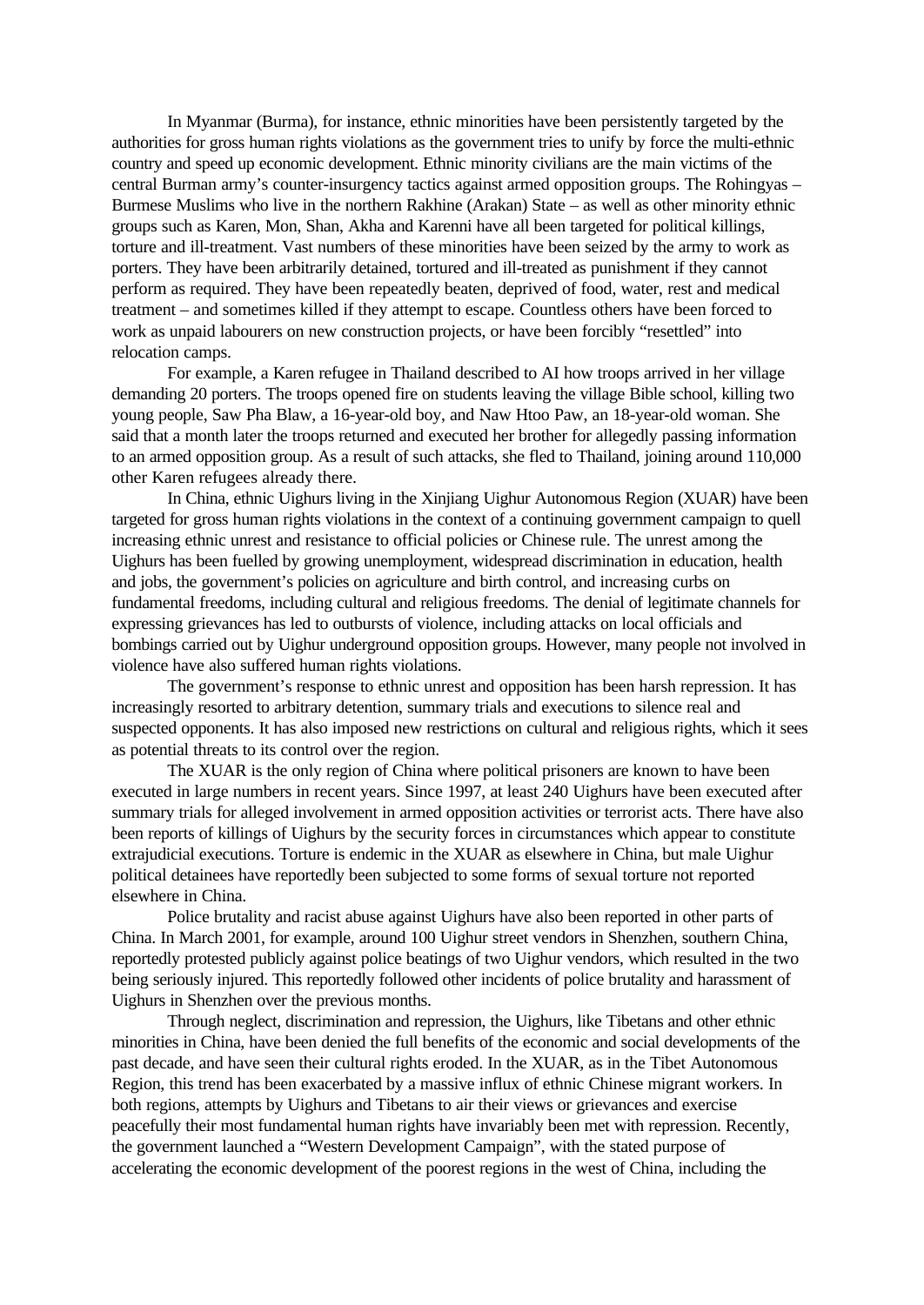XUAR and Tibet. It seems, however, that this scheme is giving priority to infrastructure projects and the exploitation of natural resources for the benefit of the country as a whole rather than these regions. It is feared this may result in a large increase of ethnic Chinese migrant workers and entrepreneurs in the regions and contribute to the further marginalization of the indigenous populations.

In 1996 CERD expressed concern about several issues in China, including the "lack of protective legal provisions for minority groups", and "the actual enjoyment of the right to freedom of religion", particularly in the XUAR and Tibet. It noted "disparities in access to economic, social and cultural benefits by different ethnic groups", which CERD thought "may generate racial discrimination towards disadvantaged groups". It also expressed concern about "reported cases of violation in the autonomous regions of Xinjiang and Tibet of the right to security of the person and protection against violence or bodily harm."64

CERD made 16 recommendations to the Chinese government, including to make all acts of racial discrimination punishable by law, to avoid restricting the exercise of the religious rights of minorities, to provide information to CERD on the number and percentage of people detained who are of minority origin relative to the total prison population, and to review any policies or practices that may result in a substantial alteration of the demographic composition of autonomous areas. Developments in the XUAR and Tibet over the past few years show that several of these recommendations have been completely ignored. In early 2001 China submitted its latest periodic report to CERD, but the text had not been made public as at April 2001.

All these situations of conflict along nationalist or ethnic lines around the world show just how important it is to combat racial discrimination whenever it occurs. If racism is promoted or tolerated by government ministers, justice officials, the media or members of the public, racial tensions can quickly erupt into open conflict. Once this has happened, only suffering on a mass scale can follow and rebuilding a society free of discrimination becomes an even harder task.

#### **5: Colour, caste and culture**

## *"Police officers have increasingly come to rely on race as the primary indicator of both suspicious conduct and dangerousness."*

## **Report on Police Conduct and Community Relations, National Association for the Advancement of Colored People, USA, March 1993**

One legacy of the slave trade and European colonialism is racism on the basis of colour. To justify the enslavement and domination of millions of people, an ideology of racial superiority on the grounds of skin colour was developed. Africans sought for slavery were branded as less than human because of their physical features so their brutal exploitation and early deaths could be ignored. Colonial rule was justified on the basis of the "civilized" nations, economically more developed and populated mainly by whites,"civilizing" the lands inhabited mainly by non-whites.

In the modern world, the poor are frequently members of racial groups whose position has been determined by past enslavement, exploitation, colonial domination and discrimination. Racist ideologies have been modified, but racial discrimination on the basis of colour continues – and perpetuates the inequalities by denying equal access to education, jobs and other opportunities.

The historical patterns of oppression are reflected in racially discriminatory practices in the administration of justice. People of African descent face such discrimination almost everywhere they have settled, and in some West European countries people whose racial origin lies in former colonies are particularly vulnerable to racist treatment in the justice system.

Disparities in the treatment of racial minorities by the police, for example, may be due in part to underlying social and economic inequalities. Often, a disproportionate number of people from black and ethnic minorities live in poor neighbourhoods where police activity is high because of more reported or perceived crime. However, studies in several countries show that such factors do not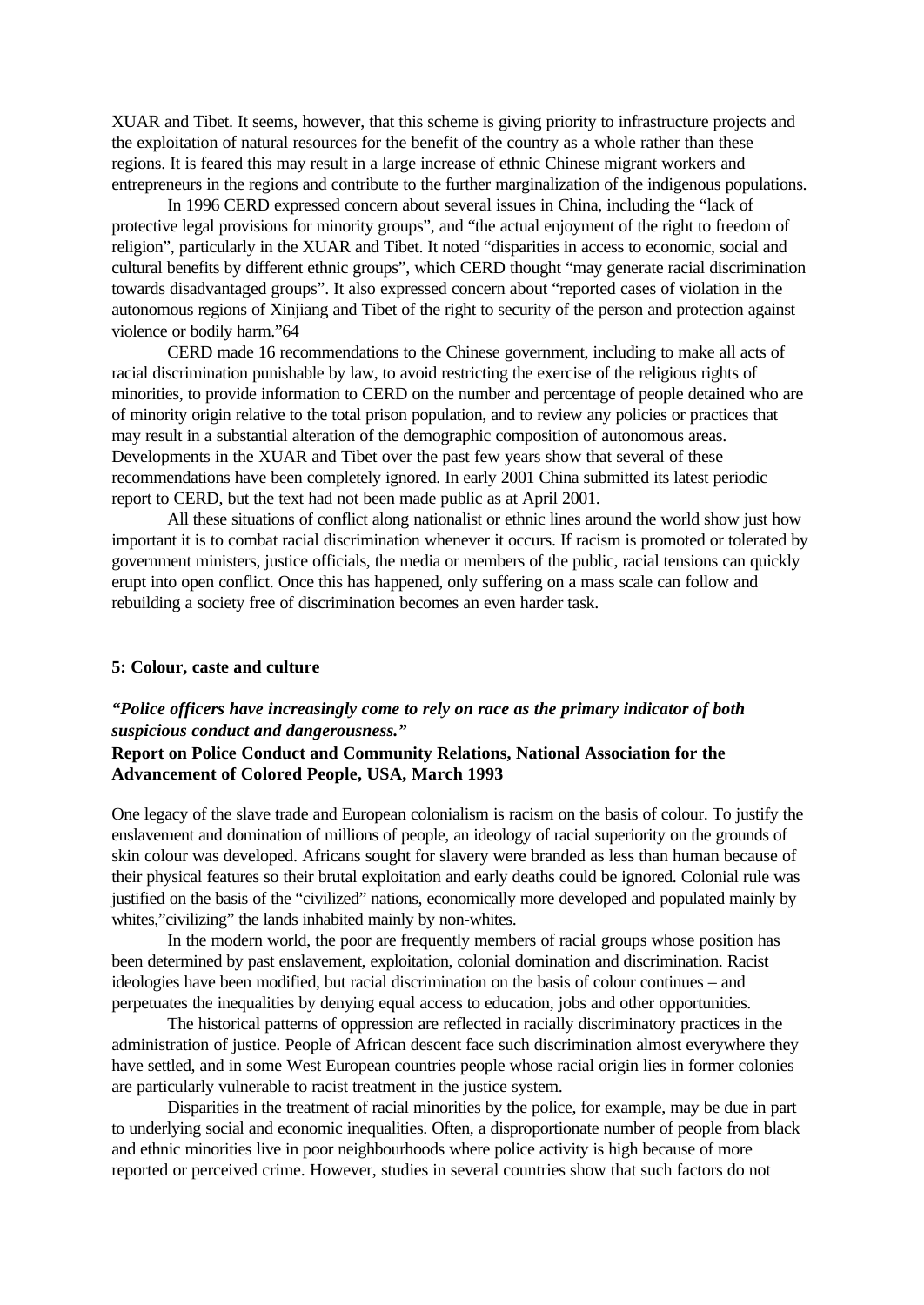entirely explain away the disproportionately high rates of abuses suffered by black and ethnic minorities at the hands of the police.

There are several other reasons that may explain the overrepresentation of minorities in complaints against the police. The police may see race as an indicator of criminality. The activities of a minority of police officers may be motivated by or result in racist abuses without remedial action. It may be that some laws, such as those allowing police to stop and search people, are targeted primarily at one racial group or at areas where racial minorities live. It may be that racism infects every aspect of police work, including which people are targeted for arrest, which crimes are investigated or ignored, and how certain types of detainee are treated.

These issues are explored below by looking at situations in Europe, the Americas and Africa. The final section of this chapter, covering parts of Asia, deals with racial discrimination on the basis of caste (descent).

#### **Europe**

## *"Negroes deserve to be hit first, then asked their name."* **Advice reportedly given by a senior Austrian police officer during a training session of subordinate officers, 1999**

Racism on the basis of colour has been documented in much of Europe. In general terms, racial minorities are more likely than white people to be detained on suspicion of offences such as drug dealing, theft or not having identity papers. They also figure disproportionately in cases of excessive use of force by police, ill-treatment and deaths in custody. Allegations of racist abuses by police are rarely investigated effectively, and few authorities adequately monitor complaints of racist treatment by police or others administering justice.

In the UK, institutional racism in the police as well as racial disparities in the rest of the justice system have been widely documented. Research has shown that police use harsher measures against the black community and target particular practices on it, such as "stop and search" operations. Also, for the same offence, black people face more serious charges than whites, are less likely just to be cautioned and more likely to be imprisoned, and appear to be given longer sentences on average than their white counterparts. Black people are also under-represented among the officials of the criminal justice system. There are no black Law Lords or Court of Appeal or High Court judges, and black people make up only 0.8 per cent of circuit judges.65

Racism is also widespread in a large number of British prisons. A December 2000 confidential prison service report following the murder of 19-year-old Zahid Mubarek by a racist and violent cellmate in Feltham Young Offenders Institution and Remand Centre concluded that the prison was institutionally racist, with ethnic minority staff and inmates enduring overt racist abuse and harassment by prison officers. The report stated that officers were twice as likely to use control and restraint force against black or Asian inmates than against white prisoners. The Director General of the Prison Service, Martin Narey, stated in January 2001: "It goes beyond institutional racism to blatant malicious pockets of racism." After the conviction of Robert Stewart for the murder of Zahid Mubarek, in November 2000 the Minister for Prisons announced an inquiry by the Commission of Racial Equality into racism in three prisons: Feltham (England), Brixton (England) and Parc Prison (South Wales).

In Spain, there have been a disturbing number of allegations of ill-treatment by police which appear to have racial connotations.66 A rising number of reported cases involve ill-treatment or alleged ill-treatment of people of foreign origin who have been arrested in connection with identity checks.

On 29 January 2001 Spain's Constitutional Court ruled that skin colour could be used as a criterion in police identity checks, thereby heightening concerns that individual police practice, involving racial discrimination, had been converted into constitutional doctrine.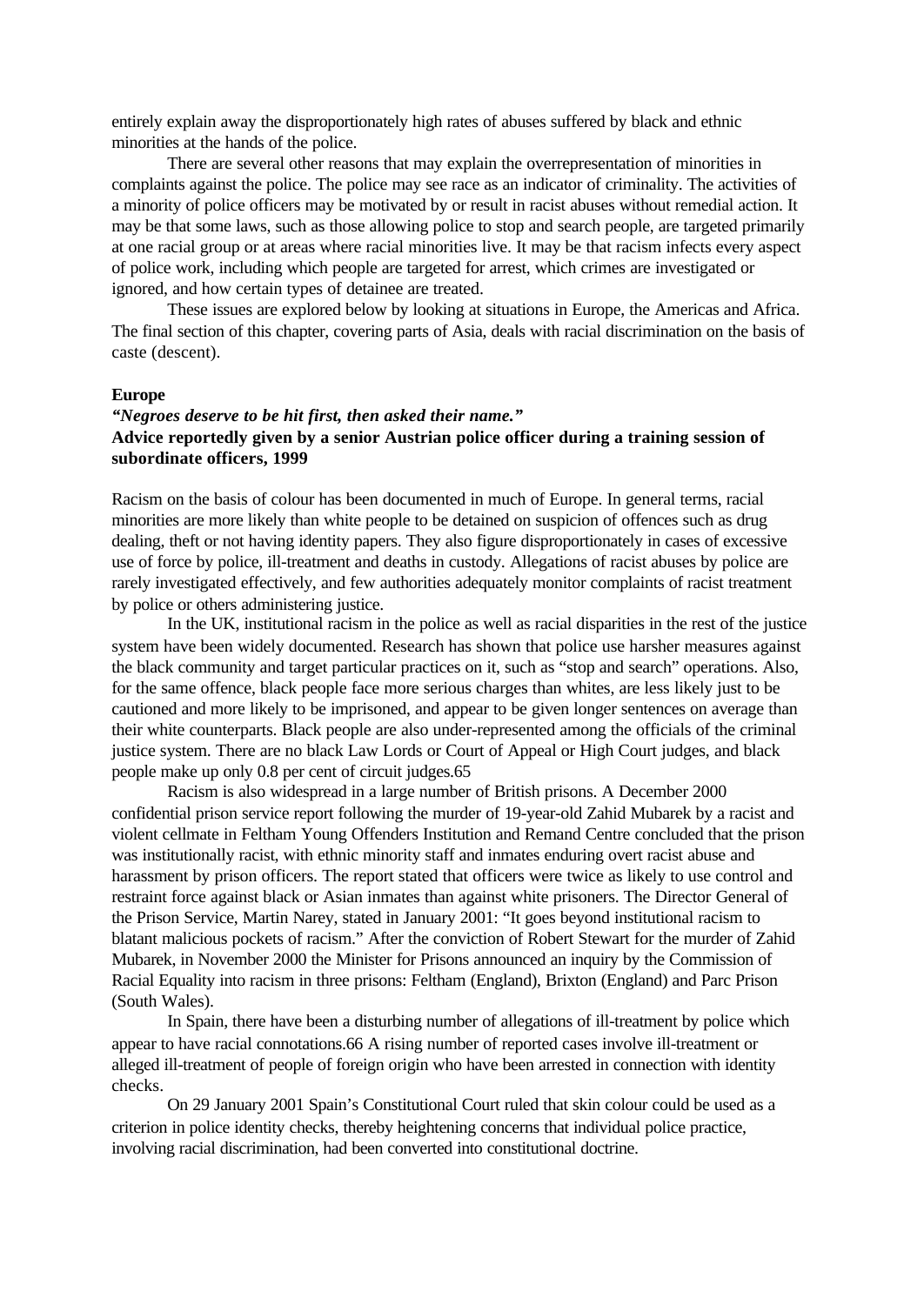Rosalind Williams, a black woman of US origin, had lived in Spain for 33 years and is a Spanish national. In December 1992, while on holiday, she and her husband and son arrived at Valladolid railway station. As they left the train a National Police officer approached Rosalind Williams and asked for her papers. He did not ask for the papers of her husband or son, who are white. When questioned about this discriminatory treatment, the officer reportedly replied that he was under orders to "identify people like her". She was then taken to a police station, where a check was carried out. Rosalind Williams and her family appealed to the Constitutional Court against a decision of the Interior Ministry and subsequent judgment of the National Court, which found that the officer had not acted improperly. The basis of their appeal was Article 14 of the Spanish Constitution, which forbids discrimination on grounds of race.

While re-emphasizing its repugnance for racial and ethnic discrimination, the Spanish Constitutional Court decided that police officers engaged in the search for illegal immigrants were within their rights to take into account specific physical or ethnic characteristics that could reasonably be assumed to belong to people who were not Spanish. This, argued the Court, was not indicative of racial prejudice. One of the six judges who considered the case dissented from the majority verdict – Julio Diego Gonzalez Campos argued that to introduce race as a criterion for selecting who should be subjected to police identity checks was an infringement of Article 14. He argued that Spain was a multicultural society and the fact that many people of foreign origin who lived in Spain could be subjected to identity checks, possibly time and again, on the basis of racial origin alone, not only affected personal dignity, but frustrated integration into Spanish society.

In Austria, rising levels of racism by officials have been clear in recent years. A report issued in April 2001 by the Council of Europe's Commission against Racism and Intolerance (ECRI) expressed its concern about the behaviour of the police towards people who belong to minority groups. It also noted that most of the legal provisions aiming to fight racism and discrimination do not bring effective protection, and expressed grave concern about the use of racist and xenophobic propaganda in politics.

AI has recorded a number of cases of racist ill-treatment of detainees by police in Austria in recent years. For example, police officers who allegedly assaulted Mohammed Ali Sylla, a French citizen of African origin, called him "negro son-of-a-bitch" and other derogatory names, according to witnesses. One of the policemen allegedly asked a woman in the crowd watching the assault why she was so concerned about a "negro".

The alleged assault took place on 3 March 1999 at an underground station in Vienna. Mohammed Ali Sylla was reportedly stopped by police on suspicion of drug dealing. According to witnesses, he was punched, kicked and beaten with truncheons by police while he lay on the floor of a room into which he had been taken. He was also sprayed with pepper spray after he had been beaten and forced to the ground. He was brought to trial in April 1999, charged with resisting arrest and physically injuring the police officers. He was sentenced to nine months' imprisonment, eight of which were suspended.

Serious concerns emerged about the way police dealt with witnesses in the case. The witnesses were reportedly not interviewed for 20 days. Before they were, the most senior officer in the Viennese police force publicly appeared to question their reliability. The then leader of one of the police trade unions reportedly threatened the witnesses with prosecution, saying, "They only want to protect drug-dealing black Africans from the police and not the other way round – parents and children from those types of criminals."67 In 2000 AI learned that two police officers accused of ill-treating and racially abusing Mohammed Ali Sylla attempted to sue privately two of the eyewitnesses for defamation of character. An initial court hearing into the counter-complaint in August 2000 was adjourned for technical reasons.

Concerns about racism in the senior ranks of the Austrian police force were highlighted in August 1999 when it emerged that a senior police officer had allegedly made racist comments to 30 subordinate police officers during a training session. He was reported to have said that "negroes deserve to be hit first, then asked their name". The officer was reassigned after the incident became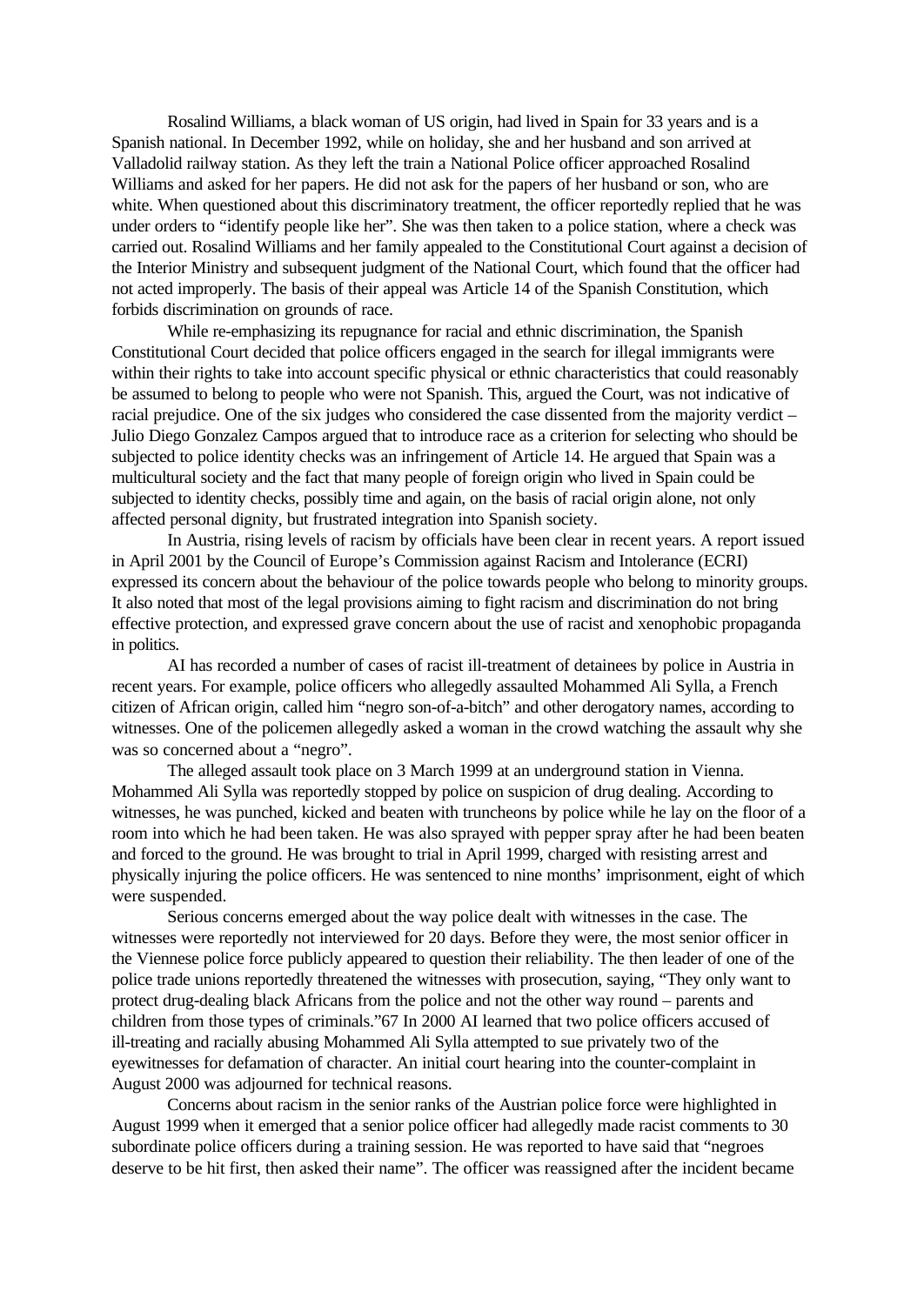public and an investigation into the allegations of racism was instigated. In February 2000 it was reported that no criminal action would be taken against the police officer. It is not clear whether internal disciplinary measures are still pending.

Reports of racist policing in Austria have sometimes been associated with "stop and search" operations targeted at racial minorities – a pattern seen in many other European countries. In several cases, Austrian nationals have been deprived of their liberty and reportedly ill-treated or subjected to cruel, inhuman or degrading treatment by Austrian police on the pretext that they did not have identification to prove that they were not illegal immigrants. Under Austrian law, it is an offence only to refuse to show the police a passport or go with them to where the passport is.

Reports of ill-treatment and racist abuse of detainees by police in Switzerland continue to be received.68 In January 2000, for example, "Didier",69 a 17-year-old Angolan student living in Geneva, lodged a complaint with the Geneva Attorney General accusing three officers of causing him bodily harm and subjecting him to racist insults in November 1999 after he was detained on suspicion of being involved in a street fight. Didier said he was thrown to the ground and hit with truncheons by more than one officer. He was hit again when being taken to a police station and on several occasions called a "dirty nigger" ("*sale nègre*"). In the cell at the station he was kicked and again beaten with truncheons. He said that he lost consciousness and that when he came round, he had been stripped to his underwear. He was questioned by a police officer, without the presence of any adult to represent his legal interests. He was released the following morning after appearing before a judge attached to the Juveniles Court, where he learned for the first time that he had been accused of resisting the police. In January 2000 he was acquitted of this charge. The Attorney General promptly opened a preliminary investigation into Didier's complaint, and subsequently ruled that there were no grounds to justify further action. Didier was never questioned about his allegations and he lodged an appeal. In August, a Geneva court overturned the Attorney General's April decision and ordered that an investigating magistrate carry out a full inquiry.

In March 1998 the UN Committee on the Elimination of Racial Discrimination (CERD) expressed concern about "serious incidents of police brutality [in Switzerland] in dealing with persons of foreign ethnic or national origin"70 and recommended more intensive training for law enforcement officials. In March 2000 ECRI noted continuing police ill-treatment particularly of non-citizens and Swiss of foreign origin, stressed the importance of setting up an independent body to investigate such complaints, and urged more systematic police training on the subjects of racism and discrimination.71

In Belgium too, black and other minorities figure disproportionately in cases of police ill-treatment. For example, Charles Otu, a Belgian citizen of Ghanaian origin, said that he was ill-treated by Brussels law enforcement officers on 14 October 2000.72 He alleged that he was repeatedly physically assaulted, threatened and subjected to racist insults by officers. During his detention, he was asked to sign a document in Dutch, a language he does not understand. He refused. He lodged a complaint accompanied by a medical certificate issued within hours of his release later that day. An inquiry was initiated.

In May 1999 the Centre for Equal Opportunities and Opposition to Racism, a body reporting to the Belgian Prime Minister and parliament, indicated that a significant percentage of formal complaints of racism made over a six-year period related to ill-treatment by law enforcement officials.73 In March 2000 ECRI stressed, "the urgent need to address the problem of manifestations of racism on the part of some law enforcement officials, as well as the need to provide the means for a better response on the part of the authorities to complaints of racist behaviour." It reported, "The acts most recurrently cited [in relation to racism] are discriminatory identity checks... insults, bodily injuries, arbitrary detention and humiliating treatment. A considerable proportion of complainants are young males of North African origin."74

The report also stated that the number of formally registered complaints did not reflect the true nature of the problem, "since many members of minority groups are reluctant to resort to a formal complaint due to lack of confidence in the possibility of redress or fear of further reprisals." ECRI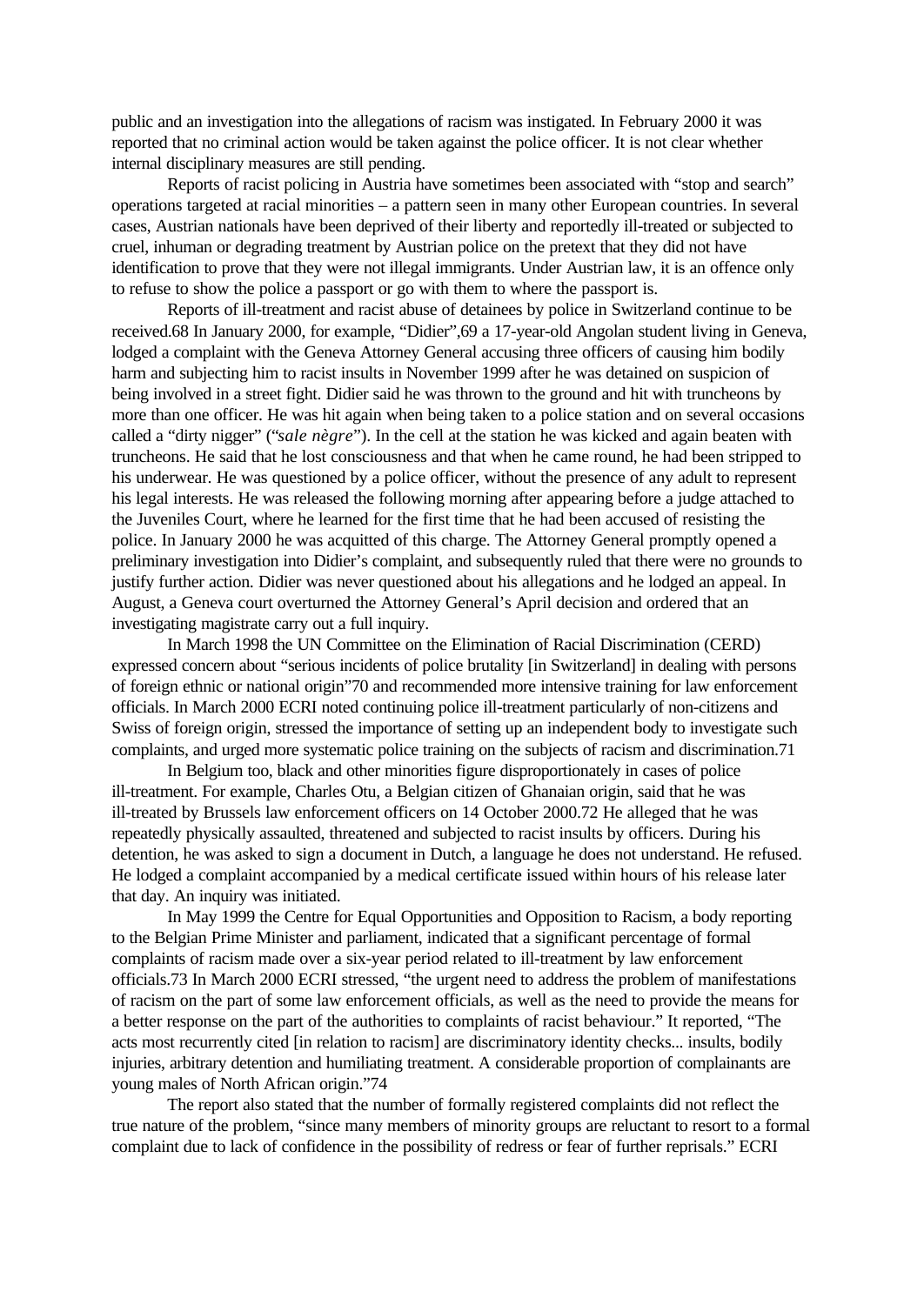further expressed its concern at the police's apparent reluctance to acknowledge any racist behaviour by officers.

Across Europe, there is widespread discrimination against people of Roma origin.75 In most countries where they live, many Roma share the religion and language of the majority community. The racism arises because they are perceived by the majority community as racially inferior, a perception largely based on cultural stereotypes which have contributed to the economic and social marginalization of Roma.

The discrimination faced by Roma is most widespread in Central and South East European countries where Roma form sizeable minorities.76 In several of these states, subtle forms of discrimination have turned into open racial hatred and violence against Roma in recent years. In many places too, a low level of literacy and qualifications among Roma, combined with discrimination in employment practices, leaves the vast majority of Roma unemployed. The resultant poverty leads some Roma into crime, mainly theft. This is used by politicians and the media to stir up even more prejudice against them. The Bulgarian media, for instance, in crime reports often refers pejoratively to Roma suspects as "our dark-skinned compatriots" and blames Roma for the vast majority of crime. The prejudice such reporting encourages means that Roma are automatically seen as criminals and blamed for any disturbance or crime. As a result, they are more likely than

others to suffer abuses of their rights at the hands of law enforcement officials, particularly torture and ill-treatment, and arbitrary detention.77

"I will get all you Gypsies" were the words reportedly spat out at a 50-year-old Roma woman, Darina Naidenova Pacheva, by a Bulgarian police officer as he pulled his victim up by her hair. She had gone to the police station in Vulchedrom on 14 April 1997 in response to a summons about the theft of hens. She described how she was beaten on the hands with a truncheon and made to kneel on a stool and beaten on the soles of her feet. The officer then hit her on the left shoulder and twice on the head. She was released later that afternoon. A medical examination confirmed she had suffered injuries to her shoulder, hands and soles of her feet.

The racist treatment of Roma in Bulgaria was highlighted in April 2000 when the murder of an ethnic Bulgarian man in the village of Mechka near Pleven prompted a campaign by ethnic Bulgarian villagers to expel all Roma. The village mayor banned Roma from being served in village shops or grazing their animals on village land. Police officers prevented threatened acts of violence, but over the next few days reportedly detained at random several Roma for 24-hour periods.

A similar pattern of racist abuses by police and members of the public against Roma is evident throughout Romania, and the authorities have failed adequately to protect Roma lives and property. In most cases, the incidents have not been fully and impartially investigated.78

The early 1990s saw a sharp rise in racist attacks on Roma in Romania.79 Since the mid-1990s, however, the incidence of such racist violence has decreased, although Roma are still vulnerable to attack with little or no protection offered by police. In 1999, CERD noted the 1997 establishment of a National Office for Roma in Romania as a positive step, but expressed concern about the continuing disadvantaged situation of Roma. It also expressed concern about the inadequate nature of legislation in Romania used to punish and prohibit racial discrimination, the act of forming or belonging to racist organizations, and continuing expressions of xenophobic attitudes and racial prejudice in the mass media, which have been directed against the Roma minority in particular.80

In Hungary, Roma face many forms of discrimination that have marginalized them socially and economically. A view that Roma are inherently criminal is widespread among police and the public. Continuing reports of ill-treatment of Roma by police in Budapest and other towns show a pattern of racially biased policing against Roma. Roma who file complaints or talk to the media about alleged ill-treatment by police risk being further ill-treated or intimidated by police. For example, László Sárközi, a Roma student who was allegedly beaten by police in June 2000, said he was subsequently insulted and intimidated in his student hostel by police officers after he filed a complaint and appeared on television.81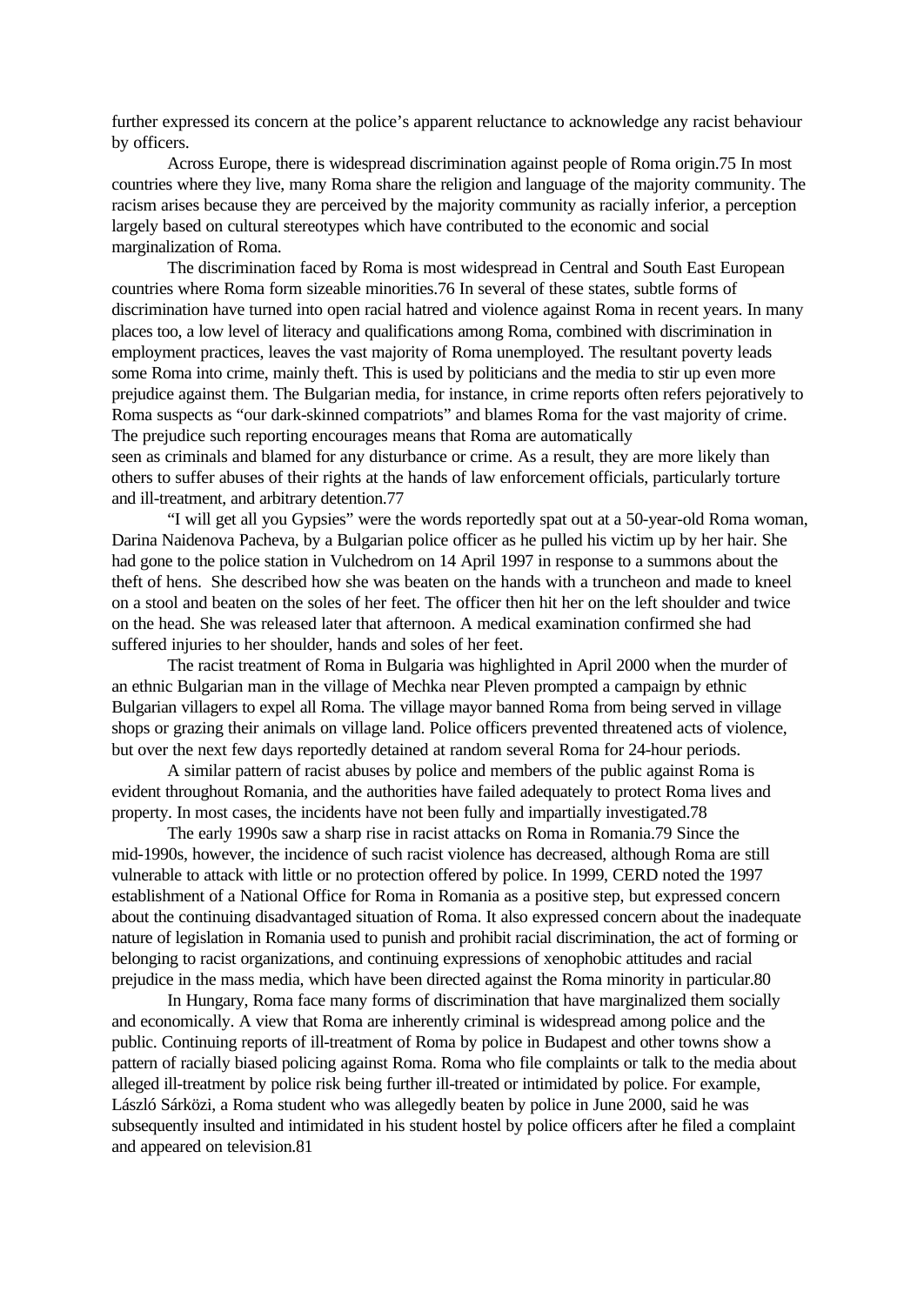In the Czech Republic, Roma are particularly vulnerable to racist attacks, against which they do not receive adequate protection from the authorities.82 Reports have been regularly received of violent assaults against Roma, particularly by gangs of "skinheads", and of harassment of Roma by other extremist groups. Police officers often fail to intervene to protect Roma or to investigate allegations of such violence seriously. There have also been allegations of police collusion with "skinheads" and racist organizations. Where prosecutions have taken place, the courts have shown a tendency to convict the perpetrators of attacks resulting in serious injury or death only for less serious, peripheral offences.

In August 1999 CERD noted the increasing number of racially motivated attacks against minority groups in the Czech Republic, particularly against Roma. It also expressed concern about the lack of effectiveness of and confidence in the criminal justice system in preventing and combating racial crimes and the ineffective implementation of existing legislation to prosecute perpetrators of incitement to racial hatred.

In Slovakia too, Roma face ill-treatment by police. A

paper issued by the Slovak government in September 1999 acknowledged that Roma communities do not enjoy the full protection of the law.83 A common pattern of abuse is police officers carrying out punitive operations targeted at entire Roma communities in response to suspected crimes committed by individual Roma. For example, on 2 December 1999 up to

100 riot police equipped with guns and dogs arrived at apartment blocks in which the Roma community of Zehra settlement lives.84 They sealed off the blocks and ordered hundreds of people to leave their homes. Police officers allegedly beat some of the Roma inhabitants with batons and fired rubber bullets at others. Among those injured by the shooting was a 14-year-old boy. Some of the police officers reportedly shouted abuse which appeared to be racially motivated, such as; "You are dogs".

In the Federal Republic of Yugoslavia (FRY), Roma continue to be the victims of attacks by "skinheads". The police have often allegedly been reluctant to carry out full investigations into such incidents.85 In some cases, police have themselves ill-treated Roma. However, the treatment of Roma appears to have improved in the FRY since the government headed by President Vojislav Koštunica was elected in September 2000.

The situation of Roma in Kosovo remains precarious because of continuing inter-ethnic tensions and violent attacks on them.86 Fears for their security restrict the movement of Roma, making access to food, work, schooling, healthcare and other necessary activities, difficult. Roma have been forced either to live among ethnic Albanians (many of whom regarded them as Serb "collaborators" during the war in 1999) or to face displacement and live in the Serb enclaves where there is greater, but not guaranteed, security from violent attacks by ethnic Albanians. Attacks on Roma have often consisted of the throwing of hand grenades into houses.

There have also been reports of abuses against the Roma minority in Bosnia-Herzegovina, Macedonia and Albania, as well as in countries in Western Europe, including Italy, Greece and Portugal.87

#### **USA and Latin America**

*"For too many people, especially in minority commun-ities, the trust that is so essential to effective policing does not exist because residents believe that police have used excessive force, that law enforcement is too aggressive, that law enforcement is biased, disrespectful, and unfair."*

### **Janet Reno, Attorney General of the USA, April 1999**

In the USA, evidence of racially discriminatory treatment and bias by police has been widely documented by commissions of inquiry, in court cases, citizen complaint files and countless individual testimonies. Abuses include racist language, harassment, ill-treatment, unjustified stops and searches, and arbitrary arrests. Racial disparities are also apparent in the application of the death penalty and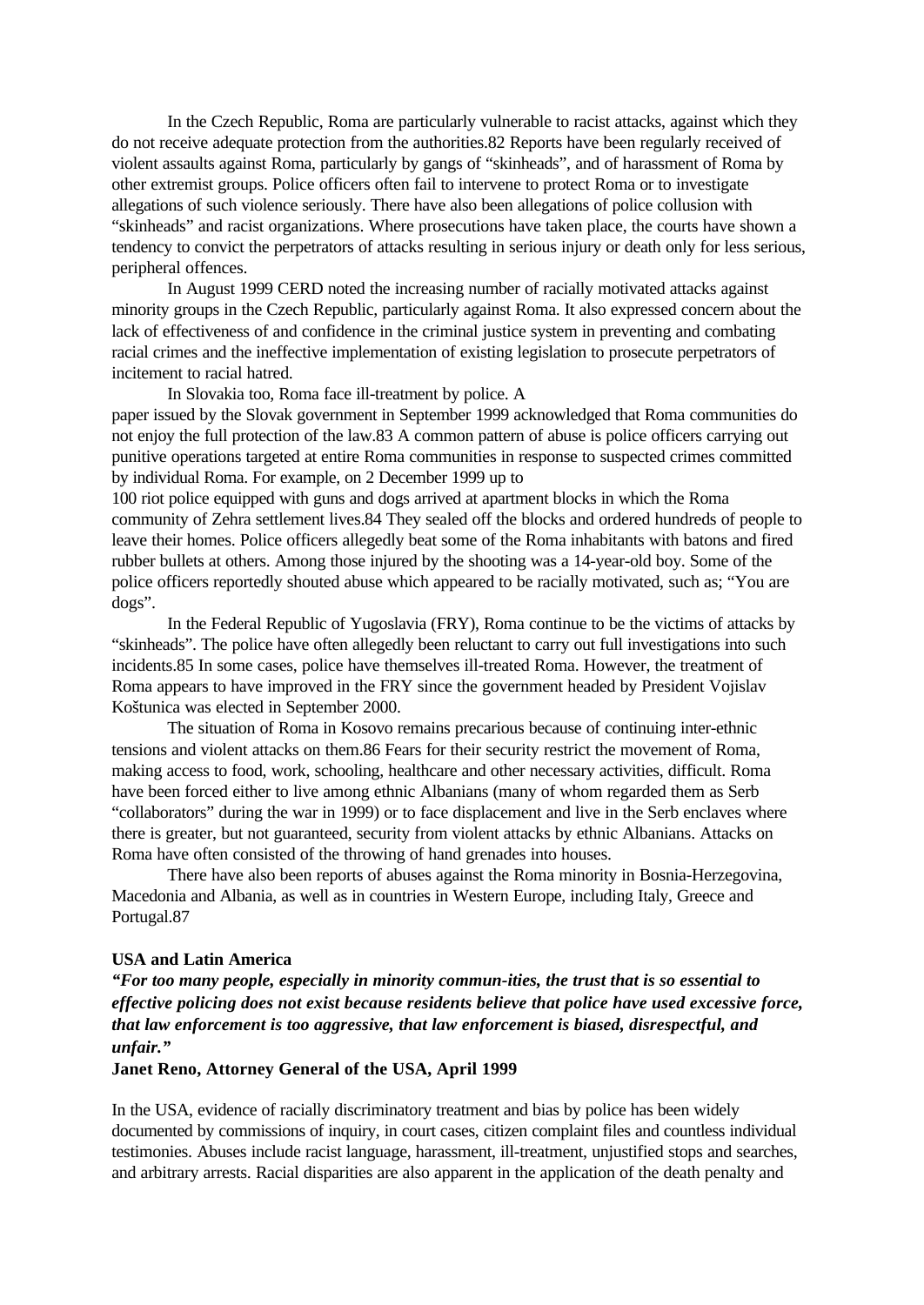rates of incarceration (see Chapter 1). Moreover, across the USA, the overwhelming majority of victims of police brutality, unlawful shootings and deaths in custody are members of black or ethnic minorities. In Chicago, for instance, a local journal analysed police shootings and found that of 115 civilians shot dead between 1990 and 1998, 82 were black, 16 Latino, two Asian and only 12 white.88

Such disparities have created much anger in the victimized communities. For example, eight fatal shootings by police in Connecticut between September 1998 and mid-1999, mainly of minorities, led to widespread protests by the black community. There was also an outcry when New Jersey state troopers shot at four young, unarmed black and Latino men travelling to basketball trials in April 1998, wounding three of them. The troopers had stopped the youths as they were driving down the New Jersey Turnpike, a major state highway, and opened fire after the youths' van inadvertently rolled backwards. Two of the troopers, who were later charged with attempted murder and assault in the case, had been indicted months earlier on 19 misdemeanour charges of falsifying their records to conceal the number of minority drivers they had stopped. The April 1998 shooting triggered a state and federal inquiry into complaints voiced for years that the New Jersey police targeted minority drivers for traffic stops along the same stretch of highway.

Claims that police engage in "racial profiling" – the practice of stopping and searching people on the basis of their race or ethnicity – have caused mounting concern across the USA in recent years. In April 1999 an interim report by the New Jersey Attorney General's office concluded that state troopers had been using race as a basis for stopping drivers on a major inter-state highway, thereby confirming complaints made over many years by minorities, including black police officers. The same month, the US Justice Department announced that it had enough evidence of discriminatory treatment by the New Jersey state police to bring a "pattern and practice" lawsuit for federal civil rights violations. In December 1999 the state entered into a consent decree (court-sanctioned agreement) with the federal Justice Department barring state police from using race as a basis for making traffic stops.

The problems in New Jersey reflect a wider national problem. Similar claims of racial profiling have been made against police forces across the USA, including in California, Colorado, Florida, Indiana, Maryland, Massachusetts, Pennsylvania, Oklahoma, Rhode Island and Texas.

Other high-profile unjustified police shootings have exposed patterns of racism in various police forces. For example, four white New York City police shot dead an unarmed West African immigrant, Amadou Diallo, outside his apartment in February 1999. The police reportedly mistook his wallet for a gun. This was one of more than a dozen questionable shootings by the New York Police Department of minority suspects in five years. The officers were acquitted of criminal charges, but an analysis by federal prosecutors found that the unit to which the officers had belonged – the Street Crime Unit – had engaged in racial profiling by disproportionately singling out blacks and Hispanics in stop-and-frisk operations. In December 1999 the New York state Attorney General released a report that showed that blacks and Latinos were much more likely to be stopped and searched in New York than whites, even when the statistics were adjusted to reflect higher rates of crime in certain minority neighbourhoods.

In the past two years many US jurisdictions have implemented measures for monitoring the race and ethnicity of those stopped by police to try to eliminate the problem of racial profiling. While these are welcome measures, many systems are limited by concentrating only on traffic stops.

Some police departments have recruited more officers from minority groups in recent years and introduced racial sensitivity training programs. However, in many areas there is still a wide gulf between the racial composition of the police force and the local community, and there remains evidence of discrimination towards black or Latino officers within some law enforcement agencies.

There are also many reports of racist abuse by prison guards in the US prison system. For example, in Red Onion State Prison in Virginia, the predominantly black prison population is guarded by virtually all white staff. Allegations of abuses include racist verbal abuse, such as being called "nigger" and "boy", excessive use of force, shootings and torture including electro shocks. Black and latino prisoners housed in Wallens Ridge State Prison, Virginia,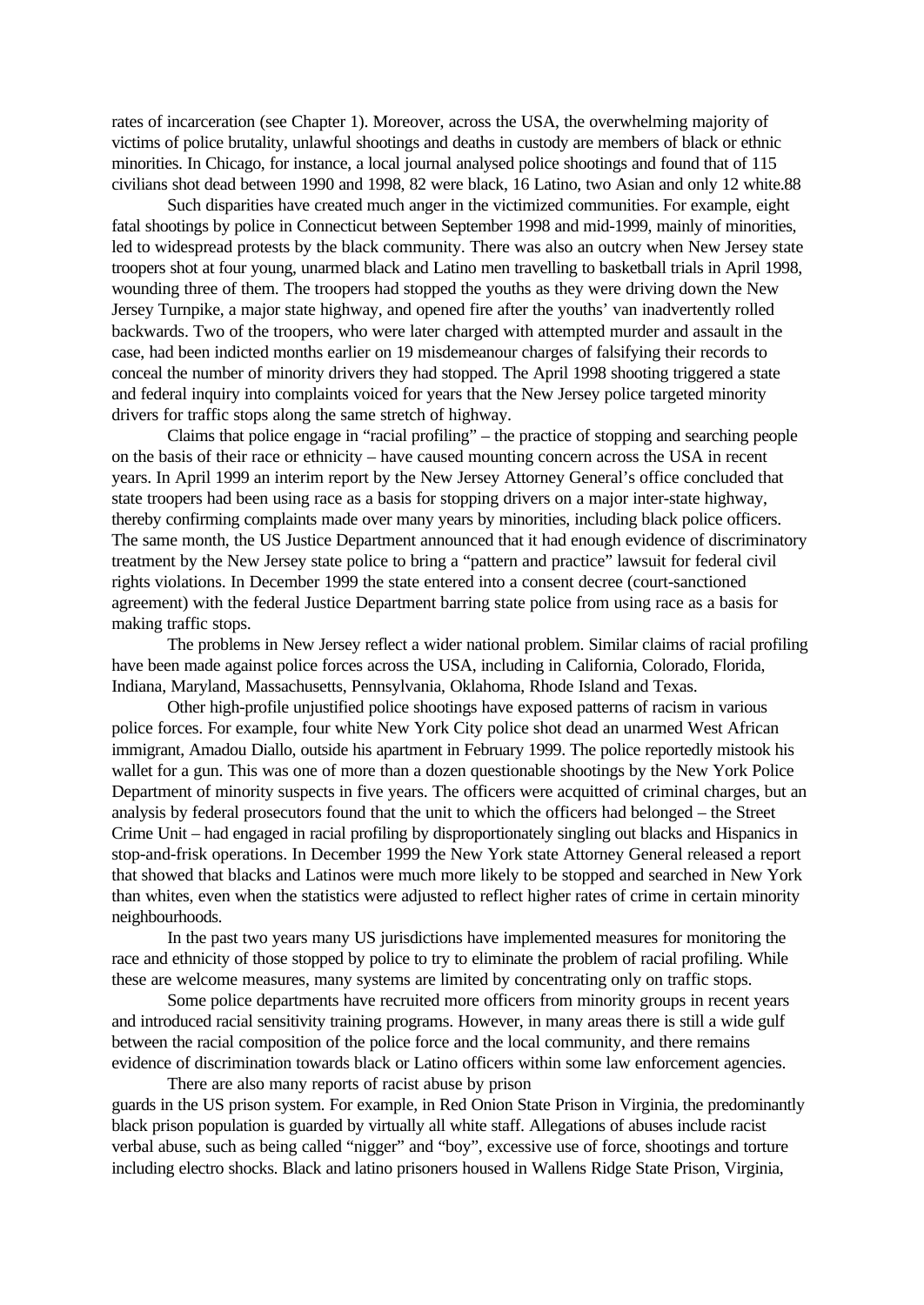under contract from Connecticut, told state investigators in October 2000 that guards had called them derogatory terms such as "porch monkey" and "coon". One inmate alleged he was told, "Yo, black boy, you in the wrong place. This is white man's country."

In some Latin American countries too, people of African origin are vulnerable to racist ill-treatment by police and other abuses of their rights because of their colour.

In Brazil, for example, there is a vast social and economic gap between races. Indigenous peoples, Asians, the considerable Afro-Brazilian community as well as those seen as non-whites or of mixed race officially make up around 45 per cent of the population, yet most social indicators, such as those on income, housing, education and access to healthcare, consistently show that those belonging to racial minorities are far from being fully integrated within society.

The creation of the anti-racism federal law 9459/1997 on 13 May 1997 was an attempt by the state to recognize the fact that race is an issue in Brazil and one that has to be addressed. Nevertheless, few if any of the cases brought under this law progressed far in the courts, and according to AI's information, none has been upheld.

Furthermore, all cases taken to court under this law have dealt with defamation. None has yet dealt with race and the criminal justice system. Many experts have testified that those detained in the prisons and police stations around much of the country are predominantly of Afro-Brazilian origin. However, detailed statistical research into this field, by the authorities or independent bodies in Brazil, is still lacking. This type of information is vital to establishing a clearer understanding of the treatment of racial minorities under the criminal justice system.

While racial minorities, especially those of Afro-Brazilian descent, continue to suffer the worst effects of marginalization, they are also the most likely to come into contact with the state public security system. The picture is further complicated by the fact that many of those working in the poorest paid, least trained and most dangerous sectors of public security, either as police or prison staff, are predominantly of Afro-Brazilian descent.

Despite the lack of comparative statistical data on the treatment of racial minorities, particularly Afro-Brazilians, and white citizens in the criminal justice system, there is no doubt that Afro-Brazilians are disproportionately targeted by the security forces and are routinely denied the advantages allowed to white middle-class criminal suspects.

In 2000 the São Paulo Police Ombudsman reported that in the previous year 54 per cent of criminal suspects killed by police were black. In other areas of Brazil with higher populations of Afro-Brazilians this statistic would probably be even higher.

#### **Africa**

Historically, the African continent has suffered greatly from racial exploitation and oppression, through the devastations of the Transatlantic and Eastern slave trades, and the various forms of white European colonialism. The legacies of several centuries of cruelty and exploitation are still apparent in the underdevelopment of the African continent and the underprivileged position of communities of African descent elsewhere in the world.

The legacy of the apartheid system in South Africa can still be seen in the urban townships and squatter settlements where the majority of the country's black population lives. Despite the enormous strides taken to eliminate discrimination by law since the ending of apartheid with the first democratic elections in April 1994, the devastating social and economic impact of 40 years of apartheid rule will take much longer to remedy.

The post-apartheid Constitution in South Africa guarantees that "everyone is equal before the law and has the right to equal protection and benefit of the law". The state as well as private individuals "may not unfairly discriminate directly or indirectly against anyone on one or more grounds, including race, gender, sex, pregnancy, marital status, ethnic or social origin, colour, sexual orientation, age, disability, religion, conscience, belief, culture, language or birth".89 These values were entrenched in ordinary law through the Promotion of Equality and Prevention of Unfair Discrimination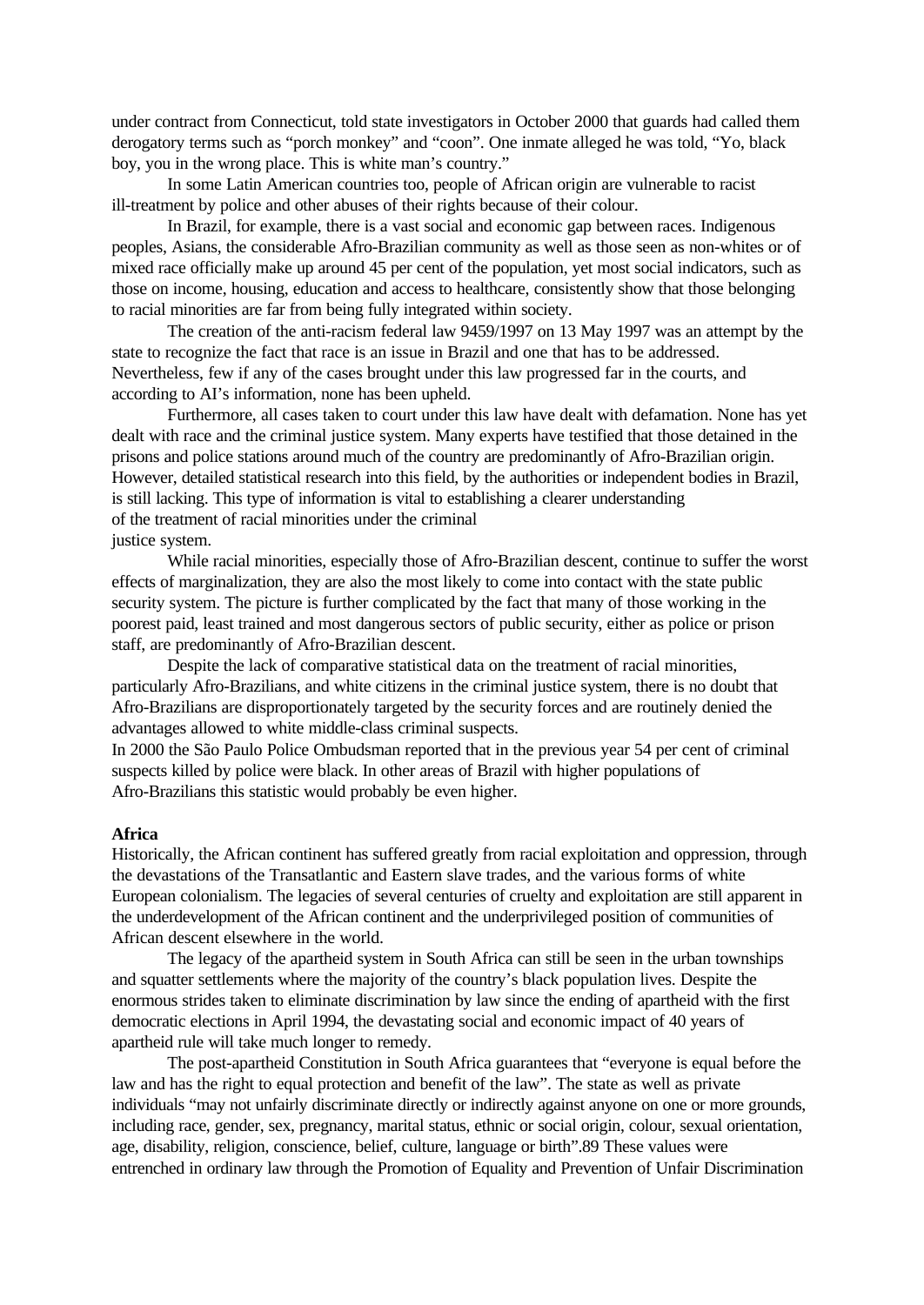Act.90 The Act also embodied in domestic law the state's obligations under the International Convention on the Elimination of All Forms of Racial Discrimination, which it had ratified without reservation in January 1999.

Racism and the legacy of apartheid was nevertheless still identified as a "major problem affecting the development of a human rights culture" in South Africa's National Action Plan for the Promotion and Protection of Human Rights, which had been agreed by the Cabinet and the national parliament, after public discussion, and lodged with the UN in December 1998. The National Action Plan recommended measures to improve the law and law enforcement practices, and for training and public awareness-raising.

These vital transformations, primarily in the legal sphere, have been accompanied by efforts to retrain law enforcement officers, particularly from the South African Police Service. A comprehensive training package, "Human Rights and Policing", developed by the Human Rights Unit of the police Legal Services Division, includes a section on "Equality and the Principle of Non-Discrimination" in policing work. Inevitably though, the struggle to transform institutions involved for decades in the violent implementation of apartheid policies will be a long one.

The difficulties were brought home when, in November 2000, South African state television broadcast a secretly made police "training video" which showed white police officers deliberately encouraging police dogs to attack three captive black men. The video, which had been made in 1998, was brought to the attention of the authorities before it was publicly broadcast. The sustained and deliberate infliction of pain by the police, coupled with their extreme racist verbal abuse of the prisoners, caused a shock of recognition and outrage among many South Africans. The national Commissioner of Police ordered the officers implicated in the incident to be arrested and suspended from duty. Six police officers subsequently appeared in court on a number of charges, including assault with intent to cause grievous bodily harm. They were released on bail pending trial.

At times the South African police have turned a blind eye to private acts of brutality motivated by racism. In one such case, 19-year-old Archie Nqubelane was beaten by five white members of a private security company known as BBR, in the Johannesburg area on 20 February 1999. They accused him of stabbing the father of a BBR member earlier in the day and attacked him with fists, batons and gunbutts. When a witness and a member of the young man's family attempted to stop the assault, they were threatened with violence. Archie Nqubelane's relative had a gun pointed at her and was called a "bloody kaffir", a racist term of abuse. When the police arrived on the scene, they appeared to know the BBR members and proceeded to arrest Archie Nqubelane and his companion, Douglas Mtunyana, who had also been assaulted but less severely. The following day family members traced the two young men to the cells at Booysens police station. Archie Nqubelane was still in blood-soaked clothes, with his face swollen, bruised and his eyes half closed. His back was bruised and swollen and it was painful for him to lift his arms. His relatives pleaded that he be transferred to hospital for treatment, which the police permitted. Two days after the assault both detainees were charged in a magistrates' court with attempted murder and remanded in custody at Diepkloof prison.

On 16 August 1999 the state withdrew charges against Douglas Mtunyana. When Archie Nqubelane was released on bail on 25 August, after the intervention of a legal aid lawyer and a human rights monitor, his health was very poor. On 28 September 1999 he was acquitted by the magistrates' court of the charge against him.

Although in February 1999 the families of Archie Nqubelane and Douglas Mtunyana had filed a complaint of wrongful arrest and assault against the BBR members, the police investigators appeared to show little interest in the case. However, in November 2000 the Ministry of Justice informed the families that the Director of Public Prosecutions in Johannesburg had decided to prosecute two of the BBR members on two counts of assault with intent to do grievous bodily harm. The trial against them started in February 2001 but was adjourned at the request of the defence. In March the case was adjourned again when the accused men failed to appear in court. As at mid-April 2001 the police investigating officer was still looking for the accused, against whom warrants of arrest had been issued.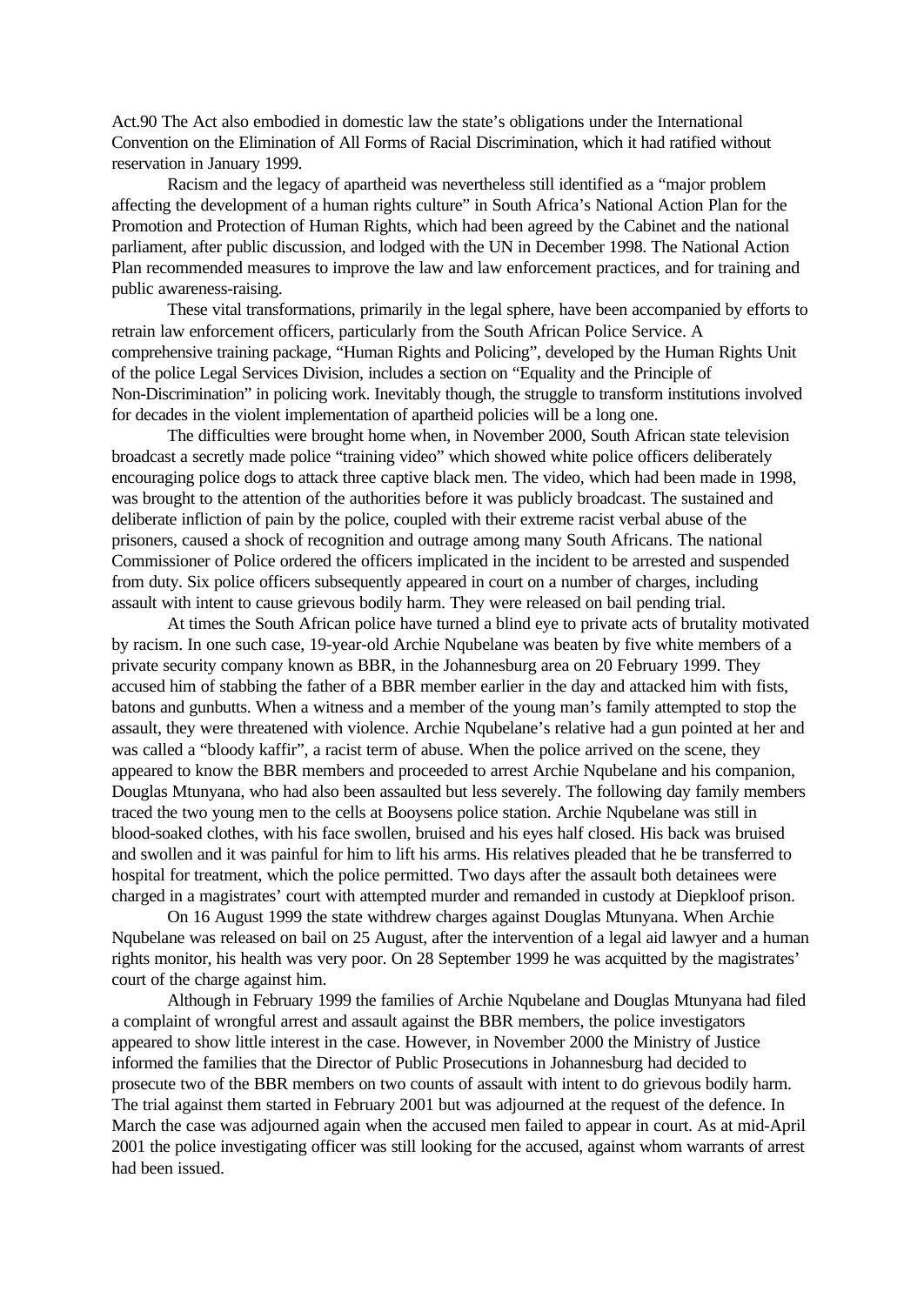The roots of racism in Africa today cannot be disentangled from the history of colonialism and the slave trade. The old slave trade is no more, but slavery has not been eradicated from the continent. Slave-like working conditions and practices such as bonded child labour and trafficking of women for prostitution persist. Women are bought and sold in Western Africa for sexual exploitation in Europe, and children are sold for labour in parts of Western Africa, where legal protection is largely absent.

A new form of slavery has emerged in Sudan in the context of the racially divisive civil war (see Chapter 4). The perpetrators are mainly northerners from the Baggara tribes, culturally Arab and Muslim. The victims are southerners, predominantly Dinka from Bahr el Ghazal, culturally African and practising traditional religions or Christianity, and people from the Nuba Mountains and Ingessana Hills.

Thousands of people, primarily women and children, have reportedly been abducted during raids in Bahr el Ghazal by government-allied militias such as the Popular Defence Forces (PDF), the government-armed tribal militias of Muraheleen and Baggaras, and by the regular army. They are reportedly treated as war booty and are forced to carry looted goods, to cook and clean for soldiers and to perform sexual services for their captors. Many are reportedly taken to the farms of their abductors or relatives, around Nyala in Darfur, in southern Kordofan and in Babanusa, to work in the fields, herd cattle and do housework. Some are reportedly sold further north in the capital, Khartoum.

According to abductees who have managed to escape, torture and ill-treatment by abductors are common. Women and girls are raped, tortured, sometimes killed, beaten and denied food. Boys are also reportedly sometimes raped and some are forcibly recruited into the PDF. Some abductees have allegedly had their names changed into Arab names and have been forced to convert to Islam.

Sudan, as a signatory to the 1926 UN Slavery Convention, is obliged to eradicate slavery-like practices and abductions. Yet in the context of the civil war, successive governments in Khartoum have supplied arms and support to local militias in the border zone with the south to counter rebel forces. These tribal militias, as well as the PDF and elements of the regular army, have been responsible for abducting people as war booty. It is difficult to assess whether or not the government in Khartoum is encouraging enslavement, but the government is responsible for the actions of the militias which it arms and supplies and which are under its chain-of-command. To date, such forces appear to be able to act with impunity, including in the practice of abducting and enslaving people.

The Sudanese government has always denied the existence of slavery and while admitting that "abductions, hostage-taking and kidnapping" occur, claims that such practices are customary and that it has no control over them. However, under pressure from UN and human rights agencies, the government has in effect taken some steps in response to criticisms of abductions and enslavement. In May 1999 it created the Committee for the Eradication of the Abduction of Women and Children (CEAWC), headed by the President's Advisor for Human Rights and Deputy Minister of Justice, Ahmed al-Mufti. CEAWC has acknowledged, at least indirectly, the issue of abductions and enslavement. It reported that many of the women who had been abducted and kept in bonded labour had given birth to children fathered by their "owners".

CEAWC has so far "redeemed" (freed and reunited with their families) from slavery approximately 400 people. Some non-governmental organizations (NGOs) say that they have "redeemed" thousands of people.91 Estimations of the number of southern Sudanese held in forced labour and slavery in northern Sudan range from between 5,000 and 15,00092 to more than 100,00093 people, a majority of them women and children.

Slavery, in whatever form it takes, is an extreme form of dehumanization and is almost always linked to racial discrimination. Urgent action must be taken by governments where slavery practised and by the international community to eradicate it once and for all.

## **Asia**

*"The Universal Declaration of Human Rights says that all people are born equal, so that gives us a new kind of hope... the UN should respond to a matter like this [discrimination against*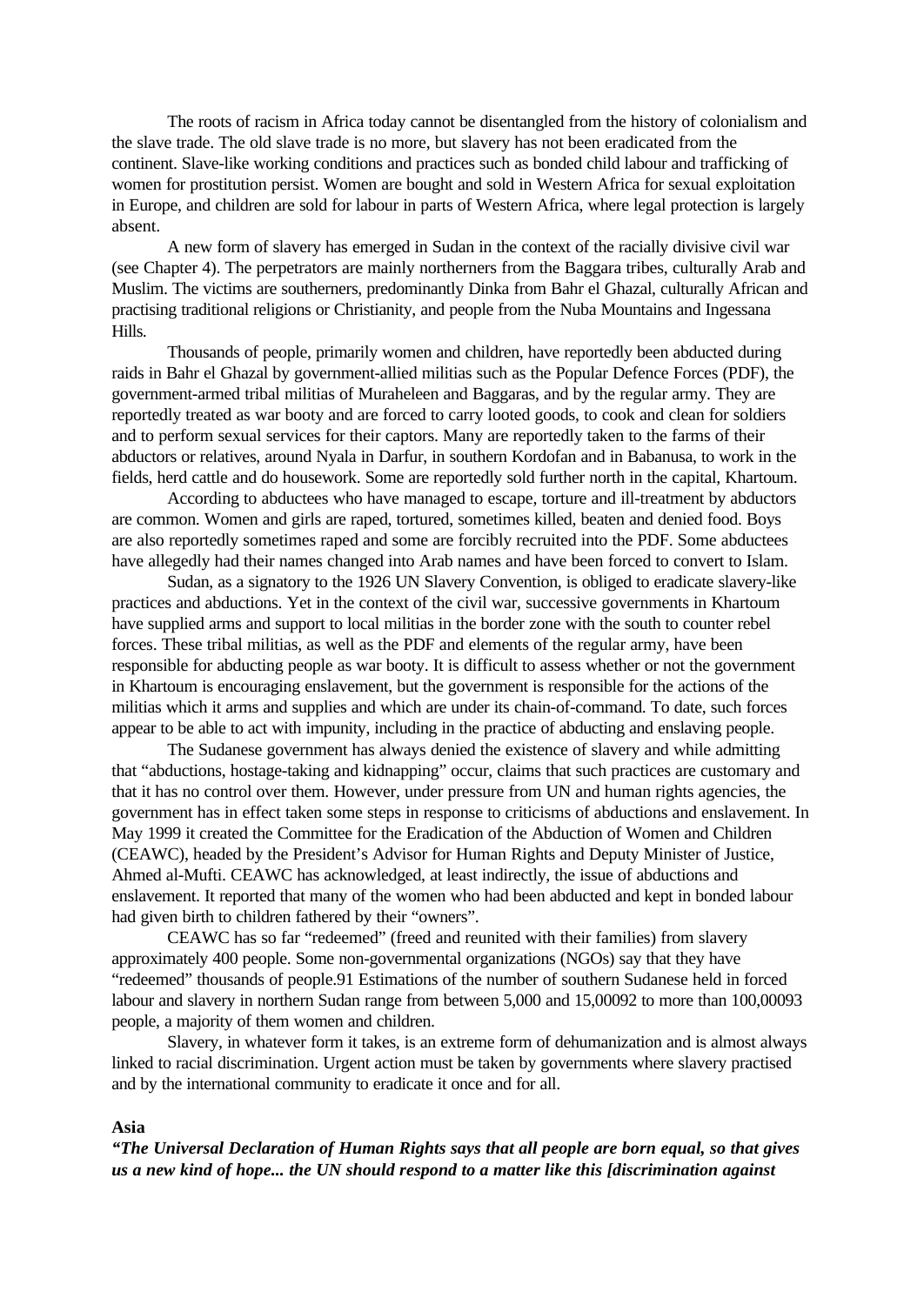*Dalits] because the whole matter of caste is being treated as an internal issue, as a local problem. But there are laws and legislation to curb untouchability, but in a real sense the people are* 

*not free."*

## *Dalit* **human rights defender Ruth Manorama, speaking about the National Campaign on Dalit Human Rights at a summit for human rights defenders, France, December 1998**

In Asia millions of people suffer discrimination because of their descent or caste. Often the discrimination results in extreme poverty and marginalization for such groups, leading to further discrimination on the basis of economic status. Among the victims are the Burakumin in Japan and the Dalits in the Indian subcontinent.

There are between one and three million Burakumin in Japan. Ethnically Japanese, they were historically deemed to belong to the two senmin or "despised citizen" classes. These were classified as eta ("extreme filth") – people who did "polluting" tasks such as animal slaughter, and hinin ("nonhumans") – people who were beggars, prostitutes and criminals. 94 Today, Burakumin continue to face discrimination in many aspects of their lives, particularly in education and employment, with the result that family income is 60 per cent of the national average. Little research is available about the treatment of Burakumin in Japan's justice system.

The discrimination faced by 160 million Dalits ("untouchables", known legally as Scheduled Castes) in India was highlighted at the National Public Hearing on Dalit Human Rights in Chennai in April 2000, where a cross-section of the country's most oppressed people gathered to give evidence of their suffering. Many Dalit victims of atrocities came from across the country – from Gujarat, Punjab, Maharashtra, Rajasthan, Orissa, Uttar Pradesh, Bihar, Andhra Pradesh, Karnataka, Kerala and Tamil Nadu.

One who spoke was an elderly man who recalled in broken sentences the gruesome details of the carnage he had recently witnessed in Kambalapalli village in Kolar district, Karnataka. His wife, daughter and two sons were burned alive, along with three others, when members of the Reddy community (caste Hindus) set fire to three huts belonging to *Dalit* families. His eldest son, the first graduate from the village, had been murdered two years earlier, also by caste Hindus. With folded hands, he pleaded for protection for the few survivors in his family. All the Dalits in the village had fled in fear of further attacks. None wanted to return home as they believed the police would not protect them.

Despite the abolition under Indian law of "untouchability", the practice continues in many rural areas, where inter-dining and inter-marriage between *Dalits* and other castes is still taboo, and *Dalits* continue to be socially stigmatized and segregated. They also suffer verbal and physical abuse at the hands of higher castes. Today, around 90 per cent of *Dalits* live in rural areas and are usually landless agricultural labourers, many of whom are in debt. A large number are obliged by landlords to work off their debts as bonded labourers, despite the fact that this practice was declared illegal more than 20 years ago.

Constitutional guarantees, enabling legislation, and welfare measures to prevent discrimination and promote opportunities for social and economic advancement have brought minor improvements in the lot of Dalits, but these improvements have been accompanied by a brutal backlash from the dominant castes in many areas. The Scheduled Caste and Scheduled Tribes Commission revealed that between 1981 and 1991 atrocities against Dalits went up by 23.4 per cent.

*Dalits* also live in many other areas of the world such as Europe, North America and other parts of Asia – often brought there as labourers – where in the diaspora communities they often continue to suffer from caste discrimination.

*Dalits* in India suffer a wide range of human rights violations, despite legal safeguards that are supposed to protect them. Among the violations that are persistently reported are torture (including rape), arbitrary arrest, extrajudicial execution and harassment. *Dalits* are also often the victims of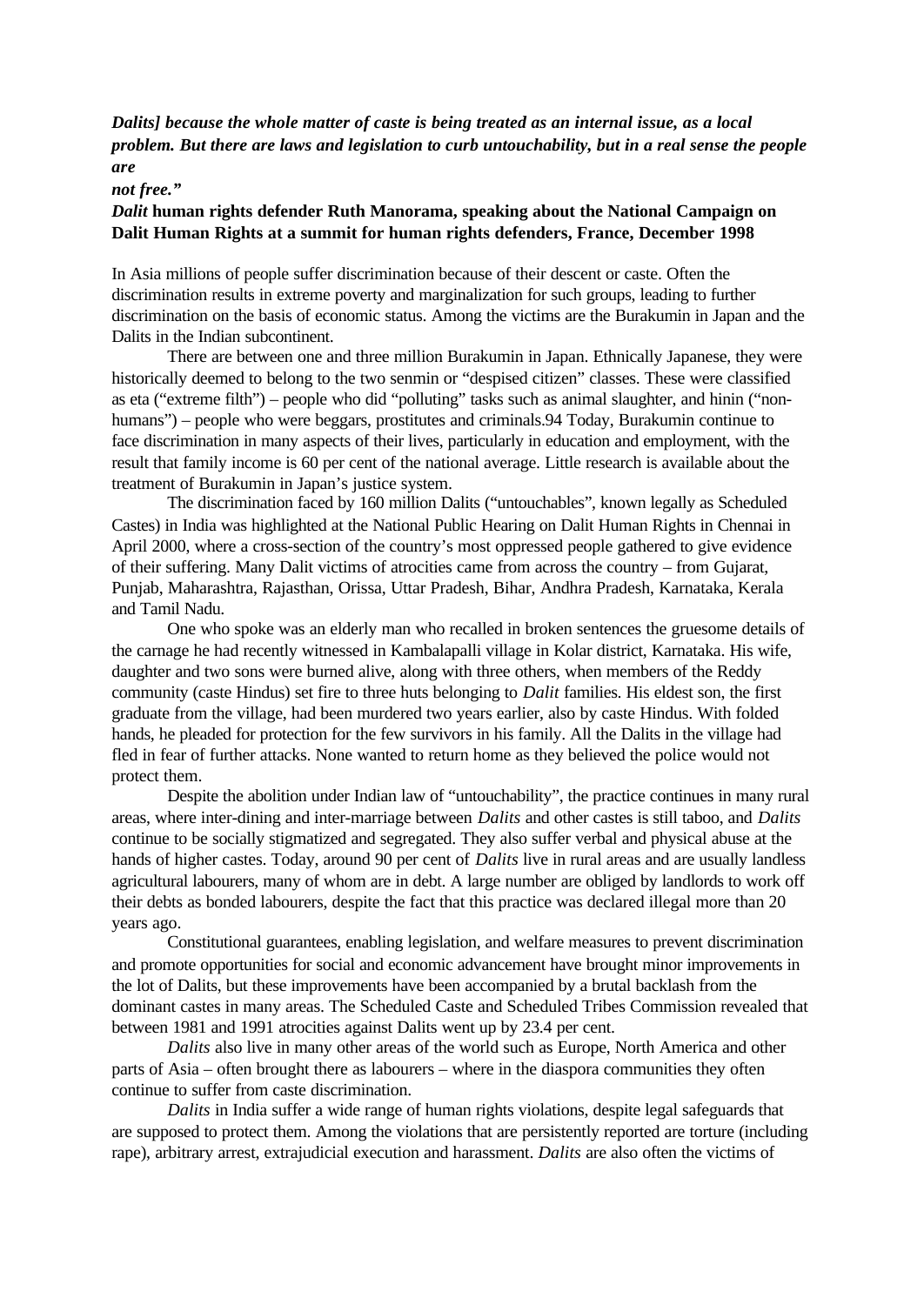violence by those high in the caste system, and by those in castes which are just above the *Dalits* in the system, who consider any improvement of the position of *Dalits* a threat to their own position.

Violations against *Dalits* are currently punishable under the 1989 Scheduled Castes and Scheduled Tribes [Prevention of Atrocities] Act [1989]. This Act and the 1995 Rules which accompany it form an impressive legislative and administrative framework for the protection of *Dalits* and *Adivasis* (tribal people or "Scheduled Tribes") in India. Many state governments have also set up special units of government to deal with what is commonly called "civil rights protection". However, it is widely accepted that the Act and the special units have failed to provide relief to *Dalit* victims of atrocities. Large parts of the Act have been ignored by state governments – usually because of a lack of political will, the disinclination of officials to acknowledge social injustices, caste bias in the criminal justice system, and the absence of any institution to monitor systematically the implementation of the legislation. Abuses against Dalit communities frequently go uninvestigated and unpunished, and those who take action to seek redress are often subjected to further violations of their rights. As a result, there is a widespread feeling of impunity among those committing atrocities against *Dalits*.

*Dalits* are particularly vulnerable to torture and ill-treatment and there is evidence of blatant anti-Dalit discrimination within the police system. Physical and verbal abuse and intimidation by police on the basis of caste – not only of detainees but also of those who visit the police station to make a complaint – is common. During an AI visit to India in December 2000, it was widely admitted by officials that strong caste prejudices exist within the police.

Local police frequently refuse to file First Information Reports (FIRs) when Dalits approach them to report crimes. This is often because the police act at the behest of powerful local interests who may be behind the crimes. Officials often act under the influence of political parties or dominant social groups who want to keep Dalit communities suppressed. In numerous clashes between caste groups, police have regularly sided with members of other caste groups against Dalits. While Dalits can complain about non-registration of FIRs to higher authorities, action taken on the basis of such complaints is often too late and fails to provide the direct protection against threats and harassment necessary to ensure that complaints are pursued.

In many cases, police have reportedly beaten members of the Dalit community following requests by members of upper caste communities that they be punished.

*Dalit* populations exist in other countries of South Asia. In its report to CERD in 1997, the government of Nepal admitted that although outlawed since 1963 and made punishable by the democratic Constitution of 1990, "untouchability is still practised in some sections of society".95 There are widespread reports from Nepal of *Dalits* being subjected to similar forms of segregation of living, eating and educational spaces as in India and of violent reactions by upper castes to any attempts by Dalits to change this situation. Similar concerns exist about non-implementation of legal safeguards against caste discrimination.

*Dalits* have started to organize to make their concerns heard. In late 1999, hundreds of Indian human rights groups collected more than 2.5 million signatures on petitions addressed to the Indian Prime Minister demanding the abolition of "untouchability" and urging UN bodies to take seriously the issue of caste-based abuses and discrimination. The National Campaign for Dalit Human Rights is taking the campaign against what its describes as India's "hidden apartheid" to the international arena. The Indian government, however, has consistently refused to concede that the issue of caste-based discrimination should be discussed within the context of racial discrimination. It has maintained this position in successive reports submitted to CERD. However, CERD has clearly stated that caste-based discrimination falls within the scope of "descent" as part of the definition set out in Article 1 of the International Convention on the Elimination of All Forms of Racial Discrimination.

#### **6: Indigenous peoples**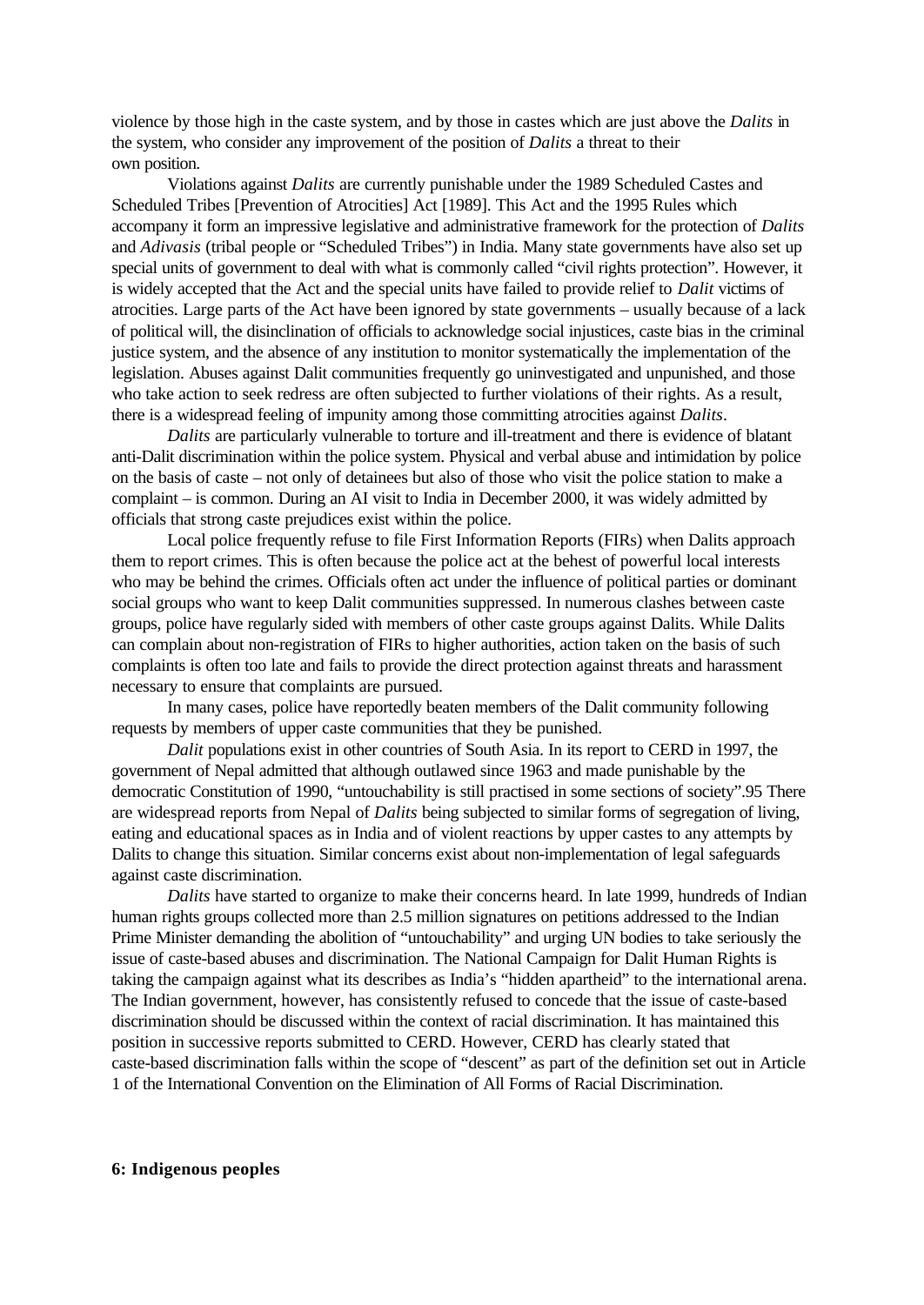There are an estimated 300 million indigenous peoples worldwide. In spite of the wide cultural and ethnic diversity of indigenous peoples, there are often striking similarities in the discrimination and patterns of abuse they have suffered and continue to suffer.

The precarious existence of indigenous peoples around the world is a legacy of the murderous arrival of colonists and outsiders settling on their land. Many communities were wiped out by massacres and imported disease. Indigenous people who did survive were impoverished and barely recognized as human beings with rights, and their cultures were marginalized.

Today, international law, often backed by national law, expressly protects the full range of their human rights, as accorded to everyone, as well as a range of rights specific to indigenous peoples. Yet all too often the authorities fail to protect these rights. In some countries, the state is directly involved in human rights violations against indigenous peoples. In others, indigenous communities continue to suffer abuses by a range of forces because the authorities fail to investigate and bring those responsible to justice.96

Recognition of the rights of indigenous peoples was a slow process – and some Asian and African states still refuse to accept the claims by some communities within their territories that they are indigenous. However, in the international community as a whole, significant progress has been made, particularly since the 1980s.

A global consultation in Geneva, Switzerland, in 1988 drew attention to the vulnerability of indigenous peoples to racism and racial discrimination. The participants recommended that governments should adopt legislative, administrative, economic and social measures to eliminate policies and practices which discriminate against indigenous individuals, communities and nations. A UN seminar in Geneva in 1989 called for indigenous peoples to be recognized as proper subjects of international law with their own collective rights. At the UN World Conference on Human Rights in Vienna, Austria, in 1993, states were urged to "take concerted positive steps to ensure respect for all human rights and fundamental freedoms of indigenous peoples, on the basis of equality and non-discrimination, and recognize the value and diversity of their distinct identities, cultures and social organization."

Despite this progress, indigenous peoples still face discrimination in almost every aspect of their lives and are still being targeted for a wide range of human rights abuses almost everywhere they live. As already shown in Chapter 3, their vulnerability to such abuses is enhanced by the lack of protection they are accorded by the state.

In many parts of the Americas, indigenous people are the most marginalized in society. They face racial discrimination and the appropriation of lands they claim have belonged to them for many generations. This has led to a wide range of violations of their human rights, especially in the context of disputes with landowners and, more recently, with national and multinational companies intent on exploiting natural resources on indigenous territories. Almost invariably, the perpetrators of such abuses have got away with their crimes.

In Guatemala, discrimination and lack of respect for the basic humanity of some 70 per cent of the population – the country's indigenous peoples – permeate every aspect of society and were major factors motivating and "justifying" the wholesale rapes and massacres carried out against indigenous peoples during Guatemala's long "dirty war" in the late 1970s and early 1980s. During the war between the army and the armed opposition, the National Revolutionary Guatemalan Unity (*Unidad Revolucionaria Nacional Guatemalteca* – URNG), tens of thousands of indigenous peasants were massacred by the Guatemalan army and their civilian adjuncts, the civil patrols, during army sweeps through indigenous areas.

Even though a formal peace was declared in December 1996, discrimination continues to exclude Guatemala's indigenous peoples from most aspects of national life. It means that they are not represented in their native tongues in criminal trials where they are the defendants, nor in proceedings in which they attempt to give testimony to end the impunity of those responsible for the gross abuses of the past.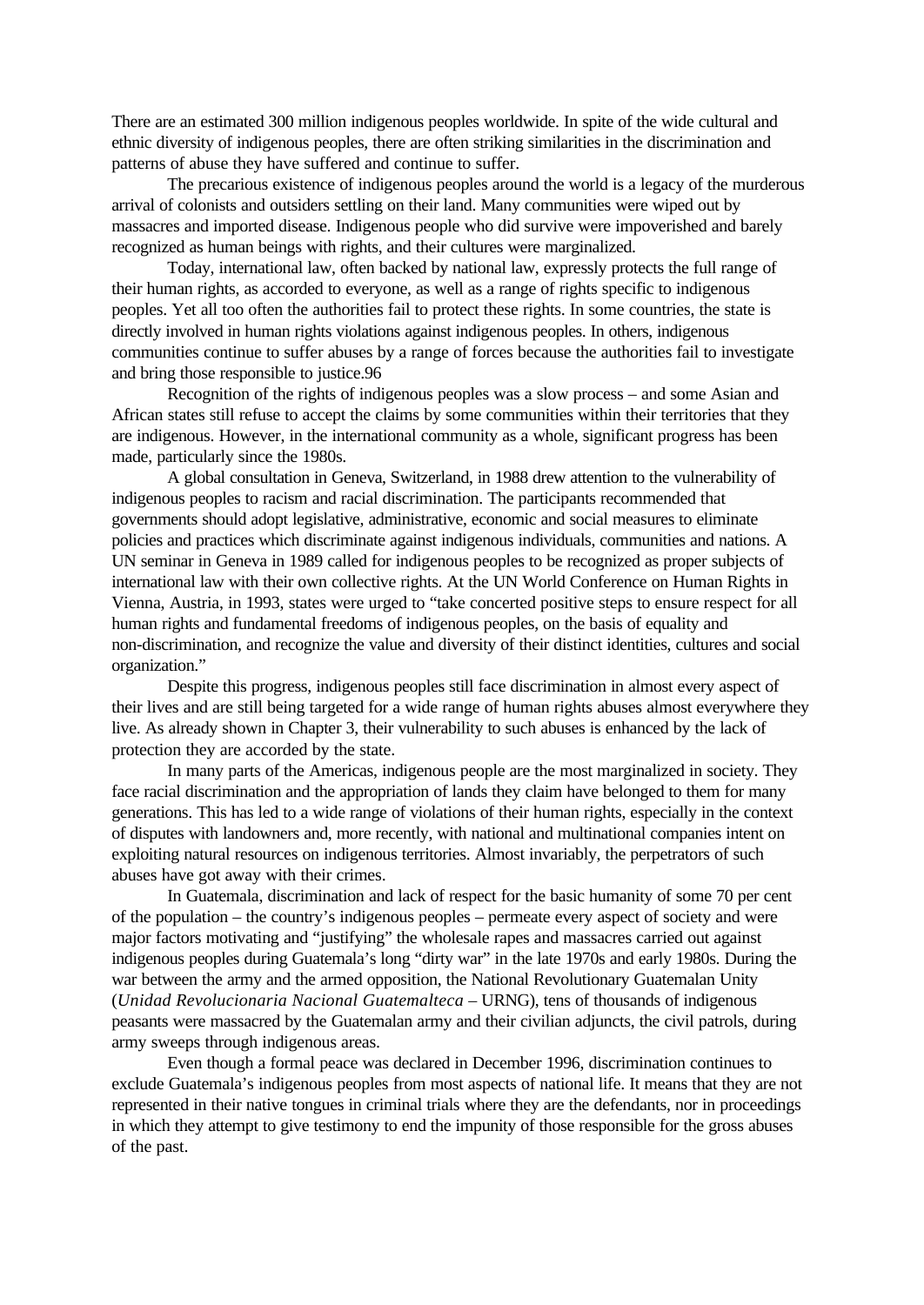In Honduras, indigenous people have suffered repeated attacks by individuals or groups allegedly linked to local authorities and the military, resulting in at least 25 killings in the past decade. They have also suffered frequent abuses by private individuals, including death threats and intimidation, with the alleged or apparent collusion of local officials.

In recent years the police have harassed people involved in the growing protests and activism of indigenous people in Honduras determined to protect their rights. For example, in May 1997 a 10-day peaceful demonstration in the capital Tegucigalpa was organized to protest against the killing of two members of the Chorti indigenous group, Cándido Amador Recinos (see following page) and Ovidio Pérez Hernández, and to demand land for the Chortis. During the demonstration, protesters were harassed by police and intimidated by unidentified people in cars. On 12 May a massive contingent of police and armed soldiers used excessive force to evict the demonstrators. Several demonstrators were injured. Similar police responses to demonstrations by indigenous groups also took place in 1998 and 1999.

In Brazil, leaders and members of the various indigenous communities are still being threatened with abuses and targeted in violent assaults by local landowners with the complicity of the local authorities. The safety of Macuxi and Wapixana indigenous groups in Roraima state, for example, is of particular concern following a spate of attacks and threats in 2000.97 In March 2000, for instance, two nuns working with Macuxi and Wapixana indigenous people were stopped while travelling in a car by more than 30 landowners and their farm-hands. They were threatened with violence if they did not stop supporting indigenous land claims.

The assaults are rooted in the slow federal process of legalization of indigenous territories which is being fiercely contested by landowners. In some cases, local and state authorities have fuelled anger between the indigenous and non-indigenous populations by publicly opposing this process, making indigenous groups even more vulnerable to attack.

In 2000, in the run-up to official celebrations to mark the 500th anniversary of the arrival of the Portuguese on Brazilian soil, several groups set up "Outros 500" ("Other 500"). The initiative was to highlight the situation of indigenous people, racial minorities and other marginalized groups in Brazilian society. On 22 April 2000, the day of the anniversary, demonstrators from black and indigenous groups as well as many other supporters of Outros 500 tried to march to the location of the official celebration. Units of military police blocked the road and then reportedly used excessive force to break up the peaceful demonstration. Apparently without provocation, they attacked marchers with tear gas, rubber bullets and batons, injuring 30 protesters. Some 141 protesters were detained. As a result of the police action, the demonstration was kept away from the official celebrations.

Televised scenes of police violence against indigenous and black marchers were broadcast nationally and internationally. The authorities, including the President, praised the police for their action, and no inquiry into the police operation was launched. By this response, the authorities appeared to confirm the claims of the protesters – that black, indigenous and marginalized people in Brazil are denied justice.

Members of Mexico's indigenous population are often victims of human rights violations committed by the security forces. Many indigenous people in Mexico have developed high levels of community organization to defend their rights peacefully. In Santiago Xanica, Oaxaca state, such activism has been met with violence and intimidation, reportedly at the hands of local bosses, the military and police. Juan Cruz López and Joel Díaz López were two of six members of the Committee for the Defence of Indigenous Customs to be attacked between April 1999 and January 2000, reportedly by supporters of the Institutional Revolutionary Party (Partido Revolucionario Institucional – PRI), the then ruling party of Mexico.

A new government, led by President Vicente Fox Quesada, of the National Action Party, took office in December 2000. It pledged to respect fully the rights of Mexico's indigenous people. However, the governorship of Oaxaca remains in the hands of the PRI and in many parts of Oaxaca state the PRI reportedly continues to protect those responsible for human rights violations against indigenous people.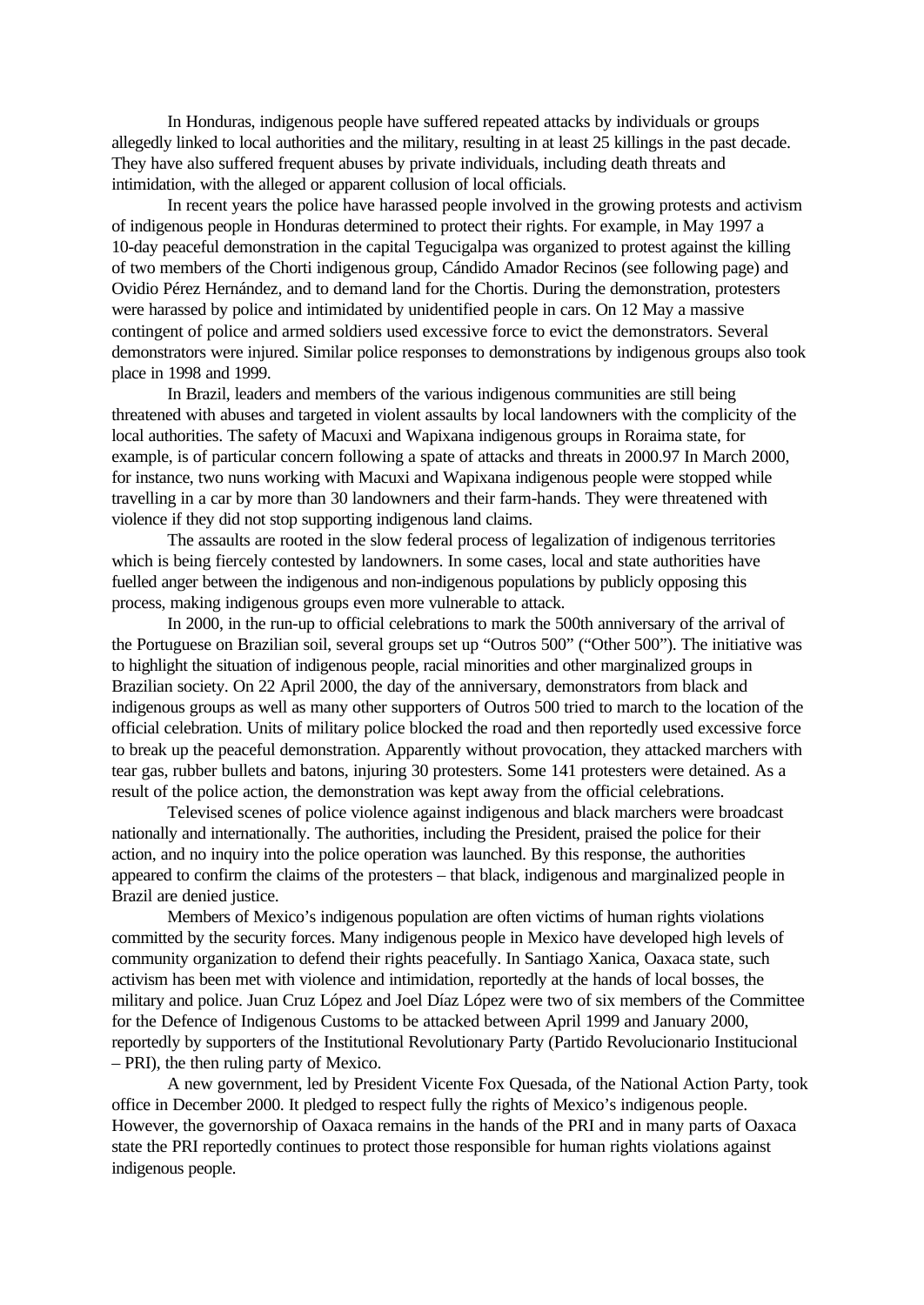Indigenous communities in Africa also suffer widespread abuses and are given little or no protection by the state. In the Great Lakes Region of Africa, for example, hunter-gather and former hunter-gatherer peoples are among those who suffer particular forms of discrimination and are accorded little protection by the state. They refer to themselves, although they are not recognized as such by their governments, as indigenous peoples. The Batwa Pygmies, for instance, live in parts of Burundi, Rwanda, southern Uganda and the Kivu Region of the Democratic Republic of the Congo. They have been dispossessed of almost all their land and are considered of extremely low status. They are forced to live in segregated communities, and in some cases are not allowed to use the same facilities or to socially mix with other groups. Their low status has led to them being targeted during the many conflicts in the Great Lakes Region. None of the governments has made an effective effort to protect them.

In Kenya, the Ogiek – an indigenous people who are forest-dwellers and honey gatherers in Tinet forest – have long suffered from human rights abuses. In May 1999 the government evicted between 5,000 and 10,000 Ogiek from Tinet forest, part of Kenya's Mau forest. The same month the Ogiek community, supported by the Roman Catholic Church, contested the eviction. In a ruling finally given in March 2000, the Nairobi High Court ruled that the Kenyan government was within its rights to evict the Ogiek. The judgment even denied that the Ogiek were indigenous to Tinet.

In Australia too, the legacy of generations of human rights abuses committed against Aborigines is still apparent in the administration of justice. For example, in 1997 an Aboriginal woman told police officers in the Northern Territory in Australia that she had been raped by two men. When she gave her name, she was arrested and remained in custody even after a medical examination by a doctor who was not told that she was under arrest. Police said that she was detained because there was an outstanding warrant against her for her failure to appear in court on a minor charge. Although the doctor had confirmed she was a rape victim, she was taken to court in the rain, locked in an uncovered cage on the back of a police van. Police officers reportedly justified her treatment on the grounds that she had been better cared for in the police cells than she would have been in her "primitive" Aboriginal community home.

Such cases illustrate that the administration of justice in Australia remains heavily weighted against Aborigines. Aboriginal people are vastly overrepresented in both the juvenile justice and criminal justice systems, and are more likely to die in custody than non-Aborigines. The reasons are clear – Aborigines continue to suffer economic disadvantage, social disruption and systemic discrimination.

Following a 1989-91 Royal Commission into Aboriginal Deaths in Custody (RCIADIC), Australian federal and provincial governments promised to reduce the disproportionate incarceration of Aborigines. However, various state and territory governments introduced sentencing laws that impact disproportionately on Aboriginal people, particularly during "law and order" campaigns mounted for political purposes.

Two recent official reports surveying the situation since the Royal Commission cited statistics suggesting discrimination.98 For example, in various Australian states Aborigines are between five and almost 22 times more likely than other Australians to be in prison. In 1999 more than three-quarters of all prisoners in the Northern Territory and well over a third of all prisoners in Western Australia were Aborigines. (Aborigines make up only two per cent of Australia's population.)

Such disparities persist despite judicial and other public inquiries pointing out serious neglect of Aborigines' rights. While penal laws are not racially discriminatory, their application often tends to impact most harshly on Aborigines. In 1999 magistrate Pat O'Shane criticized as "pin-pricking racism" the practice of serving released Aboriginal prisoners with warrants for previous offences.

In March 2000 the UN Committee on the Elimination of Racial Discrimination (CERD) recommended changes to mandatory imprisonment schemes that "appear to target offences that are committed disproportionately by indigenous Australians, especially in the case of juveniles."99 CERD called on the Australian government "to address as a matter of utmost concern" several issues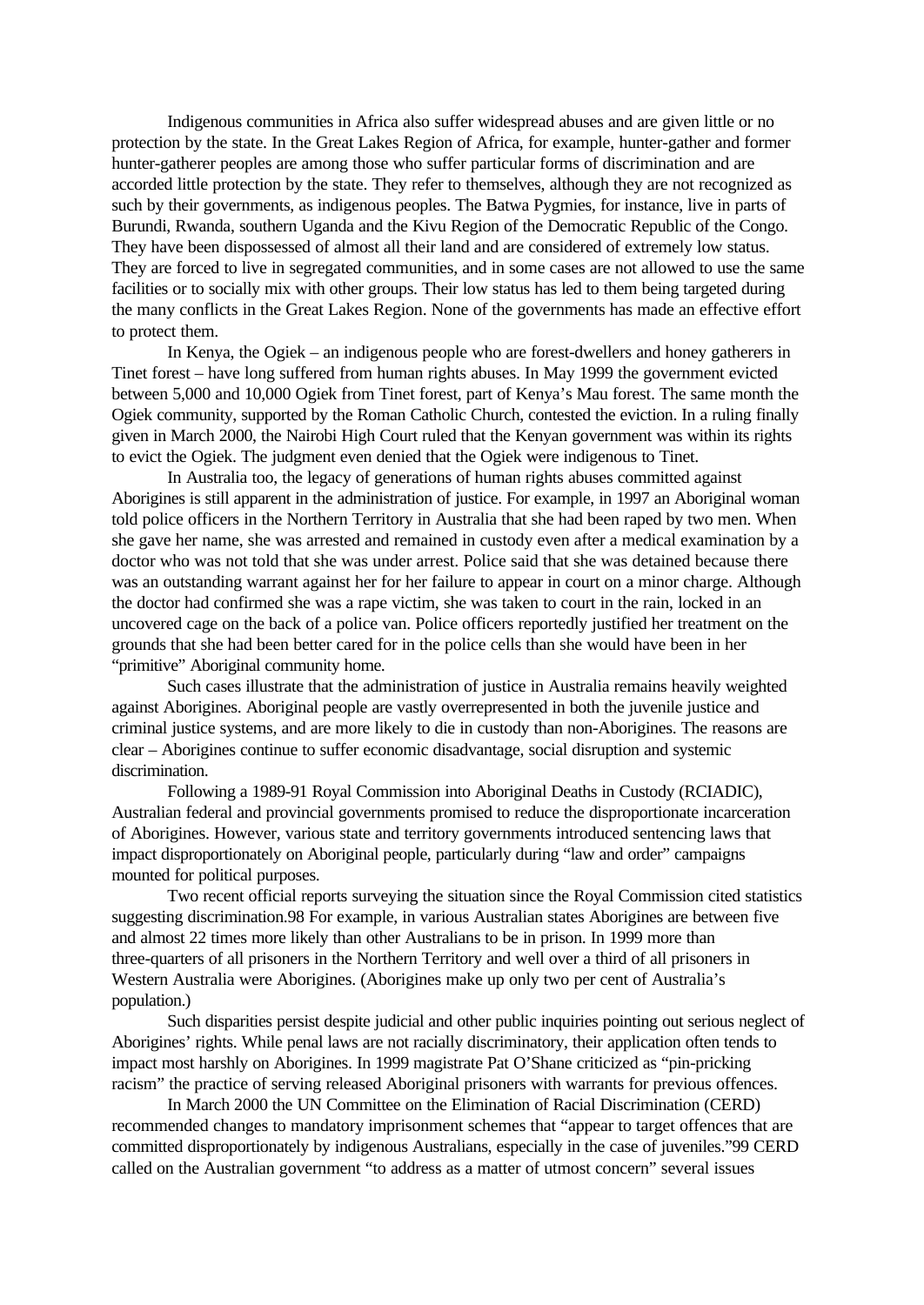relating to Aborigines. The government dismissed the findings, describing them as "an insult to Australia", and in August 2000 decided to restrict its cooperation with the UN human rights system.

An alarming number of Aborigines have died in custody, often as a result of lack of care, despite government reports claiming implementation of the Royal Commission's recommendations. An April 2001 report by the government-funded Australian Institute of Criminology found that "almost three times as many indigenous persons died in prison custody in the post-RCIADIC decade [1990-99] than in the decade examined by the Royal Commission [1980-89]."100 In 1999 Aborigines accounted for 22 per cent of all deaths in prison custody. Aborigines also die more often than other prisoners of illness. A December 2000 Ombudsman report criticized the Western Australia Ministry of Justice for its failure to comply with its own and international standards on prisoner health care, and for routinely ignoring coroners' recommendations to prevent deaths in custody. He also reported the case of Colin Shaw, a terminally-ill Aboriginal prisoner who died in hospital in 1997 while restrained by leg-irons "in accordance with usual practice".

In 1998 the national Human Rights and Equal Opportunity Commission reported on its inquiry into the forced removal, under past government policies effective up to 1970, of tens of thousands of Aboriginal children from their families solely because of their race. The Commission found that some of the policies had been "genocidal" and that the authorities had been aware of physical abuse suffered by many removed children. The Commission reported on the continuing effects of human rights abuses suffered by Aborigines, including ill-treatment and restrictions on freedom of movement.

Over the years AI has received reports of physical ill-treatment, lack of care, harassment and intimidation of Aboriginal people by law enforcement officials. The alleged perpetrators have rarely been held to account and in some cases they have escaped justice. For instance, in September 2000 a white tribunal acquitted three white police officers of assaulting young Aborigines in Ipswich, Queensland, in 1997. The tribunal reached this decision despite viewing a film which clearly showed the officers punching and kicking the victims, while some of the victims were being held by other officers. The tribunal also commended the officers for using violent new restraint techniques.

The Australian government has been reluctant to confront provincial authorities over their responsibilities for past and present discrimination faced by Aborigines. In early 2000 Prime Minister John Howard intervened to prevent proposed federal legislation aimed at bringing provincial mandatory imprisonment laws into line with international human rights law. In May 2000 the Prime Minister refused to participate in public events to recognize past human rights violations against indigenous peoples. He also indicated his opposition to proposals for national reconciliation and racial tolerance, developed over 10 years by the government-funded Council for Aboriginal Reconciliation.

International recognition of the general and specific human rights of the world's indigenous peoples is a great step forward. However, until governments take concerted action to ensure the promotion and protection of those rights, indigenous peoples will continue to suffer human rights abuses including discrimination.

#### **7: Foreigners, including migrants, asylum-seekers and refugees**

Yusef Barzan, an Iraqi Kurd seeking asylum in Germany, was attacked in Magdeburg in May 1994 by a group of youths wielding baseball bats. They chased him through the streets chanting, "Germany for the Germans, foreigners out." Yusef Barzan recalls: "Suddenly I saw two police cars arrive and three officers got out. I thought, 'Thank God, I'll be OK now'." He was wrong. Instead of offering him assistance, one of the officers allegedly threw him to the ground, struck him with a baton and kicked him in the testicles. He was thrown into a police car and beaten again. After being taken to a nearby police station, he was made to undress without being told why. Nor was he told at any stage, he alleges, of the reason for his arrest. He was released early the next day after he had been forced to sign a piece of paper, the significance of which he did not understand as his German was not good enough. One police officer was charged with causing bodily harm to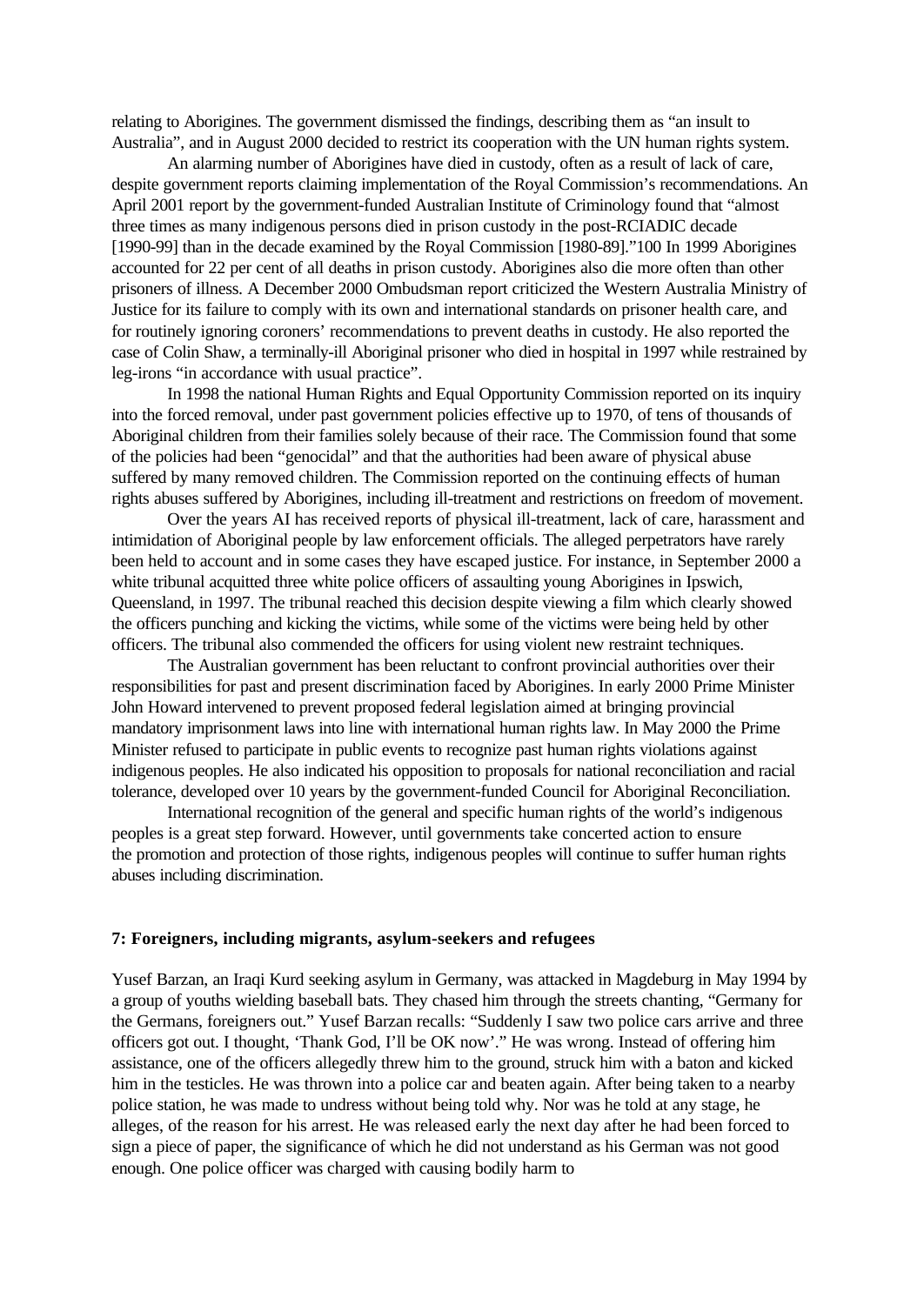Yusef Barzan, but in June 1995 a Magdeburg court acquitted the officer, reportedly because the case could not be proven beyond reasonable doubt.

Around the world, foreigners, including migrant workers, asylum-seekers and refugees, as well as nationals of immigrant background, are facing xenophobic environments, sometimes stirred up by the authorities and almost always reflected in the administration of justice. Many face hostility in the communities in which they live and may be seen as an easy and populist target for politicians and police forces when dealing with crime. Such a climate leaves people seen as "foreign" vulnerable to racist attacks by members of the public and to racist abuses of their rights within the criminal justice system. In December 1999 the UN General Assembly recognized this trend, expressing its deep concern that racism and racial discrimination against migrant workers continue to increase.

In many countries, people who do not speak the language of the country where they are, whether they are migrant workers, asylum-seekers or holiday-makers, find they are not informed of their rights – and in a language they understand – once apprehended by the police, as required by international human rights law.101 In some countries, people who do not speak the official language of the courts face additional unfair and discriminatory treatment because of lack of access to translations and interpreters. In addition, foreign nationals may suffer other violations of their rights as justice officials know the victims will lack the confidence and knowledge to pursue complaints, and are unlikely to be able to make contact with local people or organizations that might help them.

Racist attitudes also appear to be having a negative impact on asylum-seekers around the world. Large numbers of people who have been forced to flee their homes because of persecution and try to reach a place of safety are being denied the opportunity to gain sanctuary. They are often stopped at frontiers by measures aimed at keeping them out rather than identifying those in need of protection. For those who manage to enter "host countries", there is often an inhospitable environment awaiting them. Increasingly, asylum-seekers are being detained, sometimes for months or even years, while their claims for protection are examined. Others languish in refugee camps, where they are at continued risk of human rights violations, for many years on end.

Some politicians in relatively rich countries have pandered to anti-immigrant and racist rhetoric to justify restricting the protection and assistance offered to refugees. The perception that asylum systems are being abused by "undeserving" claimants has been deliberately fostered and attempts made to develop criteria for automatic rejection without looking at the individual case. In some parts of the developing world too, governments have looked to scapegoat refugees and asylum-seekers for political, social and economic problems at home.

In Japan, foreigners are at a particularly high risk of ill-treatment by state officials and security staff at immigration centres.102 Among the most frequently reported victims are people of Korean descent and foreign workers from other

South-East and East Asian countries.103 A significant number of complaints also come from migrant workers from the Middle East, South America and Africa.

According to the Japan Federation of Bar Associations, problems of foreigners in Japan that lead to human rights violations include: their lack of general political and social rights; the duty to carry the Certificate of Alien Registration at all times; the system of re-entry permits; procedures governing deportation of foreigners; and treatment in immigration detention facilities.

Foreign workers who remain in the country after the expiry of their visas and other alleged illegal immigrants detained pending deportation suffer arbitrary punishments, humiliation and beatings by Immigration Bureau officials. They are also detained and sometimes beaten on the mere suspicion of holding illegal travel documents. In many cases, foreign detainees have reported overtly racist statements by police and detention officials.

Foreign nationals held in police custody on suspicion of having committed a criminal offence face the risk of being detained in the daiyo kangoku system (a substitute prison system where suspects – both Japanese and foreign – are detained for up to 23 days in cells in police stations).104 There, they are questioned for long periods with no access to lawyers and inadequate access to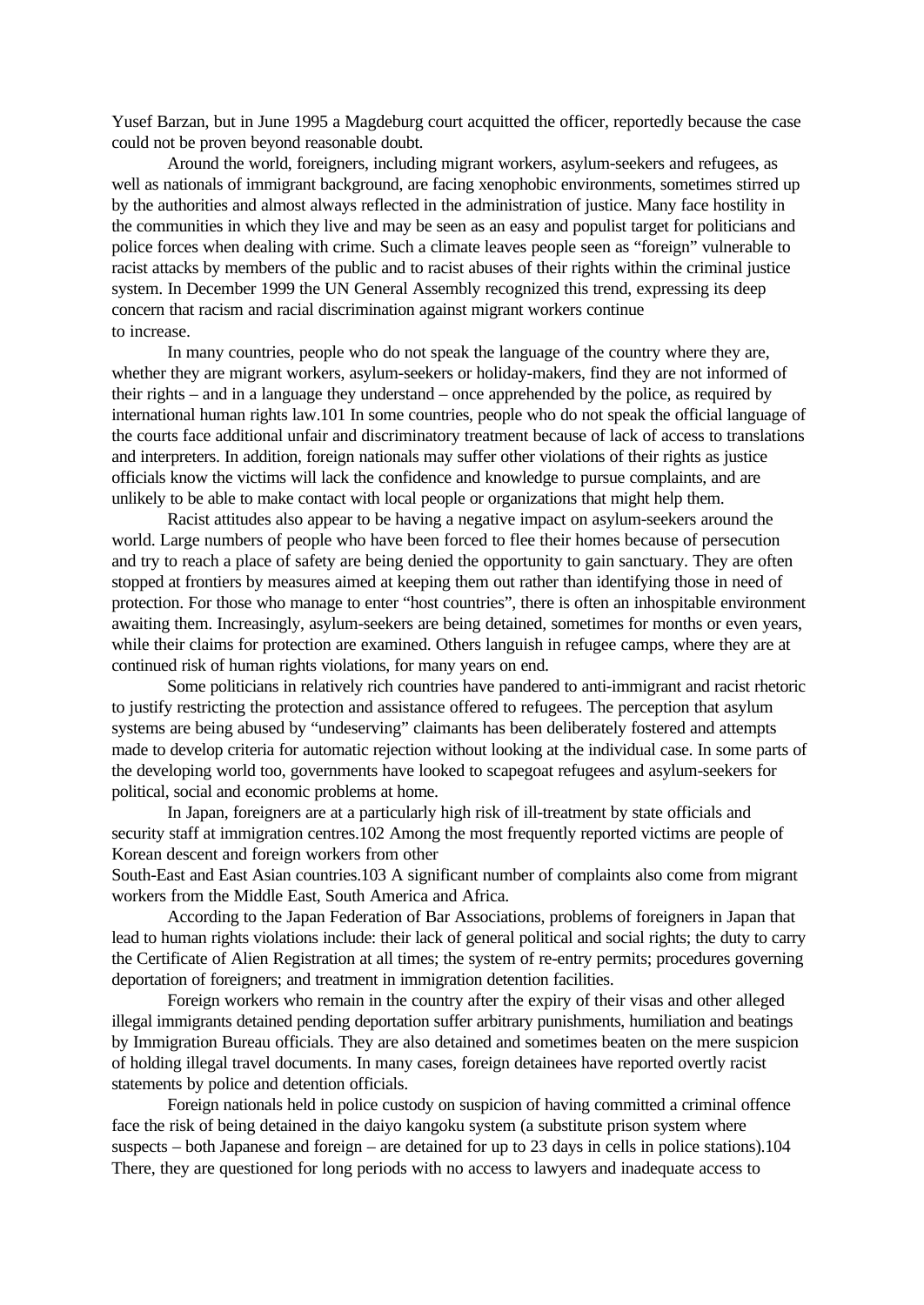interpreters, intimidated, forced to sign statements in a language they do not understand, and punished for attempting to seek judicial redress for alleged human rights violations. Under the daiyo kangoku system, detainees are held by the same police responsible for interrogation. This increases the possibility that criminal suspects will be intimidated into confessing to crimes they have not committed, a risk that is particularly high for foreigners. Some migrant workers have reportedly been arrested and charged with minor crimes, such as violating the immigration law, only to be interrogated for more serious crimes, even murder. This violates Japanese law, which stipulates that detainees may not be arrested on one charge and then interrogated for an unrelated crime.

Prisoners serving sentences are sometimes severely punished and held in solitary confinement under rules giving guards wide powers of discretion to apply punishments for relatively minor breaches of regulations. While all inmates can fall victim to the secret web of prison rules, foreign prisoners are at a particular disadvantage if they cannot speak, understand or read Japanese. Four of the five people known by AI to have died in custody in Japan since mid-1994 were foreign nationals. To AI's knowledge, there has been no full, impartial and independent investigation into any of these deaths.

The inadequate complaints procedure makes it almost impossible to win cases and gain compensation, particularly for foreign nationals who may have to initiate proceedings outside Japan. Moreover, foreign prisoners who have attempted to bring lawsuits alleging ill-treatment have been placed in solitary confinement, sometimes for months at a time. Forms of solitary detention ostensibly aimed at "protecting" detainees have also been used to punish recalcitrant foreign inmates.

As well as suffering ill-treatment, many foreign detainees have said that police and immigration officials make no attempt to inform them of their rights or to provide them with legal representation or interpreters. When interpreters are provided, foreign detainees have frequently reported that the interpreter appeared to be biased towards the authorities. Since all official documents are provided only in Japanese, detainees have no alternative but to trust an interpreter's oral translation before they sign a document. In addition, foreign detainees in Japan do not always have an early opportunity to communicate with consular officials from their own country.105

Those who apply for asylum in Japan are often detained in immigration centres while their application is considered. The process can last for months or even years. The conditions of detention are often poor. Asylum-seekers detained at ports of entry are frequently denied access to lawyers and ill-treated.

AI has received many reports of serious abuses during the interrogation and deportation of people who are denied entry to Japan. Such people are sent to the Landing Prevention Facility (LPF), a detention centre at Narita airport run by private security companies. Abuses reported as routine there include extortion of money, with detainees strip-searched for money and their clothes taken away if they refuse to pay, and beatings. There is no government mechanism for checking the activities of the staff, and there have been inadequate investigations into individual allegations of ill-treatment or into reports that torture and ill-treatment at the facility are routine. Detainees awaiting deportation at the LPF have been deprived of adequate access to the outside world, including medical doctors of their choice, lawyers, friends and human rights activists. Some have died in custody at Immigration Detention Centres.

Saudi Arabia also graphically illustrates some of the problems faced by migrant workers. There, a secret and arbitrary criminal justice system confronts everyone who comes into contact with the law, but foreign nationals have much less chance of escaping gross violations of their human rights than Saudi Arabian nationals. This is particularly true in relation to the death penalty and corporal judicial punishments.

Foreign nationals make up between 60 and 80 per cent of the Saudi Arabian workforce. The discrimination they face in Saudi Arabia in general, especially those from Africa and Asia, is exacerbated by a criminal justice system which has virtually no safeguards against ill-treatment and miscarriages of justice.

Once arrested, foreign nationals may be coerced into signing a statement in Arabic, which they may not understand. They are not informed of their rights, nor of the judicial process that awaits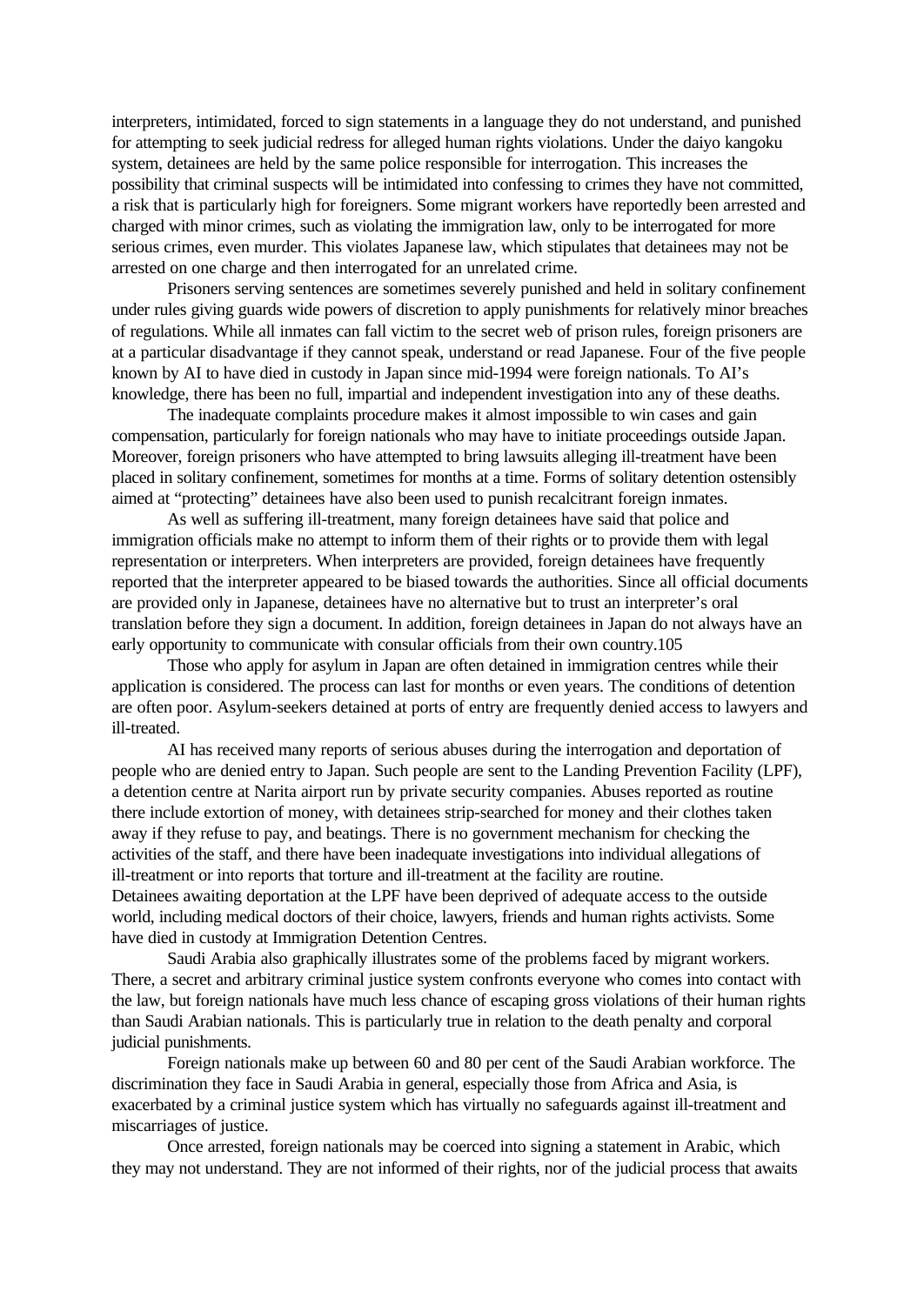them. They have no access to a lawyer and are often denied contact with their consulate. Some foreign workers have told AI that they were never told in their own language the reason for their detention and therefore were not sure what, if any, charges they faced.

Held in isolation from the outside world, they are vulnerable to ill-treatment, torture and coercion. They face secret and summary trials, with limited right of appeal, and may be convicted solely on the basis of confessions extracted under duress. This is particularly disturbing given the wide range of offences punishable by death in the country and the frequency with which courts resort to the ultimate punishment.

In some cases, foreign nationals are not even aware that they have been sentenced to death, and neither they nor their families are warned of the date of execution. They are rarely if ever allowed to see their relatives or friends before they are executed. Relatives of those executed, as well as the appropriate government, often receive no formal notification that the execution has taken place.

AI's records of prisoners sentenced to death for murder and subsequently pardoned by the heirs of the murder victim show that Saudi Arabian nationals have a better chance of escaping execution than foreign nationals. Under Saudi Arabian law, victims or their nearest relatives or heirs may decide whether the convicted offender should be subjected to punishment equal to the physical harm caused by the crime, or ask for compensation instead, or pardon the offender. The nearest relatives may also ask for blood money instead of the execution.

Of the 12 cases of pardoned prisoners monitored by AI between 1991 and 1999, nine were Saudi Arabian nationals. In most of the nine cases, the pardon seems to have been obtained following persistent lobbying by tribal leaders and officials. Foreign nationals, particularly those from poorer countries in the Middle East, Asia and Africa, are usually unable to pursue effectively this path to a pardon, as both influence and money are often beyond their reach.

It also appears that for some crimes, such as drug-related offences, the only possible way to obtain a pardon is to seek one from the King, again an avenue that offers little hope to foreign nationals.

The unfair trial procedures, coupled with the lack of access of migrant workers to money or influential members of Saudi Arabian society to intercede on their behalf, mean that they are more likely to be executed or flogged or to suffer judicial amputations than Saudi Arabians. Of 889 executions recorded by AI between 1990 and 2000, over half were of migrant workers. Between 1999 and 2000, AI recorded 36 amputations. At least 24 of the victims were foreign nationals.

In December 2000 Ma'an Nayef Kalif al-Ghalibi, a 31-year-old Iraqi national, committed suicide in the al-Rafha refugee camp in the northern desert of Saudi Arabia where he had been living as a virtual prisoner since the early 1990s. Saudi Arabian media reported that he hanged himself because "he fell into a severe state of despair after his request to seek resettlement abroad was turned down". He left behind more than 5,00 other refugees living in the same condition that drove him to end his life. The despair of these people is brought on primarily by the denial of their right to seek asylum and the severe and discriminatory restrictions on their daily life.

The ordeal of these people started a decade ago, at the end of the Gulf war of 1991 when they were among 33,000 men, women and children settled in al-Rafha camp after fleeing persecution by the Iraqi forces. From the outset, the Saudi Arabian authorities referred to them as "guests", refusing to consider them as refugees or provide them with the opportunity of challenging the legality of this decision. Although Saudi Arabia is not a signatory to the 1951 UN Convention relating to the Status of Refugees, Article 42 of its Constitution stipulates that, "The state shall grant political asylum, if so required by the public interest..."

This left two options for the refugees, resettlement abroad or for some return to Iraq. The United Nations High Commission for Refugees (UNHCR) has since resettled more than 24,000 of these refugees in Europe, North America and Australia. Others have returned to Iraq, and Saudi Arabia is offering financial incentives for refugees who take this option. For the 5,000 or so who remain in the camp there is no end in sight to their suffering and despair.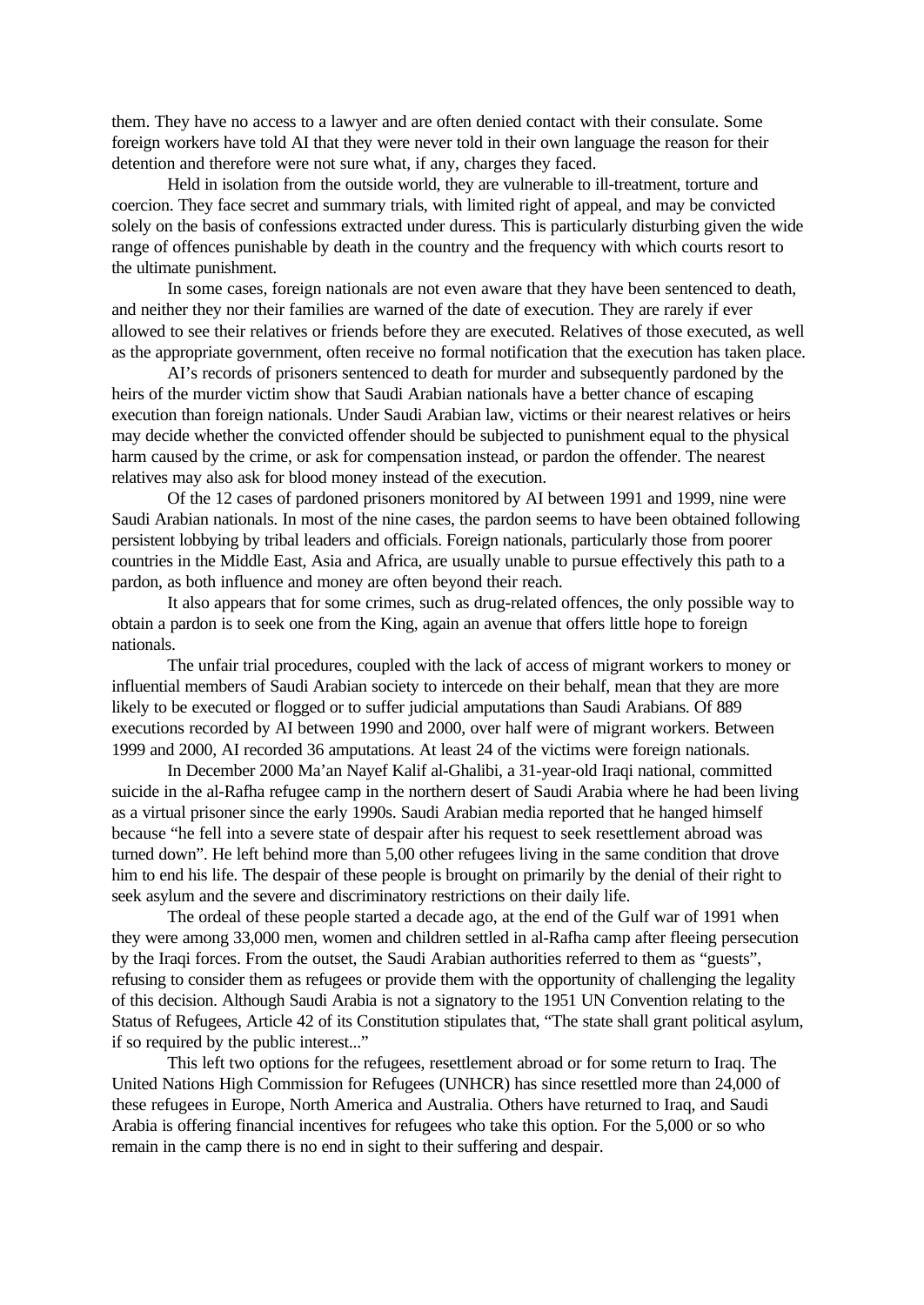The camp is situated about five kilometres from the Saudi Arabia-Iraq borders where temperatures reach 50oC in the summer-time and can drop to freezing point in winter. It is isolated by its geographical location and military control. The camp is strictly guarded and supervised by military security forces. The refugees are subject to nightly curfew and are strictly prohibited from venturing beyond the perimeter fences of the camp except in accordance with the wishes of the administration and its supervision.

Around the world, asylum-seekers and refugees are facing increasingly racist and xenophobic climates in the countries to which they have fled. Salim, an Afghan asylum-seeker, was stopped by police in Mosco, Russian Federation in April 1996.

He showed an AI representative the top of his thumb, which had been cut off half-way across the nail.

# *"They told me to get out of Russia and said, 'there's no place for blacks here'. I tried to explain that I was an asylum-seeker, and that I had no money – but they would not listen. One of the policemen held my hand and used the knife [bayonet] attached to his rifle to cut my hand. They tore my passport up and then they left."*

In the Russian Federation, there is a clear pattern of racial discrimination against asylum-seekers, both against those coming from outside the former states of the Soviet Union and against dark-skinned people of non-Slavic appearance who come from the Caucasus and Central Asia.106 Such people are routinely denied access to asylum procedures, are at constant risk of being detained, and are often harassed and ill-treated by law enforcement officers as they are forced to live in limbo, often for years, without protective identity documents. For example, official statistics of April 2001 stated that there were more than 200,000 people from Afghanistan in the Russian Federation, most of whom were living in the country illegally without official refugee status. In January 1997 there were more than 1.2 million asylum-seekers from the territory of the former Soviet Union registered as refugees or forced migrants, compared with only 77 from outside the same territory.

Many people who have fled to the Russian Federation from countries notorious for high levels of human rights violations, including Afghanistan, Angola, Iran and Iraq, are simply told they cannot apply for asylum. One of many examples recorded by AI involved Yonan, an asylum-seeker from Iraq. He arrived in Moscow and was registered by the UNHCR in July 1993. He says that when he tried to lodge a claim for asylum with the Moscow Migration Service in November 1995, he was told: "We don't have that kind of law." AI was subsequently told by a government official that no asylum-seekers had been allowed to register in Moscow since mid-1996.

On 15 March 2001, an Iranian asylum-seeker was denied admittance into the Russian asylum procedure at the Point of Immigration control at Moscow's main international airport and detained at a deportation facility close to the airport. A private lawyer representing the asylum-seeker appealed against the decision. However, while the appeal was pending in court the asylum-seeker was forcibly returned to Iran. He was arrested by the Iranian authorities on his return and was reportedly facing further human rights violations, including the death penalty, for his involvement in political opposition activities in Iran.

Countless people have been forcibly returned home from Moscow Airport without being allowed to present their application for asylum and without being given contact numbers for the migration service or UNHCR. Others have been arrested at their homes and then forcibly deported.

Asylum-seekers from outside the territory of the former Soviet Union who are living in the Russian Federation typically face destruction by police of official identity papers, including UNHCR identity cards, as well as police harassment in the form of extortion, beatings and general intimidation. Many have been harassed into leaving their homes by police and had their homes raided at night by police. Asylum-seekers of non-Slavic origin from countries of the former Soviet Union, especially from the Caucasus and Central Asia, are often targeted by police because of their dark skin and other physical features.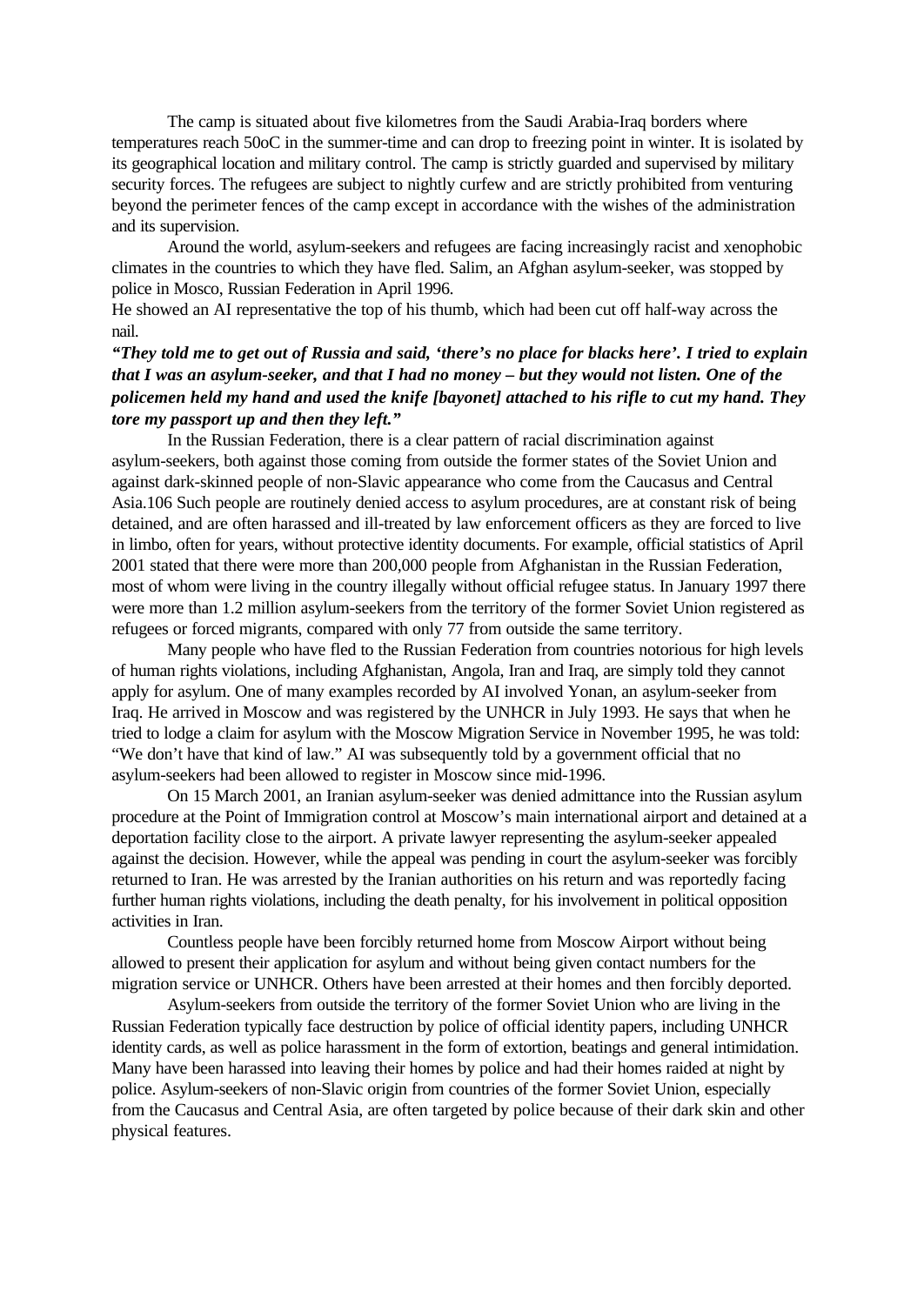In Western Europe, politicians in several countries have helped to stir up xenophobia either directly through racist and anti-immigrant rhetoric, or indirectly through policies that seek to restrict immigration and asylum applications.

A report on the UK published by the European Commission against Racism and Intolerance (ECRI) in April 2001 concluded that racism against asylum-seekers and refugees was "particularly acute" in the UK and criticized the government for adopting and enforcing "increasingly restrictive asylum and immigration laws".107 The previous month the European Union (EU) racism and xenophobia monitoring centre in Vienna issued a report which concluded that the UK was the most hostile of all 15 EU members to refugees. It said that frequent changes to immigration and asylum policies had played a fundamental and negative role in this hostility. The report added, "Many politicians have contributed to, or at least not adequately prevented, public debate taking on an increasingly intolerant line with at times racist and xenophobic overtones." An ECRI report on Austria also released in April 2001 noted ECRI's deep concern about "the use of racist and xenophobic propaganda in politics", and stated that racism, xenophobia and discrimination particularly affect immigrants, asylum-seekers and refugees.108

Once an intolerant climate is created, it becomes much more likely that asylum-seekers will be denied their rights or subjected to physical and mental abuses. For example, asylum-seekers often fall victim to abuse and ill-treatment during deportations. An eyewitness to a particularly disturbing case gave a harrowing account of what he saw.

# *"The black man was thrashing around wildly and trying over and over to get air. But the officials did nothing... The man appeared to be really fighting for his life."*

These were the reported words of a crew member on board the flight in which Marcus Omofuma was being forcibly deported from Austria's Vienna airport following a failed asylum claim. A 25-year-old Nigerian, he died in May 1999. He apparently suffocated on the aeroplane in the presence of three Austrian police officers. He had allegedly resisted the attempt to deport him, so police officers bound his arms and legs and gagged him. Police then carried him on to the aeroplane. He was put in an empty row of seats at the back. Witnesses said he was gagged with adhesive tape and strapped to the seat with tape. One witness stated: "They wrapped the entire upper part of his body and arms with adhesive tape like a mummy stuck to the seat." When Marcus Omofuma continued to protest, the police officers allegedly applied more adhesive tape to his chin and used a plastic belt to tie him more securely to the seat. When the plane landed, the officers noticed that Marcus Omofuma had lost consciousness. By the time a doctor arrived, he was dead.

After Marcus Omofuma's death, the then Austrian Interior Minister said, "Gagging of the mouth was neither permitted nor prohibited, it was a failure in the system." Later he stated that he had therefore prohibited the use of adhesive tape or similar materials.

In commenting on the case, the UN Committee against Torture expressed concern in November 1999 about "insufficient measures of protection in cases of individuals under an order of deportation" and recommended that provisions for the protection of asylum-seekers should fully conform with relevant international standards.109

Several other people in Western Europe have suffered similar fates to that of Marcus Omofuma. Such cases show that it is imperative that the authorities issue clear guidelines and initiate improved training with regard to the use of force and type of restraints permissible during forced expulsions.110

Khaled Abu Zarifa, a Palestinian, died of suffocation during an attempt to forcibly deport him from Zurich-Kloten Airport in Switzerland in March 1999.111 This case was one of a number of reports received by AI in recent years of ill-treatment immediately prior to and during forcible deportations via the airport. Khaled Abu Zarifa was given a sedative, had his mouth sealed with adhesive tape, and was bound hand and foot and strapped into a wheelchair. The post-mortem concluded that he died of suffocation as a result of the restraining methods used. In January 2001, three police officers and a doctor involved in the deportation were charged with causing death through negligence. The trial is scheduled for June 2001.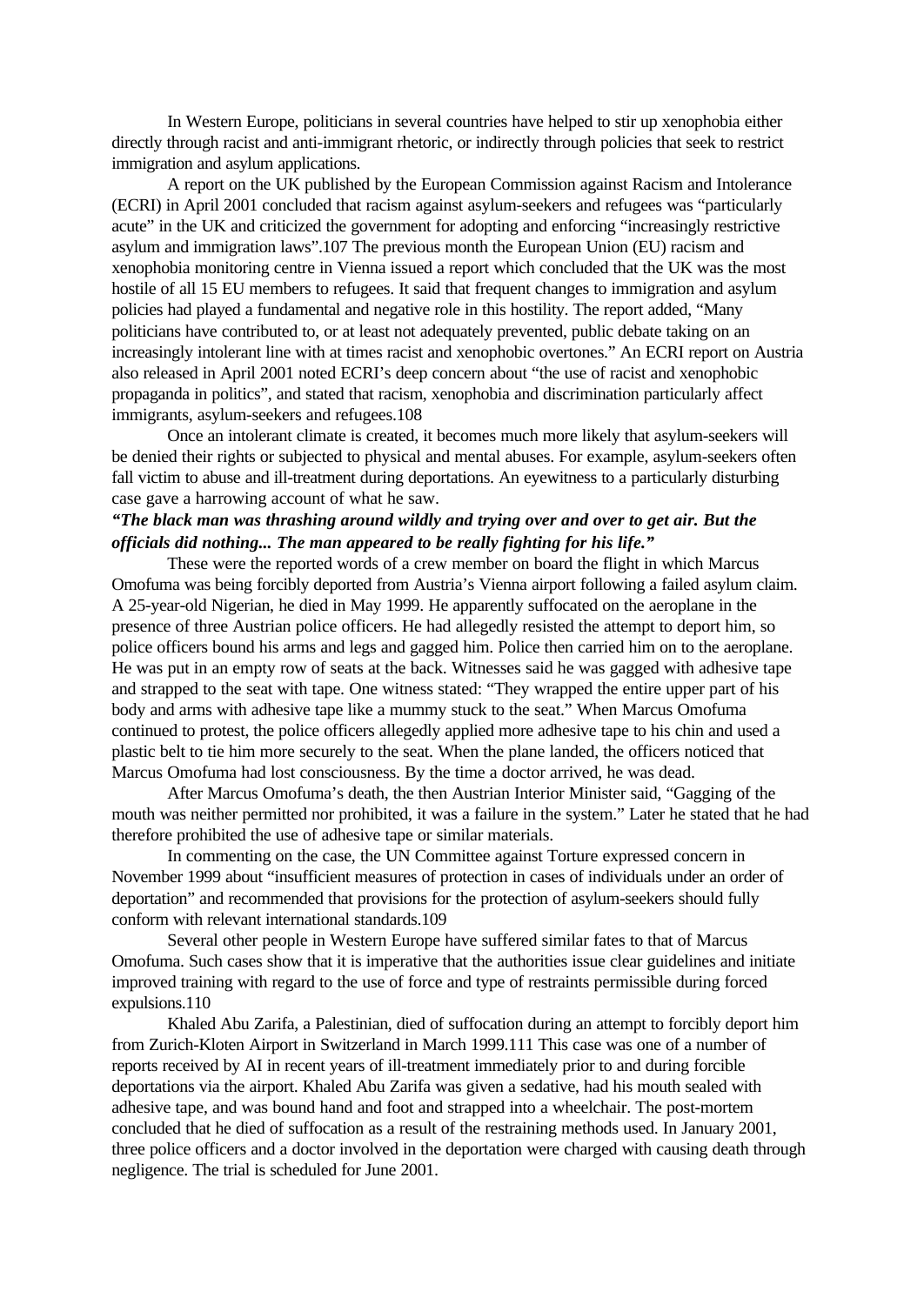In August 1999, the Zurich authorities announced that adhesive tape would no longer be used to cover the mouth during forcible deportations, but would be replaced by another form of restraint – a specially modified boxing helmet. This, too, could restrict respiration. The helmet has a chin-cup attached, forcing the jaws closed, and a cover which can be placed across the mouth with a small aperture for a breathing tube. According to the Zurich authorities, the helmet has not been used since September 1999. However, AI has continued to receive reports from Switzerland of abuses during forcible deportations, including racial abuse, physical assaults, abusive use of sedative drugs, deprivation of food and drink, and denial of access to toilets during long flights. There have also been claims that forms of mouth restraint are still being used in isolated cases, endangering life.

Nigerian national Semira Adamu died as a result of asphyxiation within hours of an attempt to deport her forcibly from Belgium in September 1998. During deportation, gendarmes subjected her to the "cushion technique", a dangerous method of restraint that allowed a cushion to be pressed against the mouth and has since been banned.

Other cases involving excessive use of force during deportation have also been reported in Belgium.112 Reports received by AI in 1999 claimed that gendarmes were using heavily padded gloves to cover the mouths of deportees, thus blocking the airway, and that some deportees were placed face-down on the floor in restraints, with the hands and ankles bound together from behind. They were then sometimes carried by the restraints, a highly dangerous procedure which can restrict breathing and lead to death.

Many asylum-seekers in Europe have also suffered ill-treatment in detention. In Hungary, for example, there have been several reports of ill-treatment of asylum-seekers and migrants in special detention facilities for asylum-seekers and foreigners without a residence permit, awaiting deportation.113 In 1998 Hungary instituted a detention regime for a significant proportion of migrants and asylum-seekers to prevent them from crossing the borders illegally into the countries of the European Union (EU). The commander of one of the detention centres told AI that he considered Hungary's policy of detaining up to a third of asylum-seekers, "the price of our acceptance into the EU".

In March 2000 AI visited Nyirbátor and Szombathely detention centres on which it had received several reports of ill-treatment in 1999. Among such cases was that of an Afghan brother and sister, aged 16 and 17 respectively, who were reportedly beaten and handcuffed after trying to escape. Other detained Afghans shouted at the guards, outraged by their treatment particularly of the girl. More guards arrived, sprayed CS gas into the Afghans' room, then allegedly entered with dogs and beat the detainees. One women was knocked out by a blow to the forehead. Her husband was also beaten.

Conditions at the Szombathely centre appeared to have improved when AI visited. However, relations between detainees and guards at Nyirbátor remained tense. Despite numerous reports of ill-treatment and arbitrary use of CS gas by guards, the commander initially stated that he had no knowledge of such incidents. He later said there had been two reports of ill-treatment the previous day. AI remained concerned that detainees who are ill-treated have little opportunity to file a complaint.

Racist and xenophobic attitudes towards refugees, asylum-seekers and migrant workers, often combined with racist abuses by state officials, also appear to be on the rise in some parts of Africa. On occasion, such sentiments have been expressed by government officials. For example, in September 2000 Guinean President Lansanna Conté accused refugees of harbouring rebels responsible for cross-border attacks into Guinea from Liberia and Sierra Leone, and declared that the refugees "should go home". He added, "I am giving orders that we bring together all foreigners in [Guinean] neighbourhoods, so that we know what they are doing, and that we search and arrest suspects... Civilians and soldiers, let's defend our country together. Crush the invaders."

In South Africa, refugees and asylum-seekers from other parts of Africa have been the targets of violent attacks by members of the public, as well as victims of unlawfully prolonged detention, poor conditions and beatings at Lindela Repatriation Centre and at police stations.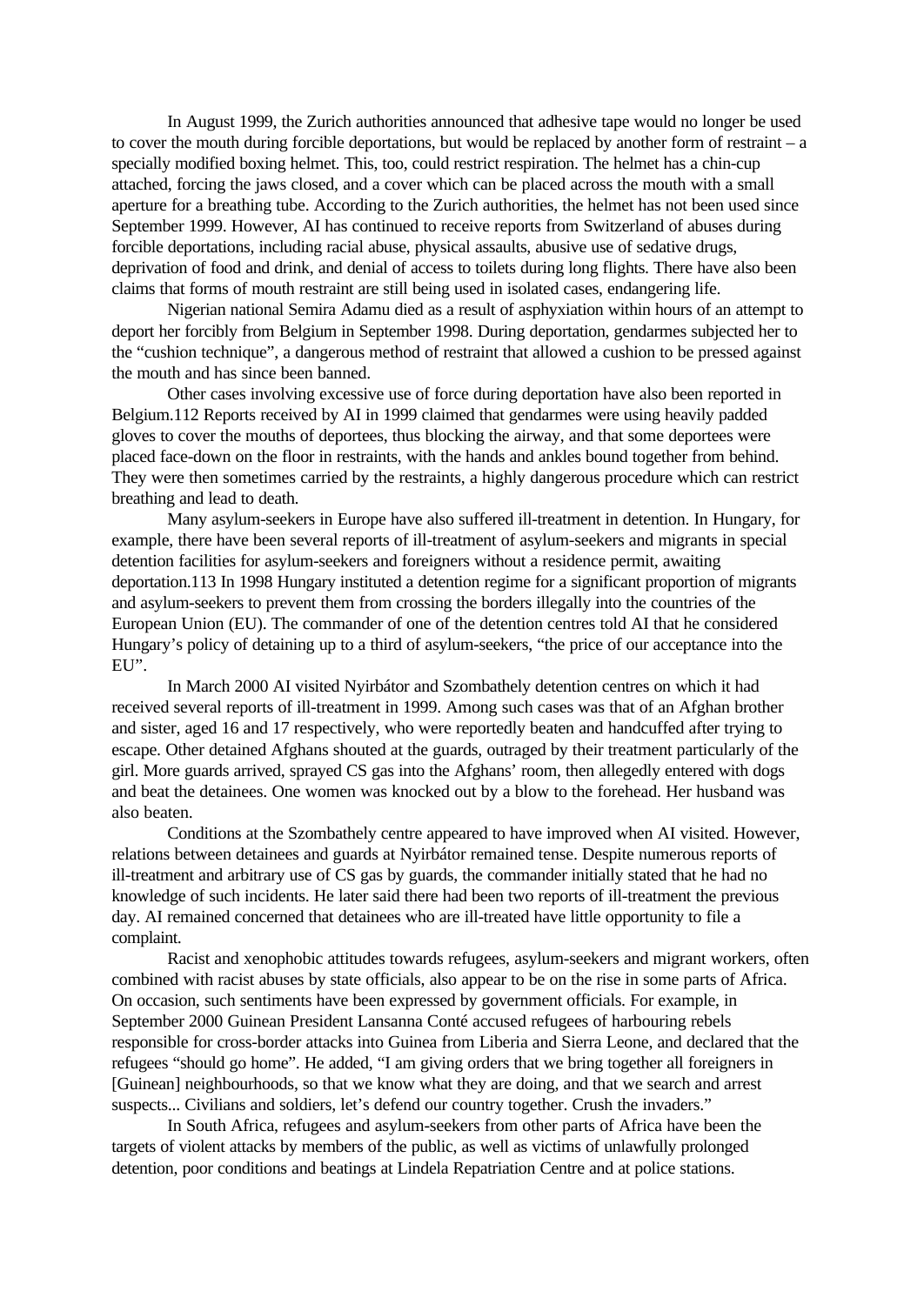Suspected illegal immigrants have also experienced assaults and unlawful shootings by police officers and arbitrary and verbally abusive conduct by government immigration officials.114 Citizens and others with the right of legal residence in South Africa have also at times been arrested as suspected illegal immigrants, solely, it seems, on the basis of their physical and other features.

In one such incident, a Ghanaian academic researcher, Dr Frank Nyame, working at a university in the Johannesburg area, was apprehended in April 1999 by two white police officers outside his home and accused of being an illegal immigrant. One of the officers allegedly verbally abused him, attempted to push him into their vehicle and threatened him with violence. He managed to escape and lodged a complaint with Brixton police station. While making his statement to the duty officer, the police officer who had earlier abused him allegedly pushed him forcefully and knocked him unconscious by headbutting him. When Dr Nyame had recovered consciousness the same police officer continued to physically assault and verbally abuse him. Another white officer also allegedly ridiculed him about his country of origin and spat a mouthful of soft drink into his eyes and face. Despite the lack of any grounds, the police detained Dr Nyame in the cells for several hours. The intervention of university colleagues and a human rights lawyer led to Dr Nyame's release without charge.115 A civil action for damages was later lodged against the police and a complaint filed with the police oversight body, the Independent Complaints Directorate.

The public hostility increasingly shown in South Africa towards asylum-seekers, refugees and undocumented migrants, particularly from other African countries, has been condemned by the statutory Human Rights Commission, NGOs and some government officials. In a joint declaration issued in October 1998, the "Braamfontein Statement", they denounced the belief that foreigners were "fair game to all manner of exploitation or violence or to criminal, arbitrary or inhuman treatment". The participants at the Braamfontein gathering identified urgent steps which needed to be taken, including in law reform, public awareness raising, the training of officials and ratification of international standards. Nearly two years later, at the National Conference on Racism held in Johannesburg at the end of August 2000, delegates confirmed that the newly democratic South Africa has the "duty and responsibility to provide sanctuary for and express solidarity with the plight of refugees and asylum-seekers".

In the Great Lakes Region, refugees and the internally displaced have suffered grave violations of their rights. Examples include the mass refoulement (forcible return) of hundreds of thousands of Rwandese refugees from the DRC and Tanzania, and the forcible mass expulsion of thousands of Burundian refugees from the DRC in late 1996.

The presence of up to 500,000 Burundian refugees, most of them Hutu, in Tanzania has caused tensions with the local communities, apparently encouraged by government and local authorities. In late 1997 and early 1998 the Tanzanian authorities forced hundreds of Burundians who had integrated into local communities to move into large overcrowded camps.116 During 2000 the authorities again ordered Burundian refugees to move into the camps. More than 600 Burundians living in border villages who failed to respond to the order, some of whom had been living in Tanzania for over two decades, were arrested and forcibly returned to Burundi. (At least 80 Rwandese were also forcibly returned to Rwanda.) The majority of the refugees

were denied the opportunity to contact their families or collect their belongings.

In Kenya, many asylum-seekers have been arbitrarily arrested and sometimes deported because of their ethnic or national origin.117 In July 1997, for example, more than 600 foreign nationals living in Kenya were arbitrarily arrested by police. They included Rwandese, Burundians, Somalis, Ugandans, Nigerians and Congolese (from the DRC). They were finally released by the authorities and most were sent to a remote refugee camp. In July 1996, over 900 Somali refugees were forcibly returned to Somalia six days after seeking asylum in Kenya.

The politics and economics of the modern globalized world mean that every year levels of migration are increasing, as people leave their countries to escape terror or to find economic and political security. All governments have an obligation, whatever their economic or political situation, to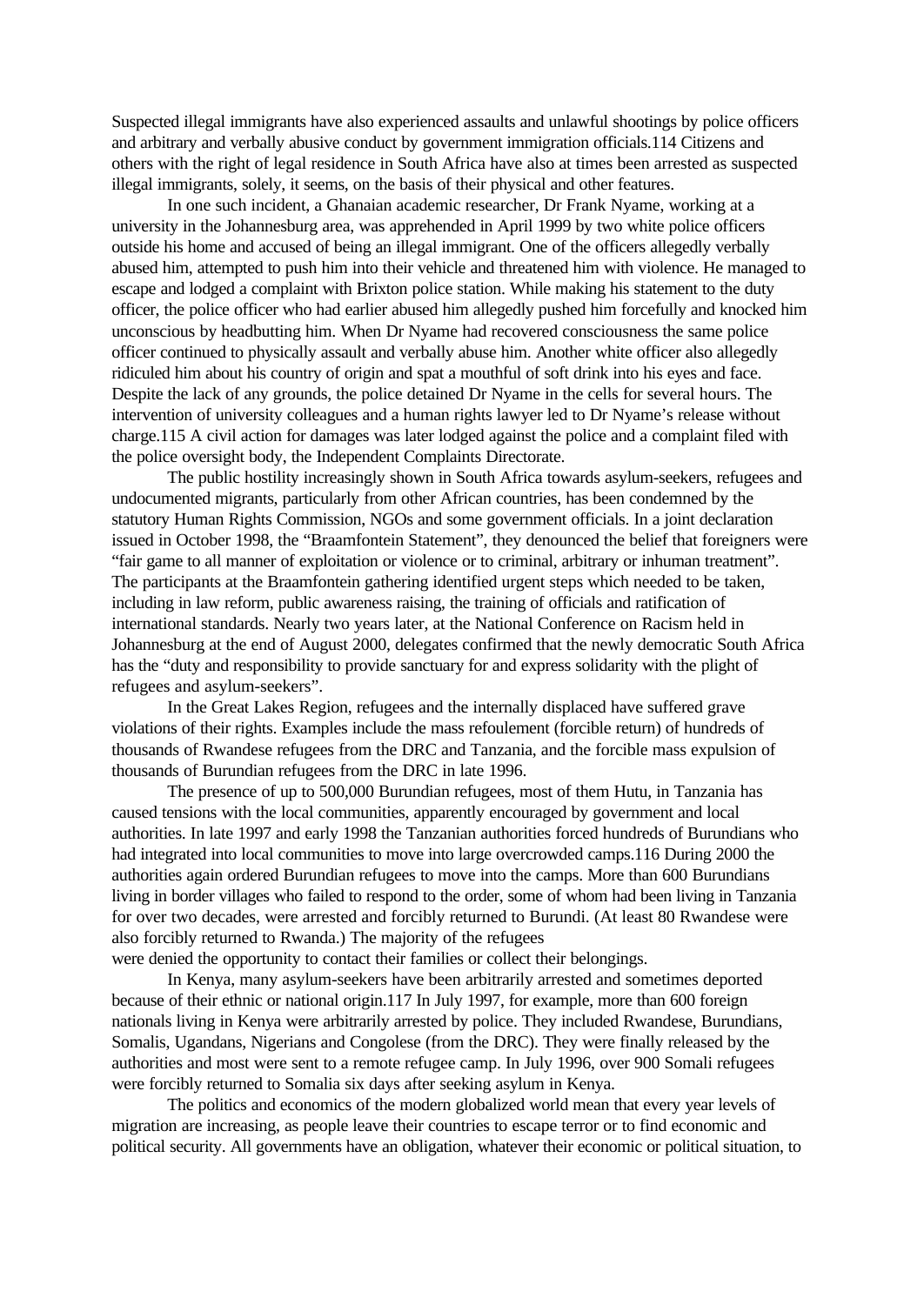ensure that the human rights of those who arrive from abroad are respected, that they are treated with dignity and fairness, and that they are protected from racial discrimination at all times.

### **8: Women and race**

*"Many women face additional barriers to the enjoyment of their human rights because of such factors as their race, language, ethnicity, culture, religion, disability or socio-economic class or because they are indigenous people, migrants, including women migrant workers, displaced women or refugees."*

Beijing Platform for Action, Strategic Objective 1, para 222

Racial discrimination does not always affect women and men equally or in the same way. Sometimes, racism primarily affects women – such as the forced sterilization of indigenous women. Sometimes, it affects women in a particular way – such as when security forces rape and sexually abuse women to intimidate whole communities. Sometimes, the consequences are different for women – such as when rape leads to pregnancy or social ostracism. Moreover, women who have suffered racist abuses may be additionally hindered in their attempts to gain justice by factors such as gender-bias in the legal system and discrimination against women in society at large.

The Committee on the Elimination of Discrimination against Women makes it clear that states should bear in mind when reviewing their laws and policies that gender-based violence falls clearly within the definition of discrimination – and should be responded to by the authorities accordingly.118 In many countries, however, including some that have ratified the Convention on the Elimination of All Forms of Discrimination against Women, neither the law nor the practice of officials meet this standard.

All over the world, women held in custody are vulnerable to rape and other sexual abuse. Often held alone, sometimes without access to lawyers or family, and guarded by male officers, they are seen as easy targets for abuse. They may be even more vulnerable if they belong to a racial or ethnic minority whose rights are routinely violated by officials. The torture may be inflicted for a number of reasons, such as to extract confessions, to intimidate the community, to humiliate or punish the victims, or to get at male relatives.

The consequences of rape are devastating. In addition to the obvious emotional and physical trauma, rape victims may face social isolation, sexually transmitted diseases and a resulting pregnancy.

Kurdish women in Turkey are vulnerable not just to the wide range of human rights violations suffered by many Kurds. They are also targeted for rape, sexual abuse and other torture directed at them as women by the police and security forces. Between mid-1997 and November 2000, 132 women sought the help of a legal aid project in Istanbul for women raped and sexually abused in custody, 45 of them reporting rape. Ninety-seven of the women are Kurds. The alleged perpetrators are mainly police officers (98 cases), but also include gendarmes, soldiers and village guards, and in one case, prison guards. Perpetrators are rarely brought to justice.

For example, Fatma Tokmak, a Kurdish woman who does not speak Turkish, and her two-year-old son, Azat, were detained on 9 December 1996. They spent 11 days in detention at the Anti-Terror Department of the police headquarters in Istanbul. Fatma Tokmak was sexually abused and threatened with rape. Police officers violently undressed her, forced her to lie naked on the floor and threatened to rape her. She was hung by her arms and was sexually abused. Her naked body was touched and grabbed by police officers. According to reports, police officers also tortured Azat in order to elicit confessions from Fatma Tokmak. Fatma Tokmak saw police officers burn her infant son's hands with cigarettes and administer electric shocks on his back.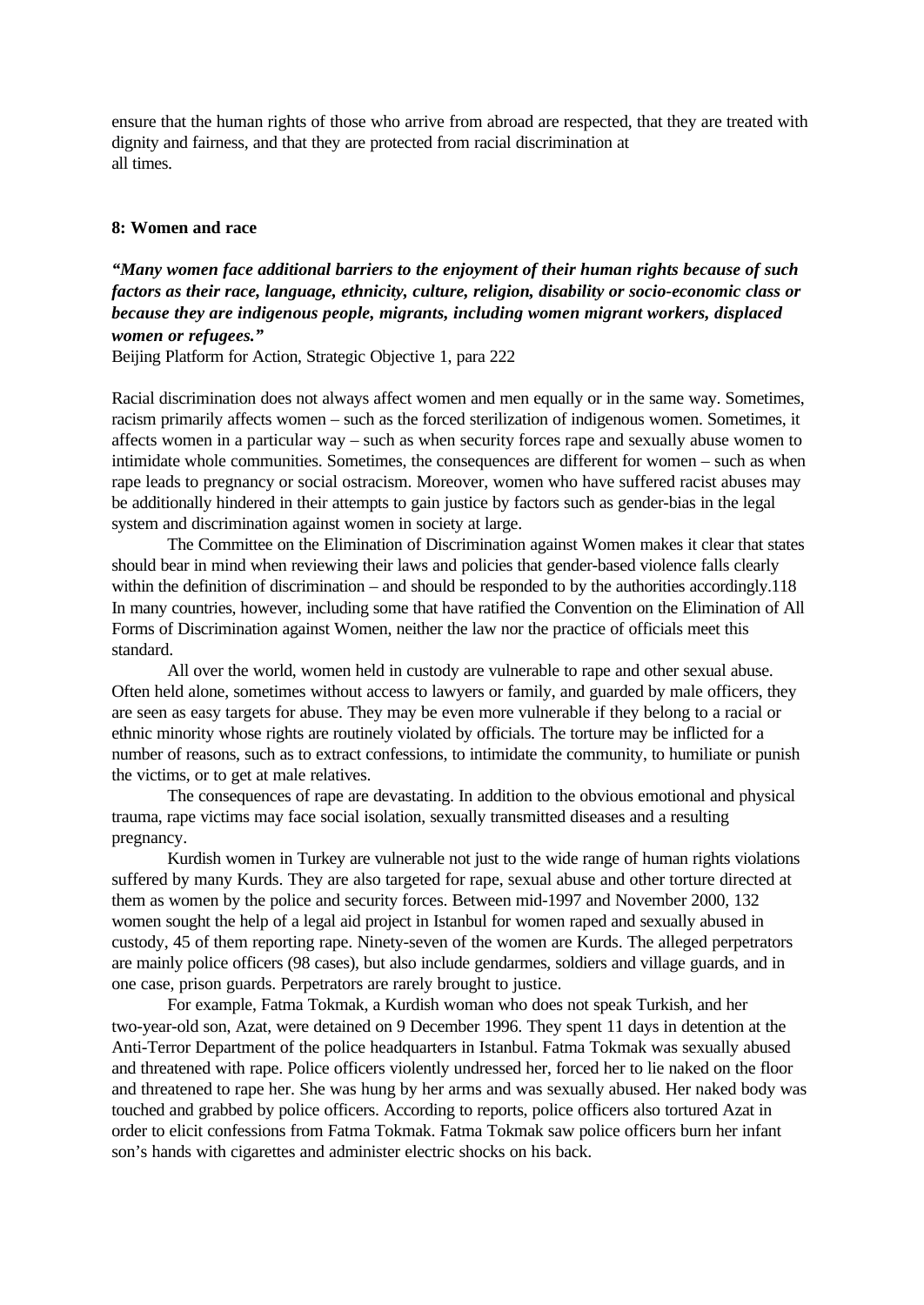Police officers entered Fatma Tokmak's cell one night and took away Azat, reportedly saying: "You won't see him again because we are going to kill him now." After a bureaucratic struggle lasting two and a half months, Azat was eventually found in an orphanage. The staff reported that he had been in a very bad state when he was brought to them.

With the help of a legal aid project, Fatma Tokmak filed a formal complaint in 1997 against the police officers who tortured her and her son. The public prosecutor in Fatih decided in July 1998 not to initiate proceedings. The prosecutor's office had not considered the report given by the Istanbul Medical Chamber on 21 April 1998, which corroborated the torture allegations. This report stated that Azat Tokmak suffered from Post-Traumatic Stress Disorder, was reportedly especially disturbed by cigarettes and covered his face with his hands when he saw police officers. The prosecutor had also not taken statements from Fatma Tokmak or the police officers. The lawyers appealed against the decision not to initiate proceedings, and a medical examination of Azat Tokmak at the Forensic Institute 3rd Committee was requested by a local court in order to determine when the alleged cigarette burns were inflicted on his body. The Forensic Institute examined Azat Tokmak on 29 December 1999 and found a scar, but stated that it was medically impossible to identify when the wound was caused. Referring to the Institute's report, the lawyers' appeal was rejected in June 2000.

While all attempts to bring the suspected torturers to justice have failed, Fatma Tokmak is still in Gebze prison, charged with PKK membership, and faces a trial in which the death penalty is being sought. She has yet to receive a comprehensive medical or psychiatric examination.

Rape of women as a tool of terror is used by security forces around the world who are engaged in programs of persecution and intimidation of particular communities. In Indonesia, for example, during widespread violence against ethnic Chinese in May 1998 that preceded the fall of then President Suharto, many ethnic Chinese women were reportedly gang-raped, allegedly with the help of the military.119 In the run-up to the general violence, political and military leaders had made statements contributing to a growing climate of hatred directed towards the ethnic Chinese community.

The country's seven million ethnic Chinese, less than four per cent of the population, have long suffered discrimination, many aspects of which remain written into law despite some recent relaxation of restrictions. Anti-Chinese racism was institutionalized in 1965 when the authorities accused the Chinese of backing a failed coup attempt. Chinese schools and lettering were banned, as was media using Chinese, and the use of Chinese names discouraged. Since then, the authorities have frequently resorted to anti-Chinese propaganda to divert attention away from the government in times of political or economic crisis. Each time, the ethnic Chinese community has suffered the consequences.

After the May 1998 attacks, the authorities initially denied any military involvement in the rapes, and the military claimed its investigations failed to trace any victims. A government fact-finding team, established in July 1998, concluded that at least 66 women had been raped and that elements within the military rather than the institution itself were partially responsible. Independent investigations into the violence also indicated that the authorities had failed to offer ethnic Chinese any protection.

Despite the large number of alleged rapes, police investigations have been lack-lustre. There have been no arrests, and the police claim that they have received no direct reports of rape. Local NGOs say that many victims have been reluctant to go to the police because of a lack of trust, the failure of police to follow up complaints, and threats against witnesses.

In addition, rape has been used as an instrument of torture and intimidation by elements of the Indonesian army in their campaign against independence movements in Aceh, Irian Jaya and East Timor. A report on a mission to Indonesia and East Timor in late 1988 by the Special Rapporteur on violence against women stated:120

*"Before May 1998, rape was used as an instrument of torture and intimidation by certain elements in Aceh, Irian Jaya and East Timor. Since May 1998, the policy appears to be different... It is still too early to assess whether assurances of army officials [that rape by*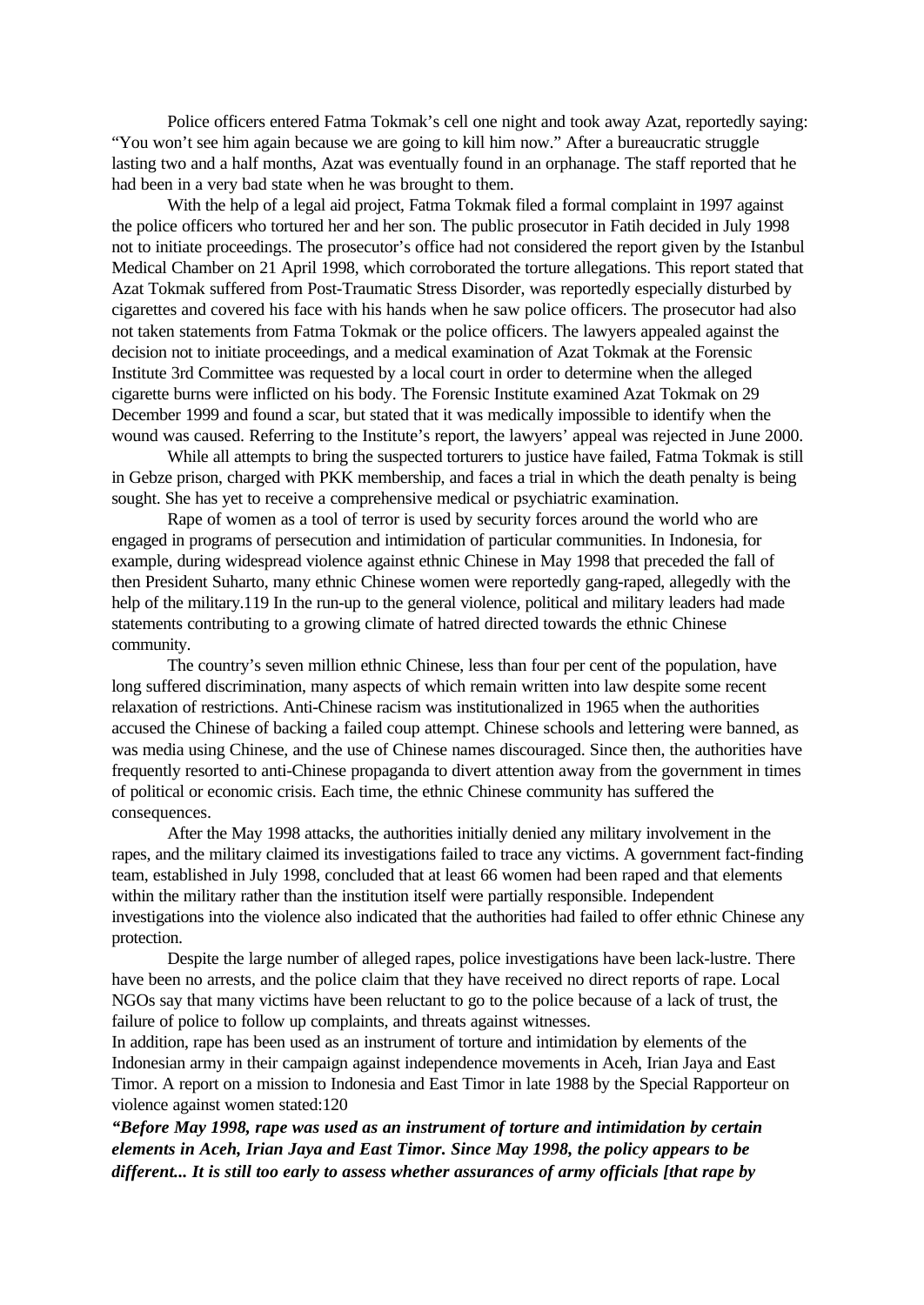## *soldiers will not be tolerated and that perpetrators will be prosecuted] will be implemented and rapists brought to trial..."*

Since May 1998 AI has continued to receive evidence of rape being carried out by members of the Indonesian security forces, including in East Timor during 1999 and in Aceh during 2001. No one has been brought to justice for these or other rapes that have been carried out over the years by members of the Indonesian security forces.

The lack of investigations and prosecutions in rape and sexual abuse cases, coupled with state indifference to the suffering of the victims, have serious consequences for women. The resulting climate of impunity means that such abuses are likely to continue, and the victims are often left with no compensation or help to recover from their ordeals.

In Guatemala, for example, mass rape of indigenous women was a component of the government's counter-insurgency strategy during the civil conflict (see Chapter 3). Despite widespread calls for help to be offered to the victims, including via the UN-sponsored Commission on Historical Clarification (Guatemala's "Truth Commission"), no such programs have yet been initiated. This has left the women and their communities on their own to face the continuing effects of the trauma they suffered.

In Colombia, women have suffered disproportionately because of the forced displacement of indigenous and peasant communities. Tens of thousands of families, many headed by women, have been driven from their homes, some by fear, others by deliberate strategies employed by paramilitary forces. Those who have returned to their land and declared themselves "peace communities" continue to be attacked by paramilitary forces and armed opposition groups. The government has failed to fulfil its commitment to protect the peace communities.

In some countries, women are offered little or no protection by the state from abuses inflicted on them because of both their race and gender. The lack of protection in some cases is so extreme that it amounts to state complicity in the patterns of abuse. Women in India, for example, suffer a wide range of human rights violations based on gender discrimination, and women of certain castes or ethnic backgrounds are doubly vulnerable to such abuses. The failure of the state to ensure that these women are protected against grave abuses points to a discriminatory attitude towards women by sections of the state machinery. Moreover, barriers are placed in the way of women attempting to gain justice after they have suffered discrimination or violence.

*Dalit* women face the triple discrimination of caste, class and gender. Atrocities against them are widespread – often carried out to teach "political lessons" to the Dalit community and crush dissent. In addition, many of those who stand up to landlords or support inter-caste marriages are punished by being paraded naked.

In many cases, *Dalit* women approaching the police for redress risk further ill-treatment, ranging from physical beatings to sexual insults and verbal insults about their caste. The refusal of police to register complaints by Dalit women and the failure to protect women victims from threats and harassment, coupled with the extreme social pressure that women are under to keep quiet about abuses, means that a large proportion of crimes go unpunished.

Lebra, an agricultural worker from Ram Nagar village in Pratapgarh district of Uttar Pradesh, says that she and her 12-year-old daughter were taken to the Anatu police station on a false complaint by an upper-caste member of the community on 20 September 1998. There, they were raped and sexually abused by the Station House Officer. The following day Lebra made a complaint to the District Police Office in Pratapgarh and an investigation appeared to begin. Lebra also lodged a complaint with the Director-General of Police in Lucknow and the National Human Rights Commission. In the following months she sent her complaint to other officials, including to the Chief Minister of Uttar Pradesh in November 1998, in which she threatened to go on hunger strike unless she was listened to. To date, however, no action has been taken against the accused police officer. Moreover, Lebra's family has faced numerous threats from the local police and others. As a last resort Lebra has petitioned the National Human Rights Commission.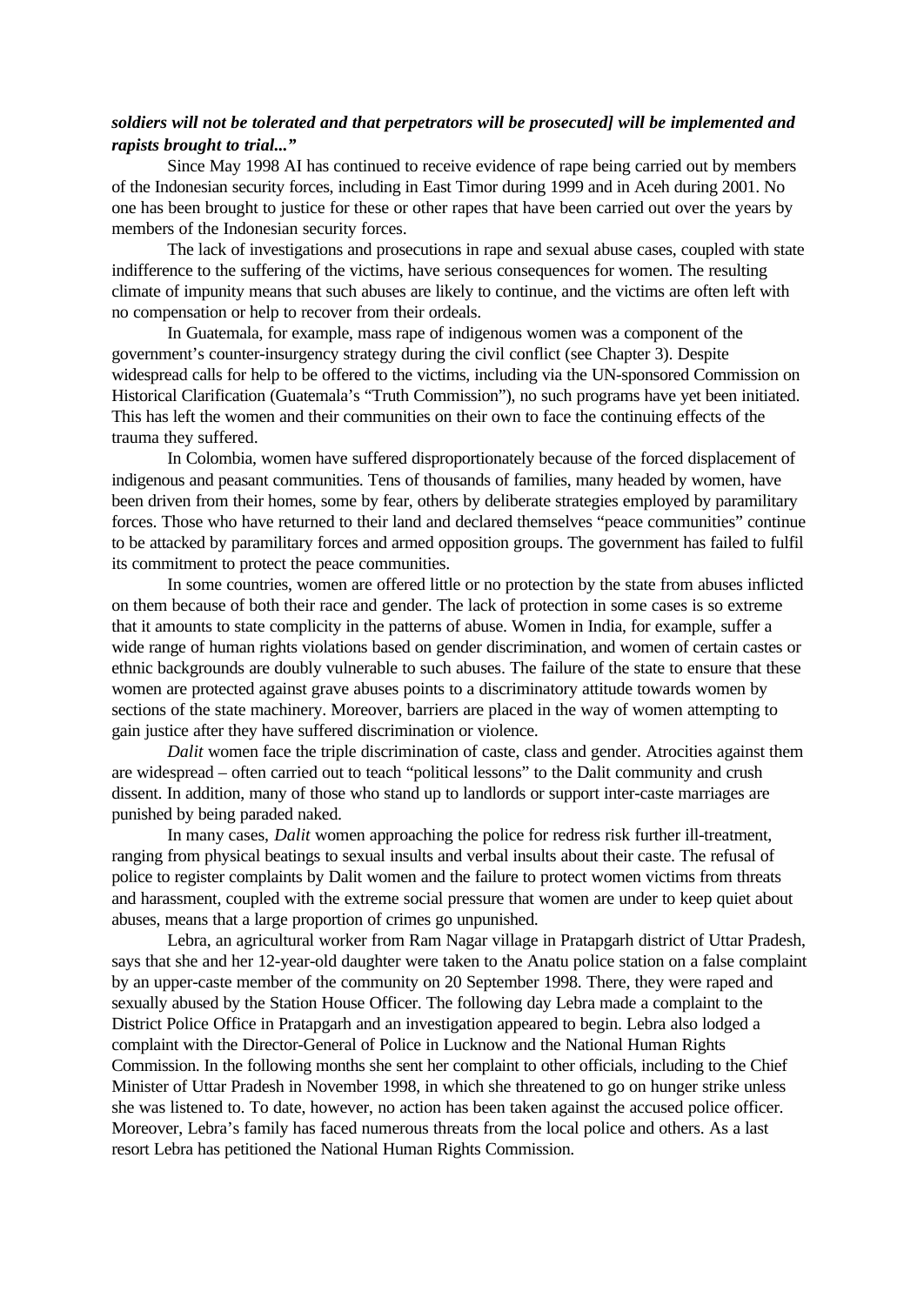The Indian government has introduced laws, in particular the Scheduled Castes and Scheduled Tribes (Prevention of Atrocities) Act, which is designed to protect *Dalits* and tribal people, including women, but has failed to implement them adequately. One study of 50 rape cases of *Dalit* women found that many sections of the Act had been ignored.121 Legal aid was not available, there was no provision for travelling expenses, and there was no economic or social rehabilitation for the victims. The study also pointed to excessive delays by police in filing charge sheets against those allegedly responsible for the violations. The failures have led to a widespread feeling of impunity among those committing abuses against tribal and *Dalit* women.

In many other parts of the world, basic minimum safeguards designed to protect women in custody are widely ignored. The UN Standard Minimum Rules for the Treatment of Prisoners, for instance, state that female prisoners should be attended and supervised only by female officers, and that male staff, such as doctors, should always be accompanied by female officers. Yet this simple principle is often not implemented.

In the USA male officers are allowed to supervise female inmates. Many of their duties greatly distress female inmates, such as body searches and surveillance while they are undressed. Such conditions make more likely serious abuses of human rights. Many women in US prisons and jails, particularly black and ethnic minority women, have been victims of rape and other sexual abuse, including sexually offensive and racist language, and the touching of breasts and genitals.

Elsewhere, migrant women workers are offered minimal protection by the state against abuses committed by their employers or police. In several Gulf states, such women work in slave-like conditions, suffering deprivation of liberty as well as verbal and physical abuse. Those who seek help from the police usually receive no help and on occasion suffer further abuses by officials.

Karsini binti Sandi, a 19-year-old Indonesian domestic worker in Saudi Arabia, told AI that she was assaulted by her employers and then abused and threatened with execution by police officers when she asked them for help. She eventually escaped and returned to Indonesia in January 2000. AI knows of no case where a proper investigation has been initiated by police in Saudi Arabia in response to the many allegations made by foreign domestic workers of assault or violence in the home. Such inaction amounts to state complicity in the abuse of foreign women.

In some countries that apply interpretations of Islamic law (*Shari'a*), women who belong to non-Muslim ethnic groups are at high risk of unfair trials and judicial corporal punishments for acts considered "immoral" by the state but not by their own culture or religion, such as drinking alcohol. For example, 24 Nubian students in Khartoum, Sudan, were arrested on 13 June 1999 by security officials and public order police while attending a picnic, an annual event organized by the Nubian Students Association. They were held at the Moghran detention centre in Khartoum for eight hours. Several of the women reported being sexually harassed and abused by officials during detention. The following morning the group appeared in court charged with "committing indecent or immoral acts and wearing uniform which gave annoyances to public feelings". The prosecution did not allege that the picnic was unauthorized, but based the charges on the fact that the women were wearing shirts, trousers and T-shirts (women's dress is strictly defined in law) and that the traditional Nubian dance the students performed involved men and women holding hands. All 24 students were convicted and sentenced to between 15 and 40 lashes and a fine.

The examples above show how women from communities facing racial discrimination can find themselves doubly vulnerable to human rights abuses. Urgent action should be taken by governments to introduce special measures to

protect such women from the wide range of abuses they continue to suffer.

### **Recommendations**

AI calls on all governments to adopt national strategies and plans of action to combat all forms of racism and to include specific measures relating to the administration of justice. Representatives of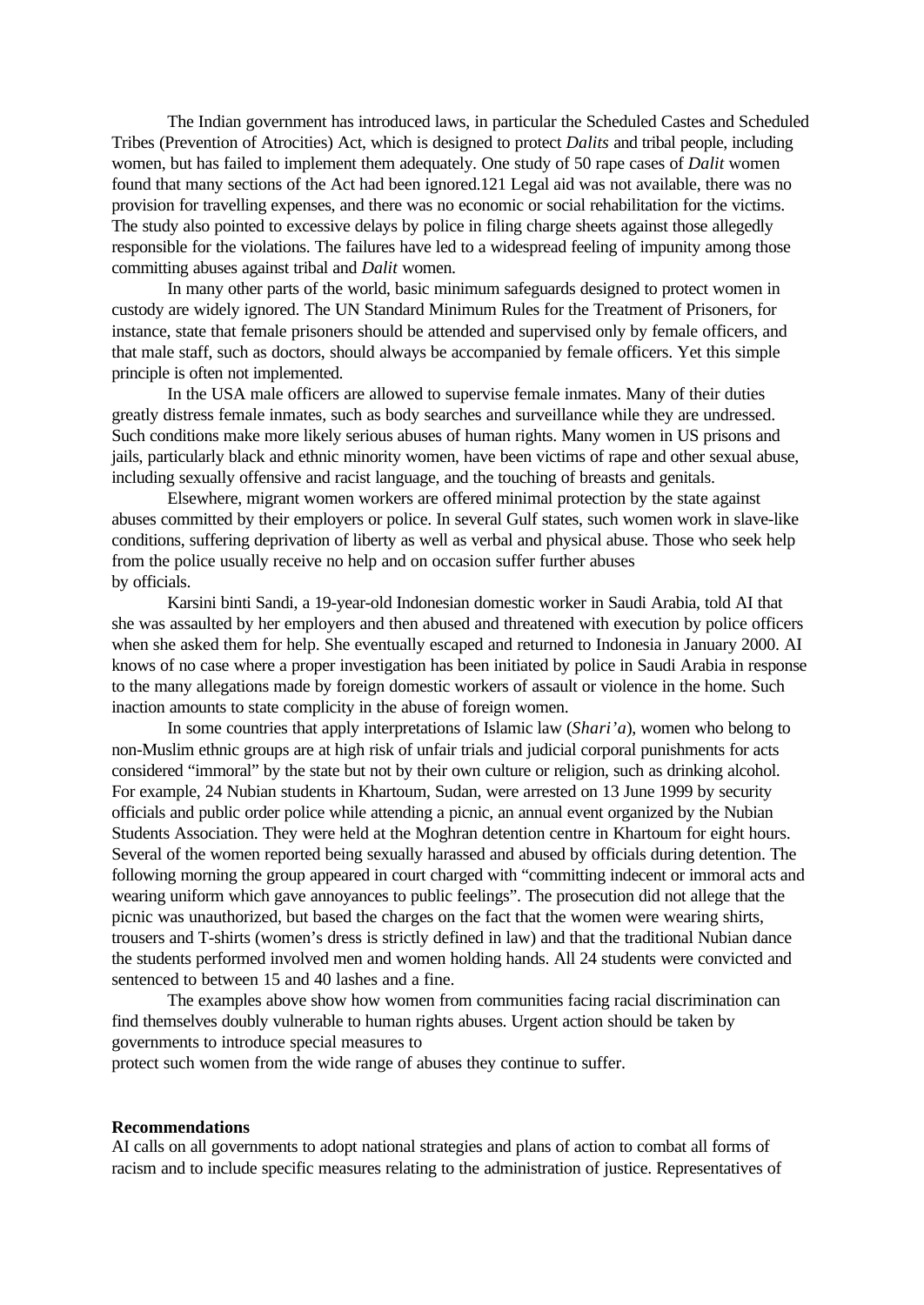affected groups, relevant NGOs and experts working on the issue of racism and the administration of justice, as well as relevant officials, should be involved in the process of designing such strategies and plans, which should contain measurable goals and monitoring mechanisms. AI calls on governments to take the following action:122

— Ratify without reservations international human rights treaties, particularly the International Convention on the Elimination of All Forms of Racial Discrimination, and cooperate fully with relevant international monitoring bodies on the implementation of measures taken against racism.

— Ensure that national laws prohibit all forms of discrimination and provide effective protection against racism.

— Identify and eliminate all forms of institutionalized racism, that is racism which resides overtly or covertly in policies, procedures, practices and culture of private or public institutions.

— Introduce recruitment policies and practices of state agencies that aim to reflect the diversity of their societies at all organizational levels.

— Offer protection against racist attacks and practices in society, such as by ensuring that law enforcement agencies act promptly and decisively to prevent and respond to all forms of racist attacks, and by bringing anyone responsible for racist abuses to justice.

— Racist behaviour by public officials should not be tolerated. The use of racist language by officials should be addressed with disciplinary and criminal measures.

— Programs for the selection, training and monitoring of justice officials involved in the administration of justice should include specific measures to ensure that in the performance of their duties their conduct is not in any way racist or discriminatory, either directly or indirectly. For this purpose cross-cultural awareness and anti-racism programs should be an essential element in the training of justice officials.

— Policing operations should be reviewed to ensure that they are not targeted in a discriminatory fashion.

— Allegations of racist abuses by justice officials should be effectively investigated, the complainants given protection against any form of intimidation, and any perpetrator brought to justice. Victims should receive full reparation.

— Trial procedures should ensure that members of minority groups are not discriminated against. Detainees should be informed in a language they understand of the reason for their detention, any charges against them, and be informed of their rights. They should receive an explanation of their rights, and how to exercise them. They should also receive effective legal assistance and, where appropriate, the assistance of a competent interpreter, free of charge, at all stages of their detention and trial proceedings, particularly during interrogation. Foreign nationals who so wish should have prompt and regular access to their diplomatic representatives.

— In countries where the death penalty is still imposed, a commission of inquiry should investigate any disproportionate impact on racial groups. In the absence of immediate measures to abolish the death penalty or commute the sentences of those condemned to death, a moratorium on executions should be imposed pending the outcome of such inquiries into racism in the application of the death penalty.

— Special instructions and training should be provided to public officials to recognize the specific protection needs of indigenous peoples. Authorities at all levels should ensure that any private bodies, such as commercial enterprises and international corporations, fully respect the rights of indigenous peoples, in particular by ensuring that they are not victims of discrimination.

— All countries should accede to and fully implement in a non-discriminatory manner the 1951 Convention relating to the Status of Refugees and its 1967 Protocol. The principle of

*non-refoulement* must be scrupulously observed. Asylum-seekers should be informed of their rights, including the right to receive effective legal assistance and competent interpretation during questioning and throughout all stages of the asylum proceedings. Appropriate instructions and training should be given to officials involved in the determination of asylum claims to ensure they fully respect the rights of asylum-seekers

and refugees.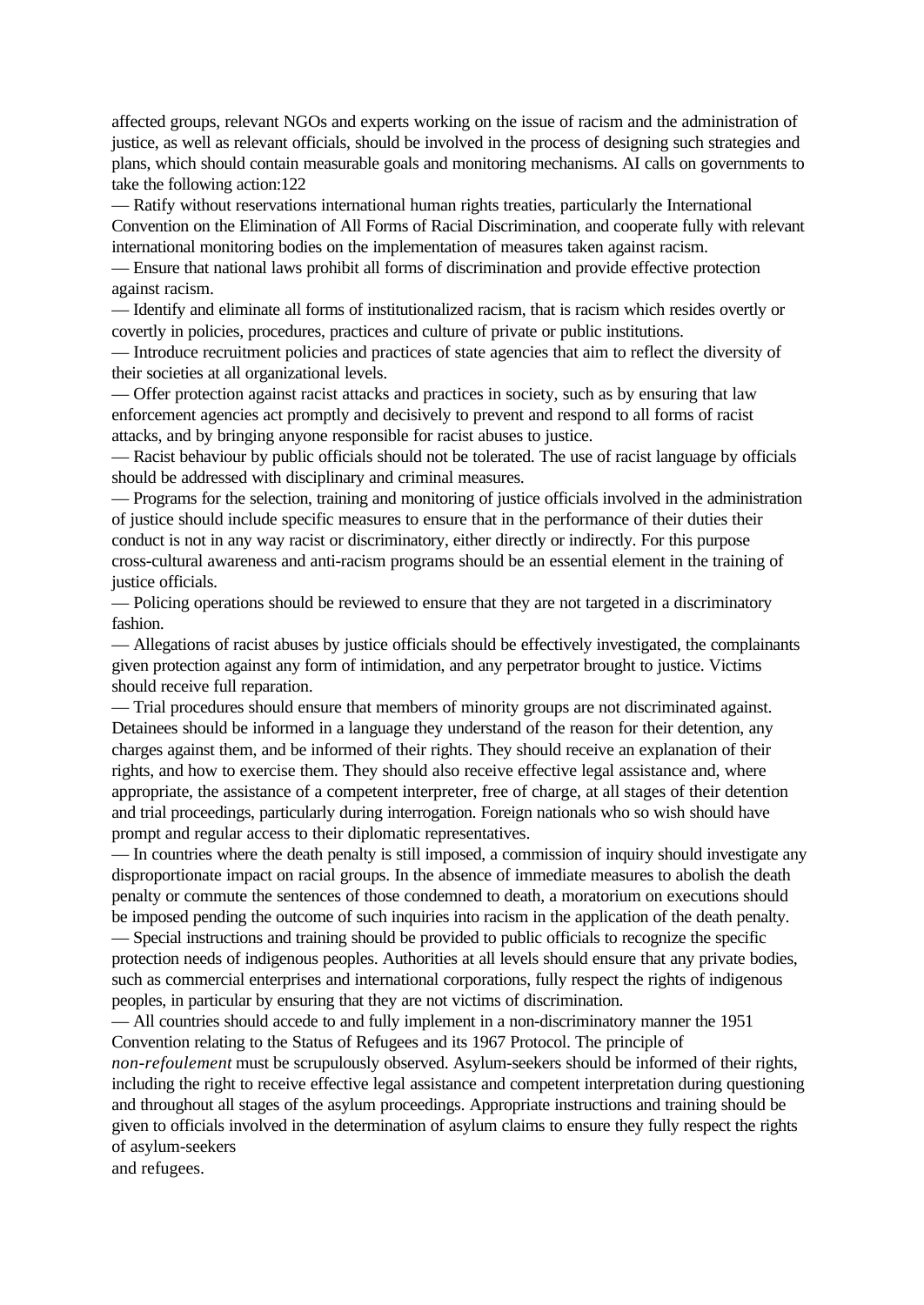— Governments should act promptly and decisively to prevent and respond to all forms of racist attacks and threats against the rights and security of asylum-seekers and refugees.

— Governments should recognize the special vulnerability of women who are members of indigenous communities or national, ethnic or racial minorities and take appropriate steps to protect them against human rights violations.

— Governments should ensure that children are protected from racial and other discrimination, including by implementing all the relevant international instruments regulating the treatment of children, particularly the Convention on the Rights of

the Child.

— Governments should initiate and support campaigns aimed at mobilizing national public opinion against racism through effective programs in the mass media, publishing activities and research projects. Curricula and teaching methods should be reviewed in order to eliminate prejudices and racist attitudes, and negative stereotyping.

— Governments should initiate programs to celebrate and promote cultural and racial diversity.

## ENDNOTES

1 UN Charter, Article 1, para 3.

2 In AI's definition, prisoners of conscience are people detained anywhere for their beliefs or because of their ethnic origin, sex, colour, language, national or social origin, economic status, birth or other status – who have not used or advocated violence. People who are imprisoned for having advocated national, racial or religious hatred that constitutes incitement to discrimination, hostility or violence, are not considered as prisoners of conscience by AI.

3 This report deals primarily with law enforcement agencies, referring to the military only when it is exercising a policing function, although noting that racist abuses are committed by military forces as well as armed opposition groups in situations of armed conflict.

4 For more details see Using the *international human rights system to combat racial discrimination: A handbook* (AI Index: IOR 80/001/2001).

5 *Barcelona Traction, Light and Power Ltd (Belgium v. Spain*), 1970, ICJ Reports p.32.

6 Because this report is about racism and the administration of justice, this section deals only with discriminatory practices against Palestinians by the Israeli authorities. AI has produced many documents about human rights violations by the Palestinian authorities against both Israelis and Palestinians, but these fall outside the remit of this report.

7 *Justice For All? Jews and Arabs in the Israeli Criminal Justice System*, Arye Rattner and Gideon Fishman, Praeger Publishers, 1998, p.99.

8 *Legal Violations of Arab Minority Rights in Israel*, Adalah, Legal Centre for Arab Minority Rights in Israel, Israel.

9 *Justice For All?* op. cit. p. 120.

10 *Burundi: Acting on a deteriorating situation* (AI Index: AFR 16/31/99).

11 *Burundi: No respite without justice* (AI Index: AFR 16/12/99).

12 While agreeing that there should be a strong commitment to achieving a balanced representation of candidates from all ethnic groups and genders, AI expressed concern that accelerated training could lead to new officials not being adequately trained and that weaknesses within the judiciary could be perpetuated.

13 For example, a US Department of Justice review released in September 2000 found significant evidence of racial disparities in the application of the federal death penalty nationwide (The federal death penalty system: a statistical survey (1988-2000), US Department of Justice).

14 *University of Louisville, Race and the Death Penalty in Kentucky Murder Trials: 1975-1991*, Thomas J. Keil and Gennaro F. Vito, American Journal of Criminal Justice, Vol. 20, No. 1, 1995.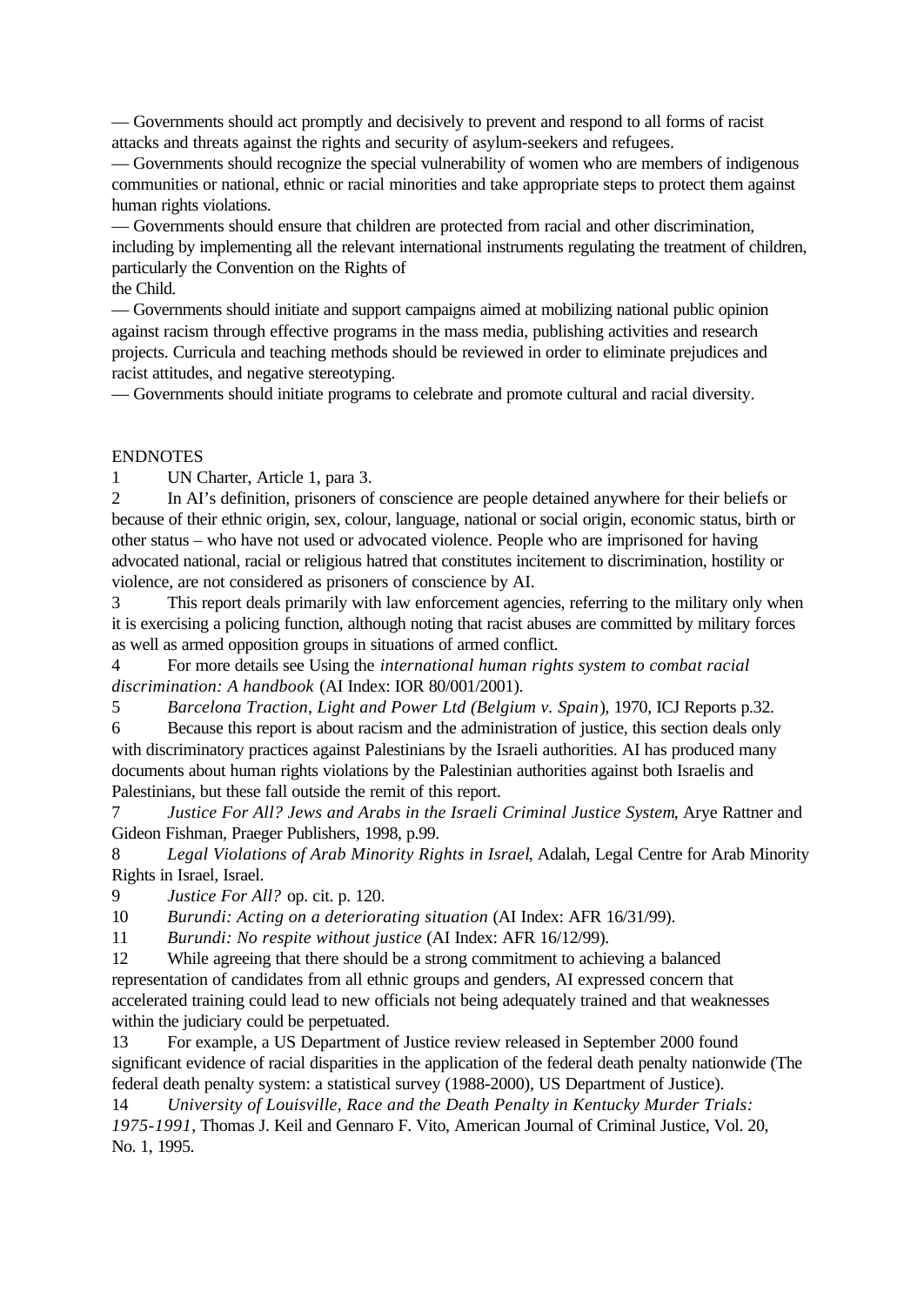15 *Equal justice and the Death Penalty*, Baldus, Woodworth and Pulaski, Northeastern University Press, 1990.

16 Study by Professor David Baldus and George Woodworth, made public in June 1998.

17 *The Death Penalty in Black and White, Who Lives, Who Dies, Who Decides*, Death Penalty Information Center, USA.

18 AI Index: AMR 51/52/99.

19 USA: *"Not part of my sentence" — violations of the human rights of women in custody* (AI Index: AMR 51/19/99).

20 *"And Justice for Some*", Eileen Poe-Yamagata and Michael A. Jones, National Council on Crime and Delinquency, San Francisco, April 2000.

21 UN Doc. CERD/C/351/Add.1 10 September 2000 (para 7 (j).

22 *Punishment and Prejudice: Racial Disparities in the War on Drugs*, Human Rights Watch report, May 2000.

23 *"And Justice for Some"* op. cit.

24 *Equatorial Guinea: A country subject to terror and harassment* (AI Index: AFR 24/01/99).

25 In December 2000 the President pardoned 14 of the prisoners. AI considers most of those still in prison to be prisoners of conscience – held solely because of their ethnic origin.

26 Principle 9 of the UN Basic Principles on the Use of Force and Firearms by Law Enforcement Officials.

27 *Federal Republic of Germany: Failed by the system – police ill-treatment of foreigners* (AI Index: EUR 23/06/95), and *Federal Republic of Germany: Continuing pattern of police ill-treatment* (AI Index: EUR 23/04/97).

28 UN Doc. CERD/C/304/Add.24, 23 April 1997 (para 15).

29 UN Doc. A/53/44, 11 May 1998 (para 188).

30 UN Doc. A/53/44, 11 May 1998 (para 192).

31 UN Doc. CERD/C/58/Misc.21/Rev.4, March 2001 (para 11).

32 *Polizeiübergriffe: Polizeigewalt als Ausnahme und Regel, in Bürgerrechte & Polizei Cilip 67* Norbert Pütter, March 2000 p.7.

33 Visar's full name is known to AI but held back upon request.

34 *Switzerland: Alleged Ill-Treatment by Geneva Police – the cases of "Visar" and Clement Nwankwo* (AI Index: EUR 43/03/99).

35 *Concerns in Europe: January to June 2000* (AI Index: EUR 01/03/00).

36 *Brazil: Indigenous leaders marked for death* (AI Index: AMR 19/15/98).

37 *Guatemala: Breaking the wall of impunity — prosecution for crimes against humanity* (AI Index: AMR 34/20/00).

38 *The Stephen Lawrence Inquiry,* Sir William Macpherson, February 1999, The Stationery Office.

39 *Concerns in Europe: January to June 2000* (AI Index: EUR 01/03/00)

40 CERD/C/57/CRP.3/Add.9.

41 UN Doc. CERD/54/Misc.32/Rev.3.

42 Statement by the Libyan representative at the 28th Ordinary Session of the African Commission on Human and Peoples' Rights in October 2000.

43 The ICTR Prosecution has recently indicated that it is actively investigating some RPF soldiers who are alleged to have committed crimes within the Tribunal's jurisdiction.

44 *Kenya: Political violence spirals*, June 1998 (AI Index: AFR 32/19/98).

45 *Sudan: The tears of orphans – no future without human rights* (AI Index: AFR 54/02/95).

46 *Russian Federation: Chechnya – for the motherland* (AI Index: EUR 46/46/99).

47 UN Doc. CCPR/C/79/Add.54, para 23, 26 July 1995.

48 *Federal Republic of Yugoslavia (Kosovo): Update from the field* (AI Index: EUR 70/02/00).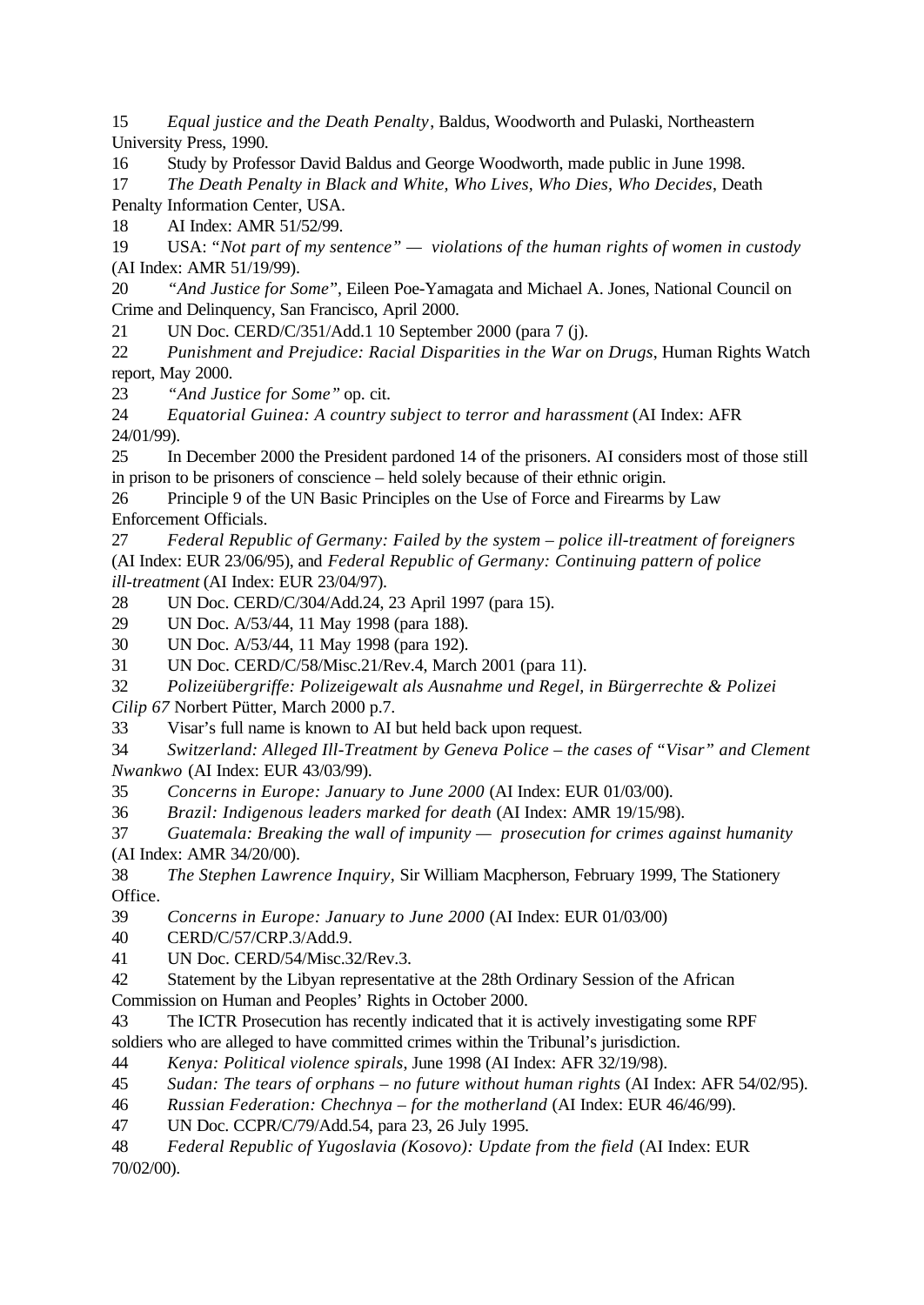49 *Turkey: The colours of their clothes* (AI Index: EUR 44/85/97).

50 Articles 38 and 39 of the Lausanne Treaty (agreed on 24 July 1923 subsequent to Turkey's War of Independence and prior to the proclamation of the Republic on 29 October 1923) introduced minority rights. Yet the Turkish authorities have interpreted these rights as solely pertaining to the Christian and Jewish minorities and not encompassing ethnic groups of Islamic belief. The concept of the Turkish nation since the foundation of the Republic was described by the then Secretary General of the state party CHP Pecep Peker: "We consider as ours all those of our citizens who live among us, who belong politically and socially to the Turkish nation and among whom ideas and feelings such as 'Kurdism', 'Circassianism' and even 'Lazism' and 'Pomakism' have been implanted. We deem it our duty to banish, by sincere efforts, those false conceptions... The scientific truth of today does not allow an independent existence for a nation of several hundred thousand, or even a million individuals."

51 Turkey is upholding its reservation to Articles 17, 29 and 30 of the Convention on the Rights of the Child which contain references to rights of minorities.

52 *Turkey: Dissident voices jailed again* (AI Index: EUR 44/45/94).

53 *Turkey: "Creating a silent society" — Turkish government prepares to imprison leading human rights defender* (AI Index: EUR 44/05/99).

54 *Turkey: Death sentence after unfair trial – the case of Abdullah Öcalan* (AI Index: EUR 44/40/99).

55 *Turkey: Torture – a major concern in 1999* (AI Index: EUR 44/18/00).

56 *Israel and the Occupied Territories: Excessive use of lethal force* (AI Index:

MDE 15/41/00).

57 More than 70 Israelis were killed and about 800 injured in the same period by bombs, drive-by shootings and other targeted or random killings.

58 There are an estimated 1 million Palestinians in the Gaza Strip, 1.5 million in the West Bank and Jerusalem, and 920,000 inside Israel.

59 Principle 15 of the UN Body of Principles states that the communication of a detainee with the outside world, in particular their family and counsel, should not be delayed for more than a matter of days. The UN Special Rapporteur on torture has emphasized the role of incommunicado detention in facilitating torture (E/CN.4/1995/34 pg 173, para 926(d)).

60 UN Doc. CERD/C/304/Add.45, para 16.

61 *Escaping Responsibility: The Response of the Israeli Military Justice System to Complaints against Soldiers by Palestinians*, November 1997, HaMoked.

- 62 *Iraq: The need for further UN action to protect human rights* (AI Index: MDE 14/06/91).
- 63 *Ethnicity and nationality: Refugees in Asia, October 1997* (AI Index: ASA 01/01/97).
- 64 UN Doc. CERD/C/304/Add.15, 27 September 1996.
- 65 Institute of Race Relations United Kingdom.

66 *Concerns in Europe: January to June 2000* (AI Index: EUR 01/03/00).

67 *Austria before the UN Committee against Torture: Allegations of police ill-treatment* (AI Index: EUR 13/01/00).

- 68 *Switzerland: Alleged ill-treatment of a 17-year-old Angolan by Geneva Police* (AI Index: EUR 43/04/00).
- 69 The real name of "Didier" is known to AI and has been held back upon request.
- 70 UN Doc. CERD/C/304/Add.4.
- 71 ECRI Doc. CRI (2000) 6. Second Report on Switzerland.

72 *Belgium: The alleged ill-treatment of Charles Otu by law enforcement officers* (AI Index: EUR 14/06/00).

73. *égaux & reconnus, bilan 1993-1999 et perspectives de la politique des immigrés et de la lutte contre le racisme*, centre pour l'egalité des chances et la lutte contre racisme.

74. ECRI Doc. CRI (2000) 2. Second report on Belgium.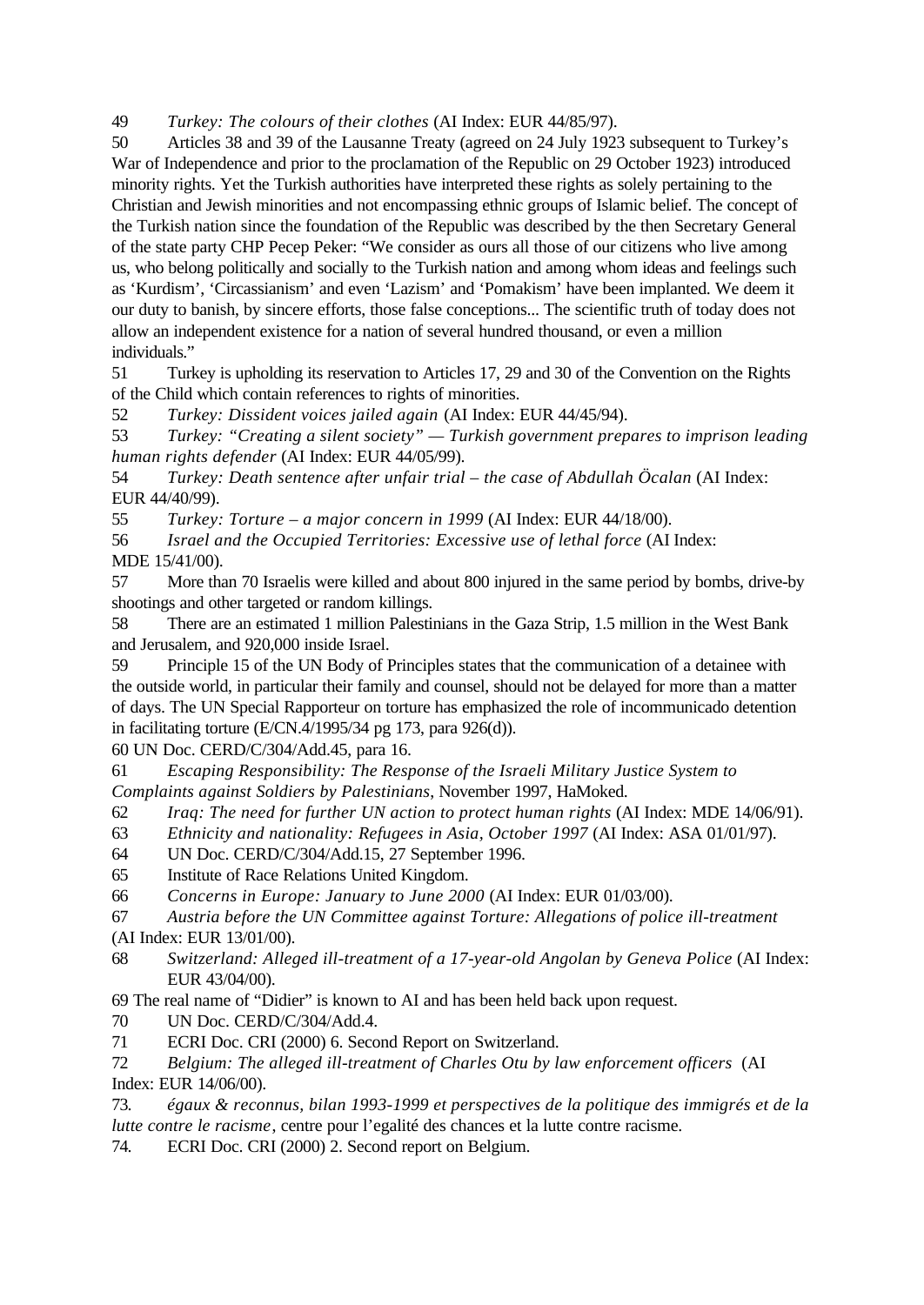75 The information on the situation of Roma in various countries in Europe is not meant to be a comprehensive review. The examples included here are intended to illustrate the widespread discrimination faced by Roma in the region, and certain patterns of human rights abuse and lack of protection by the state that they suffer.

76 According to Minority Rights Group (MRG), the official Roma populations are as follows, with MRG figures in brackets: Albania 1,261 (90,000-100,000); Bulgaria 313,396 (700,000-800,000); Bosnia-Herzegovina 9,092 (40,000-50,000); Czech Republic 33,489 (250,000-300,000); Hungary 143,000 (550,000-600,000); Macedonia 44,000 (220,000-260,000); Romania 409,700 (1.8m-2.5m); Russian Federation 152,939 (220,000-4000,000); Slovakia 83,988 (480,000-520,000); Federal Republic of Yugoslavia 143,519 (400,000-450,000). The total figures across Europe are officially around 2.5m, unofficially between 6m and 8.5m.

77 See past AI reports on Bulgaria, including *Torture and ill-treatment of Roma* (AI Index: EUR 15/04/94) and Turning a blind eye to racism (AI Index: EUR 15/04/94).

- 78 *Romania: Continuing violations of human rights* (AI Index: EUR 39/07/93).
- 79 *Romania: Broken commitments to human rights* (AI Index: EUR 39/01/95).
- 80 Concerns in Europe: July to December 1999 (AI Index EUR 01/01/00)
- 81 *Amnesty International Report 2000* (AI Index: POL 10/01/00).
- 82 *Concerns in Europe: July to December 1999* (AI Index: EUR 01/01/00).
- 83 *ibid.*
- 84 *Slovak Republic: Reported ill-treatment of Roma by police officers* (AI Index: EUR 72/01/99).
- 85 *Concerns in Europe: January to June 2000* (AI Index: EUR 01/03/00).
- 86 *ibid.*
- 87 *ibid.*
- 88 *The Chicago Reporter*, March 1999.
- 89 The Constitution of the Republic of South Africa, 1996, Section 9 (1), (3) and (4).
- 90 Act No. 4 of 2000.

91 Christian Solidarity International, the NGO which became controversial for buying back slaves from their owners, claims that they have helped to "redeem" more than 30,000 slaves since 1995. See CSI press release, "4,968 Sudanese Slaves Freed by CSI",

21 March 2000.

- 92 According to official estimations by CEAWC.
- 93 According to Christian Solidarity International and Christian Solidarity Worldwide.
- 94 *World Directory of Minorities*, Ed. Minority Rights Group International, 1997.
- 95 UN Doc. CERD/C/298/Add.1.
- 96 *Honduras: Justice fails indigenous people* (AI Index: AMR 37/10/99).
- 97 *Brazil: Fear for safety* (AI Index: AMR 19/09/00).
- 98 Human Rights and Equal Opportunities Commission, Social Justice Reports for 1999 and 2000 of the Aboriginal and Torres Strait Islander Social Justice Commissioner.
- 99 UN Doc. CERD/C/304/Add 101.
- 100 "Deaths in Custody: 10 Years on from the Royal Commission"
- 101 Principle 14 of the UN Body of Principles for the Protection of All Persons under Any Form of Detention or Imprisonment.
- 102 *Japan: Ill-treatment of foreigners in detention* (AI Index: ASA 22/09/97).
- 103 In 1952 the Japanese nationality was taken away from people of Korean origin. Hundreds of thousands of Koreans had been transported to Japan during the Japanese colonization of Korea (1910-1945). Today, there are more than 600,000 such people in Japan and they are still considered as legal aliens.
- 104 For more details on this system, see Japan: *Ill-treatment of foreigners* (AI Index: ASA 22/09/97)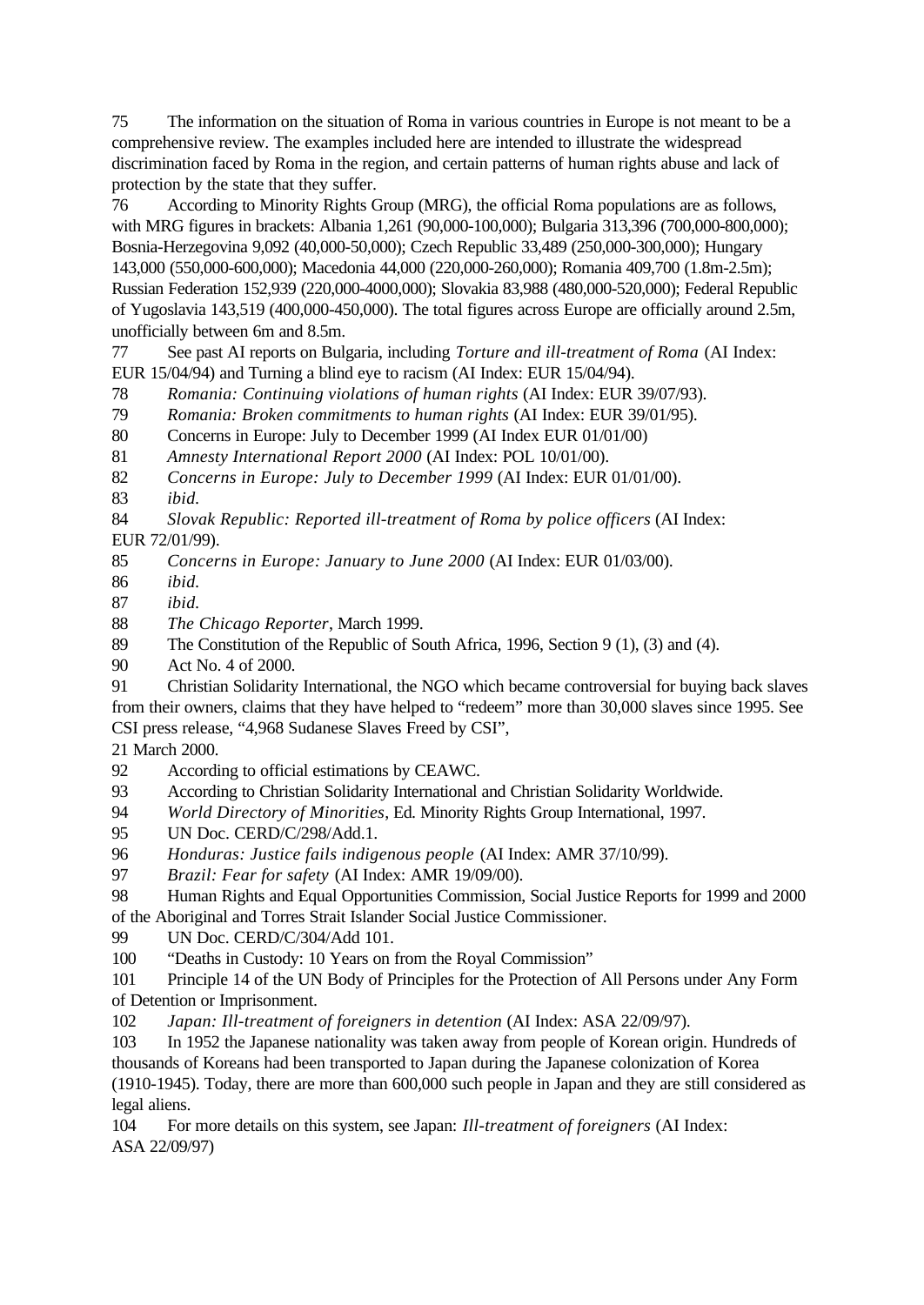105 This violates Japan's commitments as a state party to the UN Vienna Convention on Consular Relations.

106 *Russian Federation: Failure to protect asylum seekers* (AI Index: EUR 46/03/97).

- 107 ECRI Doc. CRI (2001) 6. Second Report on the United Kingdom.
- 108 ECRI Doc. CRI (2001) 3. Second Report on Austria.
- 109 UN Doc. A/55/44, 12 November 1999 (paras 49-50).

110 The Council of Europe's Committee for the Prevention of Torture and Inhuman or Degrading Treatment or Punishment, in its 7th General Report published in 1997, "recognises that it will often be a difficult task to enforce an expulsion order in respect of a foreign national who is determined to stay on a State's territory. Law enforcement officials may on occasion have to use force in order to effect such a removal. However, the force used should be no more than is reasonably necessary. It would, in particular, be entirely unacceptable for a person subject to an expulsion order to be physically assaulted as a form of persuasion to board a means of transport or as a punishment for not having done so. Further, the Committee must emphasise that to gag a person is a highly dangerous measure."

111 *Concerns in Europe: January to June 2000* (AI Index: EUR 01/03/00)

- 112 *ibid.*
- 113 *ibid.*

114 *Lindela at the Crossroads for Detention and Repatriation*, South African Human Rights Commission, December 2000; *Illegal? Report on the Arrest and Detention of Persons in Terms of the Aliens Control Act*, South African Human Rights Commission, March 1999; *Xenophobia – the new racism*, Human Rights Committee of South Africa, August 2000; *Amnesty International Reports 2000 and 2001; "Prohibited Persons" – Abuse of Undocumented Migrants, Asylum-seekers, and Refugees in South Africa,* Human Rights Watch, March 1998.

115 Lawyers for Human Rights, *Botshabelo*, April-June 1999, vol 2 (2), p7.

- 116 *Great Lakes Region: Refugees denied protection* (AI Index: AFR 02/02/00).
- 117 *Kenya: Violations of human rights* (AI Index: AFR 32/27/97).
- 118 General Recommendation No. 19.
- 119 *Indonesia: Paying the price for stability* (AI Index: ASA 21/12/98).
- 120 UN Doc. E/CN.4 1999/68/Add.3.
- 121 A report prepared for the Scheduled Caste Development Wing of the Ministry of Welfare, Government of India, by the Multiple Action Research Group, 1995.

122 For more extensive and detailed recommendations, see *Amnesty International's recommendations to governments for the World Conference against Racism, Racial Discrimination, Xenophobia and Related Intolerance* (AI Index: IOR 41/002/2001).

## **WHAT YOU CAN DO**

- Add your voice to Amnesty International's work against racism in the administration of justice. Contact your national Amnesty International office to find out how to get involved.
- Urge your government to take the following action:
	- adopt national strategies and plans of action to combat all forms of racism, including specific measures relating to the administration of justice
	- ratify without reservations international human rights treaties, particularly the International Convention on the Elimination of All forms of Racial Discrimination, and cooperate fully with relevant monitoring bodies
	- implement the recommendations spelt out in the concluding chapter of this report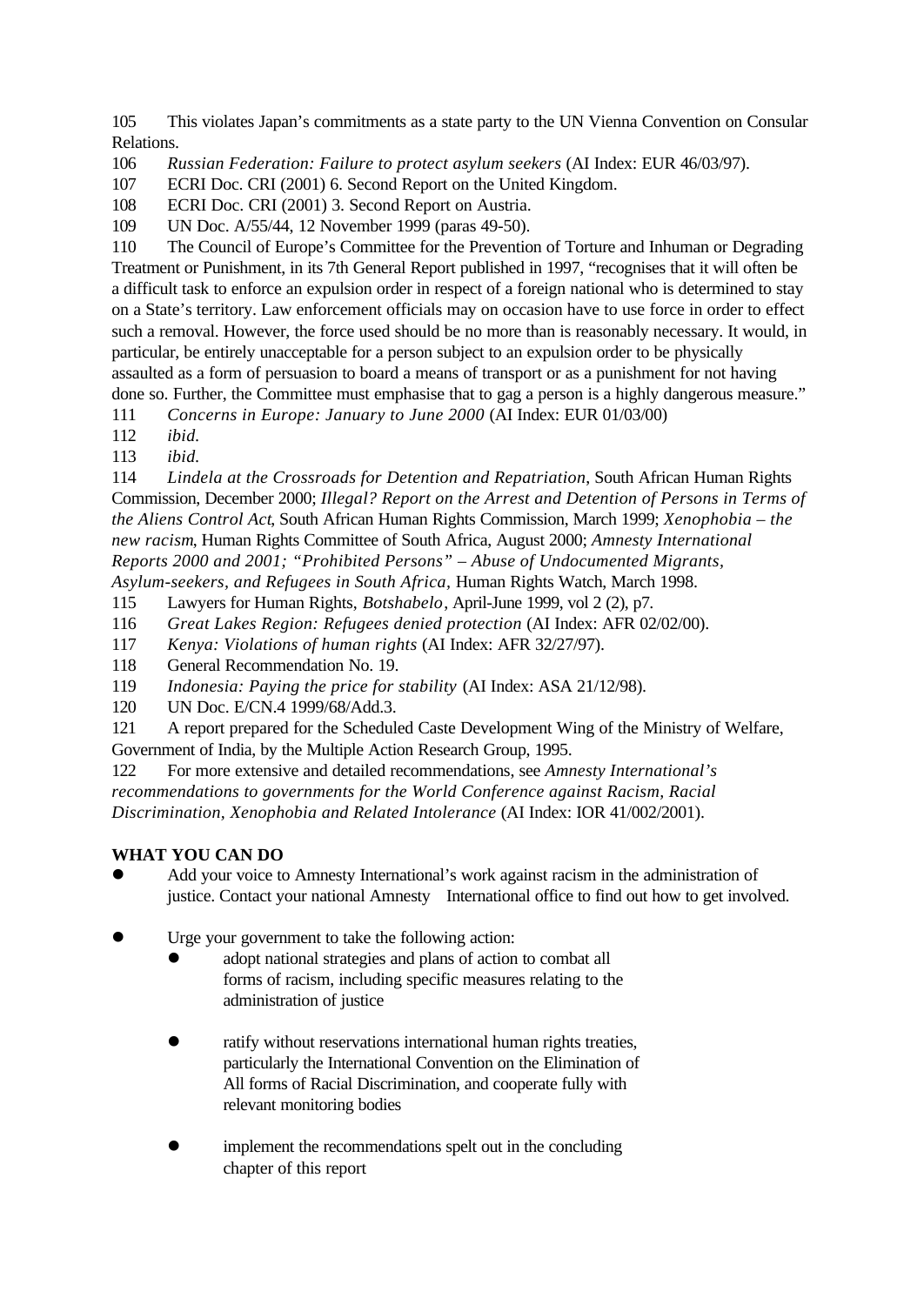- l Join our campaign against torture **Take a step to stamp out torture** and help us to make difference. Register at *www.stop torture.org* and campaign online.
- l Become a member of Amnesty International
- Make a donation to support Amnesty International's work
- \* I would like to join your campaign against torture. Please send me more information.
- \* I would like to join Amnesty International. Please send me details.
- \* I would like to donate to Amnesty International's campaign to stamp out torture.

Credit card number:

Expiry date  $\angle$   $\qquad$   $\qquad$   $\qquad$   $\qquad$   $\qquad$   $\qquad$   $\qquad$   $\qquad$   $\qquad$   $\qquad$   $\qquad$   $\qquad$   $\qquad$   $\qquad$   $\qquad$   $\qquad$   $\qquad$   $\qquad$   $\qquad$   $\qquad$   $\qquad$   $\qquad$   $\qquad$   $\qquad$   $\qquad$   $\qquad$   $\qquad$   $\qquad$   $\qquad$   $\qquad$   $\qquad$   $\qquad$   $\qquad$   $\qquad$ 

Signature

Name

Address

Please photocopy this coupon and send it to: Amnesty International, International Secretariat, Campaign against Torture, 1 Easton Street, London WC1X 0DW, United Kingdom

[Captions]

Cover: Vigil held in Vienna, Austria, May 2000, on the first anniversary of the death of Marcus Omofuma, a Nigerian national who died on board a plane while being forcibly deported from Austria. © Semotan

Massacre at Rukara Church, eastern Rwanda, during the genocide in 1994. © Stephen Dupont

Many people around the world suffer from a combination of different forms of discrimination. Frederick Mason, pictured above, a 31-year-old nurse's assistant, was arrested in Chicago, USA, in July 2000 and taken to a police station. He testified that he was subjected to abuse — including racist and anti-gay insults such as "nigger fag''— from the moment he was arrested. By the time he was released, blood was streaming from his rectum. He said that two unidentified police officers had taken him to the interrogation room where he was handcuffed by the elbows, and pinned to a wall. The arresting officer then reportedly pulled down Frederick Mason's pants and sprayed blue cleaning liquid on a baton before ramming it into his rectum. As he sodomized Frederick Mason, the officer is alleged have hurled homophobic insults at him. © Windy City Times/www.wctimes.com

The last photograph taken of Asil 'Asleh, a 17-year-old Palestinian citizen of Israel, seen here with his cousin's daughter. Asil 'Asleh was killed along with another young man in his village of Arrabeh in Israel on 2 October 2000 when Israeli police, army and special forces fired rubber-coated metal bullets and live ammunition to break up a demonstration. The demonstrators were protesting at recent killings by Israeli security services of more than 20 Palestinians at demonstrations and riots throughout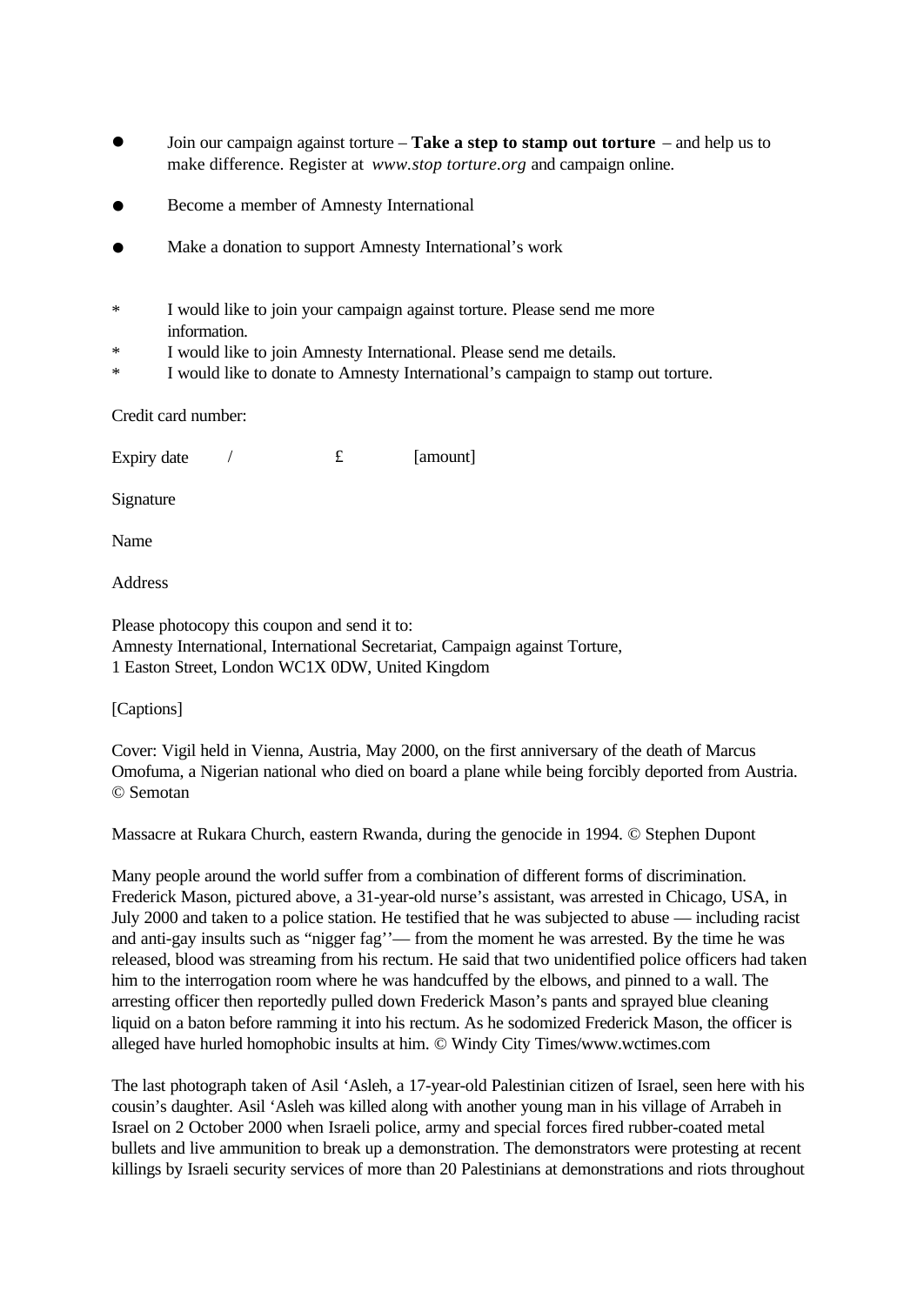Israel and the Occupied Territories. Witnesses said they saw Asil 'Asleh being chased and beaten to the ground by security forces and then shot in the neck at close range.

 Asil 'Asleh was an active member of "Seeds of Peace", an international group which worked for Jewish-Arab friendship. © www.slider17.com

#### [BOX PIC CAPTION]

An elderly Indo-Fijian couple outside their home in Fiji, which had been attacked and ransacked during violence targeted at Indo-Fijians that followed an attempted coup attempt on 19 May 2000. During and after the coup crisis, there were reports of police complicity in some of the many attacks on Indo-Fijians and of widespread beatings, rapes and hostage-taking by indigenous Fijians. The authorities subsequently failed to cooperate with the new Fiji Human Rights Commission which investigated more than 120 complaints received following the coup attempt.

 At least a thousand Indo-Fijians were internally displaced or made homeless as a result of the violence, and thousands were forced to leave leased properties. By November 2000 all indigenous Fijians arrested for violence against Indo-Fijians had been released and no one was known to have been convicted of any coup-related human rights violations. © Private

[end box]

One of the members of the Bubi ethnic group from Bioko Island, Equatorial Guinea, who appeared in court with visible signs of torture — part of his ear had been cut off. © Gervasio Sanchez

Francisco de Assis Araújo, an indigenous leader known as "Chicão", who was killed in Pernambuco state, Brazil, in May 1998, by a gunman. © Private

February 1999: white paint covers part of the memorial plaque for black teenager Stephen Lawrence, who was killed in a racist attack on 22 April 1993 in southeast London. The plaque was defaced only hours after the release of the Lawrence report which accused the police of institutional racism and incompetence in handling the murder inquiry. © Russell Boyce/Reuters

Women fleeing conflict around oilfields in southern Sudan.© Video still fromDamien Lewis. Oil 1999

Leyla Zana © AI

Six of the young Kurds who appeared in court (see following page) © AI

### **[Box text]**

### **Kurdish children on trial**

Twenty-nine young people, among them 24 children, were arrested in Turkey on 8 January, accused of chanting slogans for the Kurdistan Workers' Party (PKK). They were allegedly beaten and ill-treated, detained in cruel, inhuman or degrading conditions, and remanded to an adult prison. Thirteen of them have been put on trial.

According to reports, Anti-Terror Branch police in arrived in Viranehir in the southeastern province of Urfa at around 7.30pm. They arrested a group of children, beating them as they did so. Police raided other homes in the town the next morning, beating and arresting more children and their parents. The parents were released after a few hours, but a total of 29 children and young men were detained at Police Headquarters. The children later told lawyers that they were ill-treated, threatened and verbally abused.

The police reportedly made them sign documents, which none of them fully understood and at least some could not read. None of the detainees was given access to a lawyer.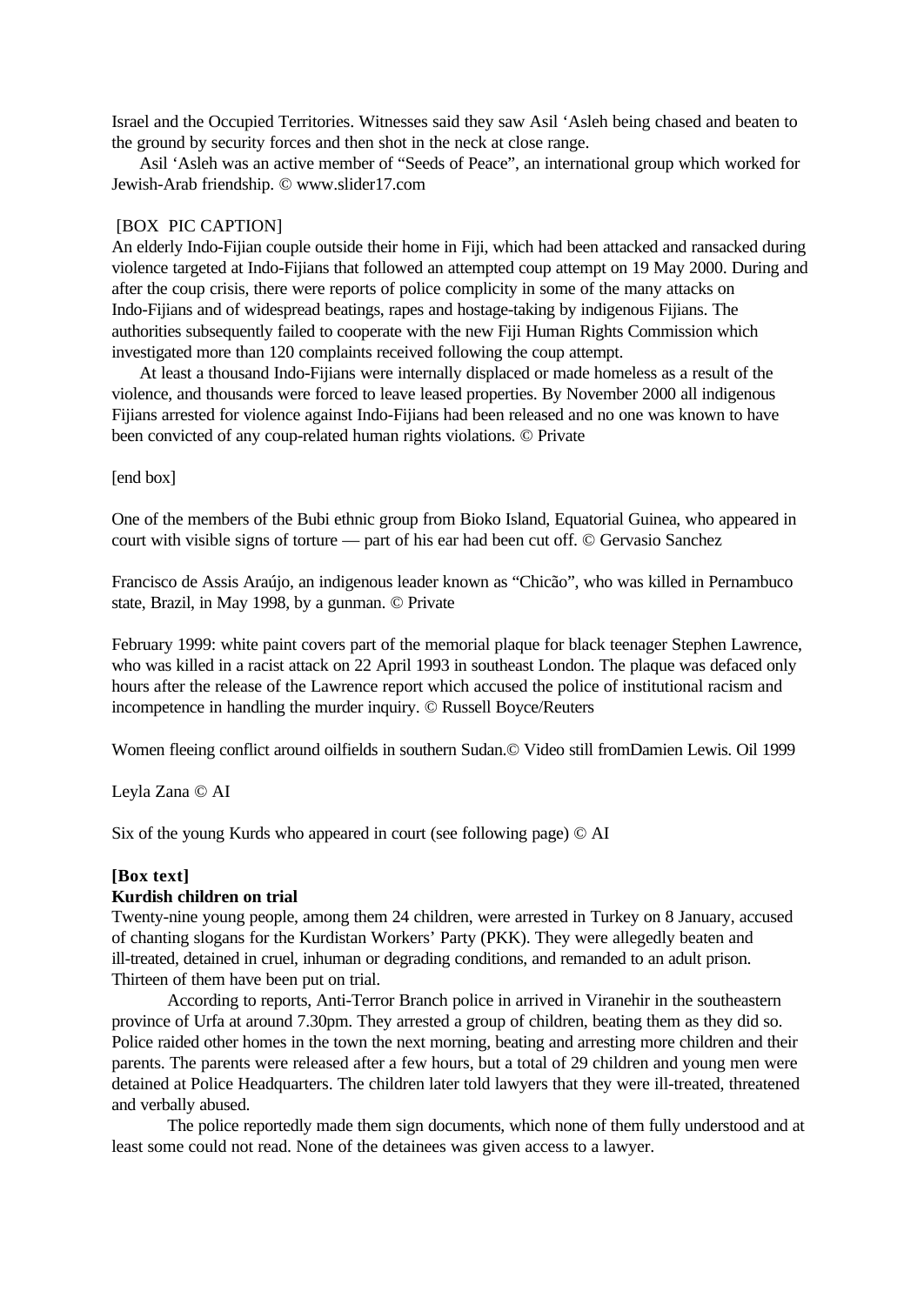The 29 were brought before a prosecutor and a judge on 9 January. Twenty-eight of them were remanded to Viranehir Closed Prison where some of them were held with adults. On 15 January they were transferred to Urfa Prison. After appeals by their lawyers and international campaigning, 22 were released, but six remained in prison. They were only freed on 15 February 2001.

Thirteen children, one of them reportedly only nine years old\*, are being tried on charges of having "supported the illegal organization PKK and facilitating their activities by participating in an unpermitted demonstration in protest against the F-type prisons [prisons with isolation cells] and applauding and shouting slogans in favour of the PKK".

The only evidence against them are "confessions" which might have been elicited under ill-treatment or coercion. In the trial the children did not accept the statements they had given immediately after their arrest, saying that these had been taken under duress.

It appears that the children may have been arrested and prosecuted solely on the basis of their Kurdish identity. All the charges against them should be dropped immediately. Their trial is an indication of the discriminatory judicial practices suffered by Kurds in Turkey. If they are convicted, they should be immediately released as they would be prisoners of conscience.

\*According to official documents, the youngest boy was 11 years old, but his actual birth date was reported as 1991.

Karen refugee and child from Myanmar © Ben Bohane

[box pic text]

#### **Ethnic Nepalese in Bhutan**

Around 100,000 people from the south of Bhutan, all members of one ethnic group, have left or been forced to leave their country as a result of human rights violations and a policy of denying them citizenship and promoting "national integration" on the basis of the northern Bhutanese traditions and culture.

The persecution of ethnic Nepalese in Bhutan intensified in the late 1980s after they started protesting against measures such as new citizenship rules drawn up to exclude many of the Nepali-speaking population and the imposition of measures such as the wearing of Bhutanese national dress. One of the tactics used to force people to leave the country was to arrest and torture or ill-treat prominent members of the community, apparently to intimidate them and others in their family and community into fleeing abroad. Torture methods frequently reported included beatings with bamboo canes, wooden sticks, iron rods, electric wire, rifle butts, bayonets and thorn branches. Prisoners were suspended upside down and had the soles and sides of their feet beaten. Several women were raped.

Today, the remaining ethnic Nepalese in Bhutan are still discriminated against. They are often refused a "security clearance certificate" — a document required to apply for work, business licences, travel abroad or access to education — on the basis that the applicant had contact with the people from southern Bhutan living in the refugee camps in Nepal, who are called "anti-nationals" by the Bhutanese authorities.

[end box]

A painting by Janga Bahadur Tamang, a young Nepali-speaking man from southern Bhutan who has been living in Timai refugee camp, Nepal. © Private

## [box pic text]

Tsvetalin Perov, a 16-year-old Roma boy, is recovering from severe burns. It appears that his horrific injuries were deliberately inflicted by police in Bulgaria. He was arrested in Vidin on 29 April 2000 on suspicion of theft, taken to the police station and interrogated. Less than two hours later he was taken to hospital. He had third-degree burns to 15 per cent of his body, some so deep he needed skin grafts.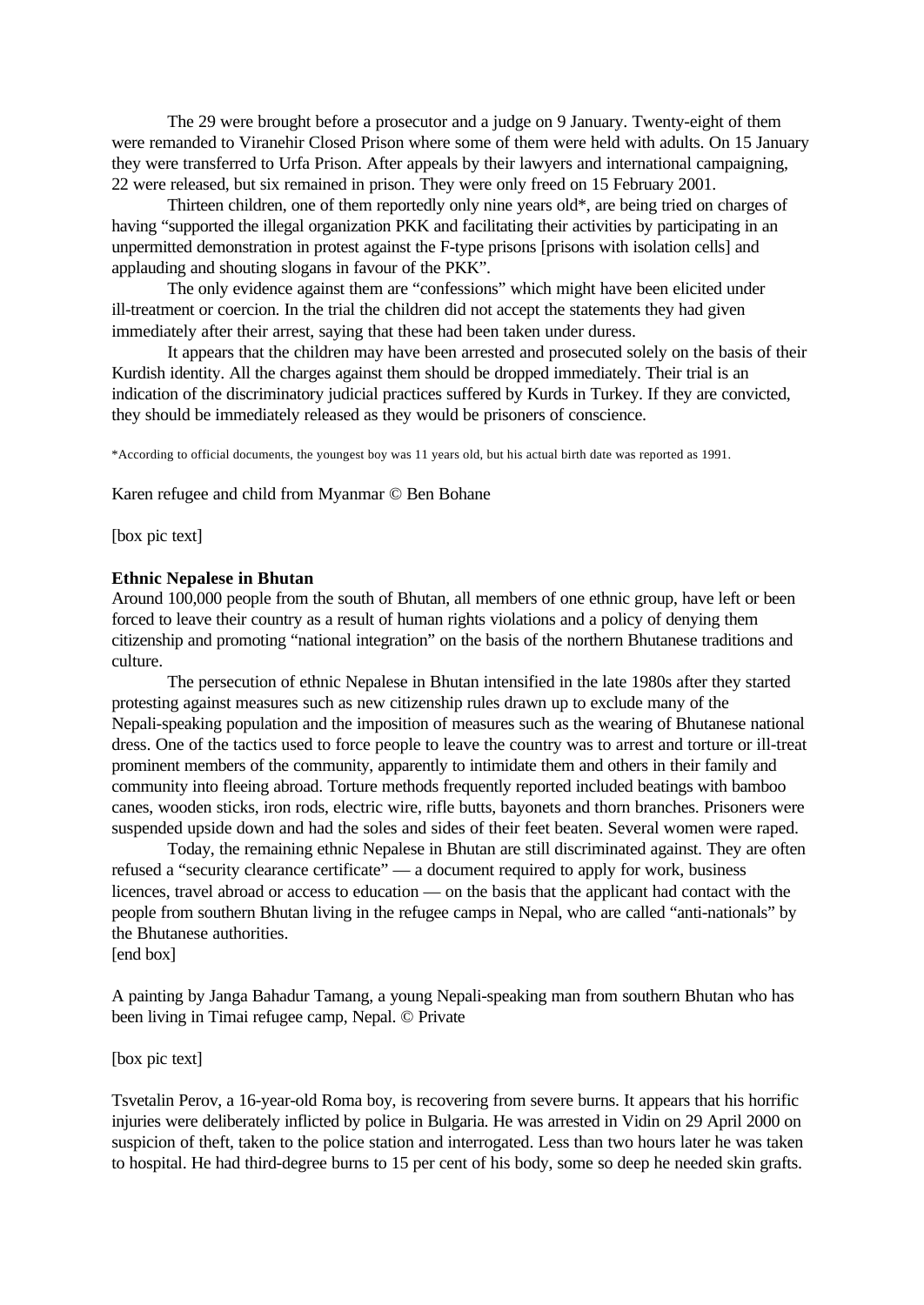After his release from hospital, Tsvetalin told the non-governmental organization "Drom" that he had been locked in a room at the police station with a police officer who punched and kicked him, knocking him unconscious. The next thing he remembers is being woken up by the pain of burning.

The police only initiated an investigation when Drom and a local journalist publicized the case. Police subsequently claimed that Tsvetalin set fire to himself, yet inconsistencies in their account and the unexplained disappearance of material evidence, including the charred clothes, leave this claim open to question.

Tsvetalin had been repeatedly arrested by police over the previous six or seven years. On several occasions he was allegedly ill-treated, sometimes returning home, according to relatives, with his clothes covered in blood. In October 1998 Drom filed a complaint to the district prosecutor's office about alleged ill-treatment of Tsvetalin by police. Tsvetalin is illiterate, an epileptic and has frequently needed hospital treatment after suffering fits. © AI photo courtesy of Vanya Stavre

### [end box]

#### [box pic text]

Laxman Singh, a *Dalit*, seen recovering in hospital. He was attacked on 23 October 2000 in the village of Guthakar in Rajasthan, India, by six men. His assailants left him for dead and then told the police they had killed him. The police found him and took him to hospital, where his attackers reportedly gave money to a doctor to falsify the medical records and told him that it did not matter if Laxman Singh died. Laxman Singh was later transferred to another hospital, where doctors said that because of the poor treatment he had received his legs had developed gangrene and would have to be amputated.

The attack followed a long dispute in the village. In June 2000 Gujjar villagers began to put pressure on Laxman Singh's family to build them a house. Since they had received no payment for previous work, they refused. Several violent confrontations followed. Local police officials — of a similar caste to the Gujjars — ignored the family's complaints and verbally abused the *Dalits* for daring to file a complaint. Even after a complaint was finally filed in early October, through the intervention of a local *Dalit* representative, no protection was offered to the family.

After the 23 October attack, three Gujjar men were arrested and charged with offences including murder, despite several failings in the police investigation. When the accused were brought before a magistrate, they warned villagers that if Laxman Singh and his family did not compromise they would be killed. The three accused were released on bail in January 2001. On 13 December 2000 the authorities had reportedly promised to pay compensation to Laxman Singh and his family. The family continued to receive threats, forcing them to leave the village. The harassment has been extended to other members of the family and those defending Laxman Singh. © AI

[end box]

box pic text]

Cándido Amador Recinos, General Secretary of the Advisory Committee to Honduran Indigenous Groups, was killed on 12 April 1997 in Copán Ruinas, Department of Copán, Honduras. He was a member of the Chortis and had been involved for many years in

the struggle to obtain lands for indigenous groups and improve living conditions.

His body was found on the side of a road riddled with bullet wounds and injuries from a knife or machete. There were reports that many cigarette butts had been found near where he was killed, suggesting his attackers had been waiting for him.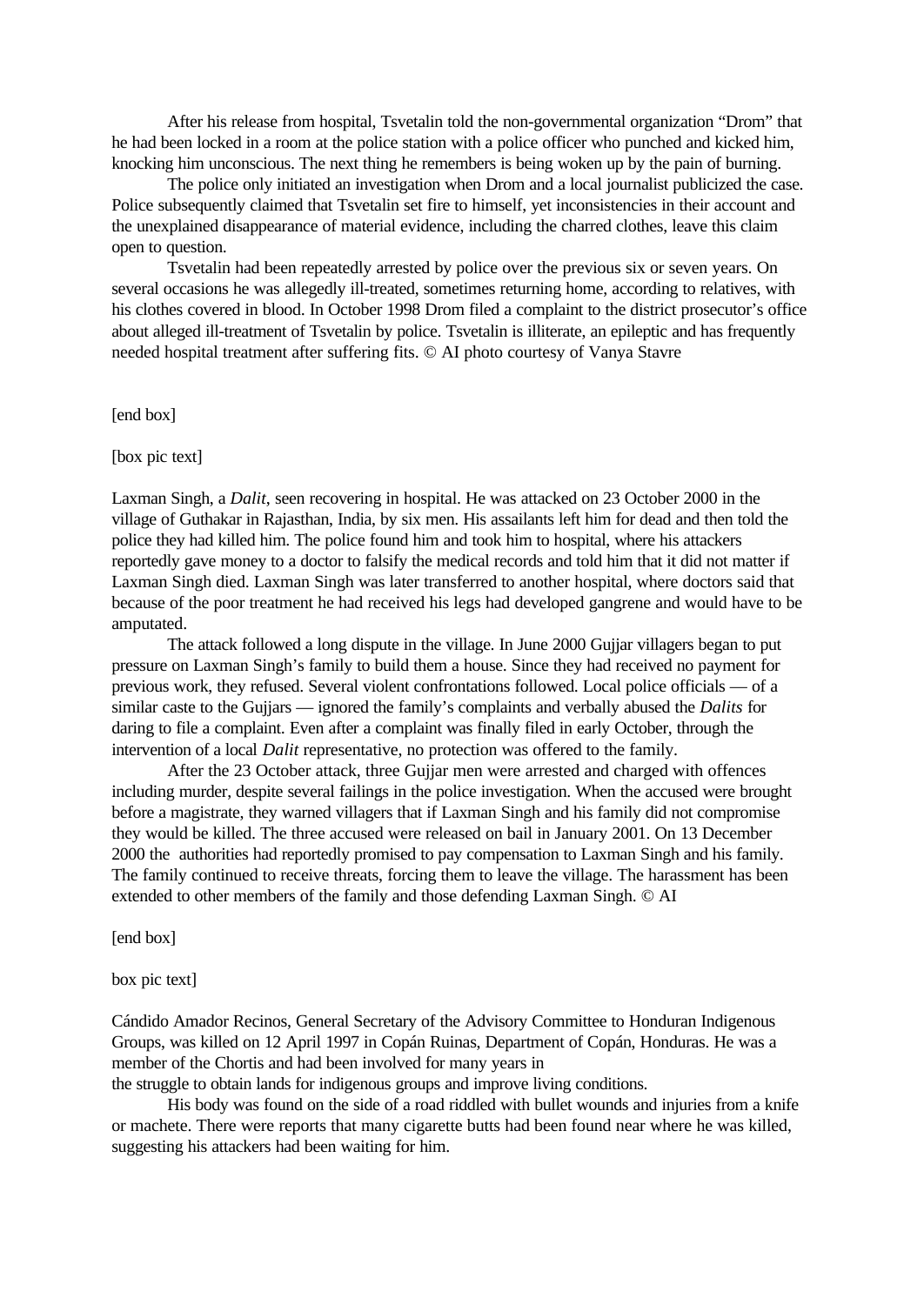Cándido Amador Recinos had received many threats, including one shortly before his death. Indigenous peoples' organizations claimed that those responsible for his murder were landowners attempting to stop his efforts to recover lands for indigenous people. Family members strongly rejected the suggestion by the Public Security Force that he had been killed during a robbery, saying the only thing stolen from him was a rucksack containing documents relating to his campaigning.

An investigation into the killing was initiated by the Directorate of Criminal Investigations and the Public Security Force. However, no one has yet been held to account for the killing of Cándido Amador Recinos. © Private [end box]

A meeting on indigenous rights held in Santiago Xanica, Oaxaca state, Mexico, February 2000. © Private

Aboriginal prisoners in Australia, 1988 © Private

Marcus Omofuma © Private

Karsini binti Sandi © AI